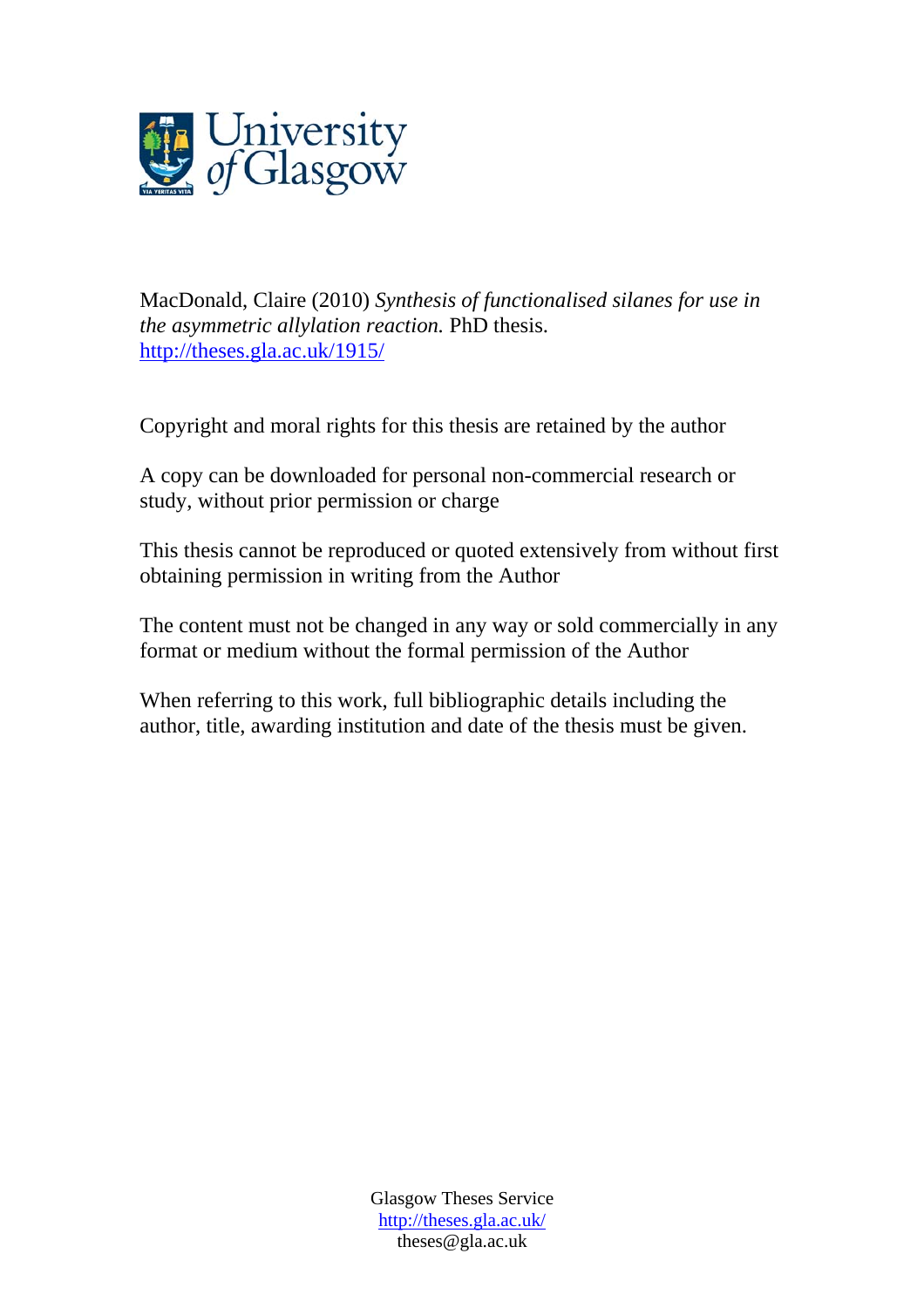*A thesis submitted in part fulfilment of the requirements of the degree of Doctor of Philosophy*

# **Synthesis of Functionalised Silanes for use in the Asymmetric Allylation Reaction**

**Claire MacDonald**

**Department of Chemistry University of Glasgow**

**© Claire MacDonald 2009**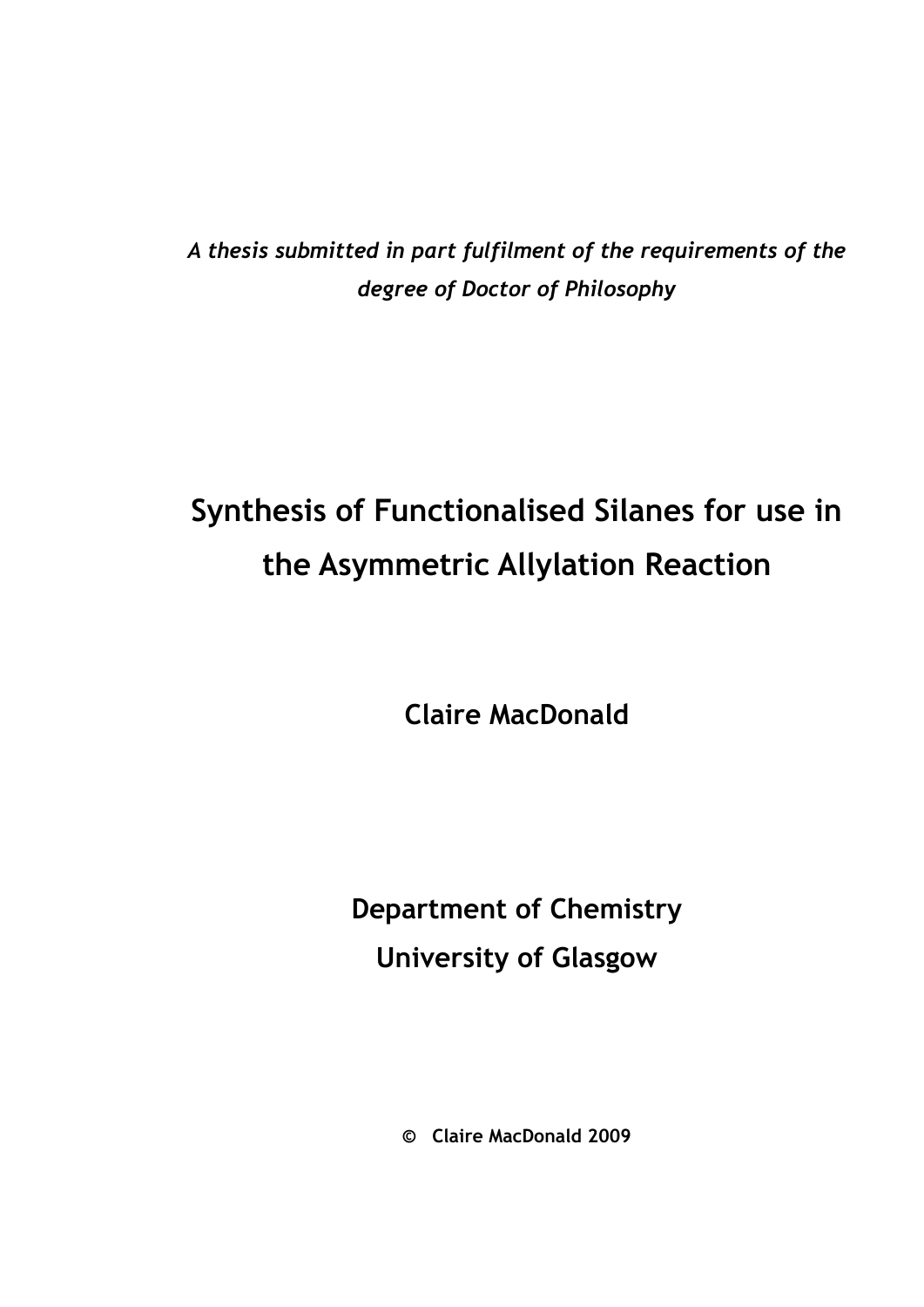#### **Abstract**

Asymmetric allylation of aldehydes with allyltrichlorosilane reagents, in recent years, has become a powerful synthetic tool towards the enantioselective construction of homoallylic alcohols. In general, the reaction displays good diastereocontrol. Thus, when the allylation is carried out in the presence of a Lewis base, the homoallylic alcohols *anti*-**3** and *syn*-**4** are stereospecifically obtained from the (*E*)-**2** and (*Z*)-**2** silanes, respectively, indicating that the reaction is likely to proceed via a cyclic, chair-like transistion state.



Herein, the synthesis of isomerically pure allylsilanes **2**, functionalised in the γposition is reported. This has enabled the range of valuable synthetic intermediates available via the asymmetric allylation reaction of various aromatic aldehydes to be extended. The resultant homoallylic alcohols have two new stereogenic centres. These molecules can now undergo an intramolecular  $S_N2$  reaction to afford the corresponding vinyl epoxides 5 and 6 with retention of the relative stereochemistry.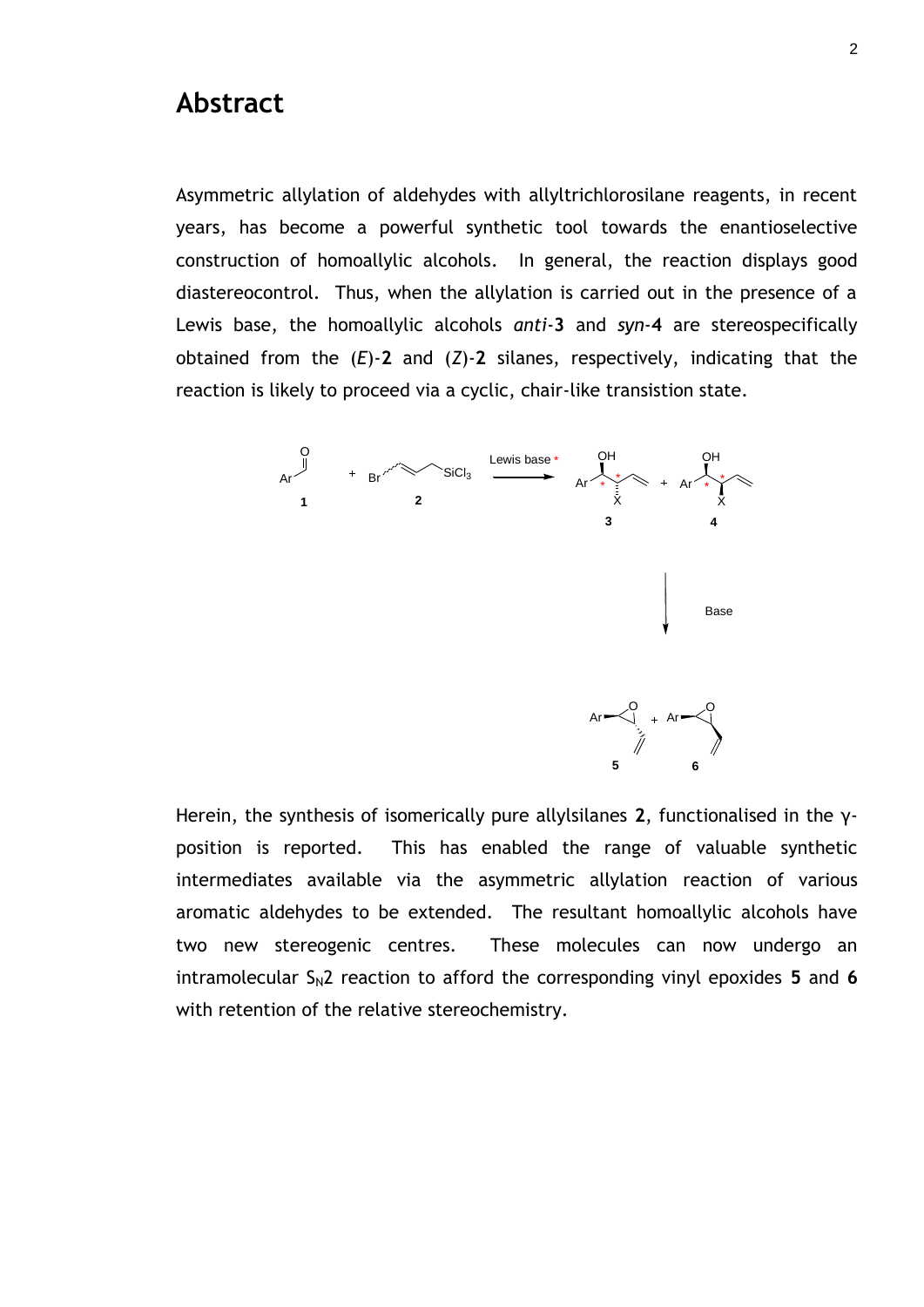

(*S*) - BINAPO

A variety of chiral Lewis bases, including pyridine N-oxides and phosphine oxides, were synthesised and screened for asymmetric induction. The most notable result was achieved using chiral phosphine oxide BINAPO, which produced the *syn*-homoallylic alcohol **4** in 50 % ee.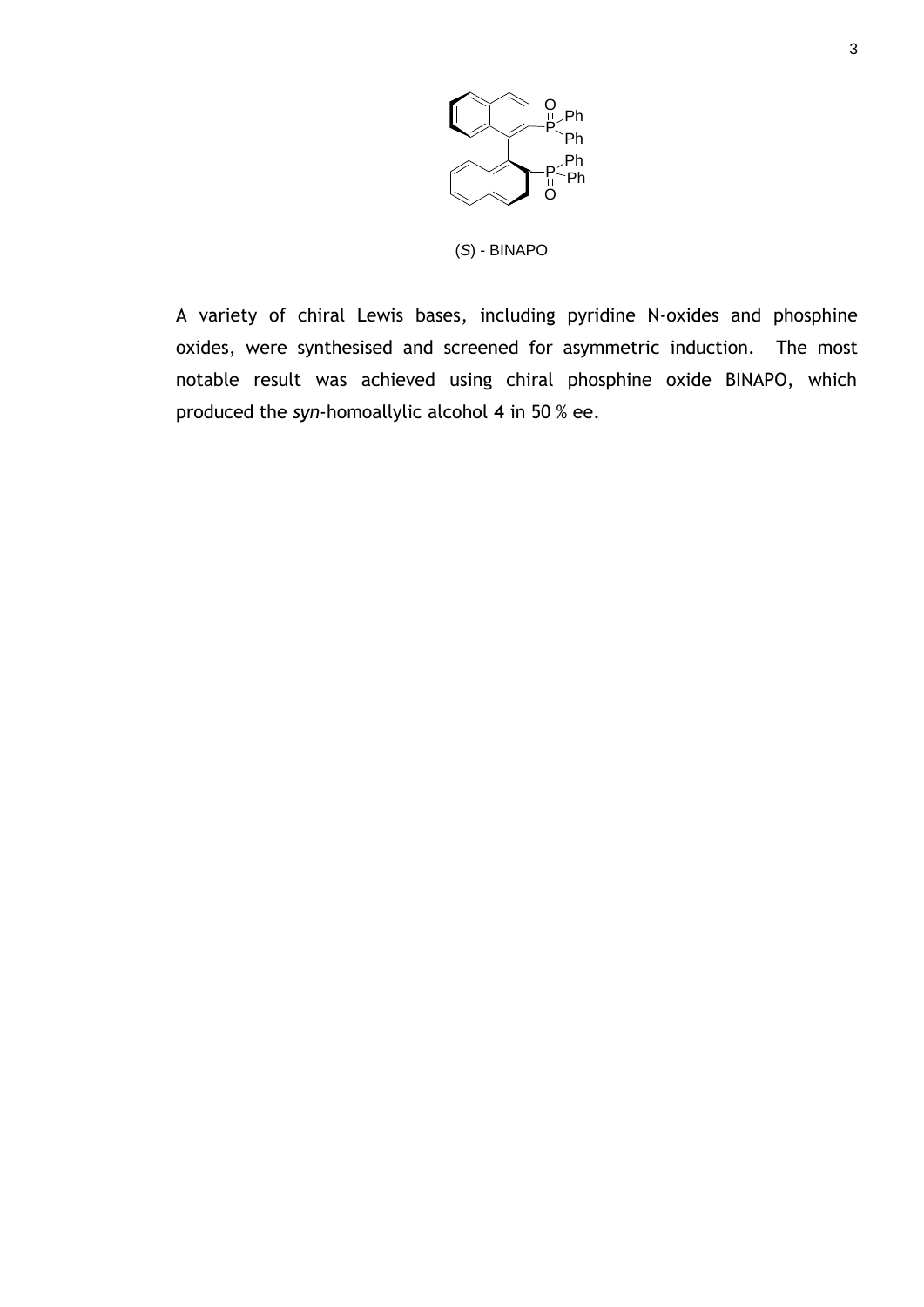### **Acknowledgement**

Firstly I would like to express my gratitude to my family and friends for all their support over the past few years. In particular, I would like to thank my old friend Anna, for providing copious amounts of tea and chocolate throughout our days in the 'west end'. Thanks to Parkie, Caroline, Linsey, Louise, Claire, Nicola and Ching Ching for their valued friendship and lunchtime chat.

I am grateful to Prof Pavel Kocovsky and Prof Andrei Malkov for giving me the opportunity to work within their research group and the Engineering and Physical Sciences Research Council for funding the project.

I would like to thank past and present members of the research group, especially Kveta, Mikhail, Sigitas, Grant and Kenny who made working in the lab an enjoyable experience.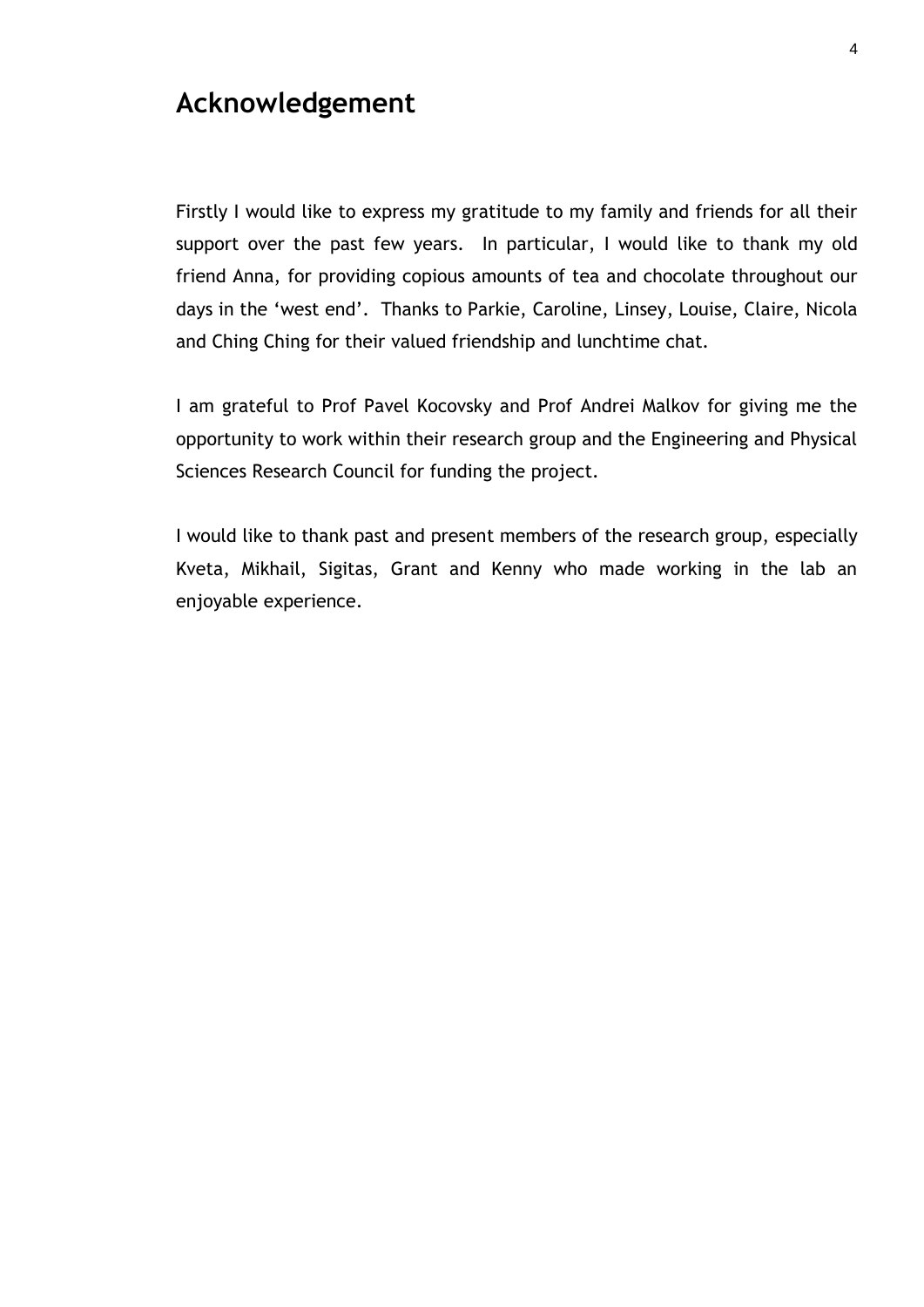## **Table of Contents**

| Abstract     |                                                              | $\overline{2}$          |
|--------------|--------------------------------------------------------------|-------------------------|
|              | Acknowledgement                                              | $\overline{\mathbf{4}}$ |
|              | Abbreviations                                                | 6                       |
| 1            | Introduction                                                 | 8                       |
| 1.1          | Allylation of Aromatic Aldehydes                             | 8                       |
| 1.2          | Use of Silicon Reagents                                      | 9                       |
| 1.3          | <b>Method of Catalysis</b>                                   | 11                      |
|              | 1.3.1 Lewis Acid Catalysis                                   | 11                      |
|              | 1.3.2 Lewis Base Catalysis                                   | 13                      |
| 1.4          | <b>Chiral Additives</b>                                      | 17                      |
| 1.5          | <b>Catalytic Amounts of Chiral Additives</b>                 | 23                      |
| 1.6          | Allylation Reaction with Aliphatic Aldehydes                 | 37                      |
| $\mathbf{2}$ | <b>Synthesis of Isomerically Pure Allylsilanes</b>           | 39                      |
| 2.1          | Introduction                                                 | 39                      |
| 2.2          | Allylation Reaction with Functionalised Allylsilanes         | 40                      |
| 2.3          | Synthesis of Isomerically Pure Allylsilanes                  | 44                      |
| 2.4          | Allylation reaction with Isomerically Pure Allylsilanes      | 47                      |
| 3            | <b>Synthesis of Catalysts</b>                                | 49                      |
| 3.1          | Introduction                                                 | 49                      |
| 3.2          | Synthesis of Monodentate Catalysts                           | 50                      |
| 3.3          | Synthesis of Bidentate Catalysts                             | 58                      |
| 3.3.1        | Synthesis of Pyridine N-Oxides                               | 59                      |
|              | 3.3.2 Synthesis of Phosphine Oxides                          | 61                      |
| 3.4          | Application of Phosphine Oxides in the Asymmetric Allylation | 65                      |
|              | Reaction                                                     |                         |
| 4            | <b>Formation of Epoxides</b>                                 | 68                      |
| 4.1          | Introduction                                                 | 68                      |
| 4.2          | Formation of Epoxide from Homoallylic Alcohol                | 69                      |
| 5            | Conclusion                                                   | 71                      |
| 6            | <b>Experimental</b>                                          | 72                      |
| 7            | <b>References</b>                                            | 117                     |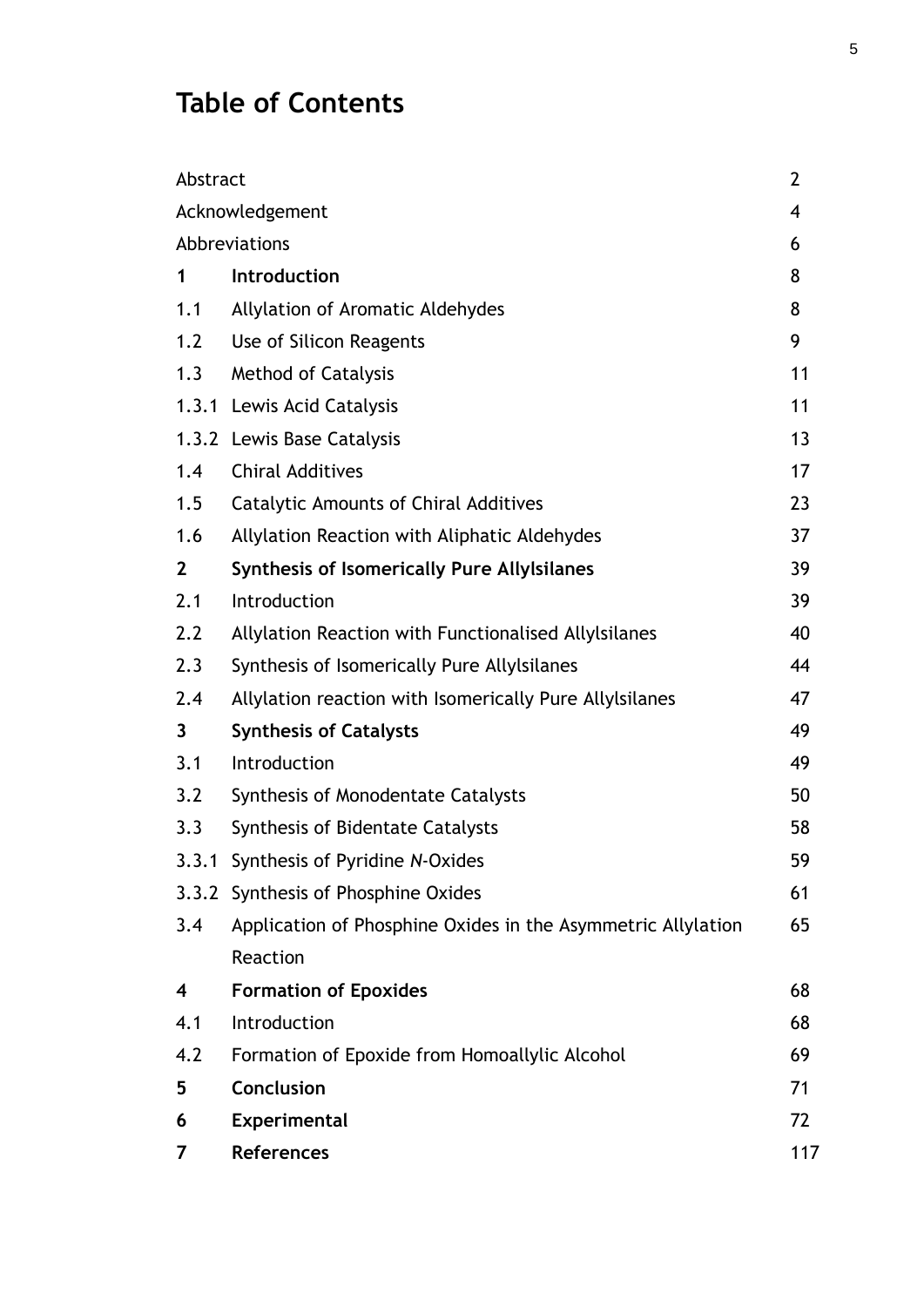## **Abbreviations**

| Aq            | Aqueous                                          |
|---------------|--------------------------------------------------|
| bs            | <b>Broad singlet</b>                             |
| $\mathcal{C}$ | Degrees centigrade                               |
| cat           | Catalytic                                        |
| CI            | Chemical ionisation                              |
| d             | Doublet                                          |
| <b>DCM</b>    | Dichloromethane                                  |
| <b>DIPEA</b>  | N, N-Diisopropylethylamine                       |
| <b>DIOP</b>   | (4S, 5S)-4, 5-Bis(diphenylphosphinomethyl)-2, 2- |
|               | dimethyl-1,3-dioxolane                           |
| <b>DMAP</b>   | 4-Dimethylaminopyridine                          |
| <b>DMF</b>    | N, N-Dimethylformamide                           |
| ee            | <b>Enantiomeric excess</b>                       |
| EI            | Electron impact                                  |
| Equiv/Eq      | Equivalents                                      |
| <b>FAB</b>    | <b>Fast Atom Bombardment</b>                     |
| h             | <b>Hours</b>                                     |
| <b>HMPA</b>   | Hexamethylphosphoramide                          |
| <b>HPLC</b>   | High Performance Liquid Chromatography           |
| Hz            | Hertz                                            |
| IR            | Infrared                                         |
| LB            | Lewis base                                       |
| m             | Multiplet                                        |
| mmol          | Millimole                                        |
| $m$ -CPBA     | Meta-chloroperoxybenzoic acid                    |
| <b>MeCN</b>   | Acetonitrile                                     |
| min(s)        | Minute(s)                                        |
| <b>MS</b>     | <b>Mass Spectrometry</b>                         |
| n-BuLi        | n-Butyllithium                                   |
| Naphth        | Naphthyl                                         |
| <b>NMR</b>    | Nuclear Magnetic Resonance                       |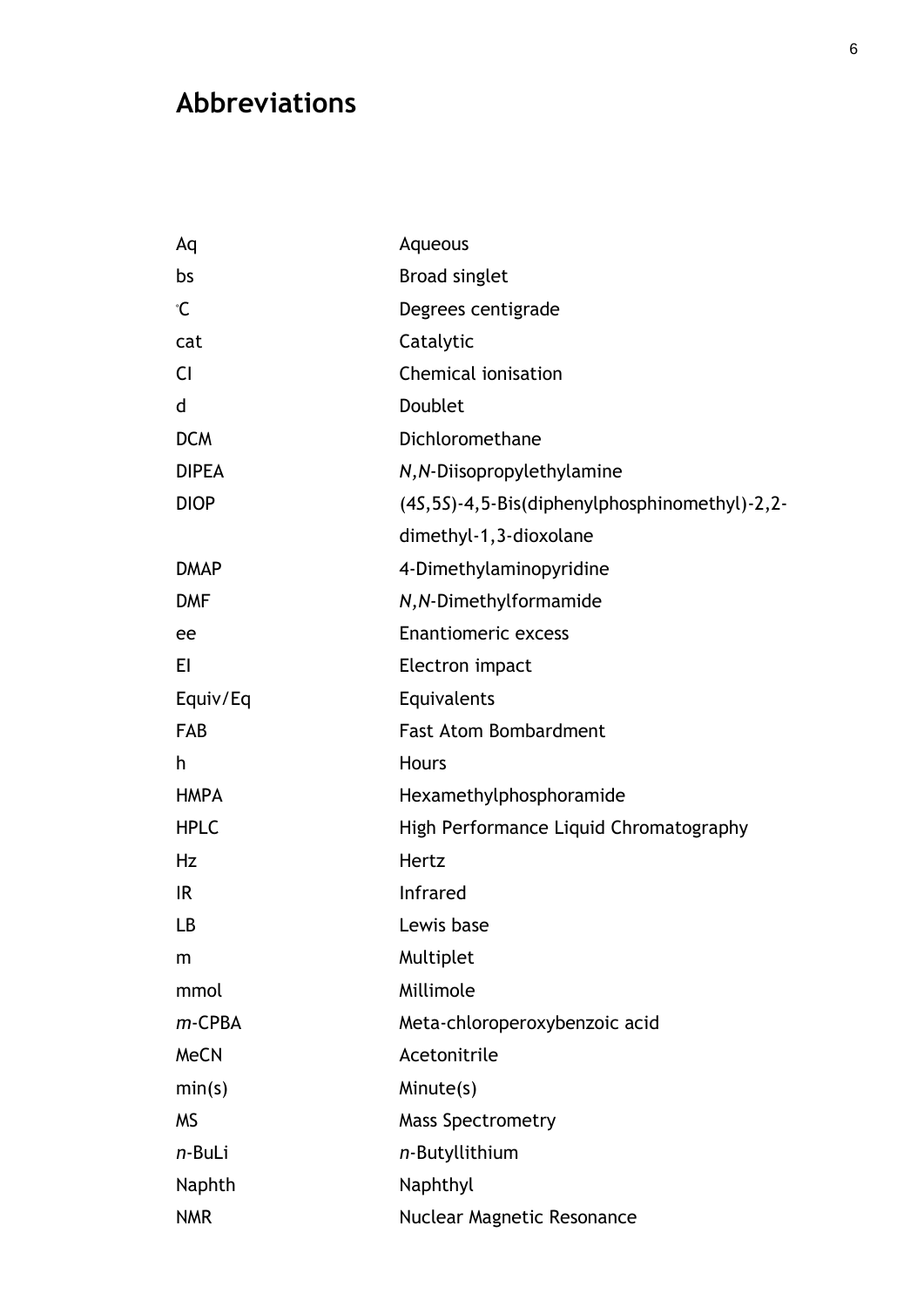| <b>PMA</b> | Polymolybdic acid         |
|------------|---------------------------|
| Py         | Pyridine                  |
| q          | Quartet                   |
| rt         | Room temperature          |
| t          | <b>Triplet</b>            |
| <b>TLC</b> | Thin Layer Chromatography |
| <b>THF</b> | Tetrahydrofuran           |
| <b>TMS</b> | Trimethylsilyl            |
| UV         | <b>Ultraviolet</b>        |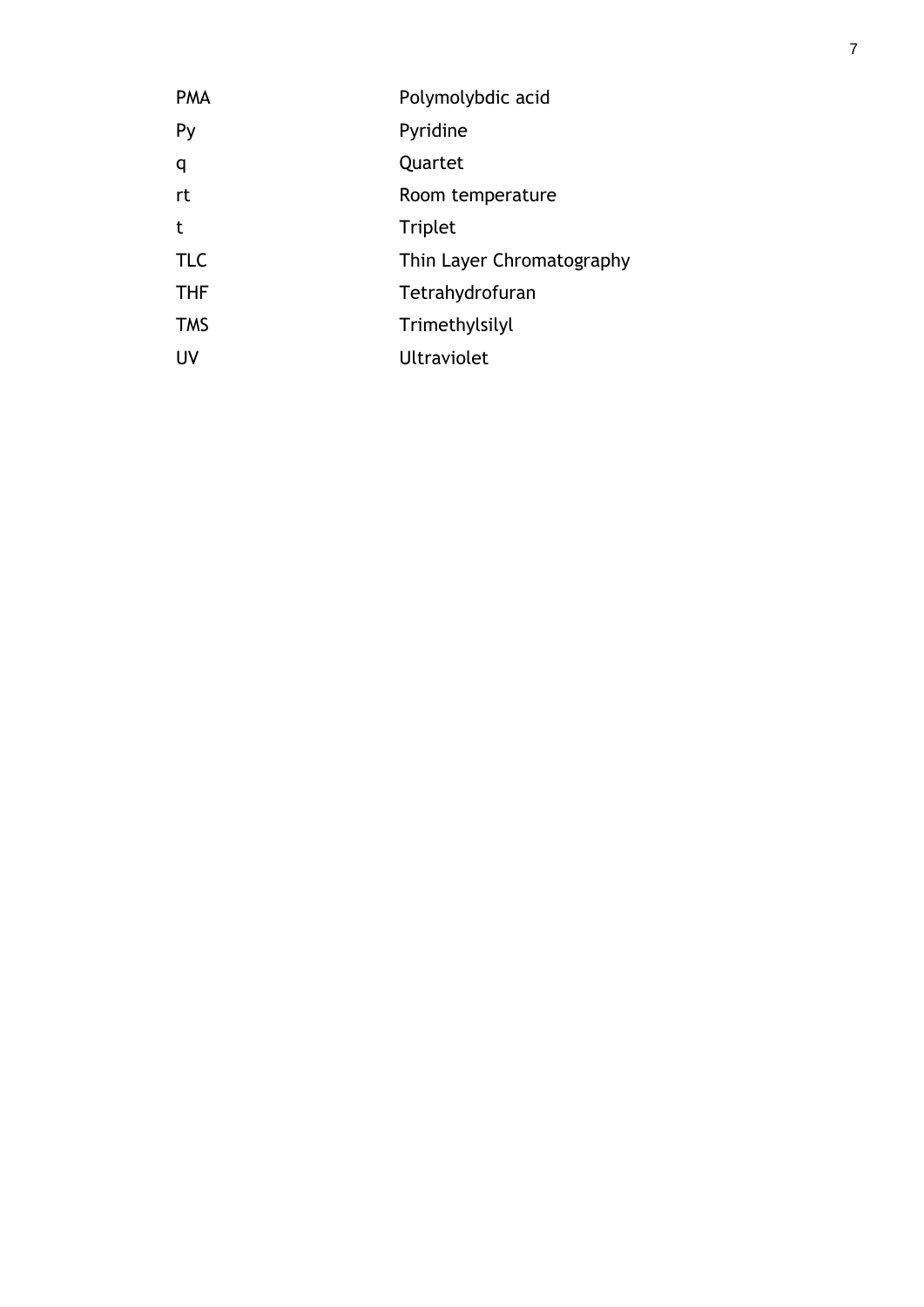### **1 Introduction**

#### **1.1 Allylation of Aromatic Aldehydes**

**Scheme 1** Sakurai-Hosomi<sup>1</sup> type reaction



The asymmetric allylation reaction of aromatic aldehydes **1** with allyltrichlorosilane is an essential reaction in organic synthesis for C-C bond formation.<sup>1</sup> The resultant homoallylic alcohol **8** is an adaptable subunit that can be readily transformed into a number of useful functionalities. Through the use of various chiral catalysts it is possible to create a new stereogenic centre, as shown in Scheme 1.

**Scheme 2** Asymmetric allylation of aldehydes



Of course this principle can be extended to allylsilanes substituted at the  $\gamma$ position **9.** This immediately widens the scope of highly functionalized homoallylic products **10**. The formation of this new carbon-carbon bond affords the creation of two new stereogenic centres (Scheme 2).

Asymmetric addition reactions of aldehydes with allylmetal reagents, such as boron and titanium, are well established. If sufficient activation is provided it is possible to extend the range of compounds available for reaction to allylsilanes.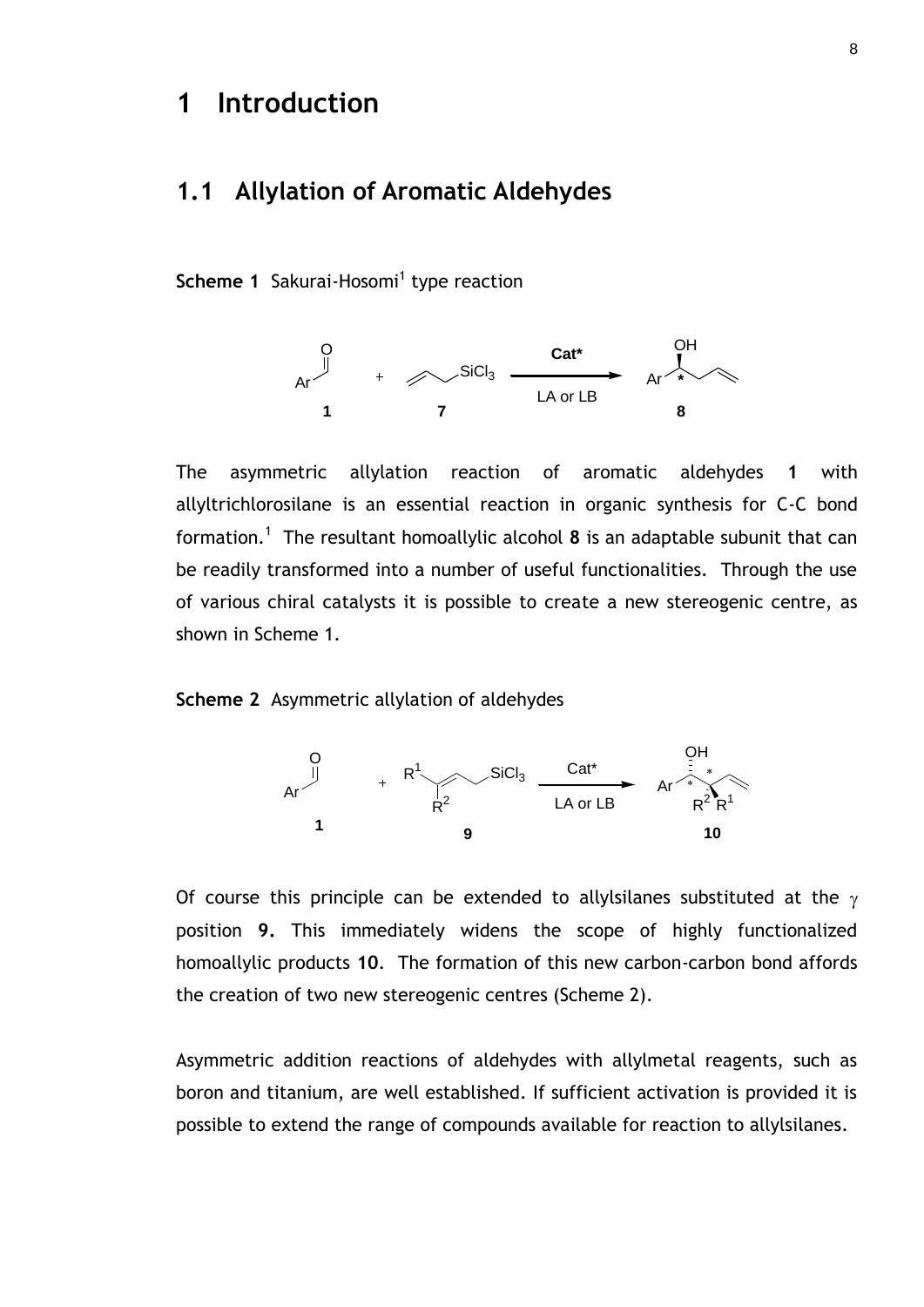#### **1.2 Use of Silicon Reagents**

There are various reactions which utilise silicon as a reactive site. In the formation of a silicon-carbon bond the silane species is tetravalent. However silane intermediates in silicon mediated carbon-carbon bond forming reactions will certainly have a silicon centre possessing a higher coordination number (pentavalent, hexavalent) and these compounds are deemed hypervalent silanes.

**Scheme 3** Valency and electron density at silicon in organosilicon compounds



 $L =$  negatively charged or neutral ligands  $R = H$  or C

In silicon based C-C bond forming reactions the important factor key to their success is the ability of the coordination number of the silicon atom to be varied. As the number of bonds to silicon increases the electropositivity and consequently Lewis acidity on the atom increases.<sup>1</sup>

Upon expansion (Scheme **3**; **11** to **13**), and ensuing reduction in the s-character orbital composition at the silicon centre, the electron density decreases. Therefore the electropositivity and Lewis acidity at the silicon centre is increased. These tetravalent and pentavalent Lewis acidic silianes have been exploited in several Lewis acid-catalysed transformations. Once the shell has expanded to incorporate six subsituents it is unlikely for any further extension of the valence shell to occur.<sup>2</sup>

Silicon becomes more positively polarised with the addition of each ligand. As this occurs there is a shift in electron density. While the electron density is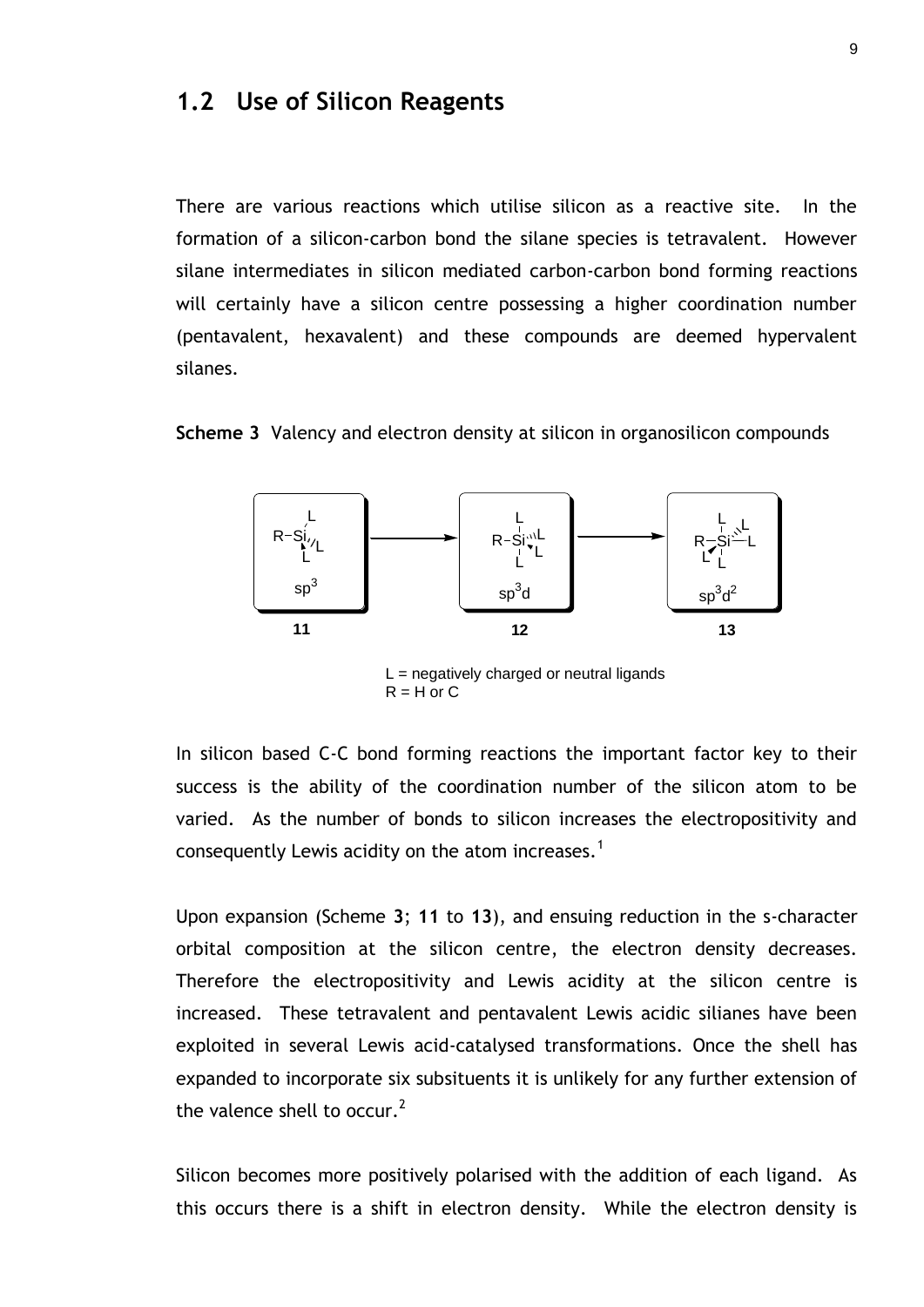increasing at the ligand, it is decreasing at the silicon centre. The magnitude of this polarization is also dependent on the electronegativity of these ligands.

<span id="page-10-0"></span>The property that allows allylsilanes to react in such a way is the ability of silicon to expand its coordination shell.<sup>3</sup> Silicon has the outer electronic configuration 3*s* 2 3*p* 2 3*d* 0 , possessing a vacant d-orbital. 4

As the silicon centre becomes more saturated with the addition of each chiral Lewis base (A), its lowest unoccupied molecular orbital is significantly lowered (Scheme 4). This decreases the electron density at silicon in **12**. Altered orbital interactions in these extracoordinated systems serve to elongate the Si-R and Si-L bonds and thereby facilitate the transfer of the R group to an acceptor.<sup>3</sup> This distinctive reactivity originates from the increased partial charges at the R moiety and the ligands. Therefore transformations involving a hypervalent silicon centre **11** or **12** generally allow for carbon-carbon as well as carbonheteroatom bond formation and not carbon-silicon bond formation. Bonds to silicon in tetravalent silicon compounds are substantially less polarised and therefore more covalent. They are more commonly associated with hydrosilation catalysed by transition metals. $3$ 

**Scheme 4** Reversible formation of Lewis acid/Lewis base complex



 $A =$  activator = chiral Lewis base  $L = Cl$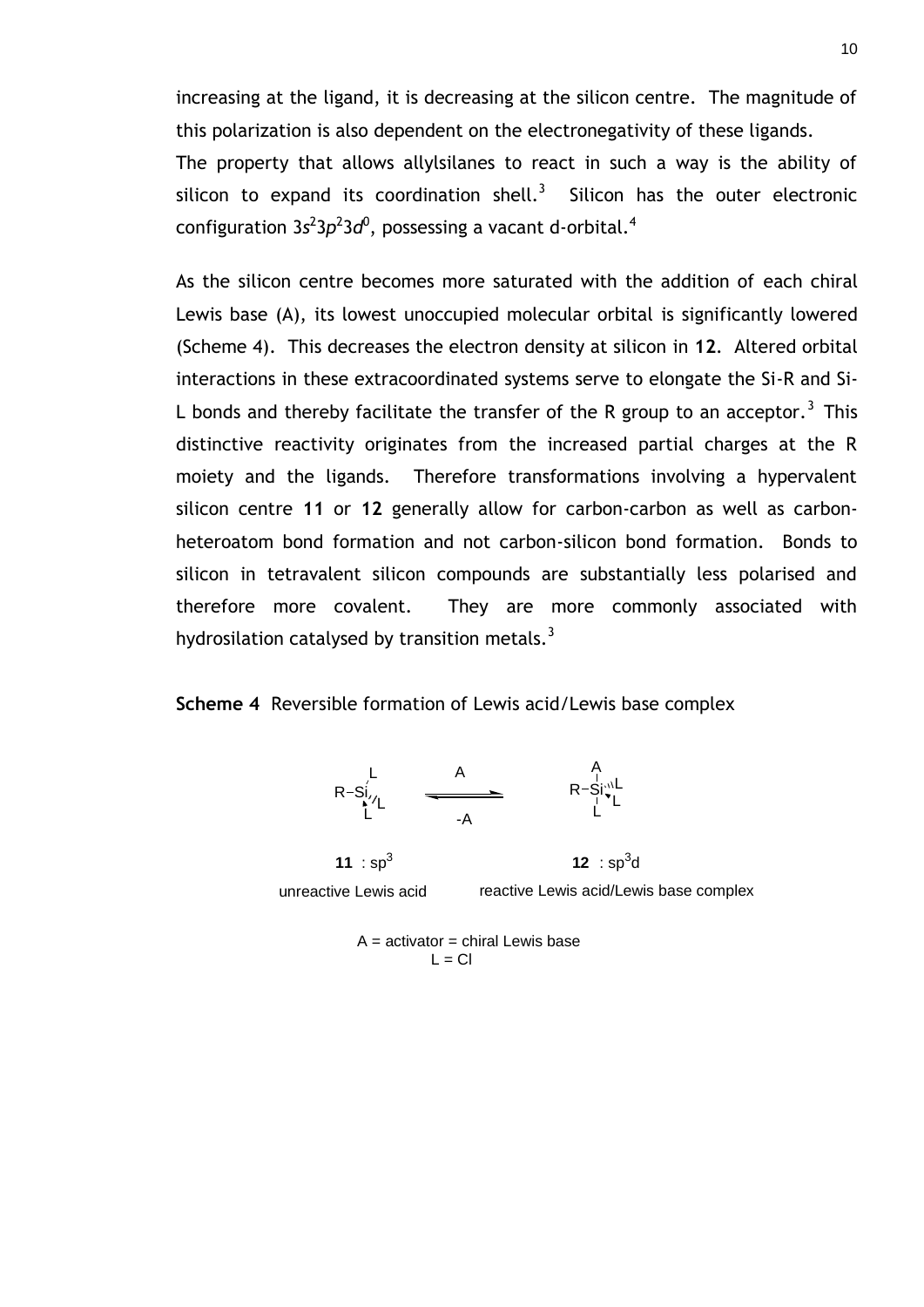#### **1.3 Method of Catalysis**

#### **1.3.1 Lewis Acid Catalysis**

Due to the poor reactivity of the allylsilanes towards aldehydes, they require some sort of activation in order for the allylation reaction to occur. In the past, the addition was carried out under Lewis acid catalysis.<sup>1</sup> Under Lewis acid catalysis this involves the coordination of the carbonyl group of the aldehyde **1** (electrophile) with a Lewis acid, facilitating nucleophilic attack by the allylsilane **13**, (Scheme **5**). The drawback of using this method of activation is that if the substrate is substituted at the  $\gamma$ -position then there is poor diastereoselectivity as a direct consequence of the open transition state.<sup>5</sup> Ultimately this only produces the anti allylic alcohol **15** so the selectivity in the reaction is lost through the non-rigid transition structure **14**.

#### <span id="page-11-0"></span>**Scheme 5** Allylation reaction under Lewis acid catalysis

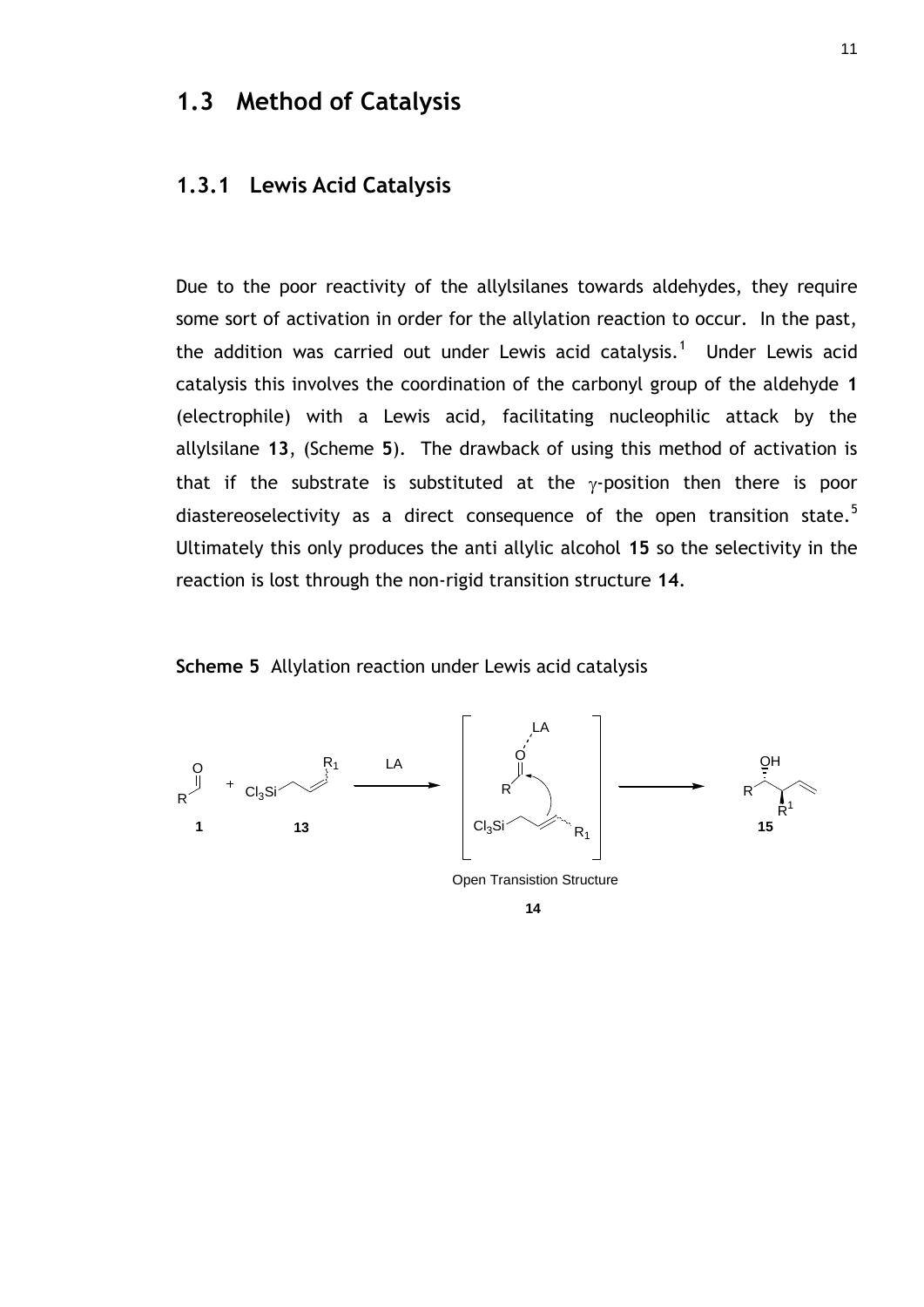From Scheme 6, the reaction is initiated by activation of the electrophile upon coordination of the Lewis acid to the oxygen at the carbonyl group. This increases the electrophilicity of the carbonyl carbon and thus the reactivity of the C=O group. Carbon-carbon bond formation leads to a silyl-stabilised carbocation and subsequent loss of the trimethylsilyl group results in formation of the double bond. From studies conducted on chiral allylsilanes<sup>[5](#page-11-0)</sup> it was concluded that the incoming electrophile attacks the double bond on the surface opposite to the silyl group. The reaction proceeds through an open transition state.





Typically these types of reactions are carried out in dichloromethane under nitrogen atmosphere at temperatures between -78 $^{\circ}$ C and 25  $^{\circ}$ C. A wide range of Lewis acids can be used in addition to the reactions pioneered with  $TiCl<sub>4</sub>$ , such as AlCl $_3$ , BF $_3$ .OEt $_2$ , SnCl $_4$  and EtAlCl $_2$ .<sup>6,7</sup>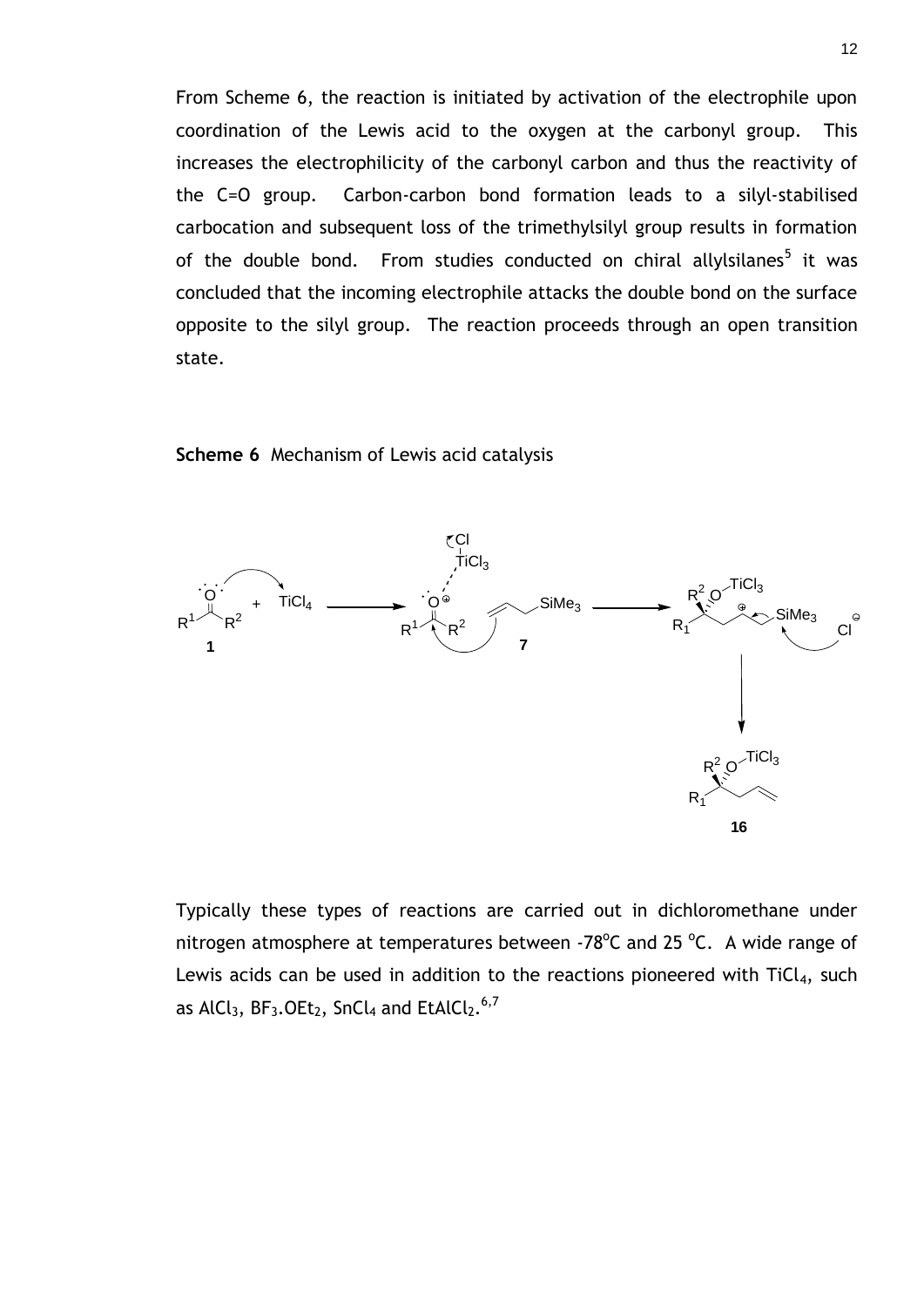An example of the importance of the Sakuirai allylation has been in its widespread use in total synthesis. Trost *et al* used this transformation as a method of introduction of the homoallylic side chain in a diastereoselective manner, a key step towards the total synthesis of furaquinocin **19** (Scheme 7). It was found that the highest diastereoselectivity was achieved using 1 equivalent of TiCl<sub>4</sub> at room temperature.<sup>8</sup>

**Scheme 7** Key step towards the synthesis of Furaquinocin A



As previously stated there is poor diastereoselectivity through Lewis acid catalysis, due to reaction via an open transition state. However, this can be overcome using a different method of activation: Lewis base catalysis. This mechanistically different conversion allows for the configuration in the homoallylic alcohol to be directly influenced by the starting material.

#### **1.3.2 Lewis Base Catalysis**

A variety of Lewis basic compounds can be employed as catalysts in this reaction. Common dipolar aprotic solvents; DMF, DMSO, and HMPA are commonly used. In addition, formamides and urea derivatives have also been employed, as they all possess a strongly Lewis basic oxygen atom.

<span id="page-13-0"></span>One of the primary illustrations of this was the addition of allylsilane to benzaldehyde using N,N-dimethylformamide (DMF) as the Lewis base.<sup>9</sup> without a chiral catalyst. The reaction passes through a six-membered, chair-like, cyclic transition state that has implications for the regio- and diastereoselectivities observed in the products. The proposed transition state was verified by NMR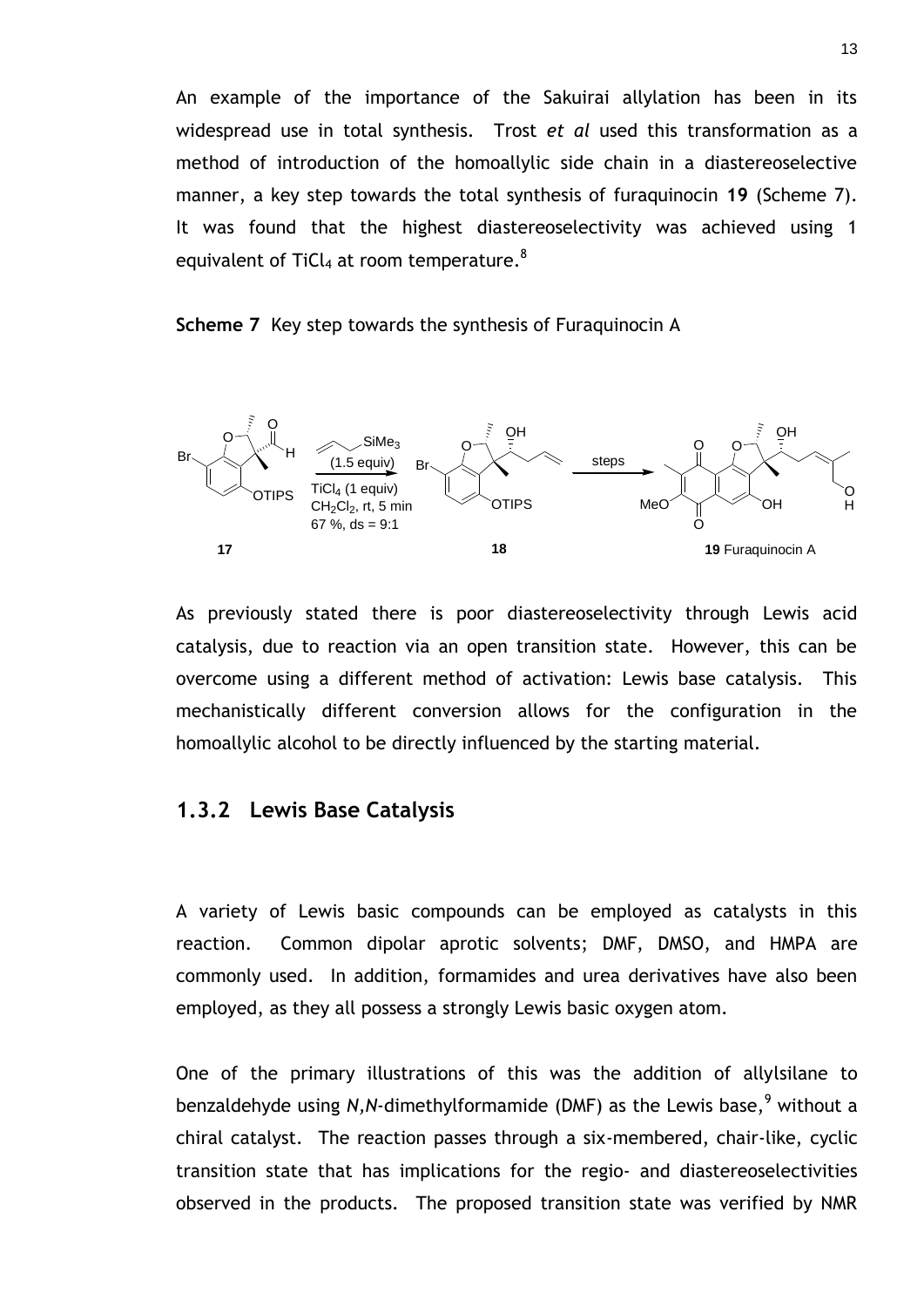studies carried out by Kobayashi[.](#page-13-0)<sup>9</sup> In these intermediates (21 and 24) the silicon atom is coordinated to both the Lewis base and the carbonyl group of the electrophile. The silicate acts as a Lewis acid by activating the carbonyl functionality to nucleophilic attack. Kobayashi *et al*[9](#page-13-0) demonstrated that the *syn*-**22** and *anti*-**25** homoallylic alcohols were stereospecifically obtained, under neutral conditions, from the (*Z*)-**20** and (*E*)-**23** crotyltrichlorosilanes respectively.

**Scheme 8** Stereospecific formation of homoallylic alcohols in DMF



From the data in Table **1**, the reaction of *Z*-crotyltrichlorosilane (*E*/*Z*=<1/99) with benzaldehyde (Scheme 8) gives the product in 82 % yield with a *syn/anti* ratio of  $>99/1.9$  $>99/1.9$  $>99/1.9$  Conversely when *E-*crotyltrichlorosilane (*E*/*Z*=97/3) is employed, the *anti* homoallylic alcohol is the prominent product (89 % yield, *syn/anti* >99/1).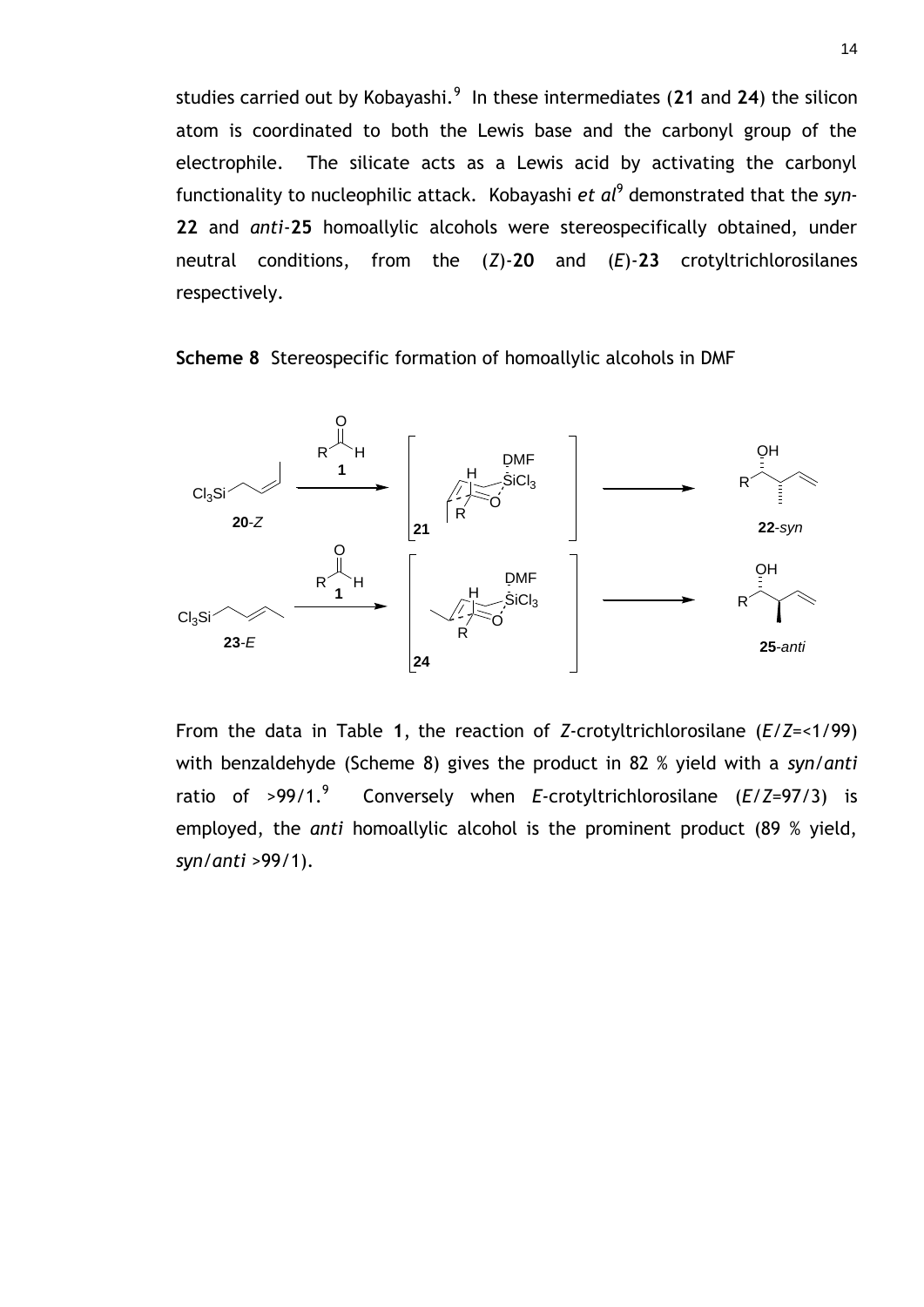| Benzaldehyde | Crotyltrichlorosilane               | OH<br>R<br>syn | OH<br>R<br>anti |  |
|--------------|-------------------------------------|----------------|-----------------|--|
| Ph<br>Н      | SiCl <sub>3</sub><br>$\overline{z}$ | >99            |                 |  |
| Ph<br>Н      | SiCl <sub>3</sub>                   | 3              | 97              |  |

**Table 1:** Stereoselectivity in the Allylation Reaction Promoted by DMF

Kobayashi<sup>10</sup> has shown that allyl- and crotyltrichlorosilanes can be successfully employed in additions if DMF is used as the solvent. This is a stereospecfic reaction, with the regiochemistry of the product ultimately determined by the configuration of the starting material.

**Scheme 9** Lewis base-catalyzed allylation of aldehydes

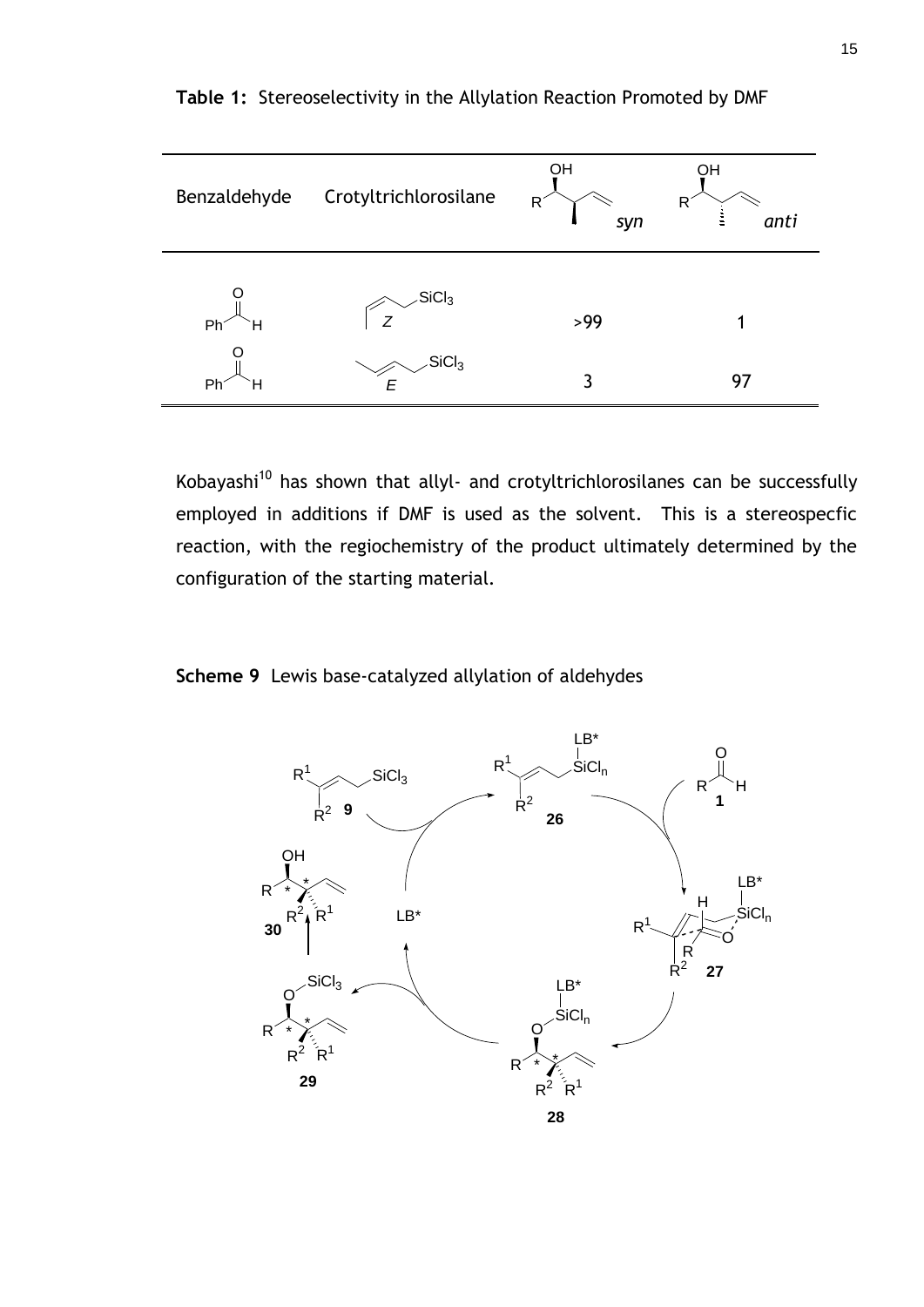Scheme 9 demonstrates the method of activation by the Lewis base to facilitate the coordination of the silicon species with the aldehyde through a closed transition state **27**. When this occurs the silicon atom becomes more Lewis acidic and allows for coordination to the carbonyl in the cyclic transition state. Upon the transfer of the allylic moiety with the electrophile, **28** is formed. Subsequent release from the Lewis base gives **29**, and detachment of the silicon species affords the homoallylic alcohol **30**. Provided the Lewis base dissociates from silicon in the intermediate **27** at a sufficient rate then it can act as a catalyst rather than a stoichometric reagent.

There is a range of Lewis basic ligands that can be exploited in this reaction although not all are able to act at catalytic levels. For example, pyridine oxazolines, urea derivatives and sulfoxides<sup>11</sup> can influence the reaction but only in stoichometric quantites. Chiral Lewis-basic catalysts regularly employed in the allylation belong to classes such as pyridine *N*-monoxides **31**, pyridine *N,N*′ dioxides **32**, *N,N′,N″*-trioxides **33** and phosphoramides **34**. It should be noted that there is an exception to this generalisation due to the discovery by Iseki that the chiral formamide **35** can facilitate the reaction with aliphatic aldehydes.<sup>12</sup>

**Scheme 10** Lewis base-catalyzed allylation of aldehydes

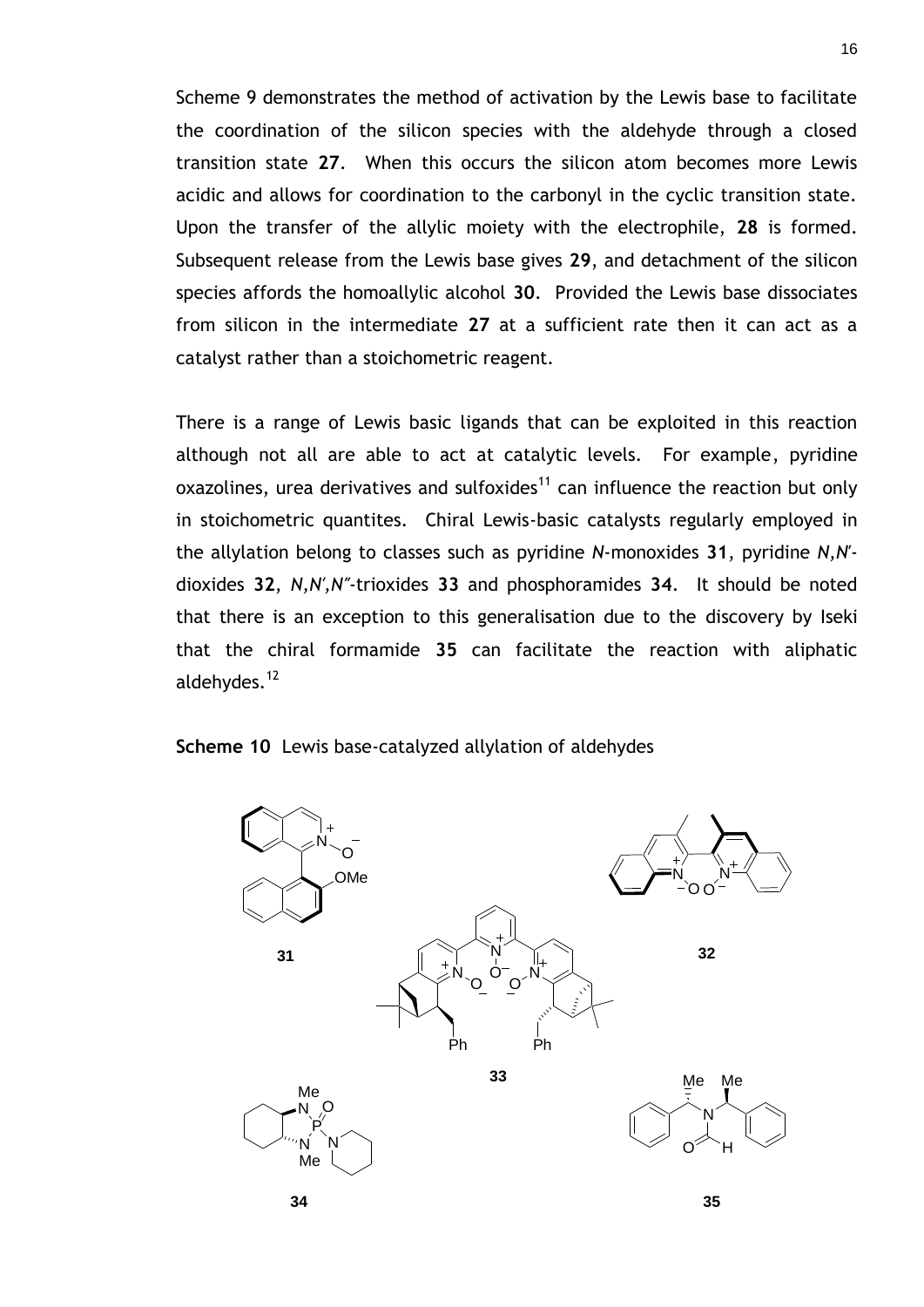#### **1.4 Chiral Additives**

<span id="page-17-0"></span>The first example of an enantioselective transformation was demonstrated by Denmark<sup>13</sup> where stochiometric amounts of chiral phosphoramide **31** promoted the allylation reaction of aldehyde **32** with allyltrichlorosilane **7** to afford the corresponding homoallylic alcohol **33** with moderate enantioselectivity.

**Scheme 11** Phosphoramide catalysed asymmetric allylation of benzaldehyde with allyltrichlorosilane



The piperidine derivative **34** gave alcohol **37** in 85 % yield with 63 % enantiomeric excess. The reaction was carried out using 1 equivalent of catalyst 34, in CH<sub>2</sub>Cl<sub>2</sub> at -78°C over a period of 6 h. This reaction proceeds via a closed transistion structure with a hexacoordinate silicate species. The reaction times were greatly improved in comparison to those observed when DMF was employed as the Lewis base. Phosphine oxides have the ability to produce hypervalent silicates with trichlorosilyl compounds due to their high nucleophilicity originating from the polarisation in the P-O bond (dipole moment of 4.31 D).<sup>14</sup>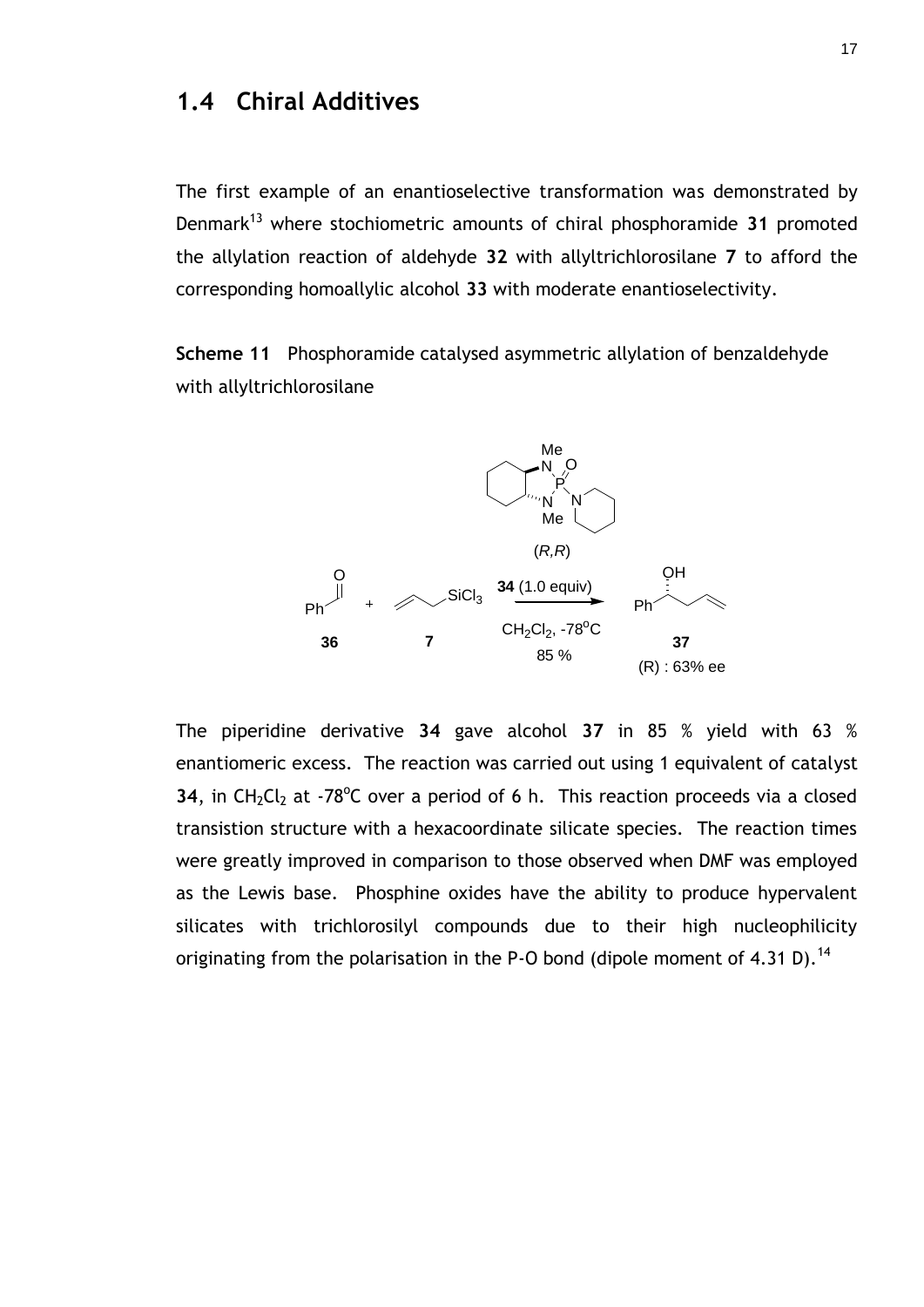Denmark also showed that the addition of *trans* or *cis* allyl-silanes resulted in the formation of the *anti* or *syn* products respectively (Table 2), thus reinforcing the conclusions drawn by Kobayashi stating that the reaction proceeds through a closed cyclic transition state allowing retention of stereochemistry.

**Scheme 12** Phosphoramide-catalysed asymmetric allylation of benzaldehyde with crotyltrichlorosilane



**Table 2** Phosphoramide-catalysed asymmetric allylation of benzaldehyde with crotyltrichlorosilane

| Crotyltrichloro<br>silane            | Yield (%) | $ee(\%)$ | Syn | Anti |
|--------------------------------------|-----------|----------|-----|------|
| $\angle$ SiCl <sub>3</sub><br>$38-E$ | 68        | 66       | 2   | 98   |
| $\searrow$ SiCl <sub>3</sub><br>39-Z | 72        | 60       | 98  | 2    |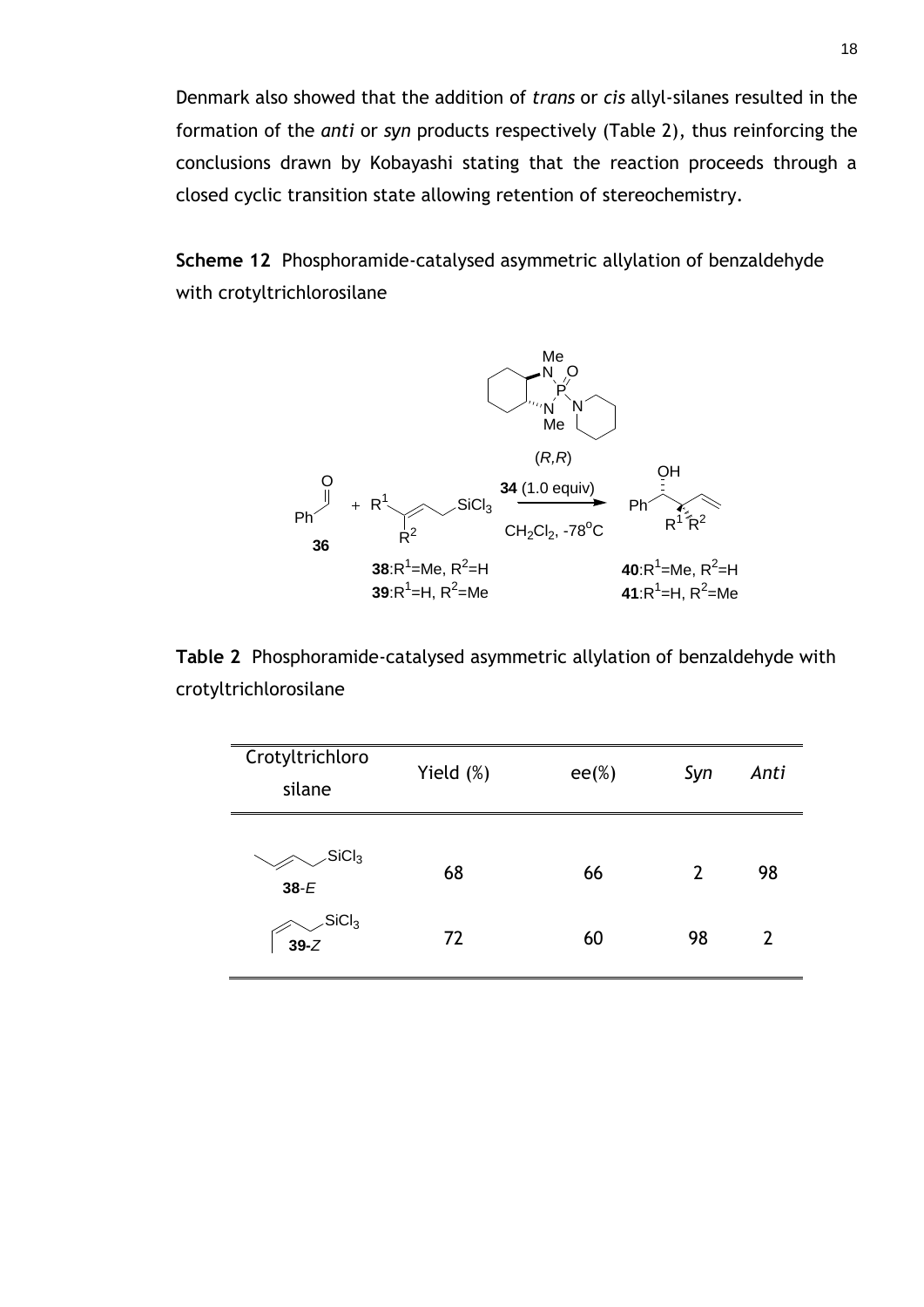Subsequent research carried out by Denmark demonstrated that the catalyst loading was proportional to the enantioselectivity observed in the product. From the data in Table 3, it is clear that as the catalyst level is reduced the reaction time increases. When the reaction proceeds with a catalyst loading of 1 equivalent the time for complete conversion is 6 h (Table 3, entry 1). However when the catalyst loading is reduced to 0.1 equivalents the time for the reaction to reach completion was 24 h (Table 3, entry 4). On decreasing the catalyst equivalents from 1 to 0.1, the yield dropped from 81 % (entry 1) to 40 % (entry 4) and the observed enantioselectivity mirrored this trend.<sup>[13](#page-17-0)</sup>

| <b>Entry</b>   | Catalyst<br>(equiv)                                                    | Time (h) | Yield % | ee % |  |
|----------------|------------------------------------------------------------------------|----------|---------|------|--|
| 1              | 1.0                                                                    |          | 81      | 60   |  |
|                |                                                                        | 6        |         |      |  |
| $\overline{2}$ | 0.5                                                                    | 24       | 78      | 57   |  |
| 3              | 0.25                                                                   | 24       | 74      | 59   |  |
| 4              | 0.1                                                                    | 24       | 40      | 53   |  |
|                | All reactions carried out at $-78^{\circ}$ C, 0.5 M in each component. |          |         |      |  |

|                  |  | Table 3 Effect of catalyst loading on allylation reaction catalysed by |  |  |
|------------------|--|------------------------------------------------------------------------|--|--|
| phosphoramide 34 |  |                                                                        |  |  |

The relationship between the catalyst loading and enantioselectivity, shown in Table 3, led to the conclusion that the reaction can proceed via two pathways. One possible pathway is where two molecules of the catalyst are bound to the chlorosilane, while the less selective pathway involves only one molecule of the catalyst. This competitive alternative pathway is visible at lower catalyst loadings and this could impede the enantiopurity observed in the final product. To prove this hypothesis Denmark carried out a kinetic study to investigate the reaction pathway and observed a positive non-linear effect.<sup>15</sup>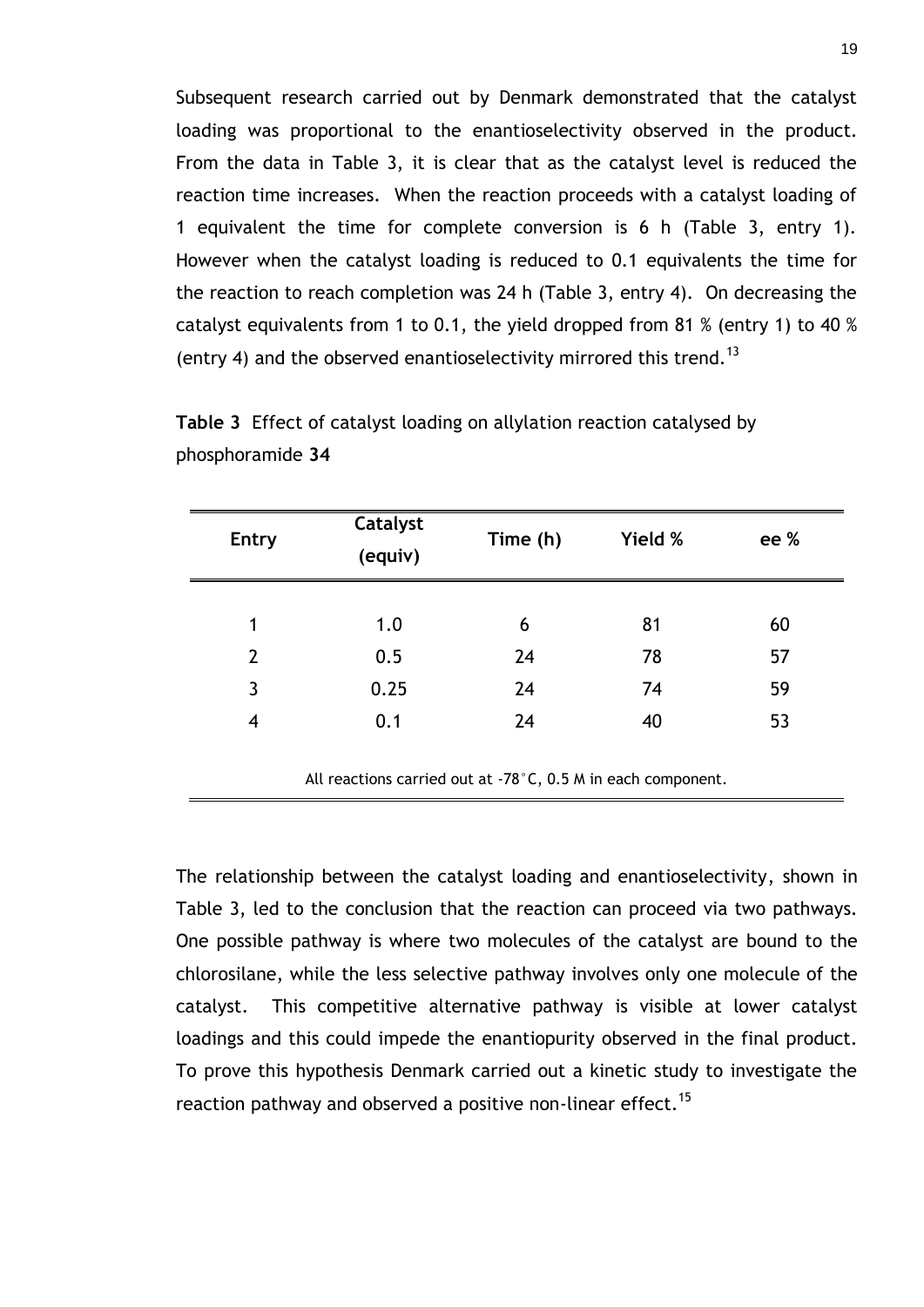This accounts for the adverse effects observed on the rate and selectivity at low catalytic loadings, with the intervention of the less selective catalyst pathway.<sup>16</sup> To try and minimise the impact of this one-phosphoramide catalyst pathway, Denmark designed a series of bidentate ligands (Figure 1). It was proposed that these ligands could increase the probability of the reaction proceeding through the stereoselective pathway due to the proximity of the second coordination point.

**Figure 1** Bisphosphoramide catalysts



Denmark designed bidentate catalysts **42** and **43** to test this theory. The structure was determined after an in-depth analysis into the coordination mechanism. By varying the length of the carbon tether between the two phosphoramide units ( $n = 2, 3, 4, 5$  and 6), the chain containing 5 methylene units, **42d**, was found to provide the highest enatioselectivity (72 % ee).

**Figure 2** Bisphosphoramide catalyst



**42a**: n=2, **42b**: n=3 **42c**: n=4, **42d**: n=5 **42e**: n=6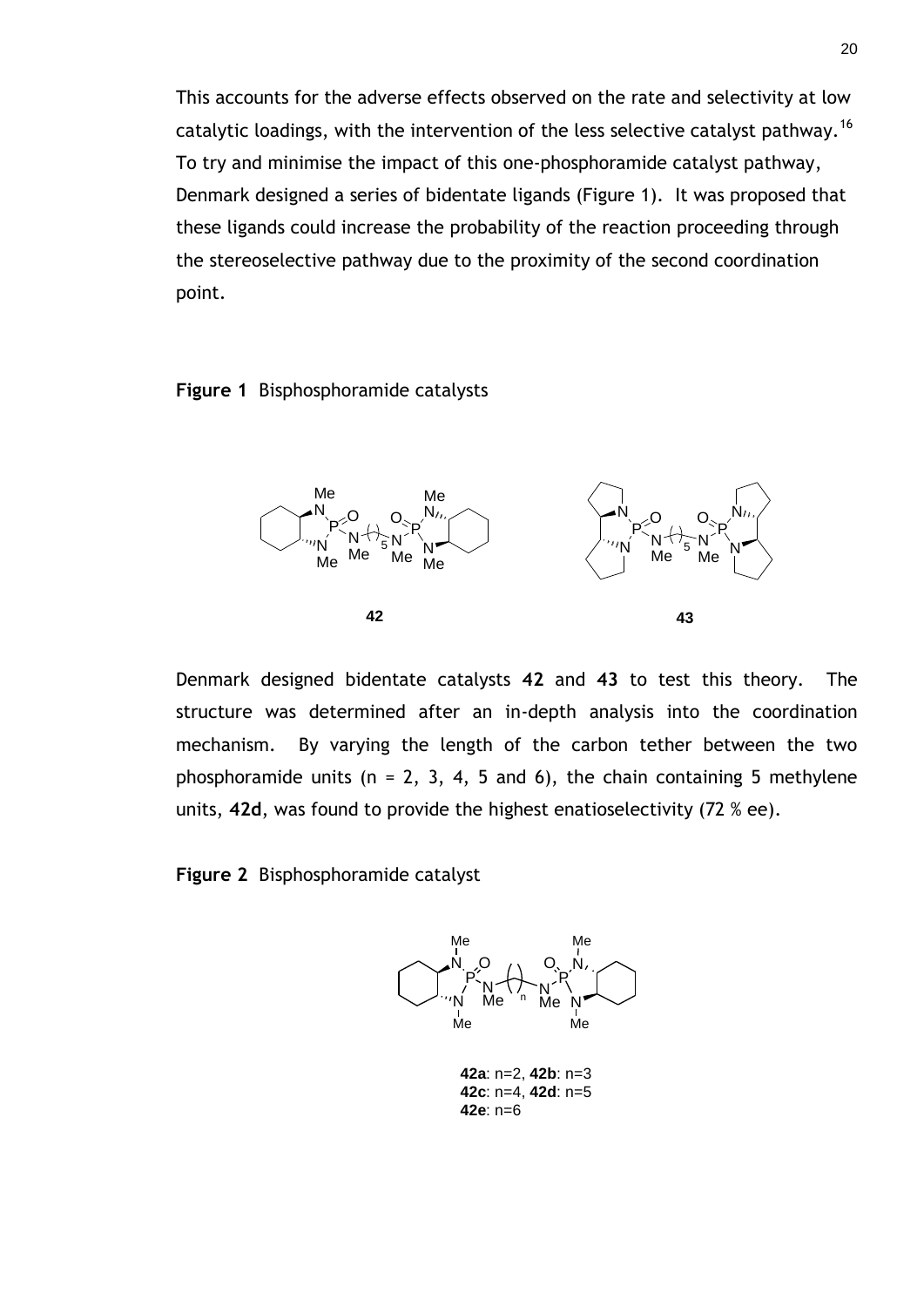<span id="page-21-0"></span>To further his understanding of the origin of asymmetric induction and support the design of a more selective catalyst, Denmark proceeded to carry out an investigation into the transition structure of this reaction using NMR spectroscopy and x-ray crystallography. The complexation of phosphoramides and chlorosilanes is very weak via  ${}^{1}H$  and  ${}^{31}P$  NMR spectroscopy; thus little information could be obtained. However, analysis of complexes between phosphoramides and  $SnCl<sub>4</sub>$  are widely established, since Sn exhibits stronger bonding and exhibits similar bonding pattern to Si. This was used as a model to aid the understanding of the formation of the bisphosphoramide∙SiCl<sub>4</sub> complex.<sup>17</sup> From the chemical shift and coupling constant data observed in the  $119$ Sn NMR experiments, Denmark was able to draw conclusions on the geometry of the two phosphoramides in the hexacoordinate tin complex. The tendency of chelation was highly dependant on concentration and tether length. It was found that bisphosphoramides **42a, 42b,** and **42e** can essentially be considered as bulky monodentate phosphoramides instead of a chelating bisphosphoramide. These catalysts could only achieve the product in racemic form.

Catalysts **42c** and **42d** containing a tether of four and five methylene units respectively are found to be the most favourable for chelation of phosphoramides, due to the formation of single complexes with  $SnCl<sub>4</sub>$ .<sup>[17](#page-21-0)</sup> However this effect does not correlate to the enantioselectivities. When **42c** was employed as the catalyst, although a single complex was formed, poorer enantioselectivities were observed upon comparison with a monodentate bisphosphoramide. It is proposed the catalyst cannot attain the correct coordination geometry due to the restriction in the orientation of the two phosphoramide groups caused by the tether length and poor flexibility associated with the functional group. In the allylation reaction, bisphosphoramide **42d** gave higher selectivities than the monophosphoramides resulting from the fact that the ligand can bring the chiral information close to the reaction centre.

The X-ray structure of **42** provided information on the coordination geometry of the bisphosphoramide∙SnCl<sup>4</sup> complexes. Collating this data Denmark concluded that the ligand coordinated in a bidentate manner with the Sn centre having octahedral geometry. It is proposed that the allyl group would be positioned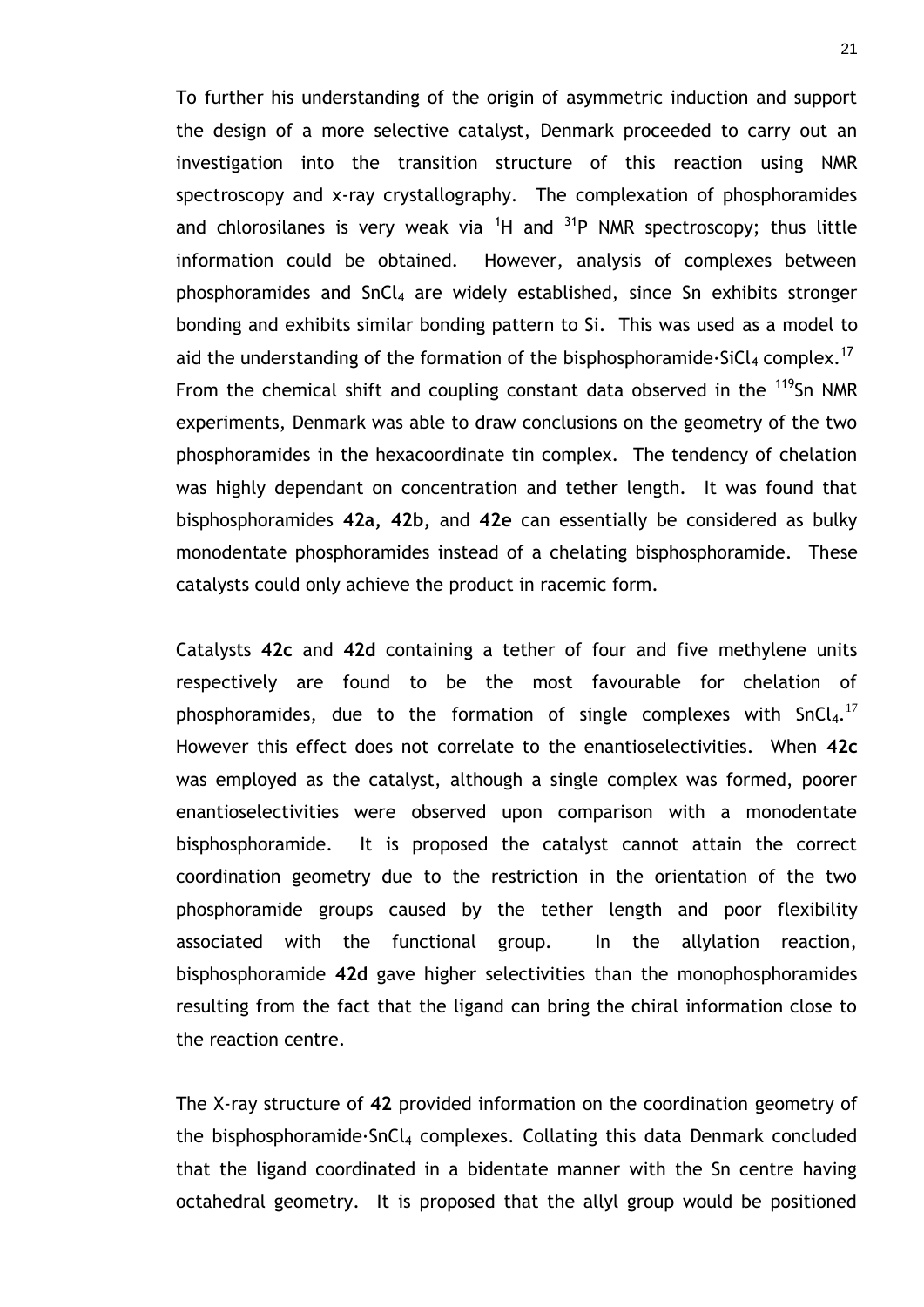*trans* to one of the phosphoramides, furnishing a more nucleophilic centre. At the same time, the aldehyde would coordinate trans to the chloride to increase its electrophilicity. Denmark suggested a hexacoordinate allyltrichlorosilane bisphoramide complex occurs by replacing one of the chloride ions *trans* to the phosphoramide unit with an allyl group.<sup>17</sup> This ionisation of one chloride ion and the coordination of the aldehyde generates a chairlike transition structure.

The allyltion reaction can also be used to construct tertiary carbon stereocentres. Denmark's group accomplished the synthesis of serotonin antagonist LY426965 42 utilising this reaction as a key step.<sup>[5,](#page-11-0)18</sup>

**Scheme 13** Synthetic route to LY426965 **39**

<span id="page-22-0"></span>

**46** - LY426965

The alcohol **45** was formed in 64 % yield and high enantioselectivity. The addition of 0.2 equiv of n-Bu<sub>4</sub>N<sup>+</sup>I<sup>-</sup> slightly improved the reaction yield without affecting the selectivity.<sup>[18](#page-22-0)</sup>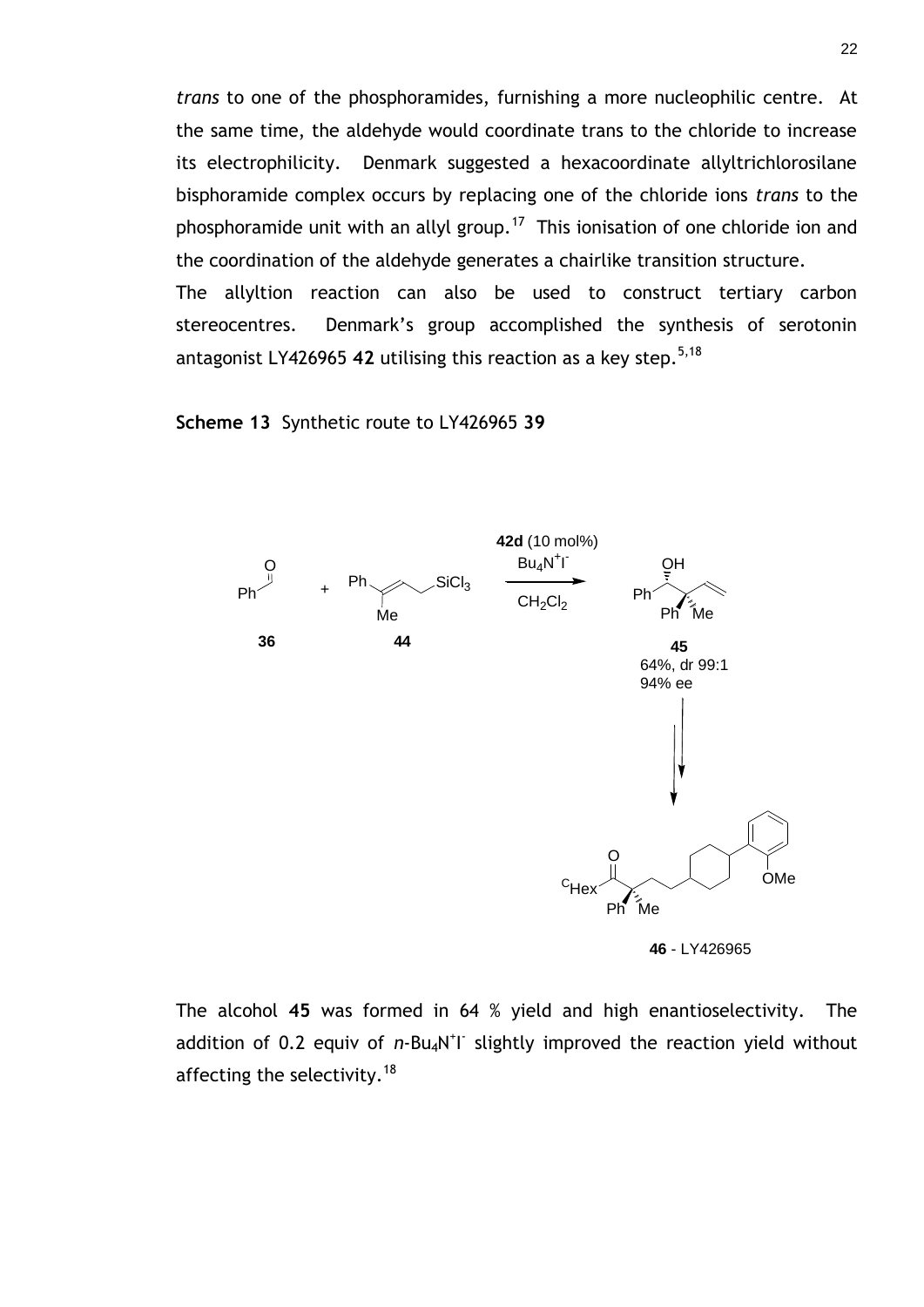#### **1.5 Catalytic Amounts of Chiral Additives**

Chiral pyridine *N*-oxides are used in a diverse array of chemical transformations, specifically tailored to interact with a silicon centre; asymmetric aldol reactions, cyanosilylation and propargylation of aldehydes. Nakajima<sup>19</sup> introduced the chiral bisquinoline *N,N*′-dioxide **32** for the asymmetric allylation of aromatic aldehydes. Amine *N*-oxides can be applied in this field due to their electron-pair donor character to form complexes with a variety of metals.

Since amine *N*-oxides are known to exhibit a significant nucleophilicity toward the silicon atom the predicated success of this class of ligands was justified. Prepared via the oxidation of 3,3'-dimethyl-[2,2']biquinolinyl with *m*CPBA, the racemic product can be resolved upon complexation with (R)- or (S)- binaphthol, to form the desired homochiral bis-*N*-oxide **32**.

**Figure 3** Chiral bisquinoline *N,N*'-dioxide

<span id="page-23-0"></span>

**32**

The allylation reation with (*S*)-3,3'-dimethyl-2,2'-biquinoline *N,N*'-dioxide **32**, as the chiral catalyst, achieved the homoallylic alcohol in 90 % yield and 71 % ee (reaction carried out at 23°C, 2 h). In this catalyst the *N*-oxide functionalities are embedded within a chiral pocket created by the walls of the biaryl unit.

A major discovery made by Nakajima was that the allylation reaction could be accelerated by the addition of 5 equivalents of diisopropylethylamine (23  $^{\circ}$ C, 10 min) without affecting the enantioselectivity.<sup>19</sup> This enhancement of the reaction rate made it possible to greatly reduce the reaction temperature, to -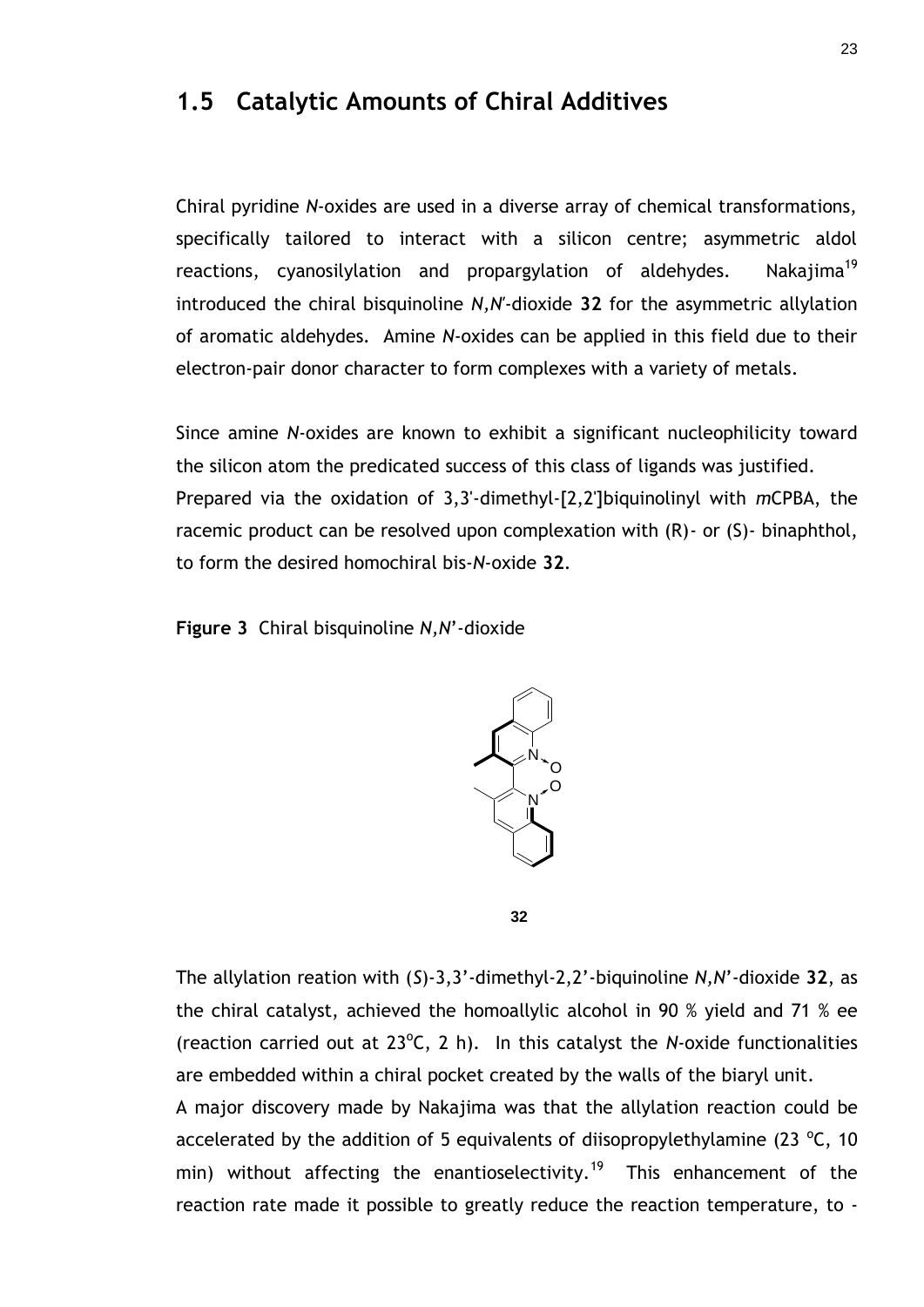78  $\degree$ C, and as a consequence, heighten the enantioselectivity to 88% ee. It has been proposed that the reason for this observation is the ability of diisopropylethylamine to promote the dissociation of the ligand from the silicon atom in the product, via ligand exchange, regenerating the catalyst. A variety of other amines were tested; pyridine, triethylamine and diaza[2.2.2]bicyclooctane, but they had a negligible effect on the enantioselectivity of the reaction.  $^{19}$  $^{19}$  $^{19}$ 

*Anti*-homoallylic alcohol **48-a** (68 % yield, 86 % ee) was obtained from (*E*) crotyltrichlorosilane **47** and accordingly the (*Z*)-crotyltrichlorosilane **47** affords the *syn* stereoisomer **48-b** (64 % yield, 84 % ee). On account of these results the following transition state **49** was suggested where the *N*-oxide of the ligand adopts the axial position and coordinates to the silicate.<sup>[9](#page-13-0)</sup> The silicate is coordinated to the aldehyde via a cyclic chair-like transition structure.

**Scheme 14** Allylation with chiral bisquinoline *N,N*'-dioxide

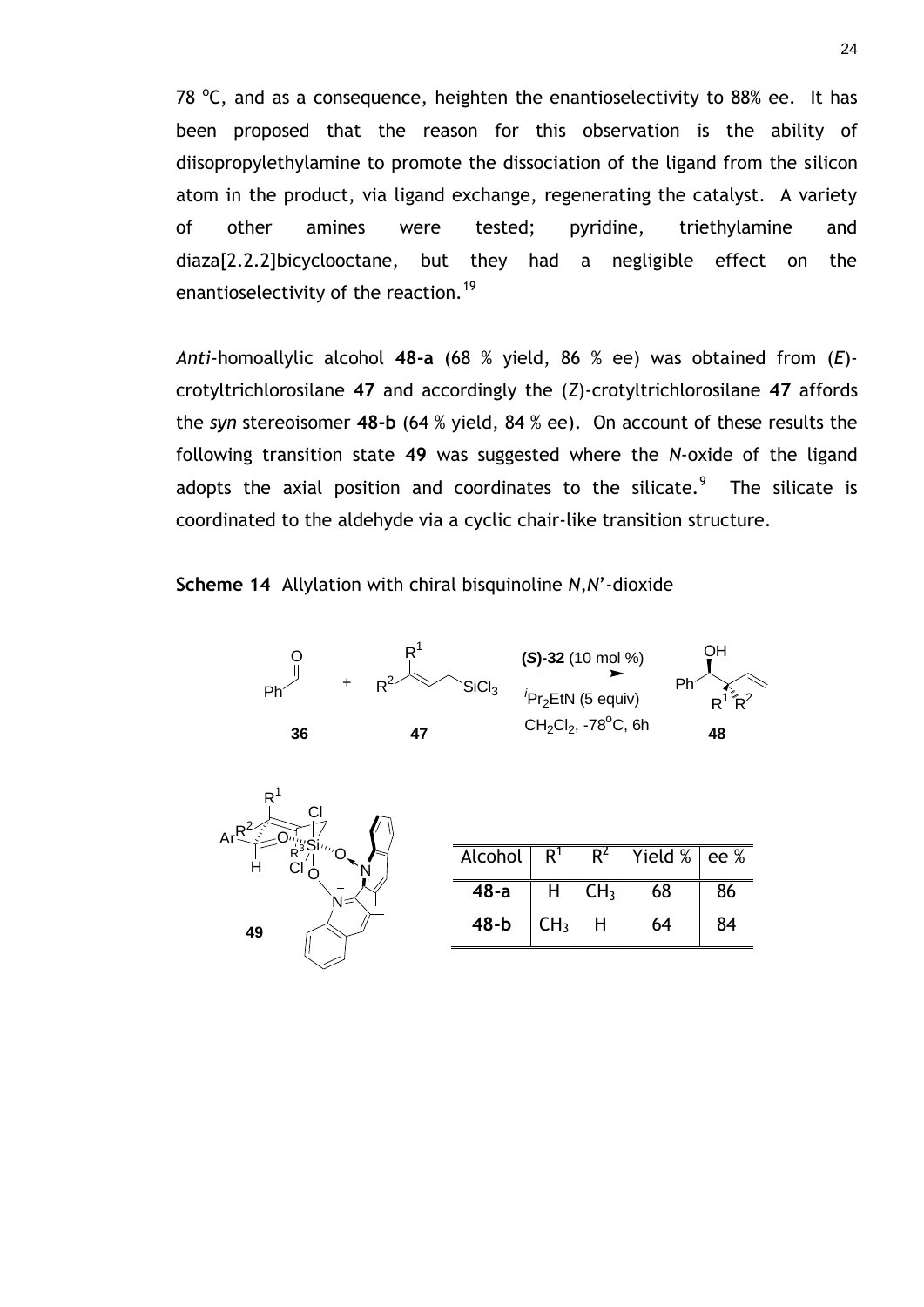Hayashi<sup>20</sup> presented the chiral catalyst **54** which had significant influence in this field due to the dramatic reduction in catalyst loading. Previously catalysts had been employed at levels between 5 and 10 mol %. Hayashi reduced these down tocatalyst loadings of 0.01-0.1 mol  $\%$ .<sup>3</sup> Following on from the work carried out by Nakajima, [19](#page-23-0) Hayashi designed the 2,2'-bipyridine *N,N*'-dioxide ligand **54**. The biaryl axial chirality is achieved upon oxidation of the cyclic diester **53** and therefore affords an enatiomerically pure ligand. The starting material for the formation of this catalyst was 2,9-diphenylphenanthroline **50**. This was converted to the corresponding bipyridine-diol **51** via oxidation with potassium permanganate and sodium periodate followed by esterification. Subsequent reduction with lithium aluminium hydride formed **51**. Which was then coupled with (*R*)-2,2'-bis(chlorocarbonyl)-1,1'-binaphthalene **52** in triethylamine. The more thermodynamically stable diastereoisomer was obtained when the ester was refluxed in toluene and the axial chirality of the bipyridine moiety was established as (*R*). Oxidation of the bipyridine **53** with *m*-chloroperbenzoic acid followed by alkaline hydrolysis gave the enantiomerically pure catalyst **54**.

#### **Scheme 15** Synthetic route to 2,2'-bipyridine *N,N*'-dioxide **54**

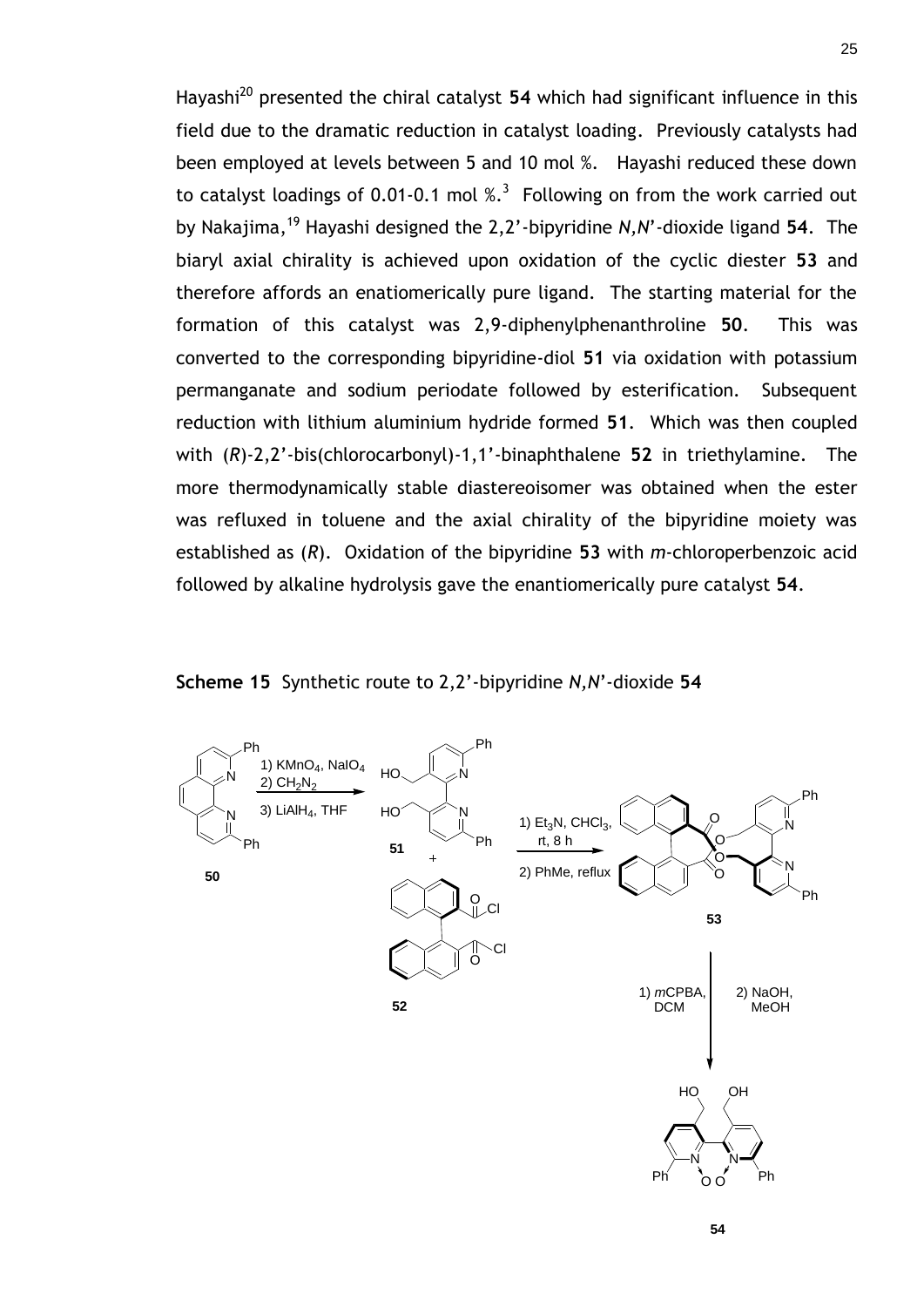It has been concluded that the high catalytic activity is attributed to the phenyl subsituents at the 6 and 6′ positions. It is possible that they could have an effect on the transition state configuration due to π-π stacking between the phenyl group on the catalyst and the aromatic ring of the aldehyde. When different groups (methyl, hydrogen and *tert*-butyl) were incorporated into these positions the rate of allylation was significantly slower or did not take place at all.  $^{21}$  $^{21}$  $^{21}$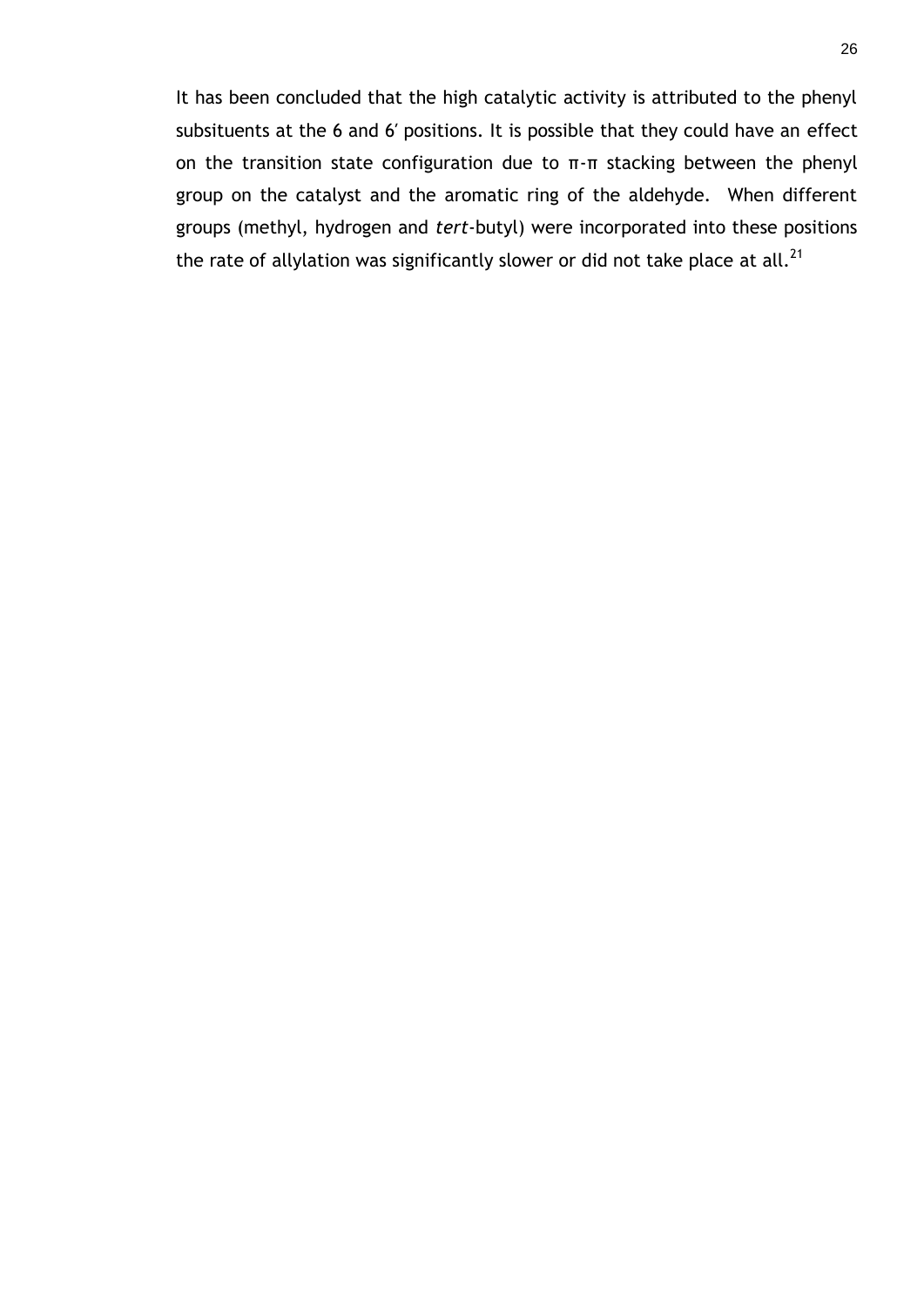

<span id="page-27-0"></span>Scheme 16 demonstrates that in the presence of 0.1 mol % of catalyst **54**, the allylation of benzaldehyde in acetonitrile, at -45°C, gives alcohol 37 in high yield and with 84  $%$  ee.<sup>21</sup>

<span id="page-27-1"></span>The pyridine N-oxide ligands can take other structural forms. It is not necessary for the ligand to have C2-symmetry. Hoveyda and Snapper documented the asymmetric allylation catalysed by novel amino acid based aliphatic *N*-oxide **52**. This organocatalyst exhibits high enantioselectivity at room temperature.<sup>22</sup> The advantage of using amino acid based chiral molecules are that amino acids are available in optically pure form, both antipodes, so it is possible to introduce the chirality at the start of the synthesis, rather than adding an extra step for resolution at the end. It is simple to modify the structure of the amino acid base by introducing new groups through the amide bond linkage. *N*-oxide is easily prepared from optically pure proline in three simple steps, with an overall vield of 60  $\%$ .<sup>[22](#page-27-1)</sup>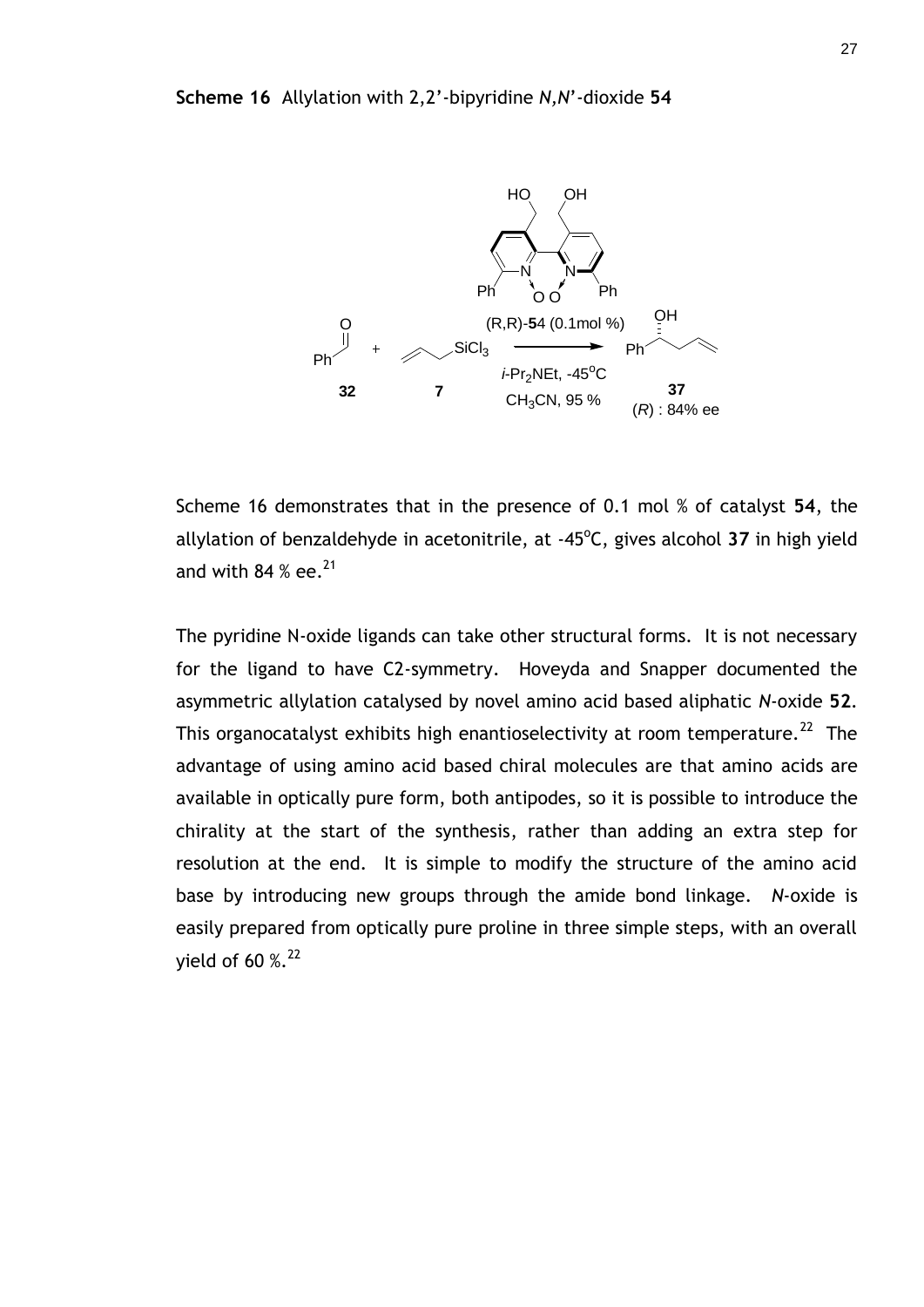

Hoveyda and Snapper<sup>[22](#page-27-1)</sup> screened a range of ligands based on the structure of 55 by varying the substituents at the *C* and *N-*terminus of the modified amino acid. The most favourable results were obtained by ligand **55**. It was found that when the proline *N*-oxide possesses a cyclohexyl substituent the alcohol is achieved in 91 % yield with 87 % ee.

A new class of ligands proved that it was not necessary to have two points of coordination to facilitate the enantioselective allylation reaction. This novel class of monodentate ligands developed by Kocovsky and Malkov not only exhibited high enantioselectivty in the product but also demonstrated unique activity.

Kocovsky and Malkov have documented the synthesis of a range of terpene derived bipyridine *N*-monoxides PINDOX, Me2PINDOX and *iso*-PINDOX. The annulated terpene units are responsible for the axial chirality that determines the stereochemical influence on the allylation reaction.<sup>23</sup>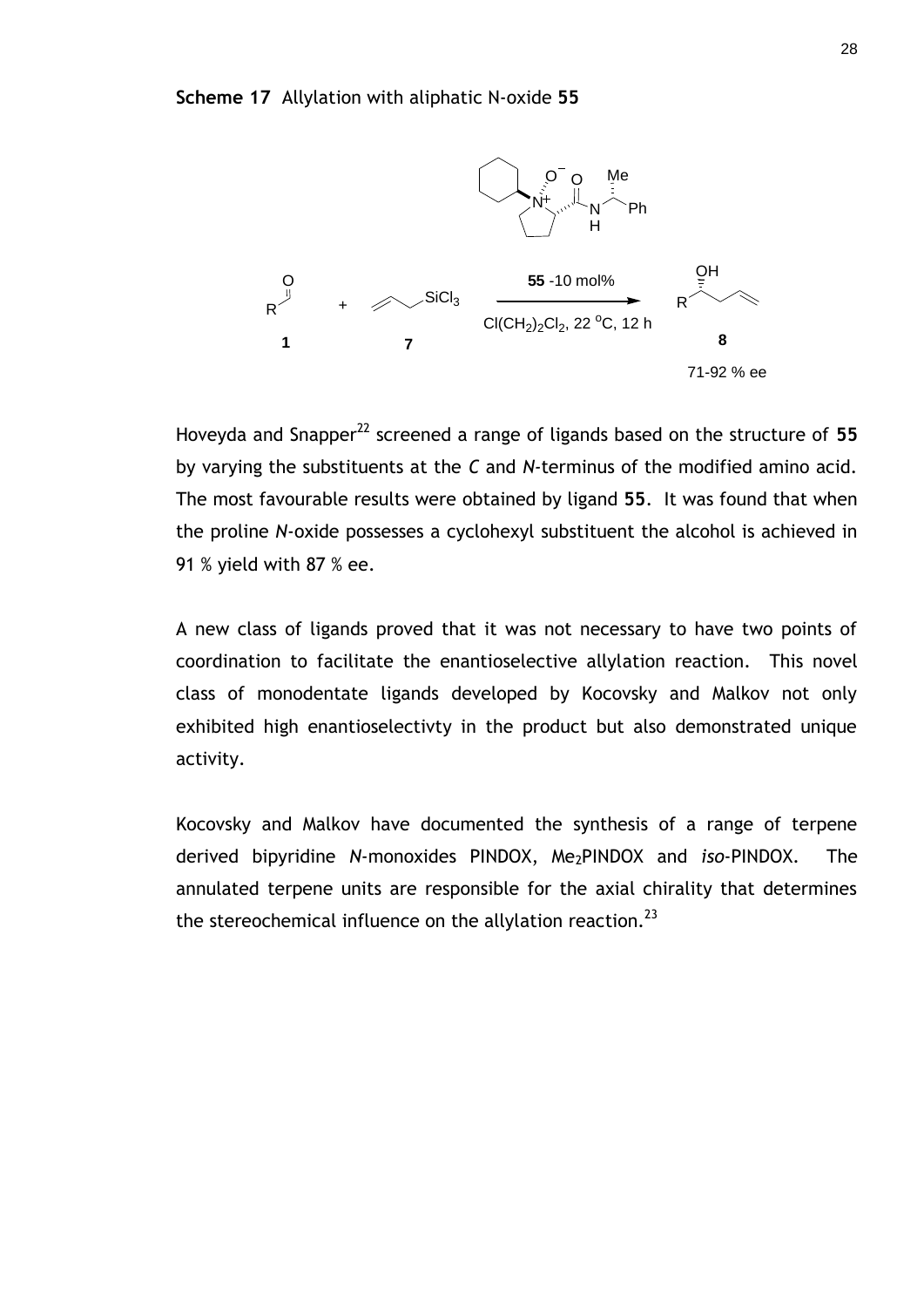

The ligand that achieved the greatest enantioselectivity was Me<sub>2</sub>PINDOX 57. Combining the effects of both central and axial chirality resulting from the added steric bulk due to the two methyl substituents, there is restriction to rotation about the bond between the pyridine units. With no such barrier apparent in the PINDOX **56** and *iso*-PINDOX **58** ligands the activity is a direct result of the coordination to the silicon atom in the allylating agent.

While results with the corresponding dioxide ligand gave poor enantioselectivity (41 % ee) of the *S* enantiomer, the PINOX monoxide ligand gave the *R* enatiomer (scheme 13) in 90 % ee. From mechanistic analysis it is proposed that the *N*oxide group of (+)**56** activates the allyl silane and restricts the number of diastereoisomeric transition states therefore enabling an enantioselective reaction.

**Scheme 18** Allylation with PINOX



A further advance on this PINOX ligand was to substitute two methyl groups onto the pyridine rings to give Me<sub>2</sub>PINOX (+)57, this gave 98 % ee at -  $60^{\circ}$ C.<sup>24</sup> It is thought the effect of the methyl subsituents created a more rigid structure upon coordination at the silicon atom.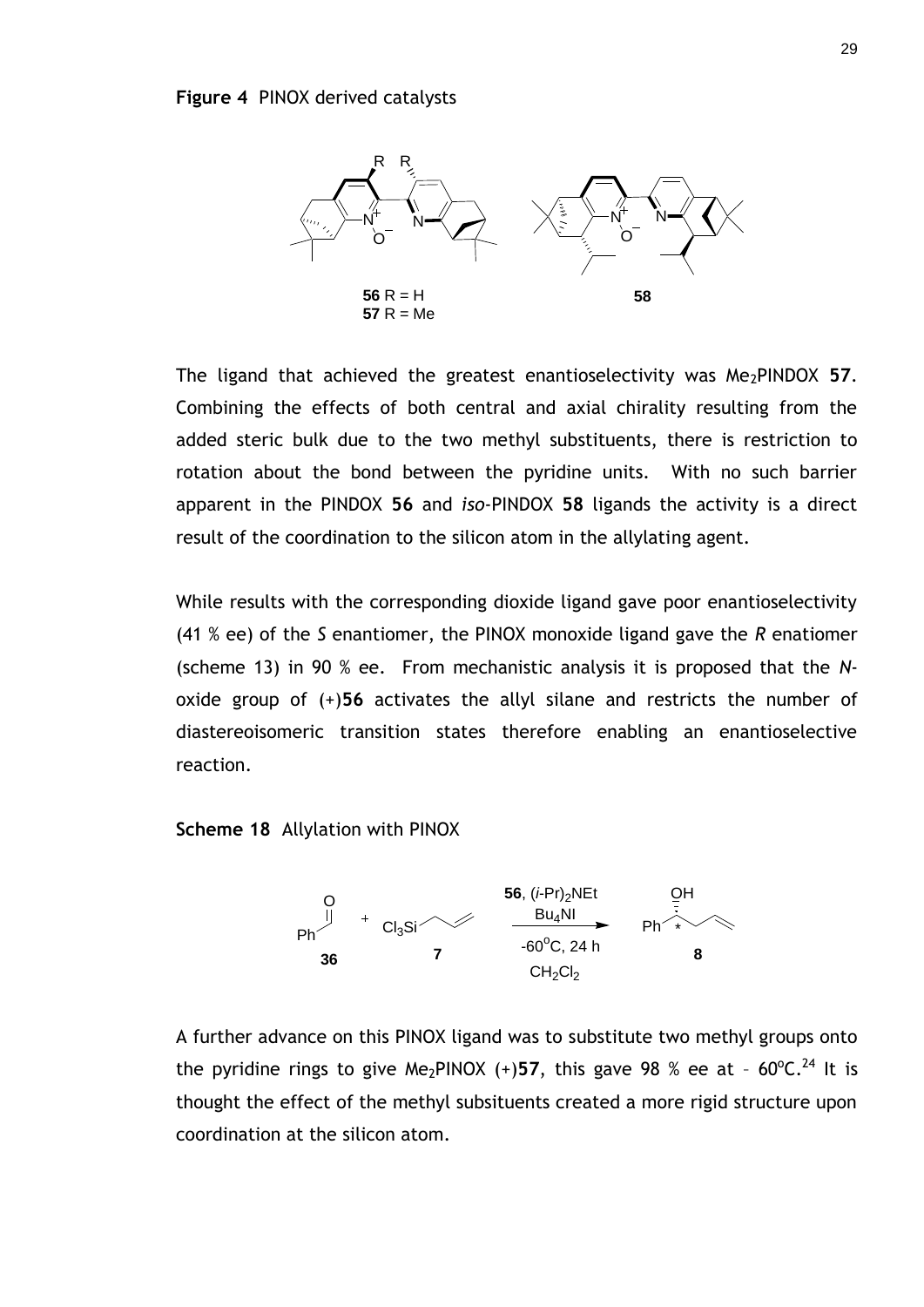

Through the development of these monodenate ligands a number of subsitution patterns on the phenyl ring were explored. Upon comparison of **59**, **60** and **61**, it was found that the *ortho*-fluoro substituted compound **61** proved unsuccessful in the reaction while a more promising result was obtained with the *ortho*methoxy analogue **60**. This could be explained by a weak coordination from the *ortho-*methoxy group or the electronic effect this group has on the ring. The latter was found to be more probable considering that the catalytic activity can be manipulated in accordance to the nature of substituents on the phenyl ring. To examine this theory a series of ligands with increasing electronic character was synthesised and it was found that the higher the substitution of electron donating groups the more favourable the reaction.

<span id="page-30-0"></span>The dimethoxy derivative **63** increases the conversion and enantioselectivity in the product from 68 % ee as observed with **60**, to 80 % ee. This trend was emulated in the trimethoxy ligand, METHOX **64**, achieving 98 % ee (Table 4, entries 4 to 6). $^{25}$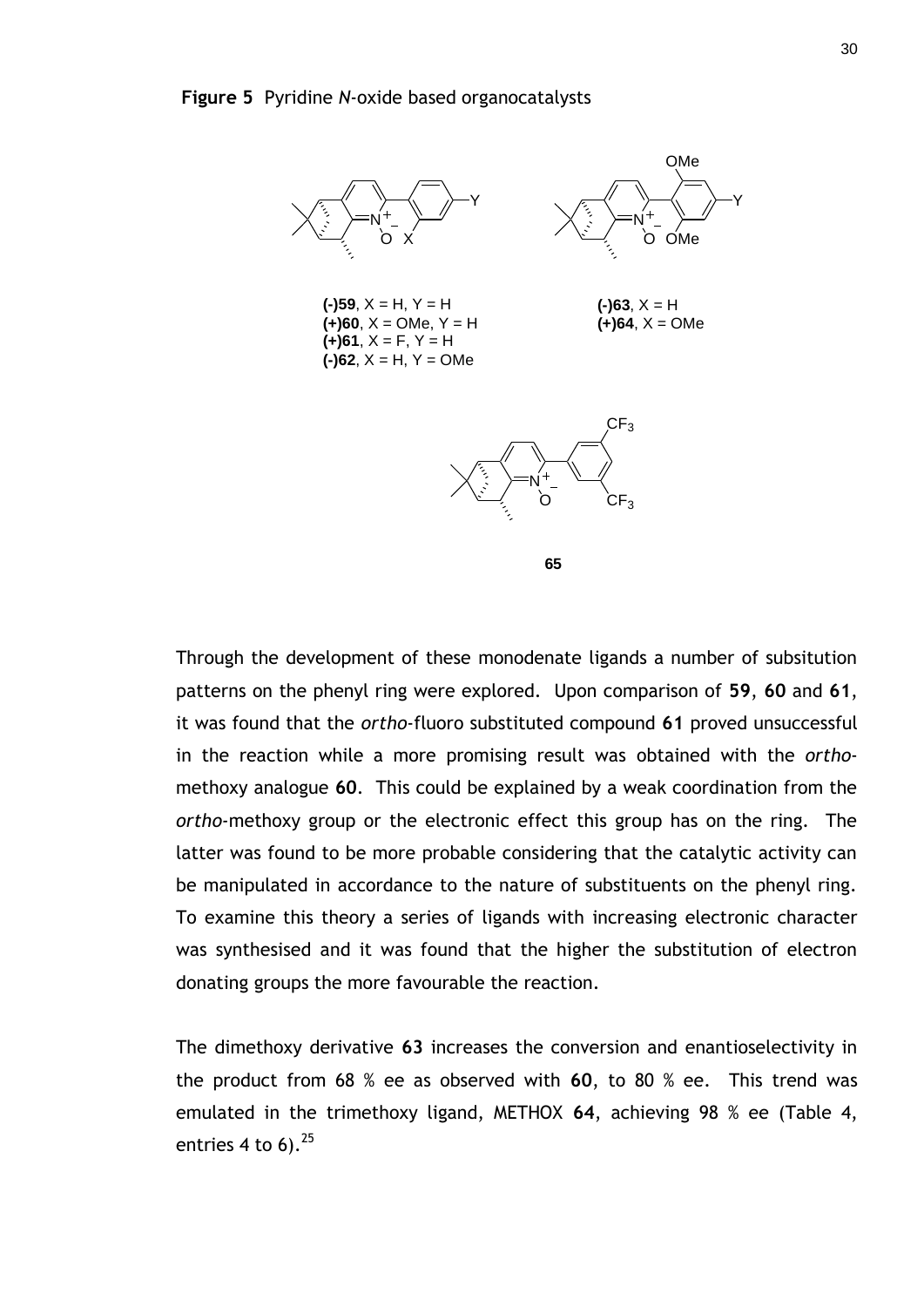To account for the high reactivity of METHOX **64,** arene-arene interactions between the ligand and the aromatic aldehyde were suggested rather than a second coordination point as with the bidentate ligands. The methoxy substituents increase the electron density of the phenyl moiety and thus, influence the rate of reaction through electronic properties. This theory was supported when the ligand **63**, an electron deficient analoge of METHOX, failed to exhibit the high enantioselectivities of METHOX.<sup>26</sup>

METHOX is a distinctive catalyst since the enantioselectivites were virtually unaffected by low loadings (Table 4, entries 4 to 6) and can work on a wide range of substrates, with negligible differences observed across the range of substituted aromatic aldehydes selected.<sup>[25](#page-30-0)</sup> It is limited to *E*-crotylsilanes, since results have shown that METHOX is ineffective at catalysing the reaction with *Z*crotyl silanes. Electron deficient aldehydes, e.g *para*-trifluoro-benzaldehyde, gave the product in high yield and 93 % ee (Table 4, entry 7). Similar values were obtained with electron rich aldehyde substrates, *para*-methoxybenzaldehyde, attained the product in 95 % yield with 96 % ee.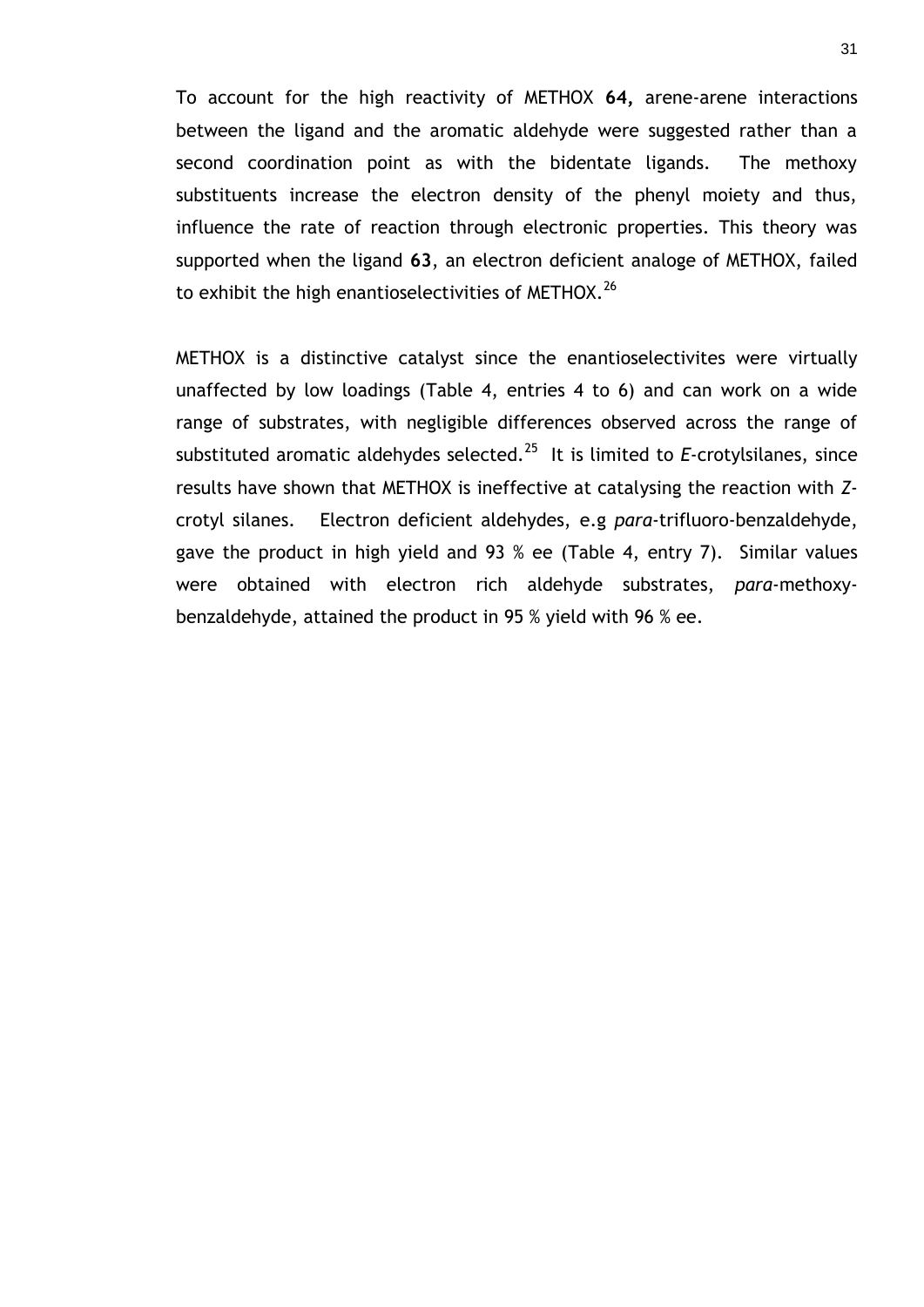

**Table 4** Allylation with Pyridine *N*-oxide Catalysts

|                | Entry Aldehyde R                                 | Silane | Catalyst (mol %) | Solvent Yield %                 |           | ee % |
|----------------|--------------------------------------------------|--------|------------------|---------------------------------|-----------|------|
|                |                                                  |        |                  |                                 |           |      |
| 1              | Ph                                               | 66 E   | 60(10)           | CH <sub>2</sub> Cl <sub>2</sub> | 55        | 68   |
| $\overline{2}$ | Ph                                               | 66 E   | 63(10)           | CH <sub>2</sub> Cl <sub>2</sub> | 44        | 80   |
| 3              | Ph                                               | 66 E   | 63(10)           | <b>MeCN</b>                     | 46        | 80   |
| $\overline{4}$ | Ph                                               | 66 E   | 64(10)           | <b>MeCN</b>                     | $\geq 95$ | 96   |
| 5              | Ph                                               | 66 E   | 64 $(5)$         | <b>MeCN</b>                     | $\geq 95$ | 96   |
| 6              | Ph                                               | 66 E   | 64 $(1)$         | <b>MeCN</b>                     | 68        | 95   |
| $\overline{7}$ | 4-CF <sub>3</sub> -C <sub>6</sub> H <sub>4</sub> | 66 E   | 64 $(5)$         | <b>MeCN</b>                     | 86        | 93   |
| 8              | $4-MeO-C6H4$                                     | 66 E   | 64 $(5)$         | <b>MeCN</b>                     | $\geq 95$ | 96   |
| 9              | $2-MeO-C6H4$                                     | 66 E   | 64 $(5)$         | <b>MeCN</b>                     | $\geq 95$ | 89   |

METHOX proved that neither bidentate chelation of silicon to the catalyst nor the presence of a chiral catalyst is a prerequisite for attaining high enantioselectivities in these reactions.

Another monodentate ligand developed by Malkov and Kocovsky was the isoquinoline *N*-oxide QUINOX, **31**. Unlike METHOX **64**, there is a marked distinction in reaction across the aldehyde substrate base. An explorative study of this phenomenon was carried out through collation of kinetic and computational data.<sup>27</sup>

The ligand **31** is formed by the Suzuki-Miyaura coupling of 1-chloroisoquinoline **69** with boronic acid **70** forming the biaryl derivative, whose treatment with *m*chloroperoxybenzoic acid provided racemic *N*-oxide, in 99 % yield (Scheme 20). This racemate was resolved by cocrystallisation with (*S*)-(―)-2,2′-dihydroxy-1,1′-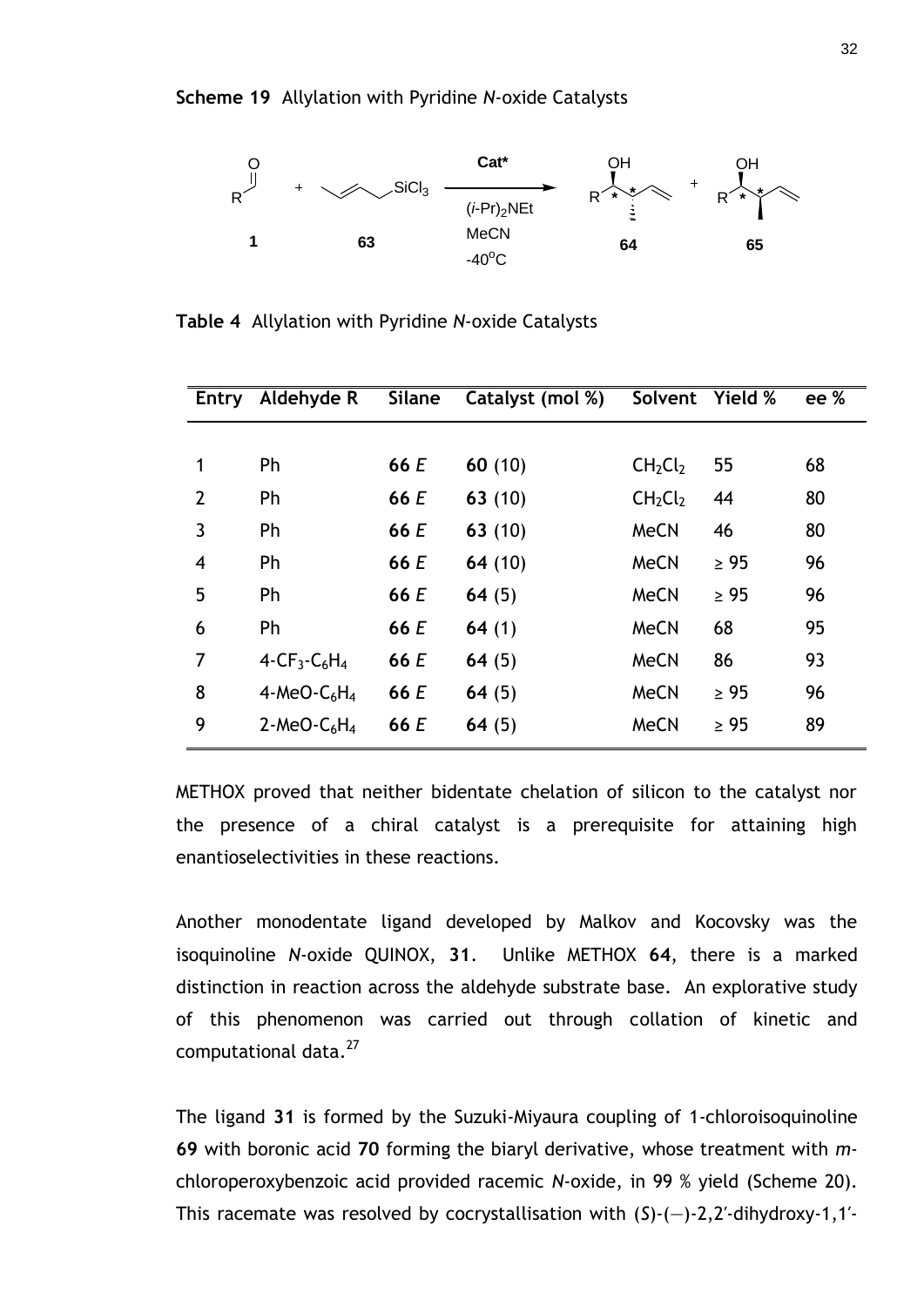binaphthyl (BINOL). This gave a crystalline material containing (*S*)-(―)-BINOL and (+)-**31** in a 1:1 ratio. This was then separated by column chromatography to afford the pure  $(+)$ -31, 89 % yield and 98 % ee.<sup>28</sup>

<span id="page-33-0"></span>**Scheme 20** Synthesis of *N*-oxide QUINOX



When QUINOX was used to catalyse the allylation reaction between electron deficient aldehydes and allyltrichlorosilane **2**, the product was formed in good yield with high enantioselectivities (Table 5, entries 3 to 7). However, QUINOX displayed dramatic differences between electron rich and electron poor aldehydes. High enatioselectivity was obtained with electron-poor aldehydes such as *p*-chlorobenzaldehyde which gave the product in 93% ee. While extremely low enantioselectivities were observed with electron-rich aldehydes, *p*-methoxybenzaldehyde gave 16% ee. This data suggested that a different method of activation may be in place and hence the electronic nature of the aldehyde substrate is of high importance for effective use of this ligand.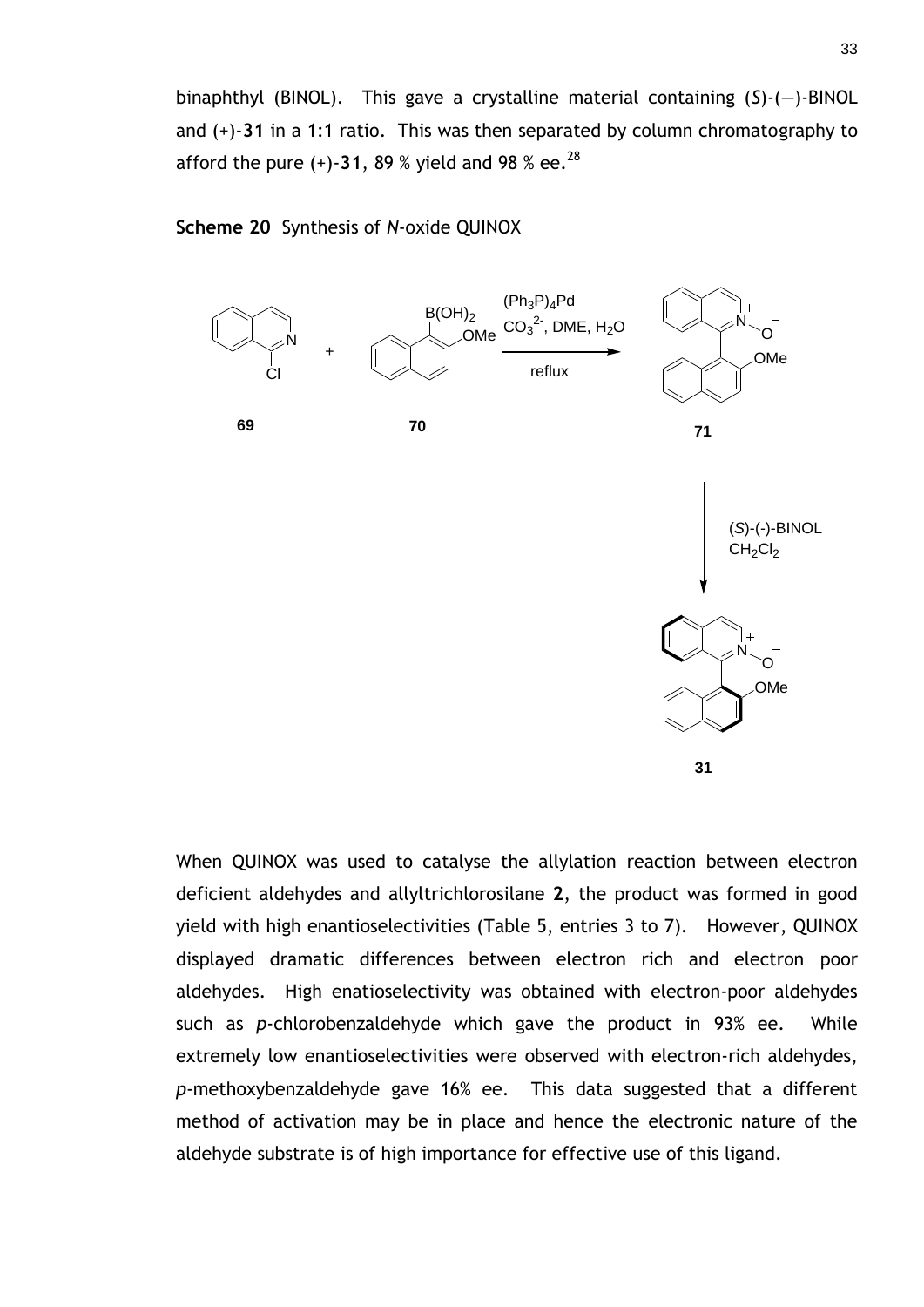

**Table 5** Allylation with *N*-oxide QUINOX

| <b>Entry</b>   | Aldehyde R                              | Catalyst<br>(mod %) | Time (h)       | Solvent                         | Yield % | ee %     |
|----------------|-----------------------------------------|---------------------|----------------|---------------------------------|---------|----------|
|                |                                         |                     |                |                                 |         |          |
| 1              | Ph                                      | 31(5)               | 12             | CH <sub>2</sub> Cl <sub>2</sub> | 68      | 87(R)    |
| $\overline{2}$ | Ph                                      | 31 $(1)$            | 12             | CH <sub>2</sub> Cl <sub>2</sub> | 55      | 87(R)    |
| 3              | 4-Cl-C <sub>6</sub> H <sub>4</sub>      | 31(5)               | $\overline{2}$ | CH <sub>2</sub> Cl <sub>2</sub> | 65      | 93 $(R)$ |
| $\overline{4}$ | 2-Cl-C <sub>6</sub> H <sub>4</sub>      | 31(5)               | $\overline{2}$ | CH <sub>2</sub> Cl <sub>2</sub> | 72      | 91 $(R)$ |
| 5              | $3$ -Cl-C <sub>6</sub> H <sub>4</sub>   | 31(5)               | $\overline{2}$ | CH <sub>2</sub> Cl <sub>2</sub> | 49      | 95(R)    |
| 6              | $4-F-C_6H_4$                            | 31(5)               | $\overline{2}$ | CH <sub>2</sub> Cl <sub>2</sub> | 79      | 91 $(R)$ |
| $\overline{7}$ | 4- $CF_3$ - $C_6H_4$                    | 31(5)               | $\overline{2}$ | CH <sub>2</sub> Cl <sub>2</sub> | 85      | 96(R)    |
| 8              | 4-MeO- $C_6H_4$                         | 31(5)               | 18             | CH <sub>2</sub> Cl <sub>2</sub> | 70      | 16 $(R)$ |
| 9              | 2-MeO- $C_6H_4$                         | 31(5)               | 12             | CH <sub>2</sub> Cl <sub>2</sub> | 73      | 37 $(R)$ |
| 10             | $3-MeO-C6H4$                            | 31(5)               | 12             | CH <sub>2</sub> Cl <sub>2</sub> | 40      | 80(R)    |
| 11             | $3,5$ -Me-C <sub>6</sub> H <sub>3</sub> | 31 $(5)$            | 16             | CH <sub>2</sub> Cl <sub>2</sub> | 68      | 81 $(R)$ |

To assess the electronic effects of the methoxy group in QUINOX it was necessary to synthesise the methyl analogue **73**. The same reactivity pattern across the range of aldehydes was observed but the enantioselectivities were markedly reduced. This shows that the methoxy group not only prevents rotation about the chiral axis but also has an electronic influence. Crotylation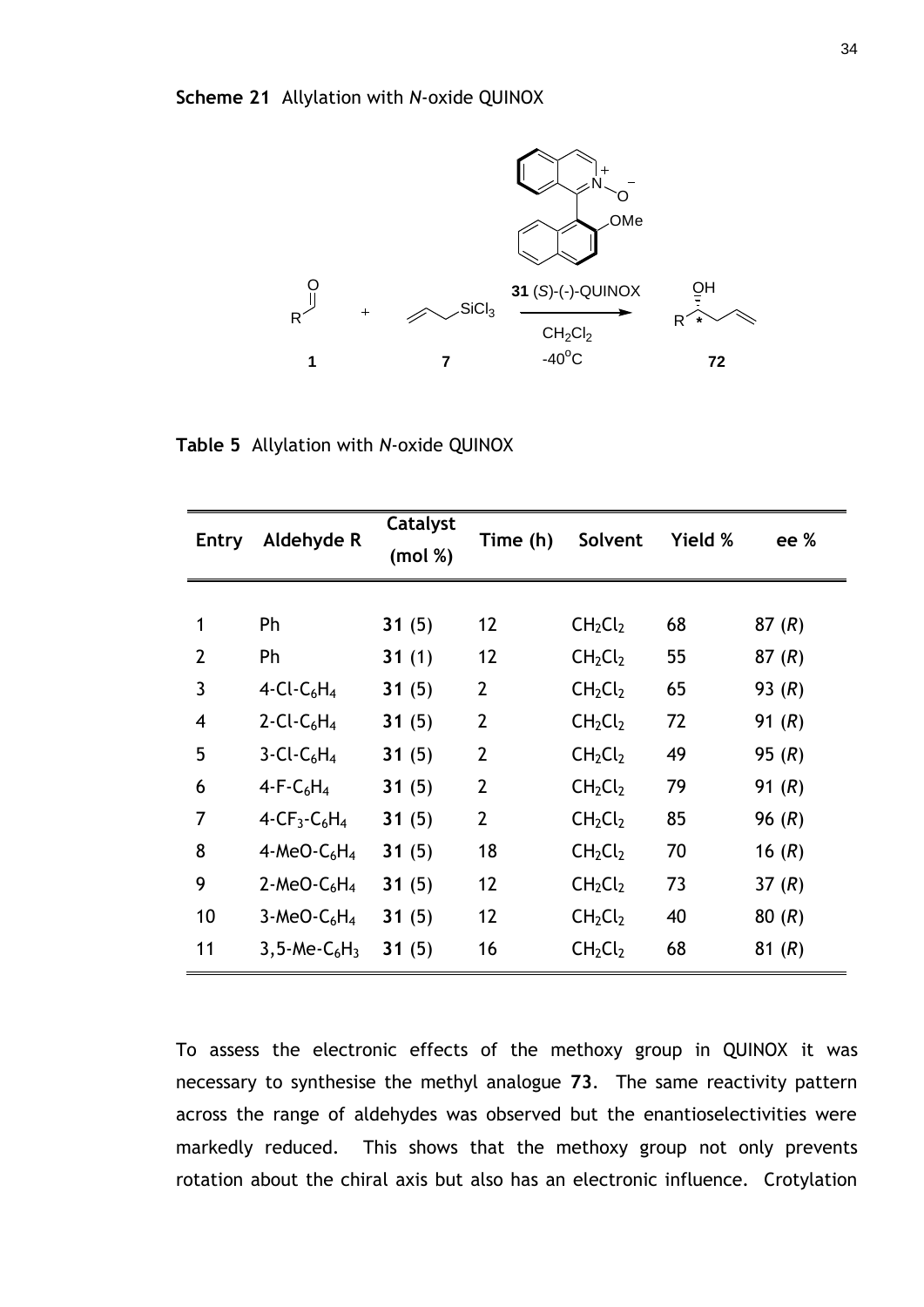with *cis* and *trans*- crotylsilane is highly diastereoselective suggesting a chairlike transition state, supported by computational data. $^{28}$  $^{28}$  $^{28}$ 

**Figure 6** Methyl analogue of QUINOX **73**



Kinetic and computational studies lead to the conclusion that the reaction is likely to proceed via a neutral octahedral silicon complex transition state, where only one molecule of the catalyst is coordinated in the rate determining step.

**Figure 7** Tri-*N*-oxide catalyst



Kwong designed the synthesis of  $2,2$ ':6',2"-terpyridine tri-N-oxide ligands.<sup>29</sup> Various structurally modified tri-*N*-oxide ligands were screened and **33** was found to afford the best results. However, an investigation into the effect of temperature on the allyltion reaction gave unexpected results. As the temperature was dropped, from  $0 \degree C$  to -10  $\degree C$  or -40  $\degree C$ , the enantiopurity of the allyltion product was lost. This contradicts the patterns exhibited by other catalysts. Optimal temperature with the tri-*N*-oxide ligand **33** was found to be 0 °C which provided the product in 89% yield and 74% ee.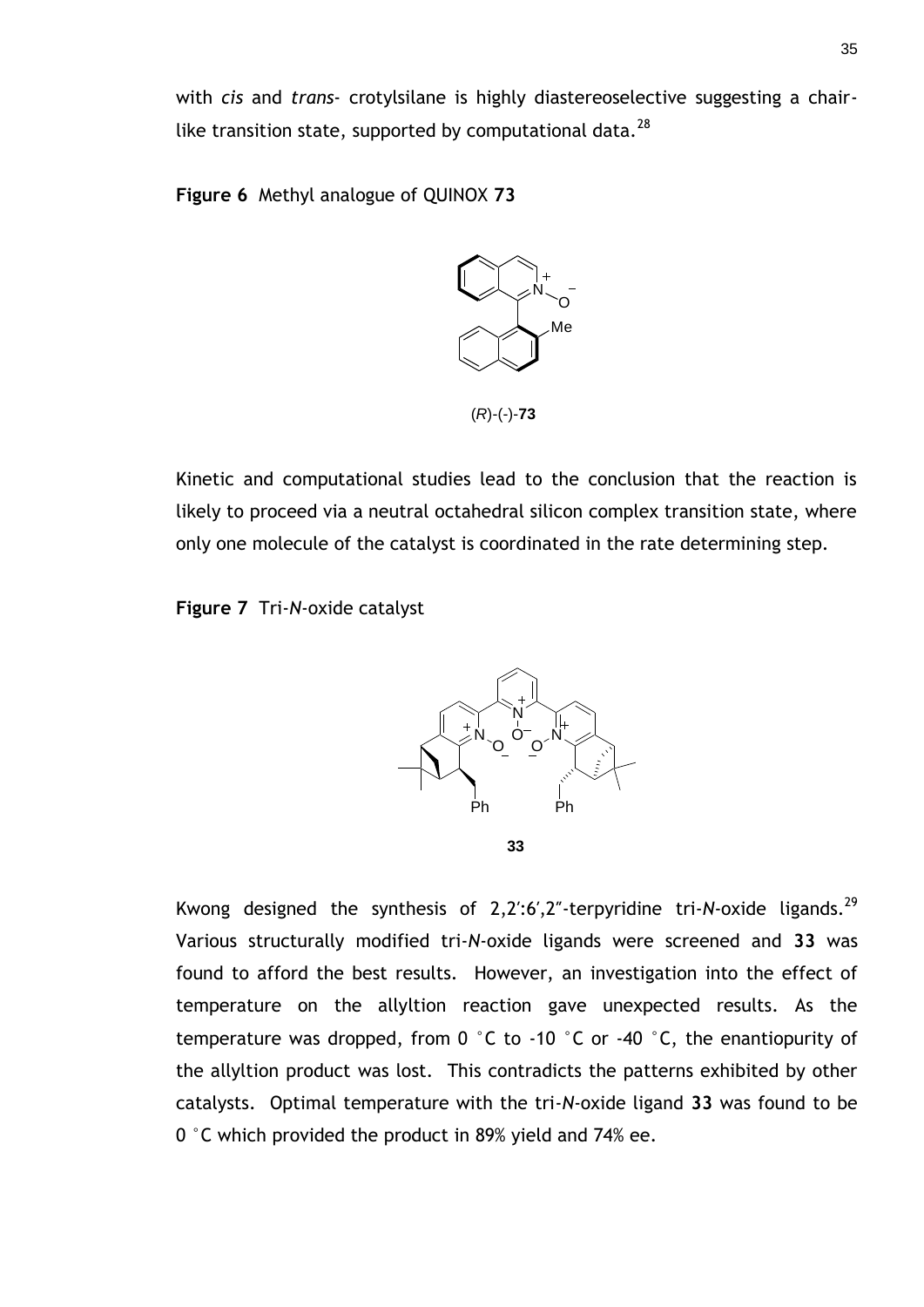To assess the reactivity profile, a range of aromatic and aliphatic substrates were screened in the allylation reaction. An interesting trend was discovered upon reaction with aromatic aldehydes. If an electron-donating group was set at the *para*-position the enantioselectivity was adversely affected, reducing to 65% ee. Then again, when an electron-withdrawing group was placed at the *para*position the enatioselectivity improved to 86% ee with 91% isolated yield. It should be noted that this follows the reactivity pattern observed with QUINOX **31**.

Due to the steric demands from these tri-*N*-oxide ligands the cyclic 6-membered chair-like transition state would be highly improbable. Therefore Kwong suggests the acyclic transition state **76** with the ligand coordinating on a tridentate basis.

**Figure 8** Proposed acyclic transition state



**74**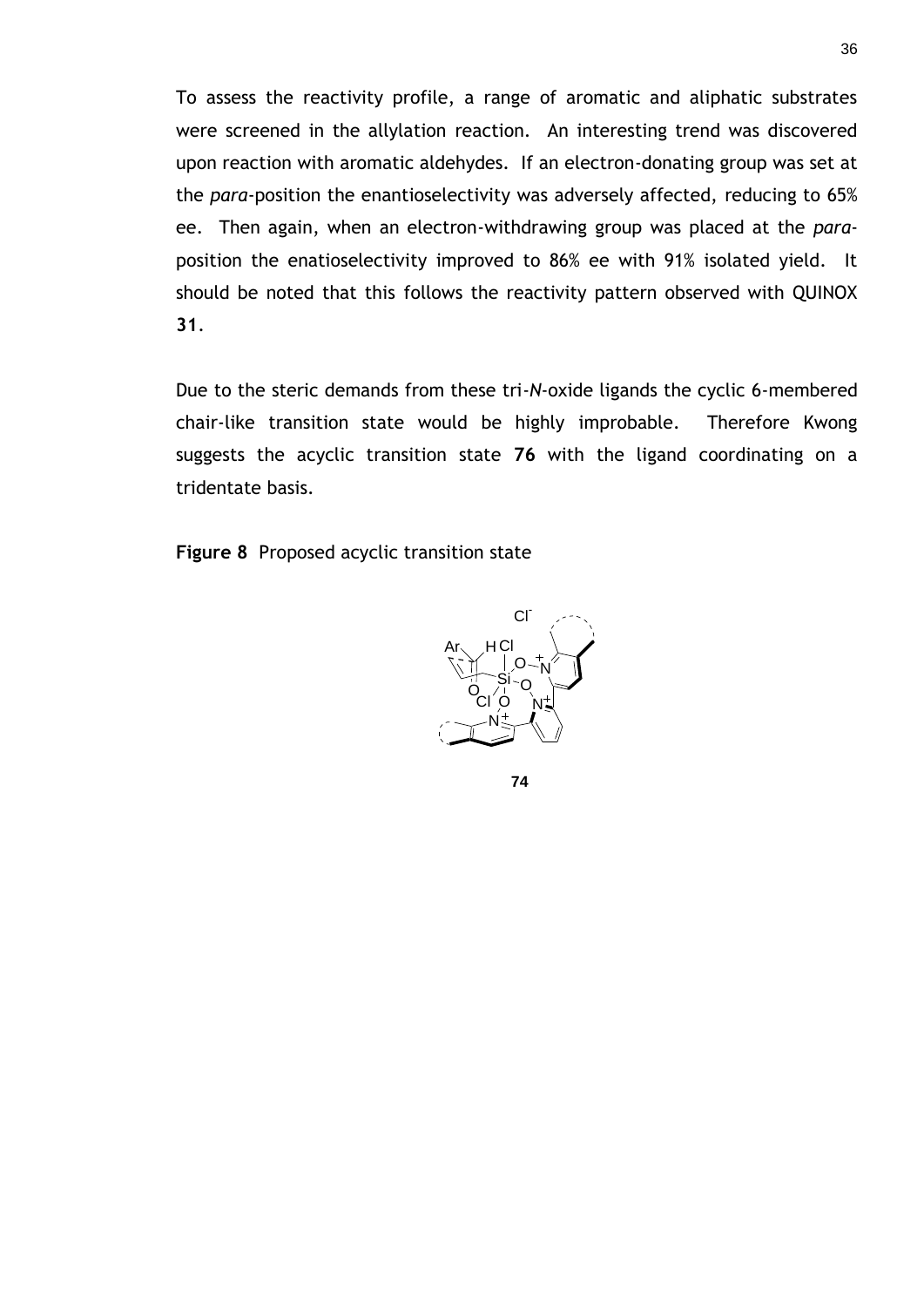### **1.5 Allylation Reaction with Aliphatic Aldehydes**

The substrate base of the allylation reaction has been limited to aromatic, heteraromatic, and cinnamyl-type aldehydes. However the catalysts that were successful in these reactions failed to have effect on aliphatic aldehydes, as only starting material was recovered. Denmark proposed that, instead of allylation, there could be a different reaction occurring.

Rather than just not reacting, Denmark gathered evidence to prove that instead of allylation, the aldehydes undergo the more favourable reaction with the nucleophilic chloride ion.<sup>30</sup> The silicon atom coordinates to the oxygen of the aldehyde, to form a chlorosilyloxy intermediate. This species is unstable and thus, is hydrolysed upon work-up to reform the staring material.

To overcome this alternative reaction, Denmark added  $Hg^{2+}$  to act as chloride scavengers. This did work to some effect, by adding HgCl<sub>2</sub> (10 mol %) he achieved the alcohol in 56 % yield.

**Scheme 22** Allylation of cyclohexane carboxaldehyde catalysed by chiral formamide **35**



<span id="page-37-0"></span>Chiral formamides **35** have had limited success in catalysing the allylation of aldehydes. Developed by Iseki<sup>31</sup>, such chiral DMF analogues exhibit poor enantioselectivities on reaction with aromatic aldehydes. Yet, activity in the reaction of aliphatic aldehydes with allylsilane **7** was greatly improved. The allylic alcohol was formed in 81 % yield and 68 % ee. This was further optimised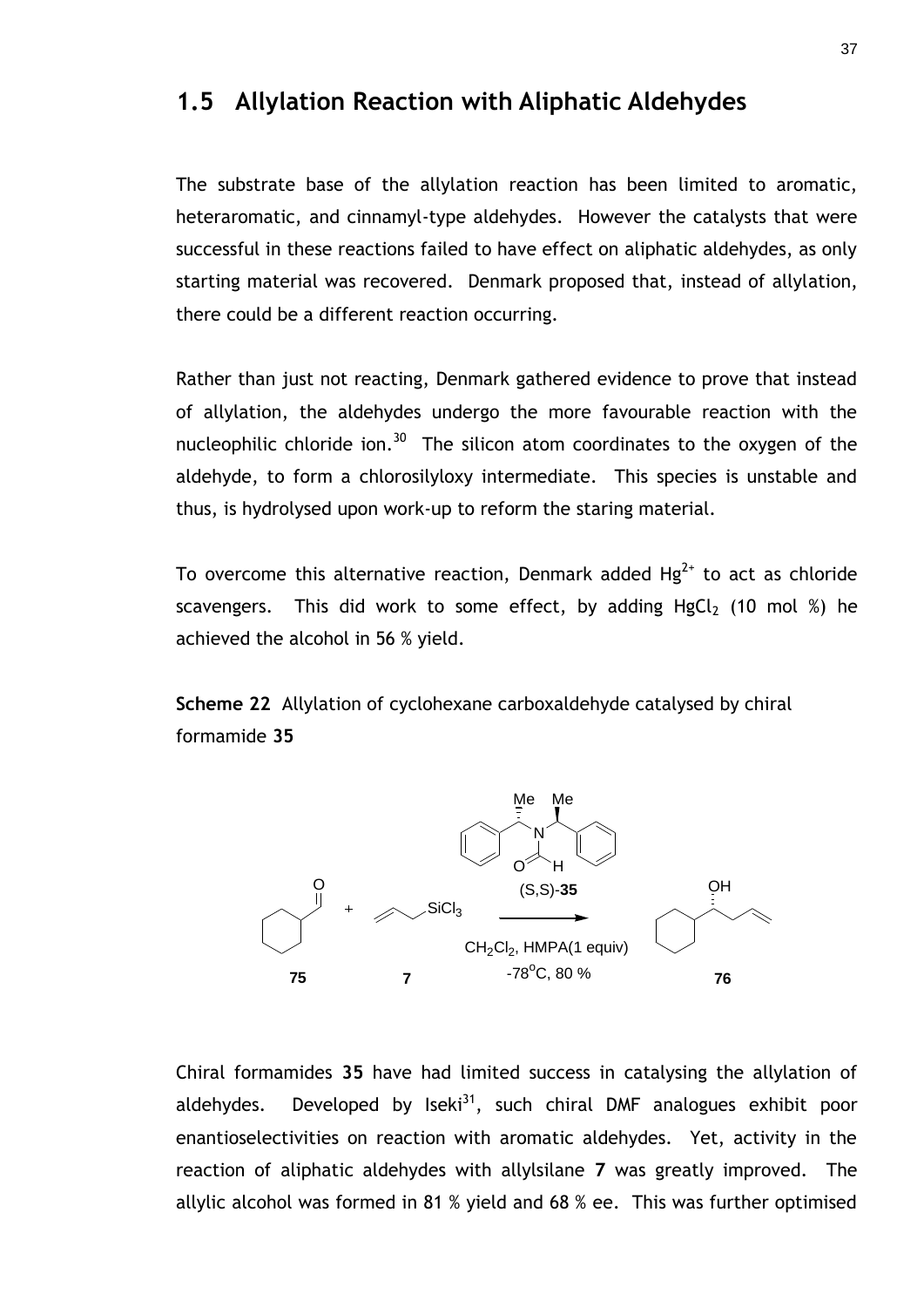by the addition of 1 equivalent of HMPA to furnish the product **76** in 80 % yield and 98% ee. A major drawback of this transformation was the required reaction time of 2 weeks. However this is one of the few examples of allylation with aliphatic derivatives.  $31, 32$  $31, 32$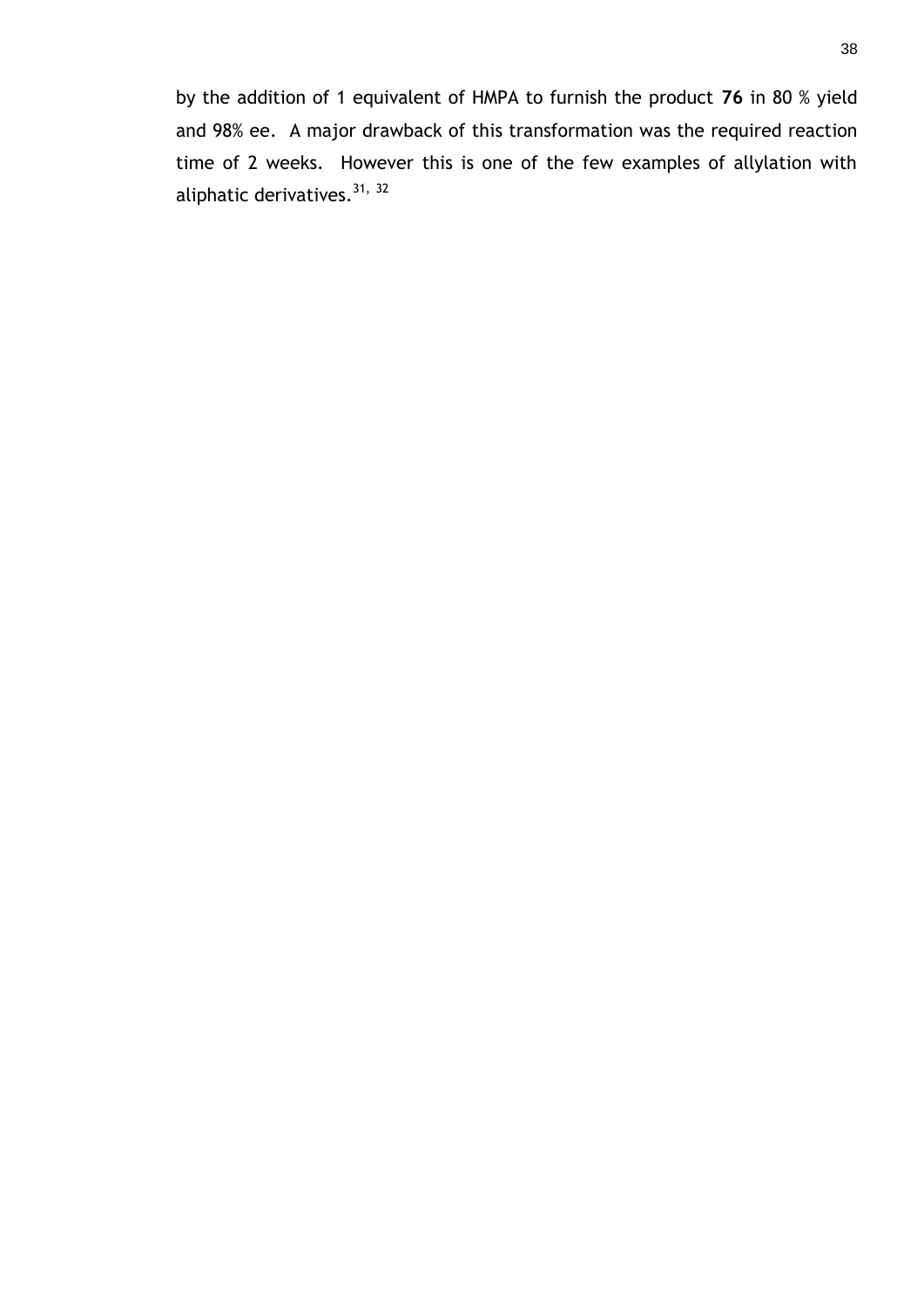# **2 Synthesis of Isomerically Pure Allylsilanes**

#### **2.1 Introduction**

To extend the range of products available via the asymmetric allylation reaction<sup>[1](#page-8-0)</sup> of aromatic aldehydes it was necessary to devise a stereoselective synthesis to produce isomerically pure allylsilanes, functionalised in the γ-position. The resultant homoallylic alcohol possesses two new stereogenic centres. This molecule can now undergo an intramolecular  $S_N2$  reaction to afford the corresponding epoxide with retention of the relative stereochemistry.





There are very few examples of stereoselective syntheses of the (*E*) and (*Z*) isomers of allylsilane **2,** in the literature. Most of the preceding syntheses of 3-halopropenoic acids were prepared as an isomeric mixture. So deriving a stereoselective synthesis was central to the formation of these homoallylic alcohols.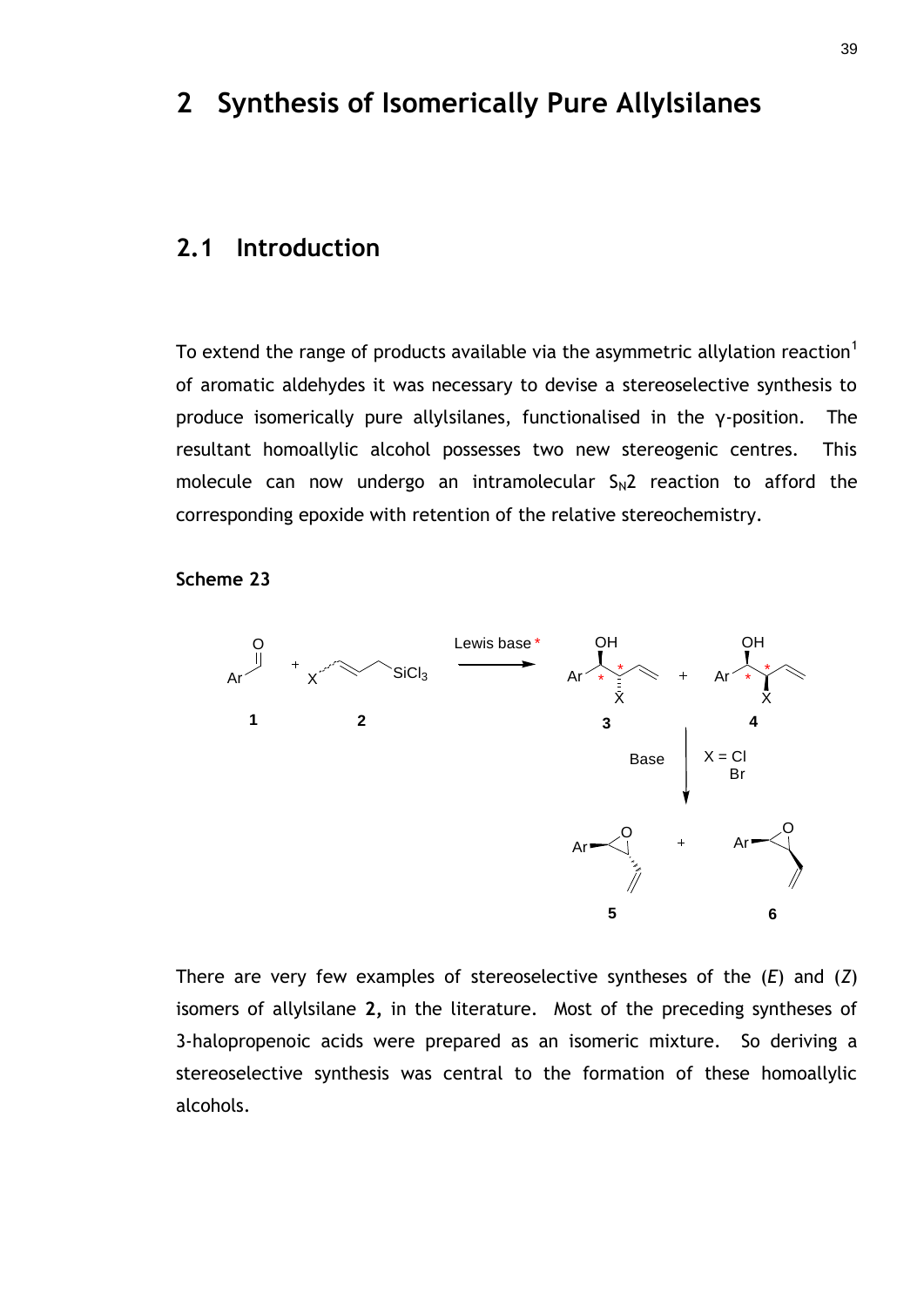#### **2.2 Allylation Reaction with Functionalised Allylsilanes**

To explore the possibility of the stereoselective synthesis of homoallylic alcohols (**3**, **4**) it was first necessary to establish the reaction in an achiral environment to determine if it is possible to obtain the alcohols stereoselectively via the allylation reaction with these functionalised allylsilanes.

**Scheme 24** Formation of Silane

<span id="page-40-0"></span>

<span id="page-40-1"></span>Silane **78** was formed through a copper(I)-chloride hydrosilyation<sup>33</sup> of 1,3dichloropropene with trichlorosilane in the presence of an equimolar amount of triethylamine.<sup>34</sup> The reaction was carried out at room temperature for 4 h and the product obtained as a mixture of isomers with ratio *cis:trans,* 1:1.3, as determined by <sup>1</sup>H NMR. On analysis of the <sup>1</sup>H NMR of species **78**, the chemical shift of the CH<sub>2</sub> protons occurs at 2.51 ppm, indicating that the CH<sub>2</sub> is attached to an electropositive atom. In starting material  $77$ , the signal for the  $CH<sub>2</sub>$ protons occurs at 4.05 ppm. Purification of the silane from the allyl chloride by distillation was unsuccessful. However this mixture was taken forward and used in the allylation reaction as the unreacted starting material would have no effect on the outcome of the reaction.

The copper salt used to catalyse the condensation reaction of trichlorosilane with allylic chloride **77** was varied in an effort to improve the efficiency of this step.<sup>[33](#page-40-0)</sup> Other salts such as CuI and CuBr were used in place of CuCl but failed to produce the product in a higher yield.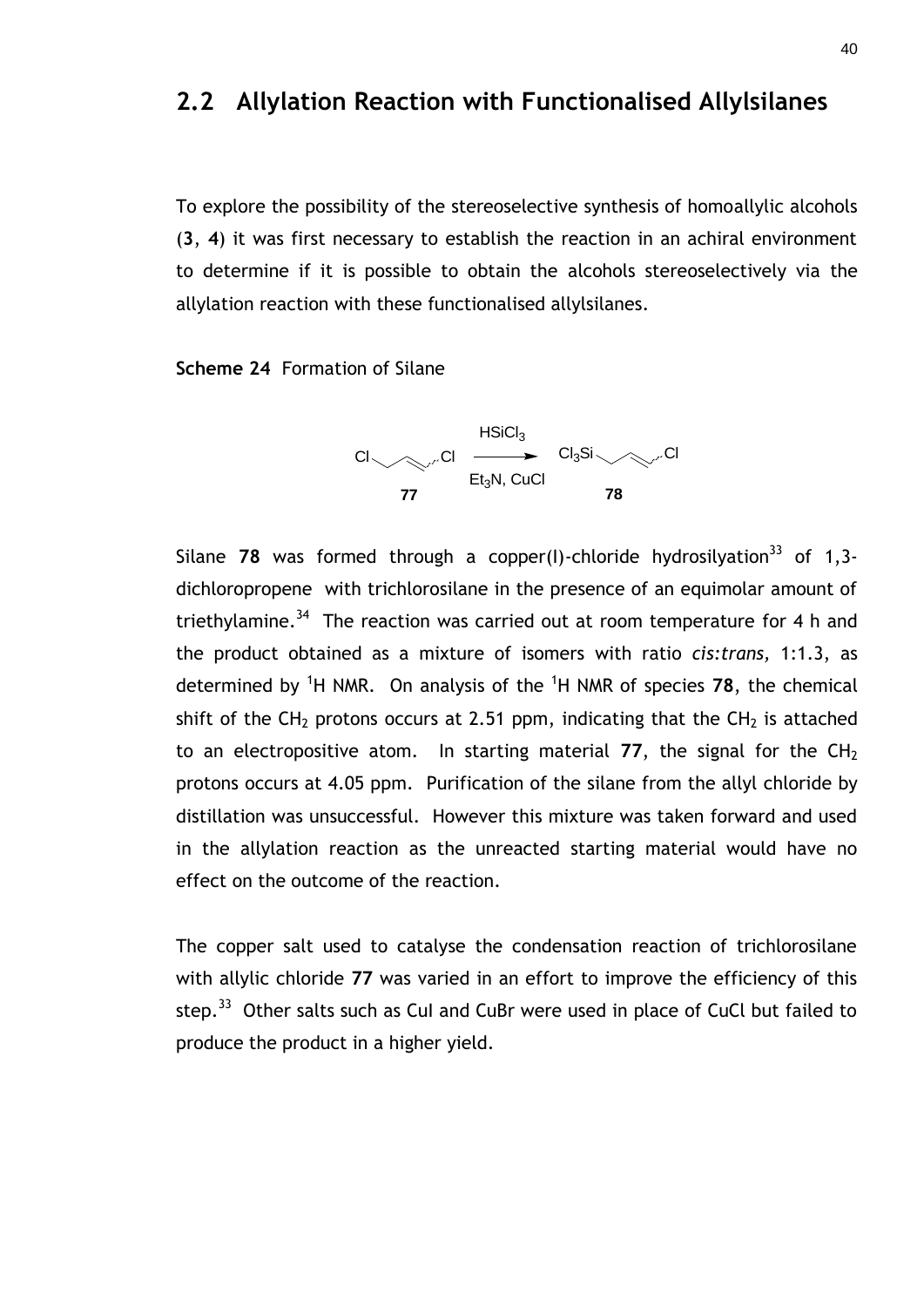

When the silanes **78** were reacted with benzaldehyde the product was obtained as a mixture of diastereoisomers **79** in 62 % yield. The ratio of *syn:anti* isomers was 7:1, as determined by  $1$ H NMR. This reaction served as an ideal model illustrating that the transformation was possible for both isomers in the silane substrate.

It has been documented that alcohol **81** can be prepared directly by reduction of alkyne 80 with LiAlH4<sup>35</sup> or LiAlH<sub>2</sub>(OCH<sub>3</sub>)<sub>2</sub><sup>36</sup> (Scheme 26). However, analysis of the product mixture obtained from the reduction revealed that there was a mixture of three products; the trans alkene **81**, cis alkene **82** and the saturated alcohol **83.** The stereochemistry is dependent on the solvent used.<sup>[34](#page-40-1)</sup> The percentage of trans reduction observed increases with increasing Lewis basicity of solvent and the addition of Lewis acidic cations to the reaction leads to improved selectivity in the product. $37$ 



**Scheme 26**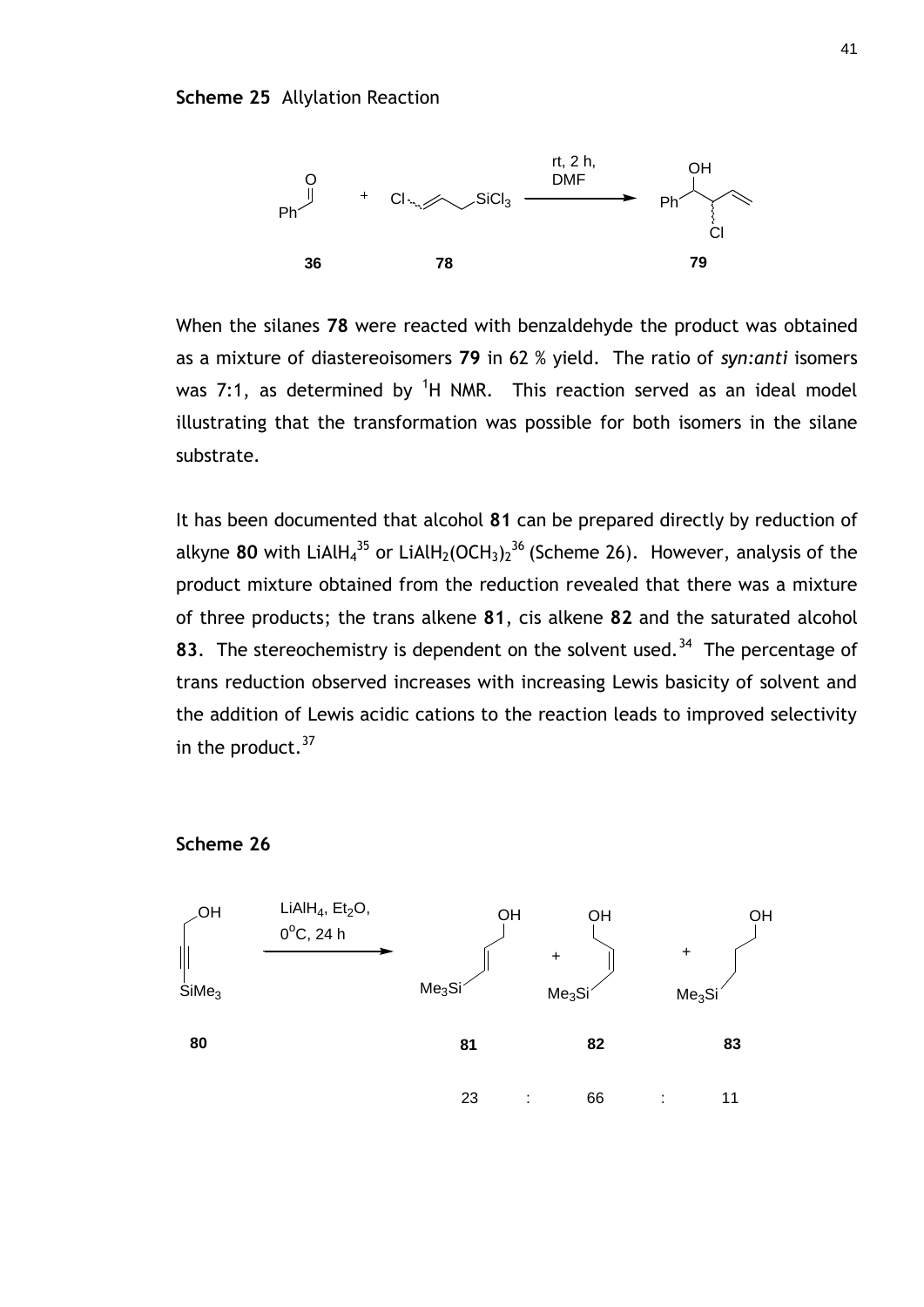A more stereoseletive and higher yielding reduction was obtained with sodium bis-(2-methoxyethoxy) aluminium hydride (Red-Al or SMEAH).<sup>38</sup> The reaction of **80** took place within 1 h to give **81** exclusively in 65 % yield. Denmark proposed 84 as the active reducing agent.<sup>[38](#page-42-0)</sup>

**Figure 9** Proposed Reducing Agent

<span id="page-42-0"></span>

**Scheme 27** Formation of Allylsilane **86**



This alcohol **81** was then chlorinated to form species **85** using triphenylphosphine in tetrachloromethane, in 50% yield.<sup>39,40</sup> The corresponding allylsilane **86** was formed and used *in situ* for the allylation. [33](#page-40-0) Due to the favourable electronic properties of the trimethylsilyl group it was proposed that this would make the silicon centre more susceptible to Lewis basic activation and so facilitate the allylation with the aldehyde.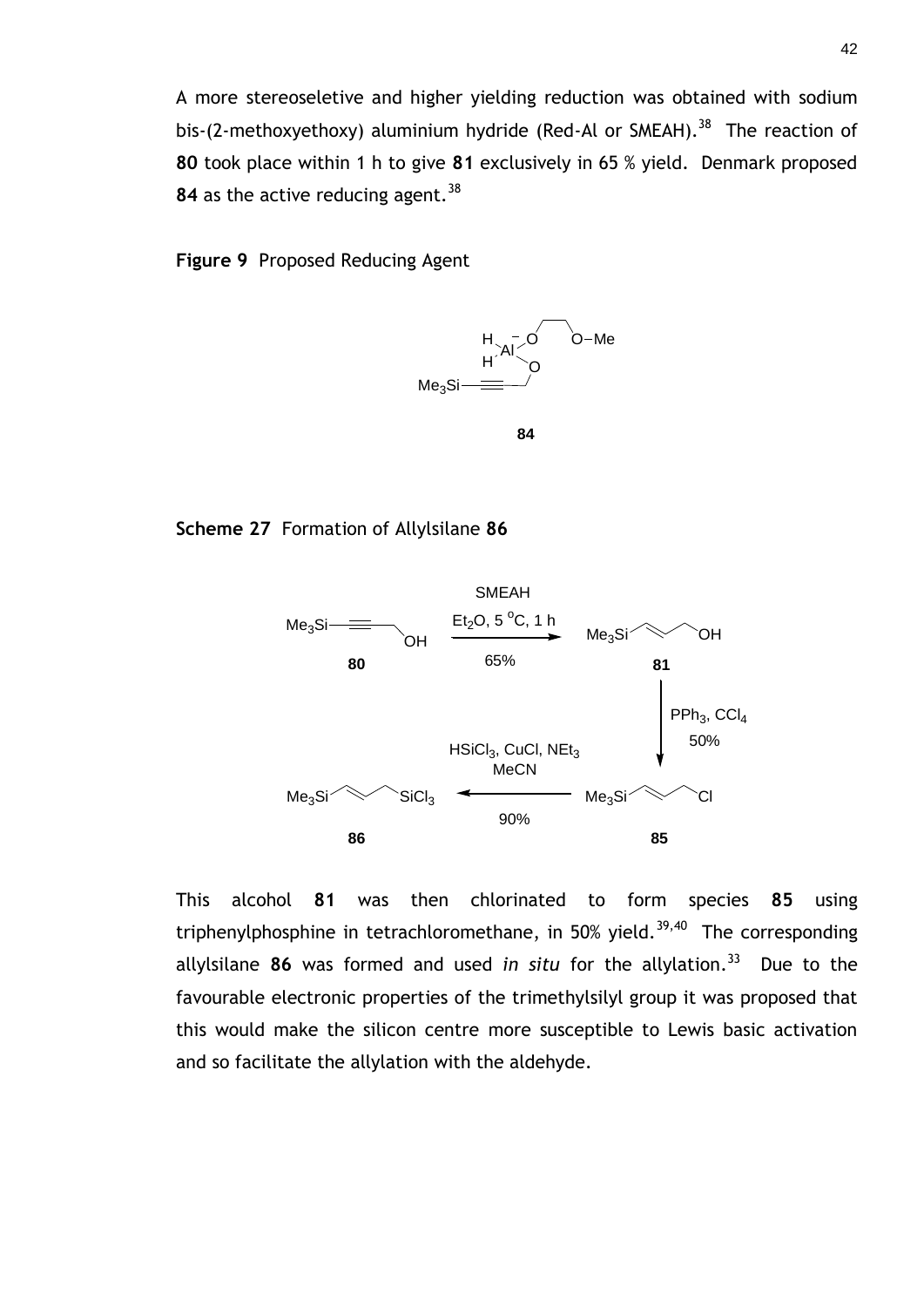**Scheme 28** Allylation Reaction with Allylsilane **87**



Allylsilane **86** was employed as a substrate in the allylation (Scheme 28). However, the transformation to the homoallylic alcohol was unsuccessful. In an attempt to drive the reaction to completion the solvent medium was varied from DMF to a more potent promoter, the phosphoramide, HMPA.<sup>41</sup> However this also proved unsuccessful as no product was observed. It is possible that the silane **86** decomposed during the reaction.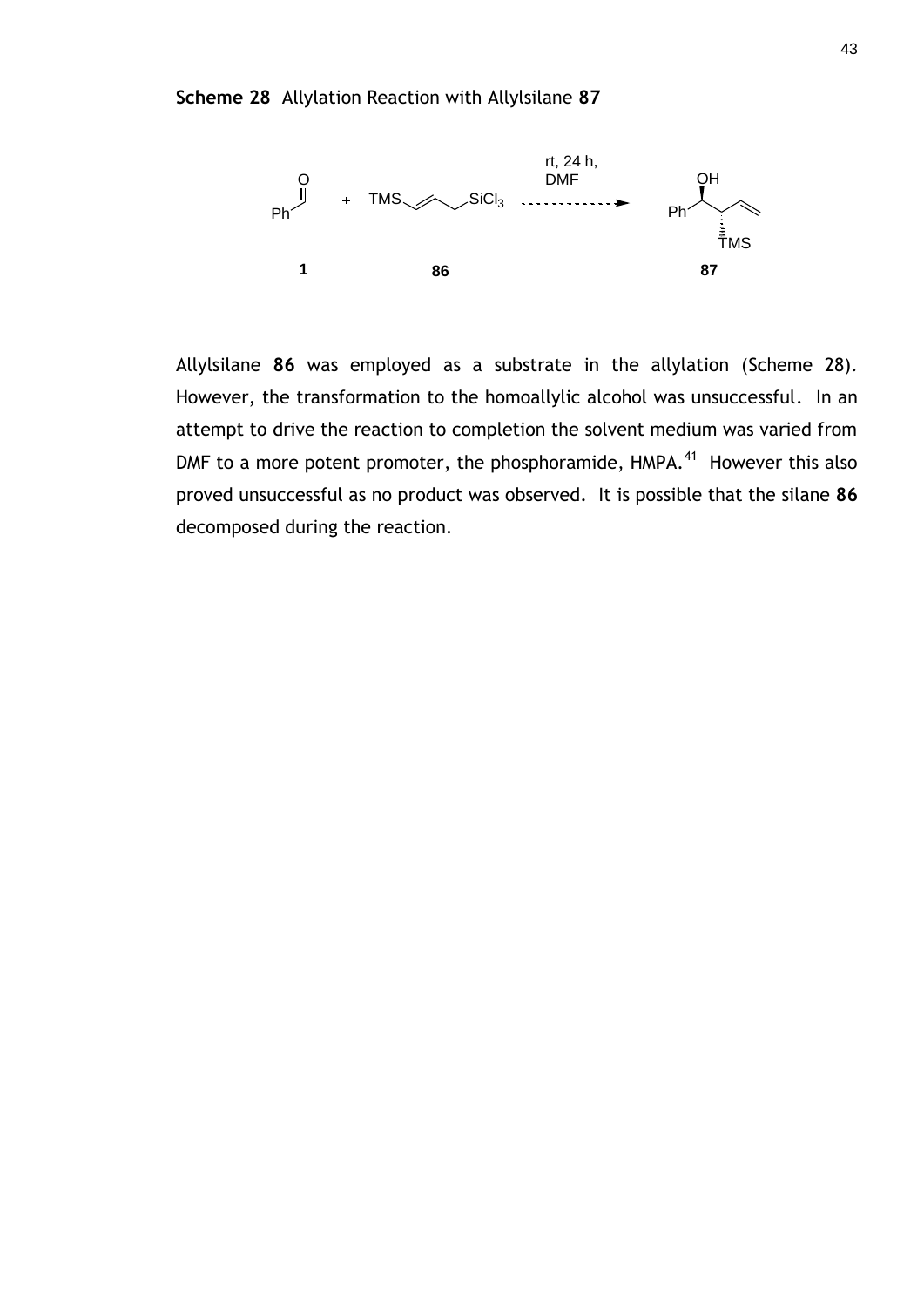#### **2.3 Synthesis of Isomerically Pure Allylsilanes**

Following on from the synthesis of silane **86**, a selective synthesis of pure *E* and *Z* isomers was devised. Initial attempts to separate *cis* and *trans* isomers of 1,3 dichloropropene by fractional distillation did not result in the isolation of the pure isomer. 3-Halopropenates are usually prepared from the addition of hydrogen halides to propiolates in acetic acid and obtained as an isomeric mixture, with the (*E*) isomer predominating. Hence, to prepare the (*Z*) isomer an alternative route had to be established. $42$ 

**Scheme 29** Formation of (*E*)-3-(Bromoallyl)trichlorosilane **92**



<span id="page-44-0"></span>The addition of hydrobromic acid to propiolic acid 91 afforded the *trans*- $\beta$ bromoacrylic acid **89**. 43 Subsequent reduction with lithium aluminium hydride gave (*E*)-3-bromoprop-2-en-1-ol **90** as a pure stereoisomer.[43](#page-44-0)

Silane 92 was formed through a copper (I) chloride catalysed hydrosilyation<sup>[33](#page-40-0)</sup> of chloride **91** with trichlorosilane in the presence of an equimolar amount of triethylamine. The reaction was carried out at room temperature for 4 h and the product obtained as the pure *E* isomer. A sample of this silane was analysed in solution and then the material was used *in situ* for the allylation reaction.<sup>[34](#page-40-1)</sup> Silane **92** was characterised by the shift of the CH<sub>2</sub> signal in the <sup>1</sup>H NMR spectra on comparison with the <sup>1</sup>H NMR spectra of the allylchloride 91. In the <sup>1</sup>H NMR spectra of allylchloride 91 the  $CH<sub>2</sub>$  signal was observed at 3.92 ppm. After silation, the signal had shifted to 2.26 ppm.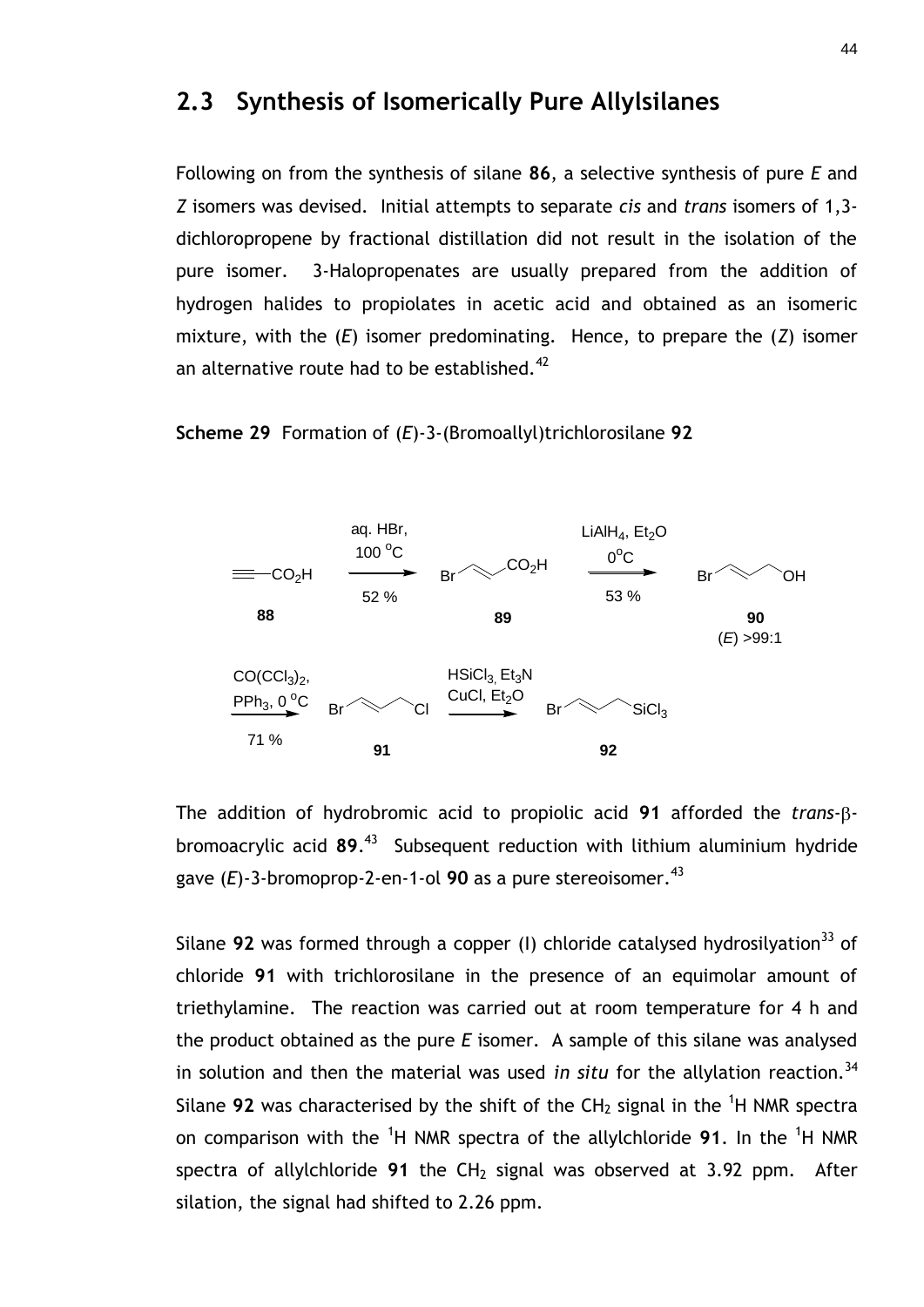

Ethyl propiolate **93** was readily converted into (*Z*)-bromoacrylate **94** using lithium bromide in acetic acid. Nucleophilic addition of the halide anion to the electron-deficient carbon-carbon triple bond, and simultaneous coordination by the lithium cation to the carbonyl group is proposed to account for the high stereoselectivity observed in this transformation.<sup>44</sup> The ester 94 was then reduced to the alcohol with lithium aluminium hydride at  $0^{\circ}C$ , in high yield.

**Table 6** Conditions for Chlorination Step

| Entry          | <b>Conditions</b>                                                    | Product yield |  |  |
|----------------|----------------------------------------------------------------------|---------------|--|--|
| 1              | NCS, PPh <sub>3</sub> , DCM, $0^{\circ}C \rightarrow rt$             |               |  |  |
| $\overline{2}$ | (COCl) <sub>2</sub> , DMF, DCM, $0^{\circ}C \rightarrow 40^{\circ}C$ |               |  |  |
| 3              | SOCl <sub>2</sub> , 85 $^{\circ}$ C                                  |               |  |  |
| 4              | PCl <sub>3</sub> , Pyridine, $-10^{\circ}$ C                         | 22 %          |  |  |
| 5              | $CO(CCl3)2$ , PPh <sub>3</sub> , 0 <sup>o</sup> C                    | 71 %          |  |  |

The chlorination step (95  $\rightarrow$  96) proved to be quite problematic. Various methods were screened to make this transformation but with limited success. The allylic substitution was first attempted with *N*-chlorosuccinimide (NCS), but the reaction did not proceed and the alcohol starting material was recovered. Similarly chlorination with thionyl chloride proved unsuccessful, as determined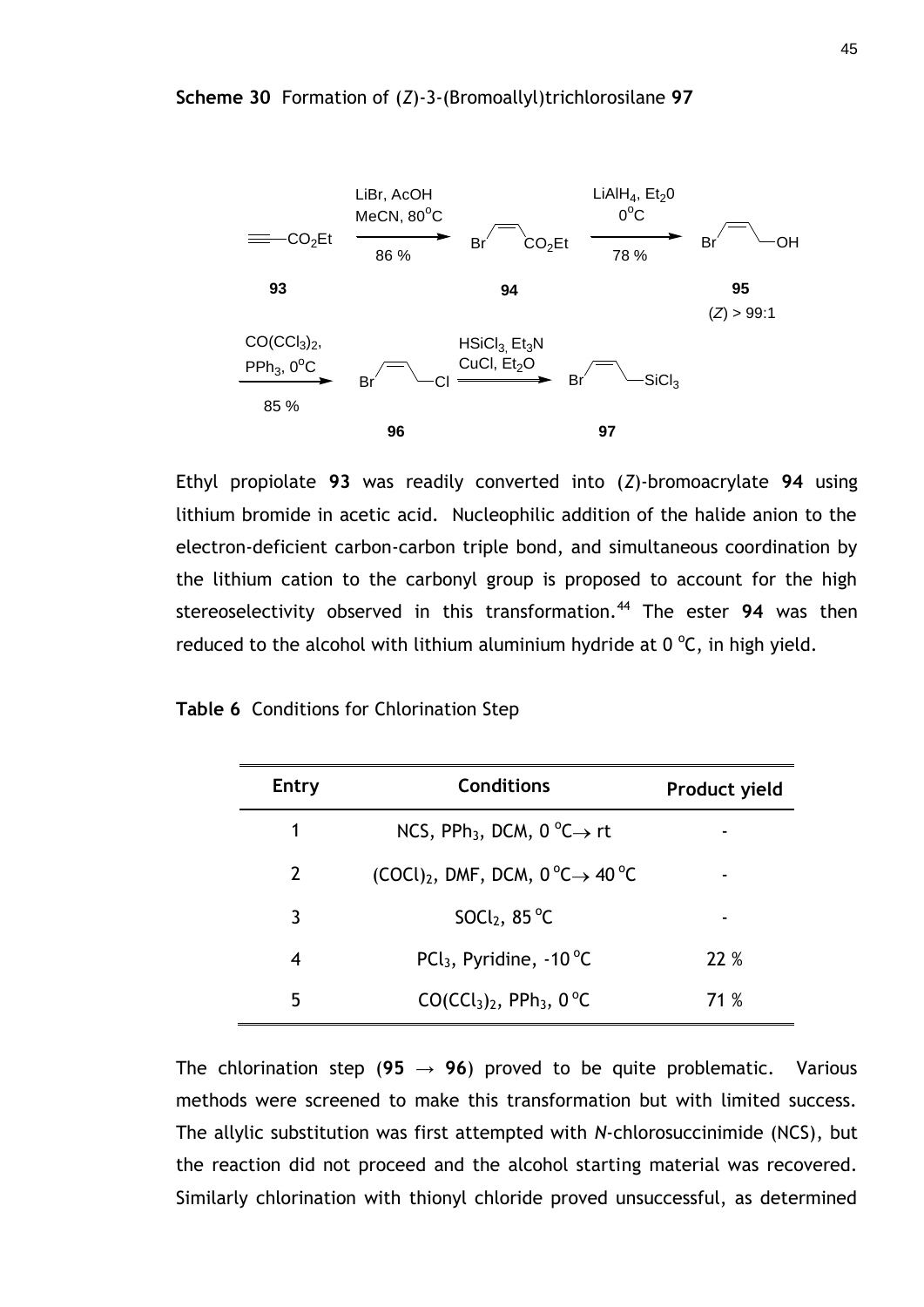by TLC and <sup>1</sup>H NMR. When oxalyl chloride was used the product did form but decomposed during purification via column chromatography. It is proposed that there may be allylic rearrangement occurring and therefore impeding the formation of the desired allyl halide. The reaction of phosphorous trichloride in pyridine with allyl chloride **96** afforded the desired product in a poor yield of 22 % (Table 6, Entry 4).<sup>45</sup>

An alternative procedure using hexachloroacetone as the source of chlorine, allowed the formation of the required allyl chloride in 71 % yield. This provides very mild conditions for the production of allylic chlorides with high regio- and stereoselectivity. Another advantage to this method is the ease of purification via distillation of the product from the reaction mixture, which is possible due to the high boiling point of hexachloroacetone (202  $^{\circ}$ C).<sup>46</sup>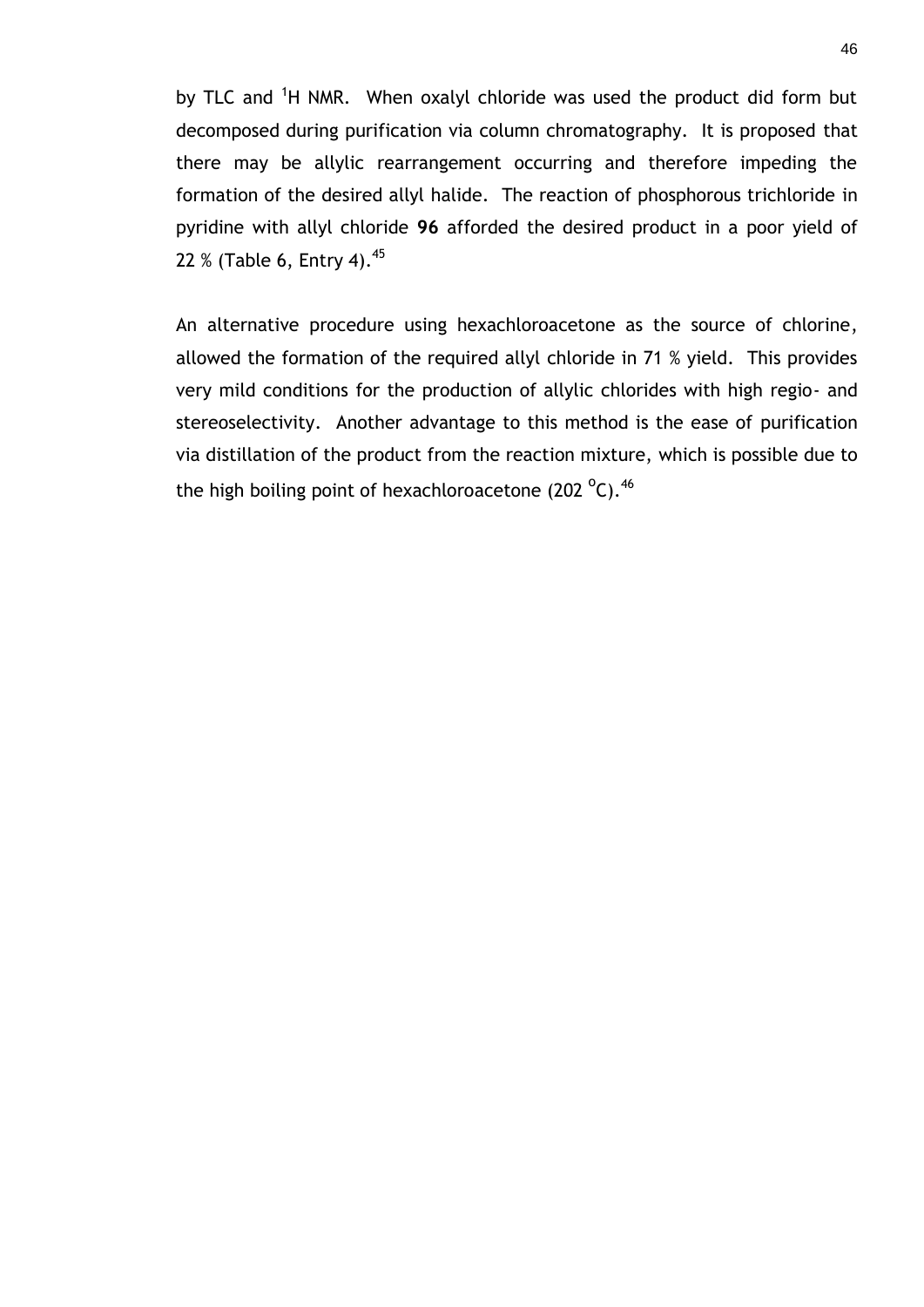# **2.4 Allylation Reaction with Isomerically Pure Allylsilanes**

The allylation reaction with these stereospecific functionalised allylsilanes was carried out with a range of aromatic aldehydes. It has been well documented that the reaction proceeds in a stereospecific manner with minimal isomerisation in the homoallylic alcohol product on condition that the temperature is maintained at 0 ºC or below. Therefore all the allylation reactions, shown in Table 7, were carried out at  $0^{\circ}$ C. DMF was employed as the solvent and Lewis base activator.

**Scheme 31** Allylation Reaction with Isomerically Pure Allylsilanes



**Table 7** Results of Allylation Reaction with Isomerically Pure Allylsilanes

| <b>Entry</b>   | Aldehyde R                                        | R <sup>1</sup> | $R^2$ | % yield          | Ratio |
|----------------|---------------------------------------------------|----------------|-------|------------------|-------|
|                |                                                   |                |       |                  | 98:99 |
| 1              | Ph                                                | Br             | H     | 98-a 48          | 2:1   |
| $\overline{2}$ | 4-Cl- $C_6H_4$                                    | Br             | H     | 98-b 31          | 2:1   |
| 3              | 2-Naphthaldehyde                                  | Br             | H     | 98-c 38          | 1:1.5 |
| 4              | 4-MeO- $C_6H_4$                                   | Br             | H     | 98-d 31          | 1:3   |
| 5              | 4-CF <sub>3</sub> - C <sub>6</sub> H <sub>4</sub> | Br             | H     | 98-e 46          | 1:1   |
| 6              | Ph                                                | H              | Br    | 98-f 36          | 1:3   |
| 7              | 4-Cl-C <sub>6</sub> H <sub>4</sub>                | $\mathsf{H}$   | Br    | $98-g$ 25        | 1:2   |
| 8              | 2-Naphthaldehyde                                  | H              | Br    | $98-h$<br>$\sim$ |       |
| 9              | $4-MeO-C6H4$                                      | Н              | Br    | 98-i<br>$\sim$   |       |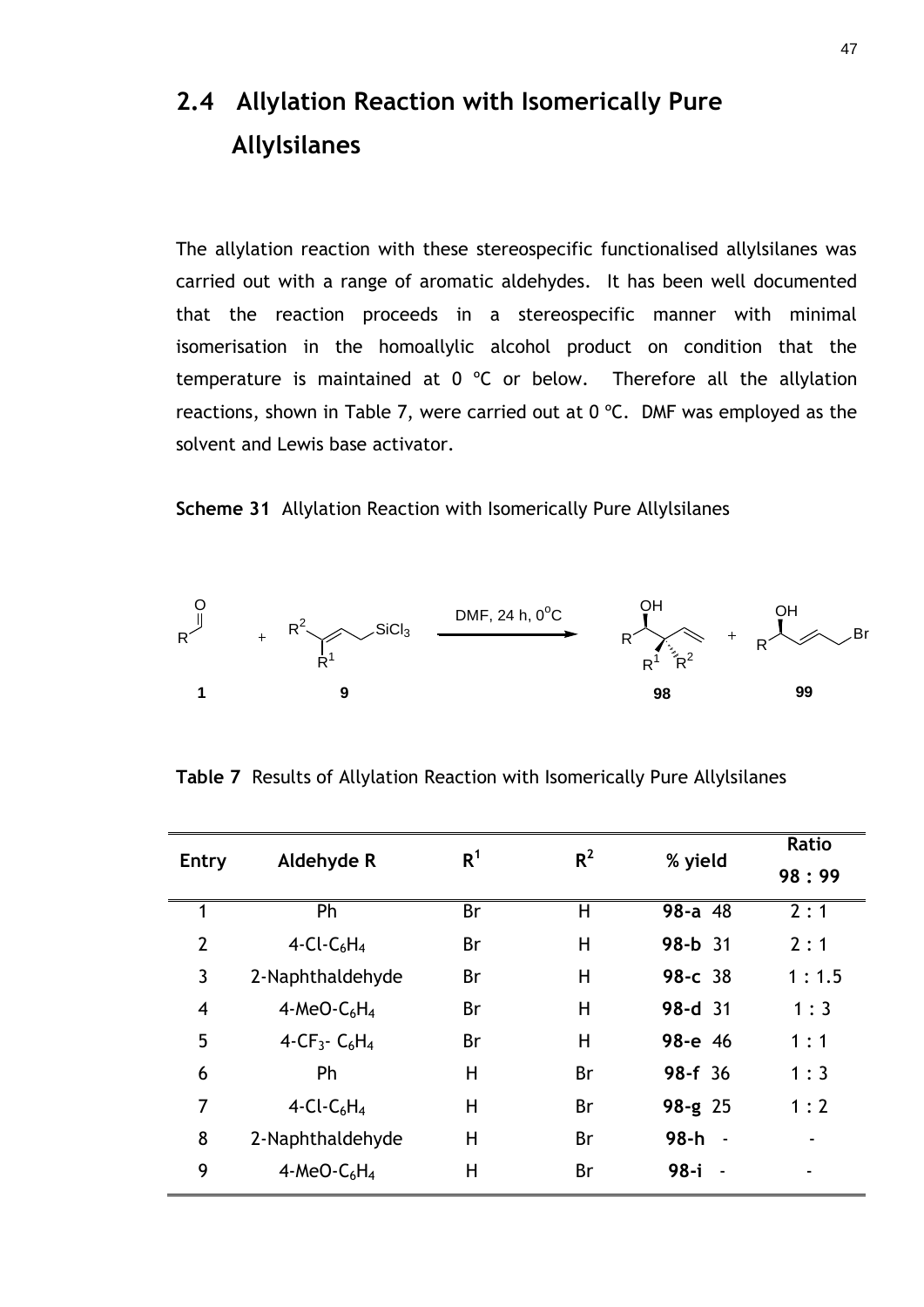The reaction was monitored by TLC and upon analysis, there was an additional product observed which was later isolated on purification by column chromatography. This side product **99** was identified as the allylic rearrangement product. $47,48$  It is highly probable that formation of this product is due to the presence of some copper(I) chloride residues from the previous hydrosilyation step catalysing the allylic rearrangement of the homoallylic alcohol **98** to **99**. This obviously impedes the optimal yield available in formation of the product **98**. Ratios of the products from the allylation reaction with isomers of **9** are shown in Table 7**.** It was hoped that the silane could be used *in situ* in the allyltion reaction to avoid any loss via purification upon exposure to the atmosphere.

**Scheme 32** Allylation Reaction Product Rearrangement



From the allylation reaction between *p*-trifluromethylbenzaldehyde and allylchlorosilane the side product **99-e** was isolated and analysed by NMR spectroscopy and mass spectrometry. The structure of **99-e** was revealed by the characteristic signal of the alkyl  $CH_2$  group. The <sup>1</sup>H NMR peak for the terminal alkene group in **98-e** occurs at 5.13 ppm. However, this signal was not visible in alcohol **99-e** and a new peak in at 4.02 ppm was observed which is indicative of an alkyl  $CH<sub>2</sub>$  with a neighbouring electron withdrawing group.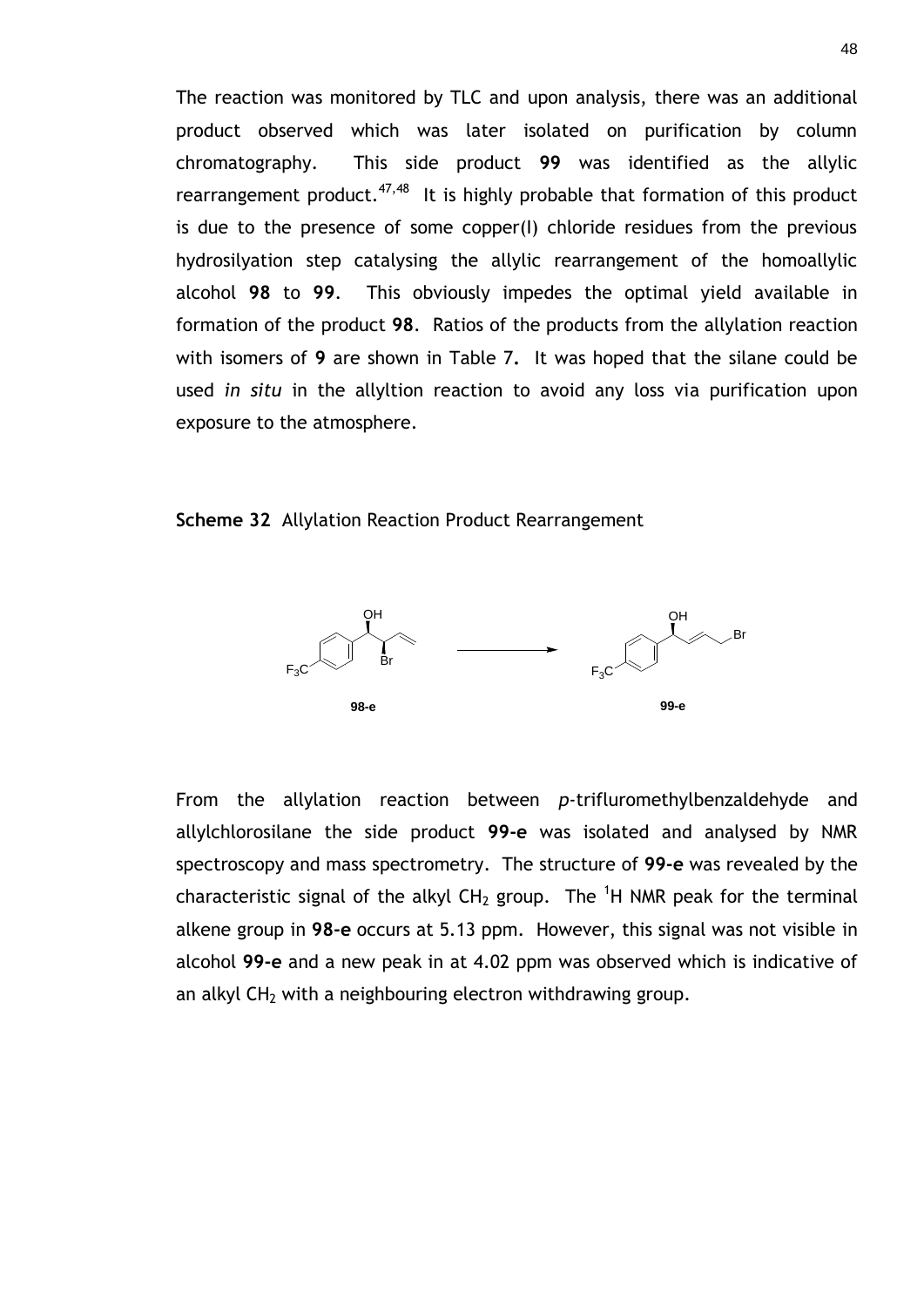# **3 Synthesis of Catalysts**

## **3.1 Introduction**

The allylation reaction involves nucleophilic addition to carbonyl derivatives. The enantioselective reaction can be achieved using a variety of Lewis base catalysts.<sup>49</sup> The main classes being; pyridine *N*-oxides, phosphine oxides, formamides and sulfoxides. These Lewis base catalysts all work via attack at the electron deficient silicon atom to form a hypervalent silicate compound which then undergoes a transformation (allylation, alkylation, etc) to release a product and regenerate the ligand.

Figure 10 illustrates a range of chiral catalysts that were synthesised to test their effectiveness in the allylation reaction with allylsilane. It was essential to consider the mode of activation of the ligands. Pyridine *N*-oxides **31** and **64**  have one point of coordination whereas the phosphine oxides **100** to **103** have two points of coordination to facilitate the reaction.

**Figure 10** Chiral Catalysts

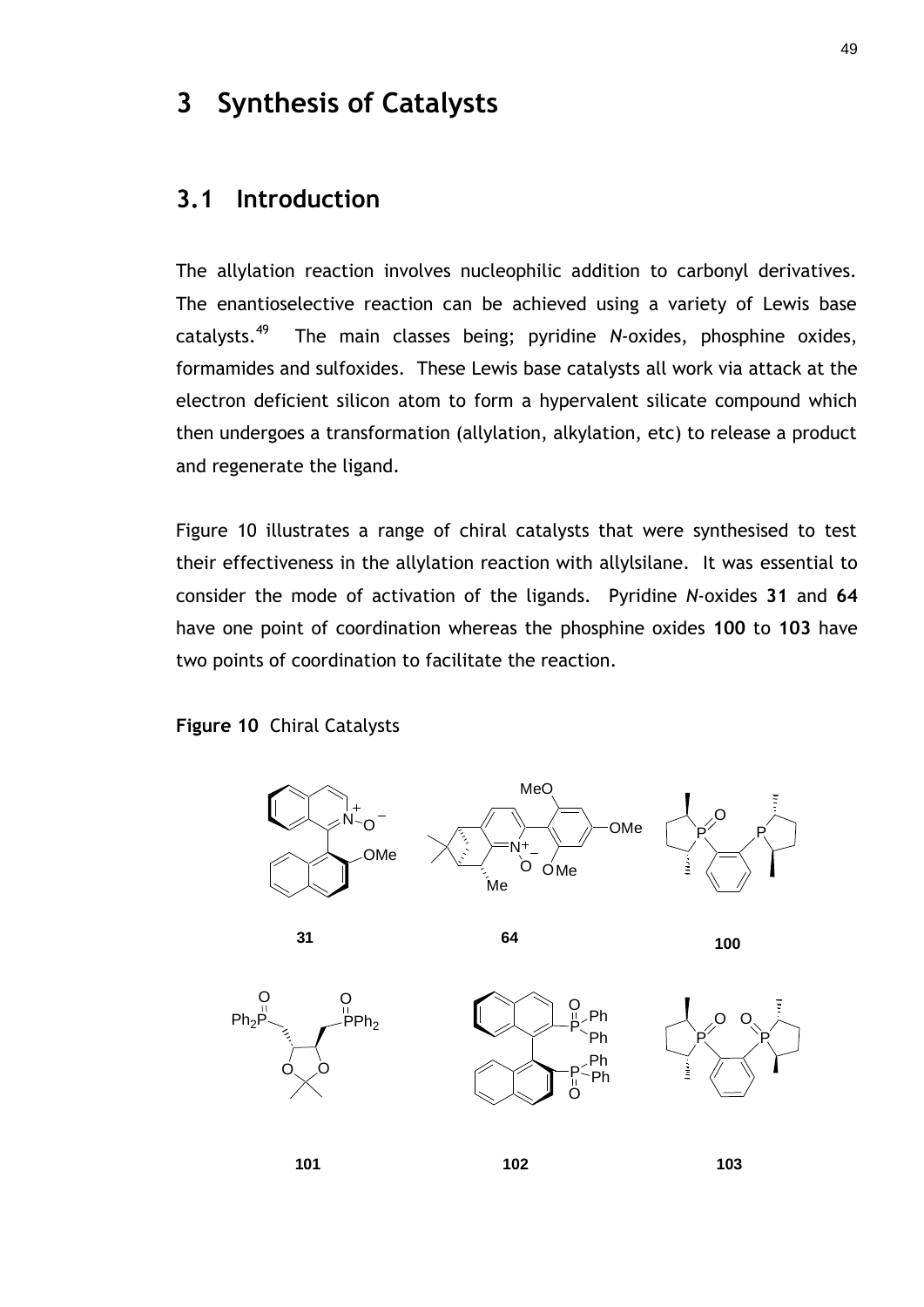## **3.2 Synthesis of Monodentate Catalysts**

The METHOX<sup>50</sup> catalyst is synthesized from the starting materials, α-pinene **104** and substituted acetophenone **106**. Pinocarvone **105** is obtained via the ene reaction of α-pinene with singlet oxygen. Krohnke salt **107** is formed from the  $\alpha$ -iodination of 2,4,6-trimethoxyacetophenone followed by an  $S_N$ 2 substitution with pyridine. The next step in the reaction sequence is the Krohnke annualtion where the salt can undergo a Michael addition with the  $\alpha$ , B-unsaturated enone **105** to give **108**. The pyridine derivative **108** can then be methylated in the benzylic position and subsequent oxidation using *m*-CPBA affords the pyridine *N*monoxide, METHOX **64**.

**Scheme 33** Synthesis of METHOX **64**

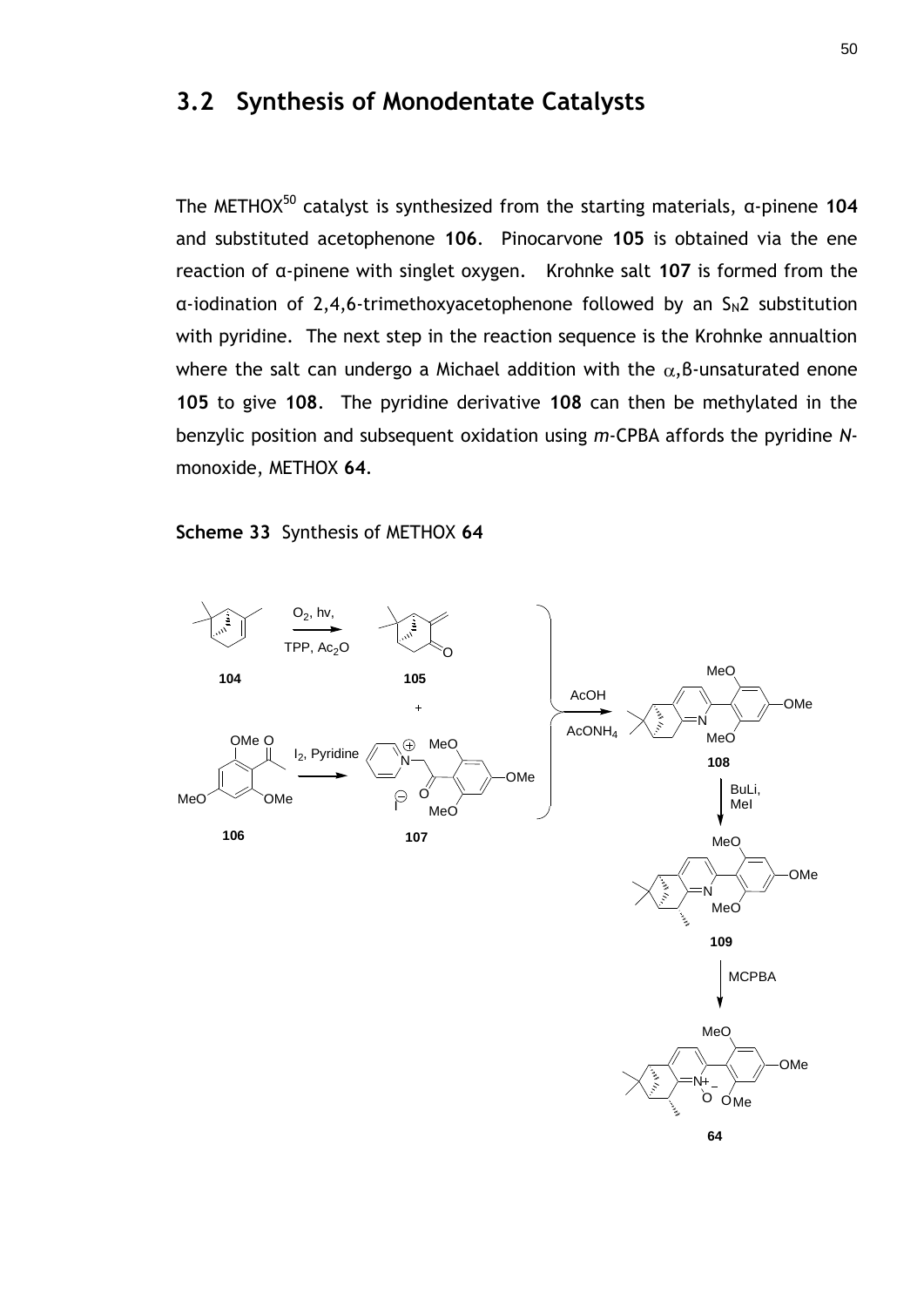The first step towards the synthesis of METHOX is the ene reaction of α-pinene with singlet oxygen, to afford pinocarvone **105** in high yield. From Scheme 34, the lone pair of electrons on the oxygen extracts a proton from α-pinene **104** resulting in the formation of a new carbon-carbon double bond. This now goes on to attack the remaining oxygen forming a hydroperoxide intermediate **110** which can be transformed to the enone **111** using acetic anhydride and DMAP. In this step the intermediate loses acetic acid to give the desired enone product **105**. 51

#### **Scheme 34** Mechanism of Ene Reaction

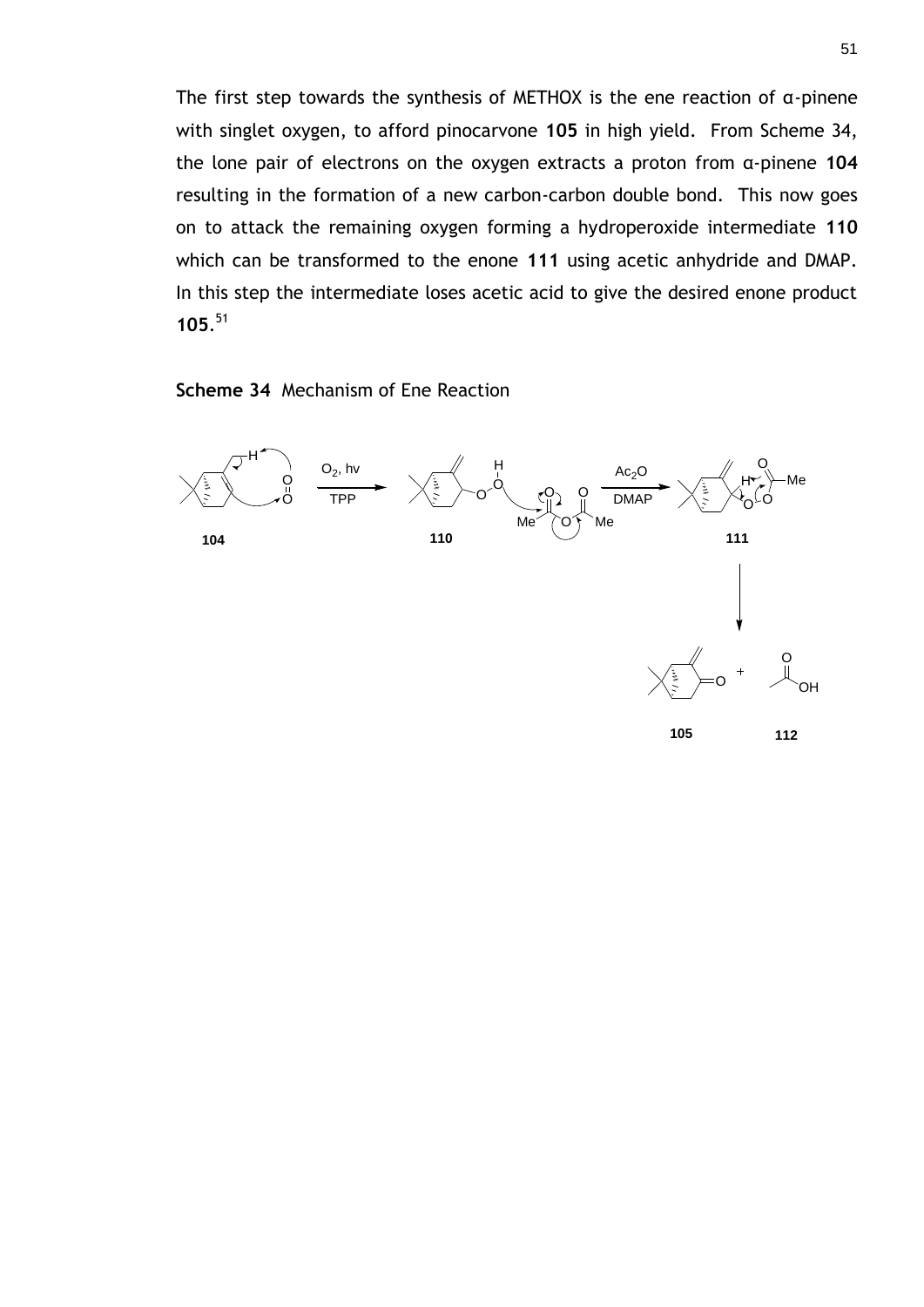

The Kröhnke salt **107** is formed by the α-iodination of the acetophenone **106** in pyridine. Scheme 35 shows the general Kröhnke annulation reaction between a Kröhnke salt and the enone in acetic acid and ammonium acetate to give the pyridine **108**. The mechanism of this transformation is demonstrated in Scheme 36. Enolisation is facilitated by the pyridinium moiety to afford enol **113**, which undergoes Michael addition with the α,β-unsaturated ketone **105** to form the intermediate **114**. Species **114** rearranges to the corresponding keto form **115** allowing the formation of **116**, following elimination of pyridine. The next stage in the process is imine formation. Ammonia adds to the more reactive carbonyl centre on **116**, the ketone, to form the iminium ion **119**. This imine group then attacks the enone facilitating closure of the ring **121**. The last step in the mechanism involves the elimination of water, allowing full conjugation of the pyridine ring, to generate pyridine **108**.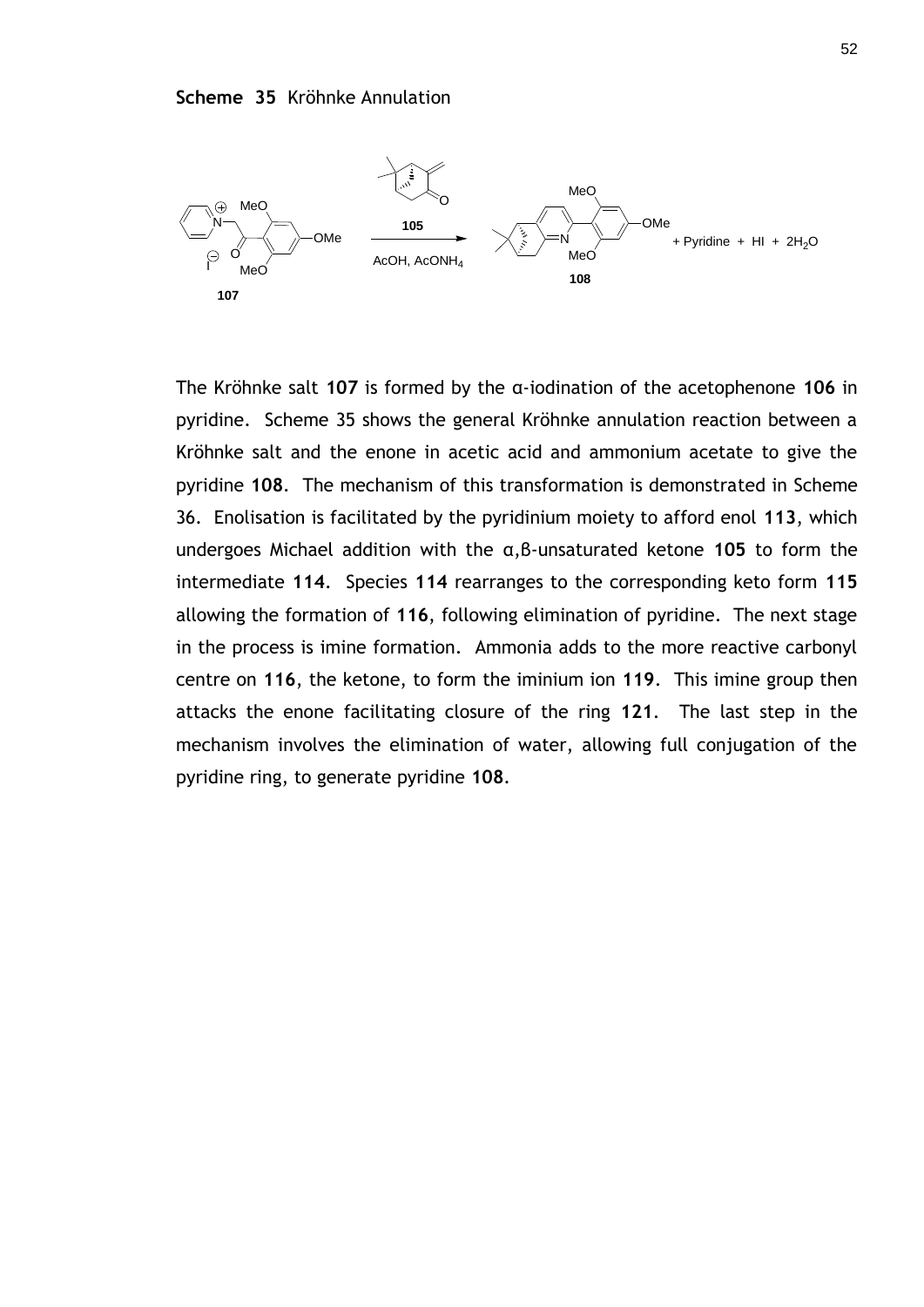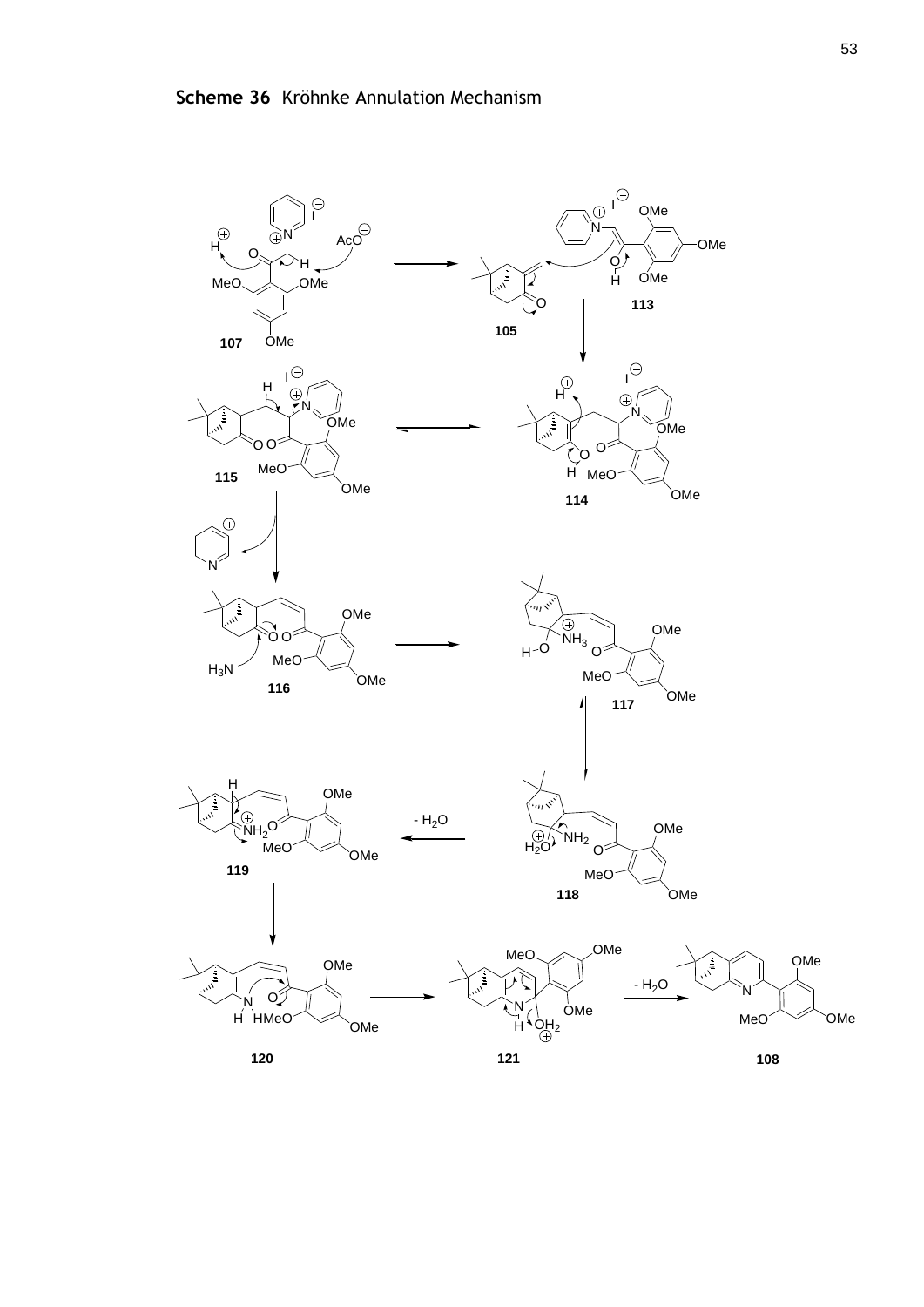The deprotonation of **108** was achieved using 1.5 equivalents of *n*-BuLi, after several failed attempts using bases such as LDA and bulkier bases such as lithium bistrimethylsilylamide. The resulting anion **122** was quenched with methyl iodide to afford **109**, in 26% yield. The diastereoselectivity achieved in the addition of this new methyl group is due to the steric hindrance caused by the bridge on the ring forcing the methyl group to add from the opposite face.

#### **Scheme 37** Methylation Mechanism



Oxidation of **109** was carried out at room temperature using *m*CPBA for 48 h, giving the pyridine N-oxide 64in 39 % yield. From Scheme 38, the H<sup>+</sup> is transferred to the carbonyl oxygen via a 5-membered cyclic transition state to form the intermediate **123**. The carboxylate anion then abstracts a proton from pyridine intermediate **123**, forming the *N*-oxide **61**.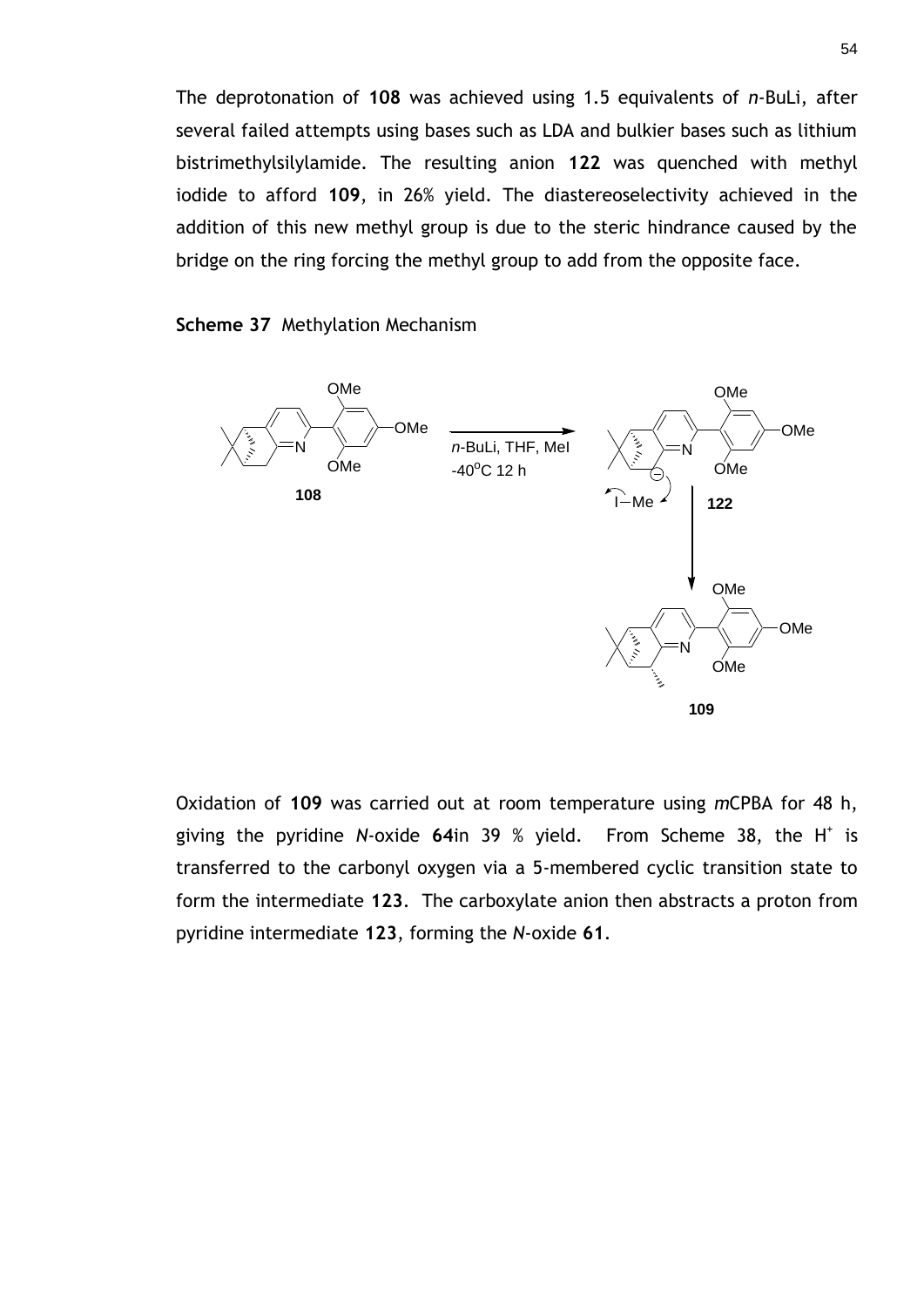

Due to difficulties encountered in the methylation step it was proposed to start with an alternative α,β-unsaturated ketone that already had the methyl substituent in place, such as isopinocampheol. Two methods of oxidation were explored. Firstly, (*S*)-(+)-isopinocampheol was oxidised to ketone **129** by sodium periodate in the presence of RuCl<sub>3</sub> catalyst.<sup>52</sup>

**Scheme 39 Oxidation via RuCl<sub>3</sub> Catalysis** 



As a consequence of the low yield an alternative method of oxidation was tested. Chromium troxide in acetic acid was used to oxidise (*S*)-(+)- Isopinocampheol to 125 with an improved vield of 56  $\%$ .<sup>53</sup>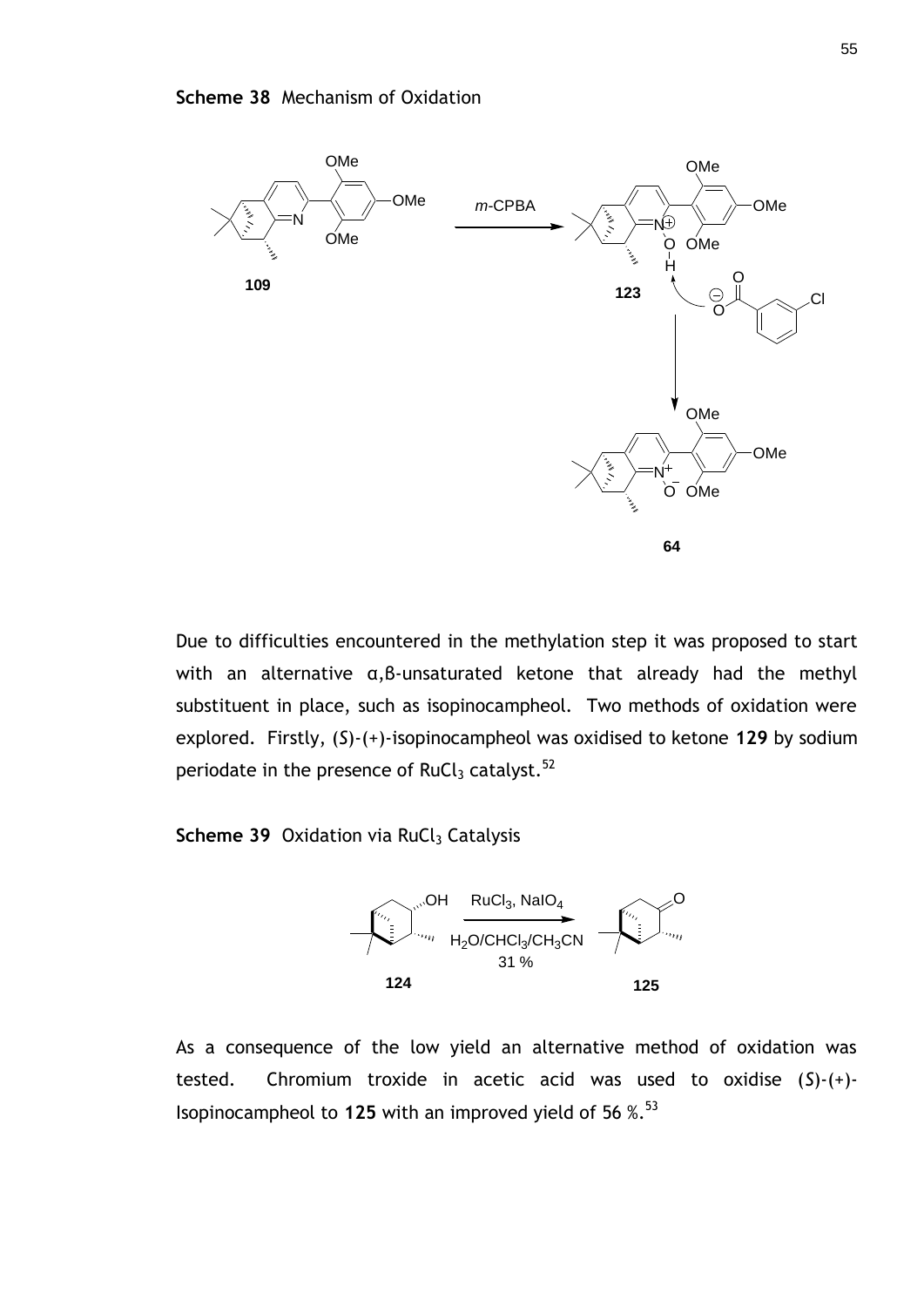

Ketone **125** was then used in a condensation reaction with the Krohnke salt **107** to afford pyridine **109**. This new methodology effectively eliminates a step from the overall synthesis of the ligand.

**Scheme 41** Alternative METHOX Synthesis

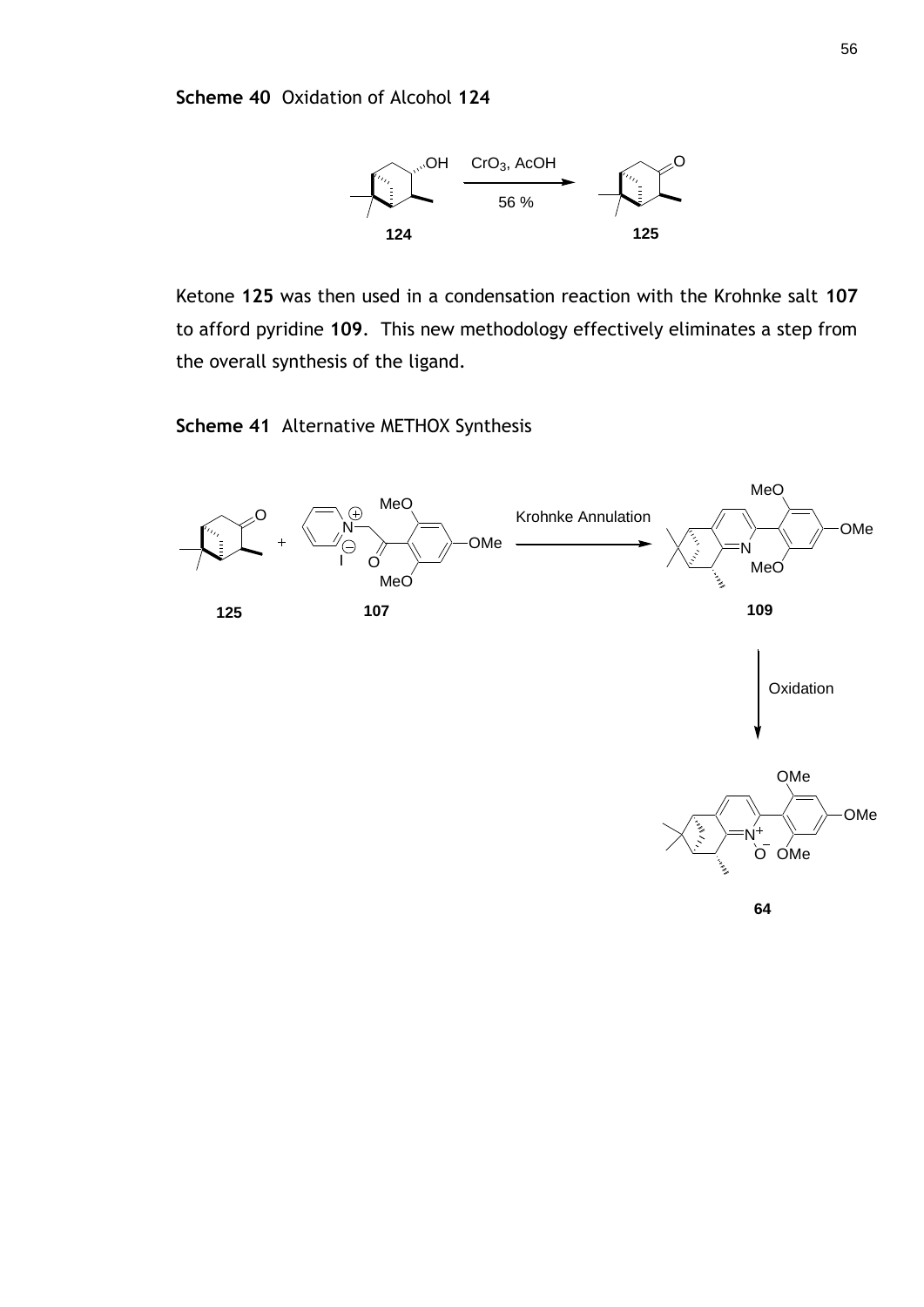

**Table 8** Allylation Reactions Catalysed by Pyridine *N*-oxide Ligands

|                | Entry Catalyst | R                                                   | $R^1$ |    |                                 | $R^2$ Solvent Temperature Time Product |      |  |
|----------------|----------------|-----------------------------------------------------|-------|----|---------------------------------|----------------------------------------|------|--|
|                |                |                                                     |       |    |                                 |                                        |      |  |
|                | 64             | Ph                                                  | H.    | Br | MeCN                            | $-20$ °C                               | 24 h |  |
| $\overline{2}$ | 64             | Ph                                                  | H     | Br | <b>MeCN</b>                     | $0^{\circ}$ C                          | 24h  |  |
| 3              | 64             | Ph                                                  | H     | Br | CH <sub>2</sub> Cl <sub>2</sub> | $-20$ °C                               | 24h  |  |
| 4              | 72             | 4-CF <sub>3</sub> -C <sub>6</sub> H <sub>4</sub>    | H Br  |    | CH <sub>2</sub> Cl <sub>2</sub> | $0^{\circ}$ C                          | 24h  |  |
| 5              | 72             | 4-CF <sub>3</sub> -C <sub>6</sub> H <sub>4</sub> Br |       | H  | CH <sub>2</sub> Cl <sub>2</sub> | $0^{\circ}$ C                          | 24 h |  |

Pyridine *N*-oxides; METHOX **64** and QUINOX **72**, which are known to exhibit significant nucleophilicity towards the silicon atom, were screened in the allylation reaction (Scheme 42). Table 8 charts the reaction conditions tested under asymmetric control. METHOX **64** was tested in the reaction between benzaldehyde and (E)(3-Bromoallyl)trichlorosilane at -20 °C and 0 °C. However no product was observed. Similarly, when QUINOX **72** was employed in the allylation reaction between *p*-trifluoromethylbenzaldehyde and bromoallylsilane no product was formed as determined by TLC and NMR. Therefore, it was concluded that monodentate ligands **64** and **72** are not sufficient at catalysing the allylation reaction**.** It was proposed that catalysts with a bidentate mode of activation may be required for the allyltion reaction to occur with such bromoallylsilane substrates **2**.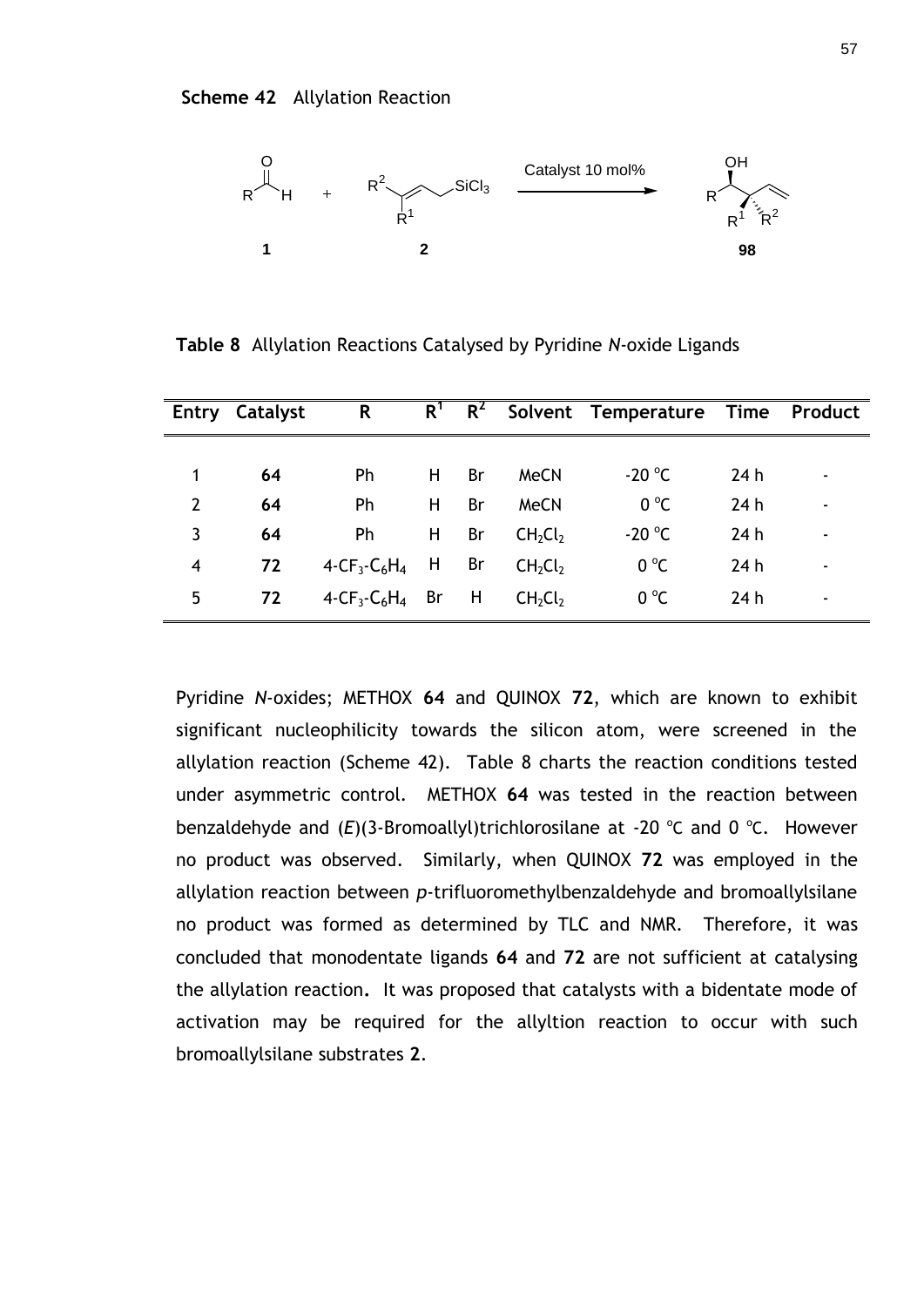### **3.3 Synthesis of Bidentate Catalysts**

The method of coordination of the ligand to the silicon centre is crucial in achieving the enantioselective reaction. Figure 11 demonstrates that when a monodentate ligand is employed then this forms a neutral hexacoordinate silicon species **126.** However no reaction is observed when these ligands are implemented in the allylation reaction (ligands **64**, **72**). We can therefore conclude that this class of ligand is not sufficient for activation with our functionalised silanes **92** and **97**. However, when a bidentate ligand is employed, the intermediate possesses a cationic silicon centre **127** which is more inclined to form the six membered transition state required for successful reaction and formation of the homoallylic alcohol.

**Figure 11** Hexacoordinate Silicon



neutral hexacoordinate silicon **126 127**



cationic hexacoordinate silicon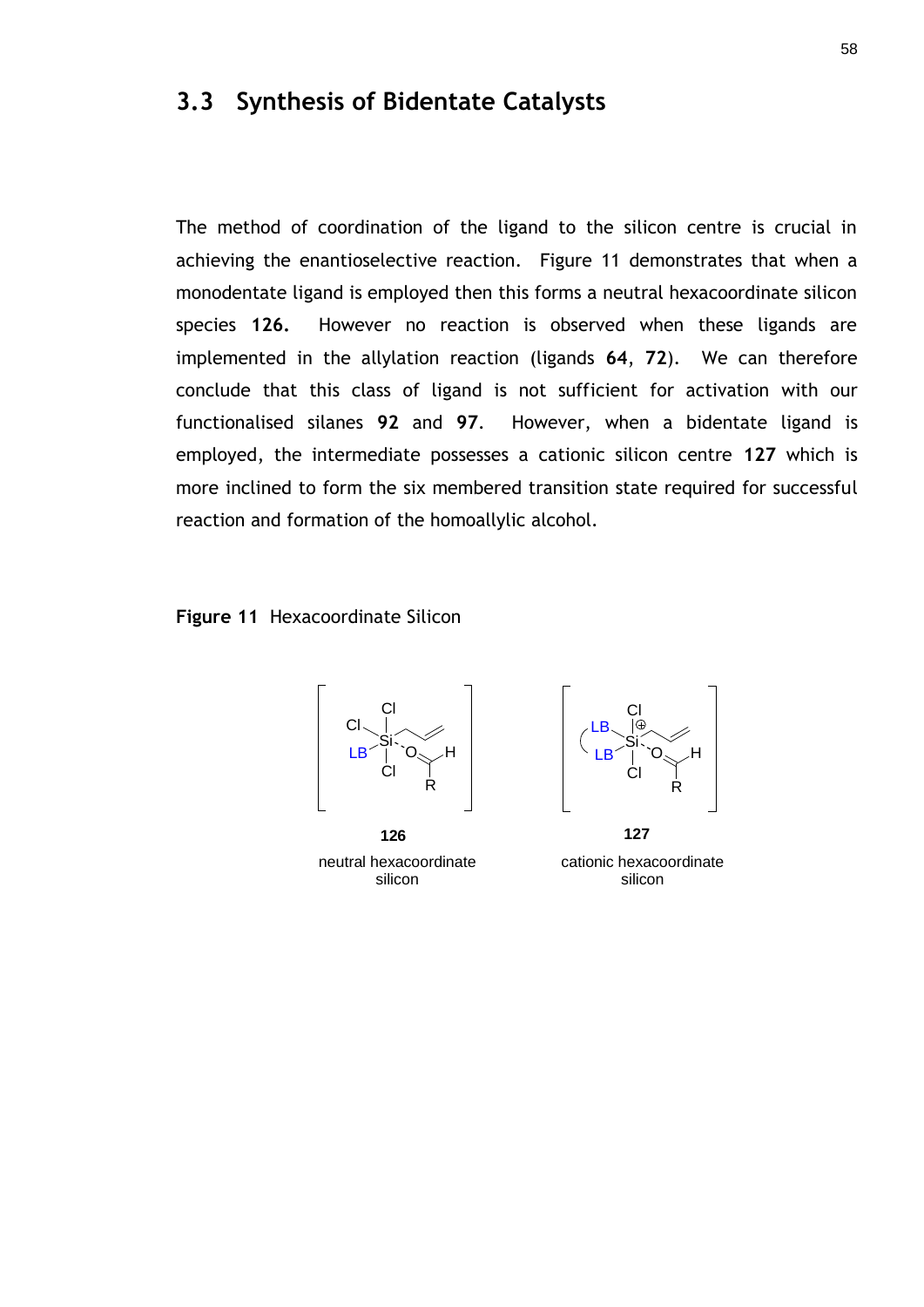#### **3.3.1 Synthesis of Pyridine** *N***-Oxides**

One such bidentate ligand is the pyridine-derived organocatalyst **133.** <sup>54</sup> The coupling reaction of *N*-methyl-*o*-toluamide **128** with benzonitrile **129** was accomplished via a dilithio species using *n*-BuLi. Isoquiolone **130** was chlorinated using phosphonyl chloride and the transformation occurred in high yield, 84 %. To form the biisoquinoline unit requires the homo-coupling of the halopyridine **131** in the presence of  $NiCl<sub>2</sub>(PPh<sub>3</sub>)<sub>2</sub>$ . Subsequent oxidation of **132** with *m*CPBA in dichloromethane gave the dioxide **133** in 65 % yield.

**Scheme 43** Formation of Biisoquinoline Dioxide **133**



<span id="page-59-1"></span><span id="page-59-0"></span>Nakajima<sup>55</sup> prepared the biquinoline *N,N*′-dioxide in three steps from anthranilic acid. Firstly, anthranilic acid **138** was reduced to the corresponding alcohol by reduction with lithium aluminium hydride, in virtually quantitative yield.<sup>56</sup> Next the alcohol was oxidised under neutral conditions with manganese dioxide<sup>57</sup>, to give the aldehyde **140**. 58 The following reaction of 2-aminobenzaldehyde with 3,4-hexanedione gave the biquinoline **142** after recrystallisation from ethyl acetate-hexane mixture.<sup>59</sup> Oxidation with *m*-CPBA gave the racemic ligand **143** in 85% yield. $55$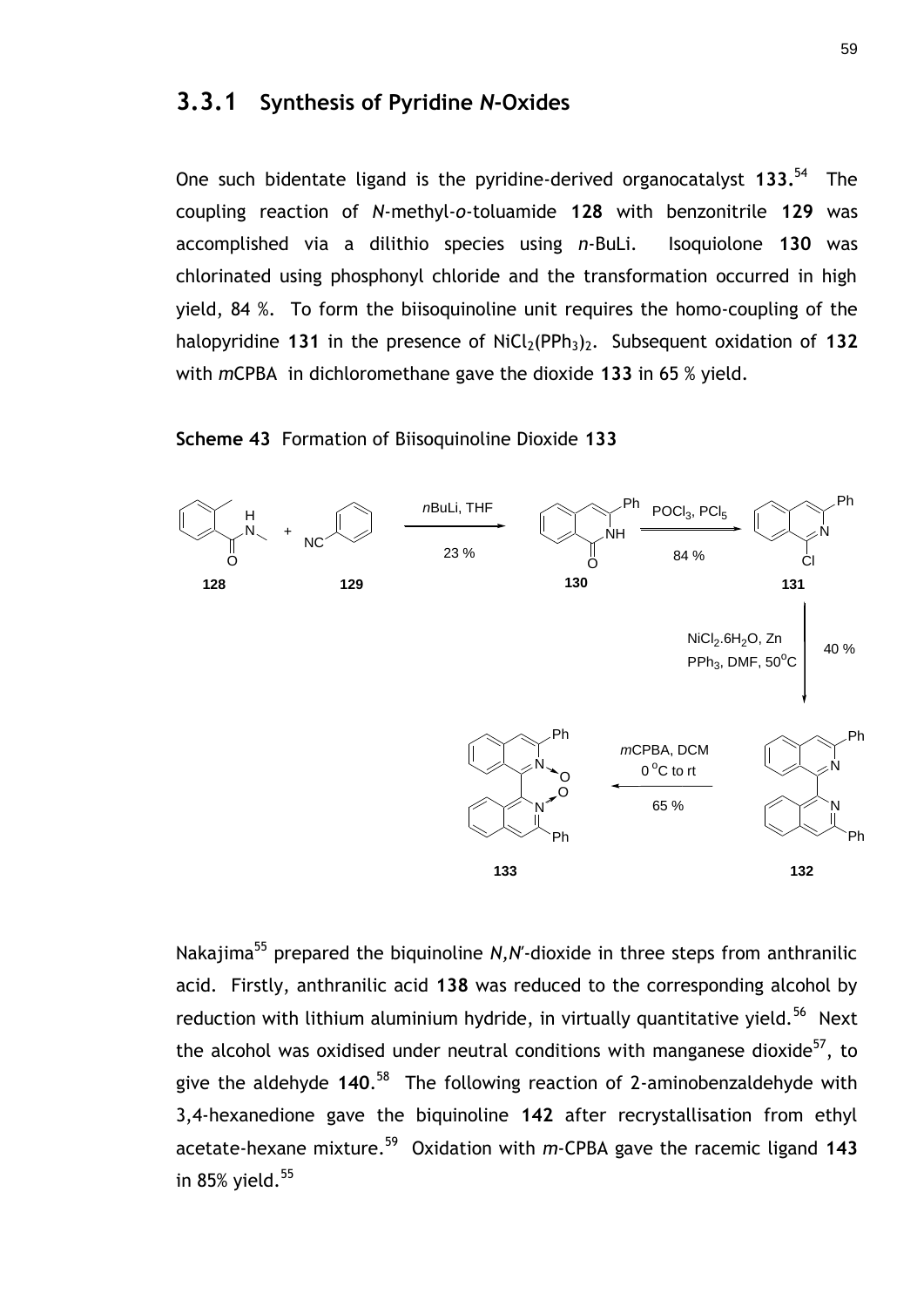

**Scheme 45** Allylation Reaction



The bidentate *N*-oxide ligands **133** and **32** were screened in the allylation reaction (Scheme 45) with the isomerically pure functionalised silanes **95**, **100**. However, they did not prove effective in catalysing the reaction and no product was formed. Therefore, our focus was drawn to another class of bidenate ligand; the phosphine oxides.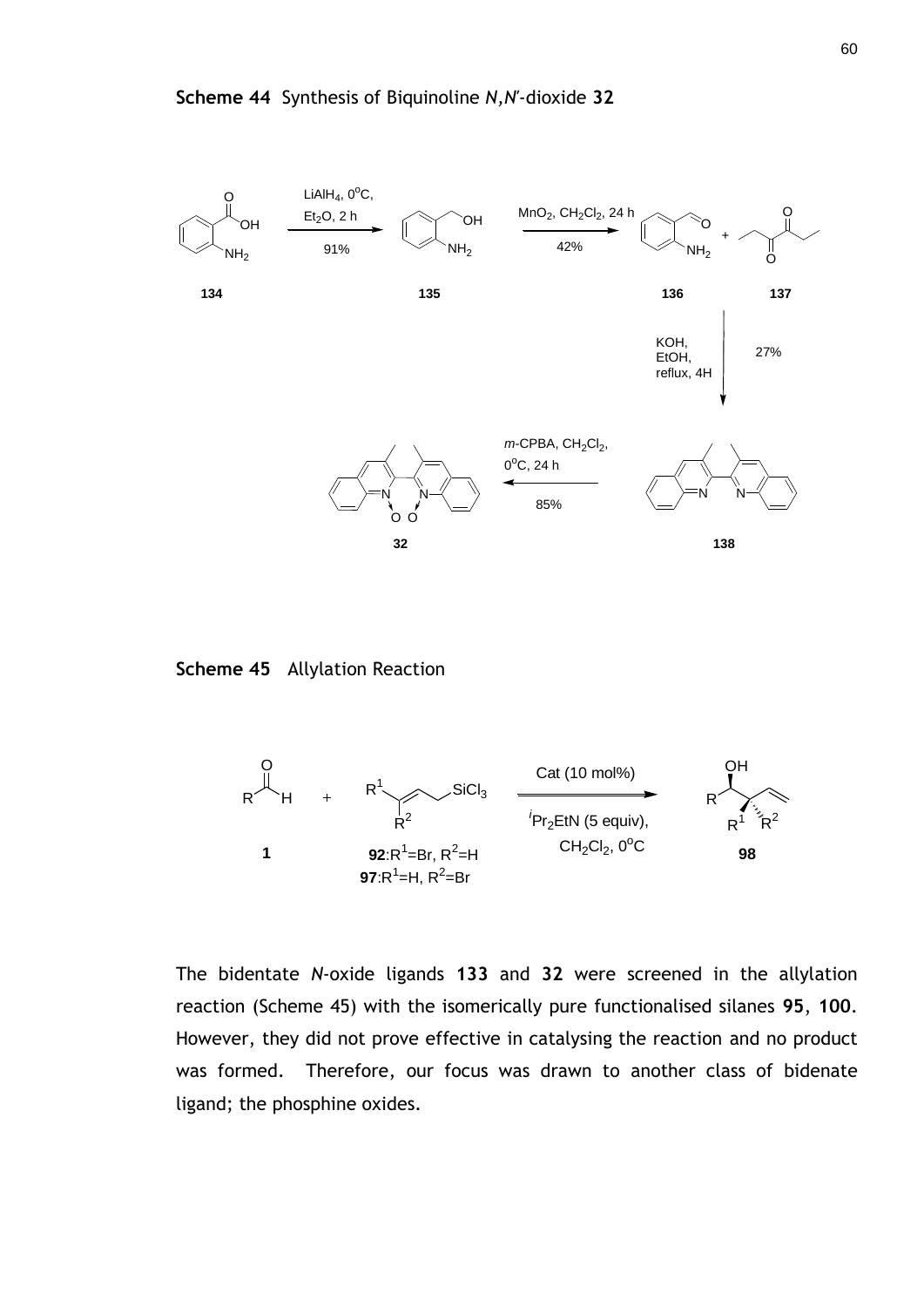#### **3.3.2 Synthesis of Phosphine Oxides**

<span id="page-61-0"></span>The chiral biheteroaromatic diphosphine oxide, (*S*)-TetraMe-BITIPO **145**, has shown high enatioselectivity in the reaction of benzaldehyde with allyltrichlorosilane, exhibiting up to 95% ee.<sup>60</sup> The diphenylphosphine group is in the electron-rich  $\beta$ -position of the thiophene ring and it has two coordination sites. Reaction of (*S*)-TetraMe-BITIPO **145** with allyltrichlorosilane forms the cationic hexacoordinate silicon species **127**. Upon consideration of these factors we proposed that (*S*)-TetraMe-BITIPO **145** could contribute to a highly enantioselective reaction with our functionalised silanes.

(*S*)-TetraMe-BITIPO **145** can efficiently promote the addition of allyltrichlorosilane to both electron-deficient and electron-rich aromatic aldehydes. On assessment, catalysis of the allylation of  $4-NO<sub>2</sub>$ -benzaldehyde with allyltrichlorosilane gave the product in 51% yield and 93% ee, while reaction of 4-MeO-benzaldehyde gave 95% yield, in 91% ee. Electron-poor aldehydes react slower than electron-rich aldehydes but both with similar high enantioselectivities.<sup>[60](#page-61-0)</sup> Evaluation of the reaction with an 80:20 mixture of (*E*)and (*Z*)-crotyltrichlorosilane gave the diastereoisomeric alcohols in an *anti/syn*  mixture of 83/17. Due to this information it is plausible that the reaction involves a six-membered cyclic transition state.

Depicted in Scheme 46 is the synthesis of TetraMe-BITIPO. From the inexpensive starting material, dimethyl thiophene 139, bromination<sup>[59,](#page-59-1)61</sup> with bromine in  $CH_2Cl_2$  afforded the dibromo compound 140, in 72 % yield.<sup>62</sup> Following lithiumhalogen exchange 3-bromo-2,5-dimethylthiophene **146** was formed in a yield of 92 %. The next step in the synthesis was transmetallation with *n*-BuLi to give the intermediate 2,5-dimethyl-3-thienyllithium. $^{63}$  This species can then undergo copper catalysed oxidative coupling to give 2,2',5,5'-tetramethyl-3,3' bithiophene **142**. 64 Dibromination with NBS affords **143** in 82 % yield. Subsequent reaction of this dibromide with 2 equiv of *n*-butyllithium and quenching with chlorodiphenylphosphine formed the intermediate **144**. 65,66 Oxidation with hydrogen peroxide afforded the bidentate ligand **145** in 32 % vield. $67$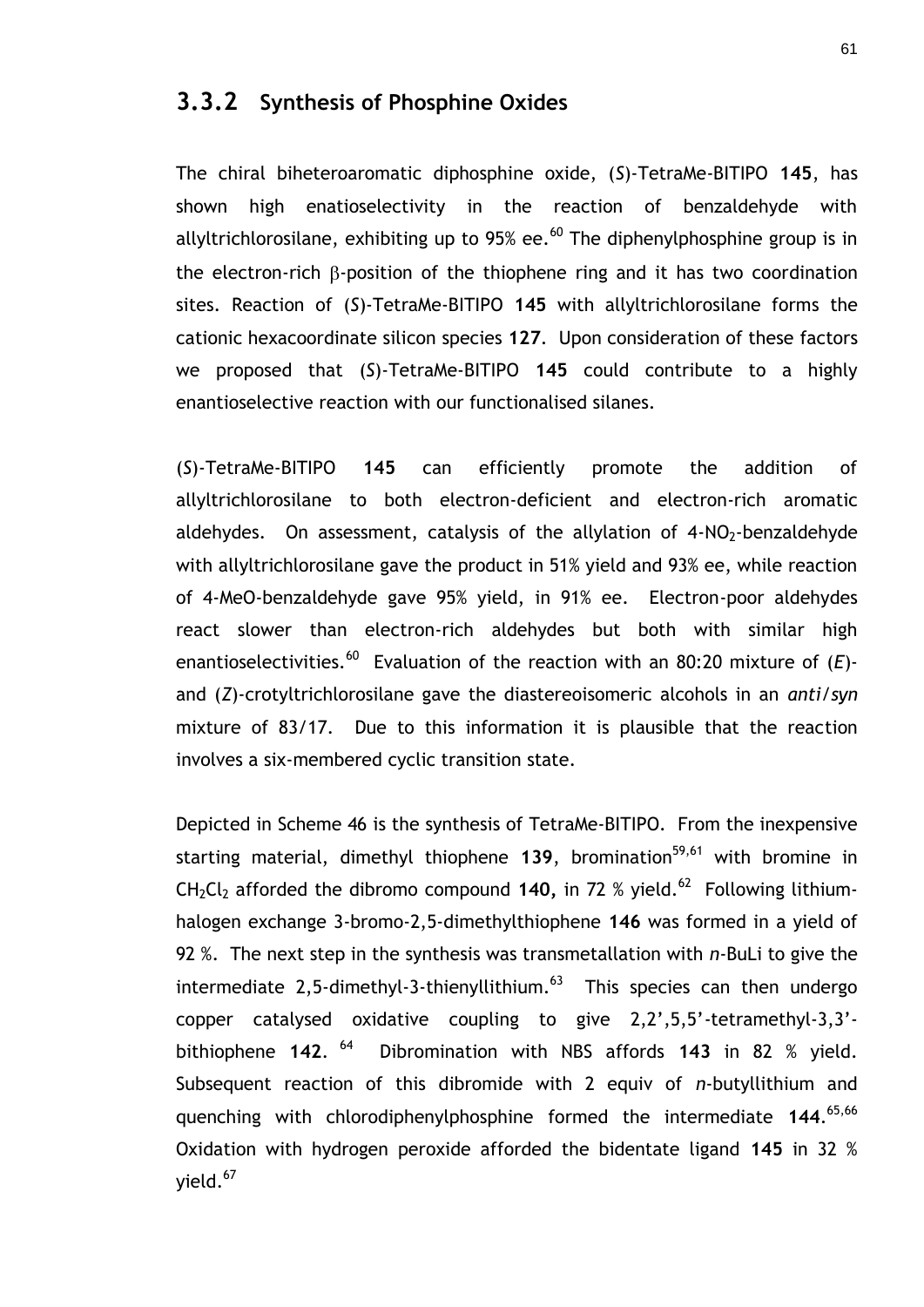

<span id="page-62-0"></span>Nakajima *et al*[59](#page-59-1) performed the asymmetric allylation reaction using catalytic quantities of chiral phosphine oxide **102**. This class of ligand is widely applied in Rh (I)-catalysed asymmetric hydrogenation of functionalised olefins.<sup>68</sup> Due to the polarisation of the P-O bond, the phosphine oxides possess a highly nucleophilic centre allowing the ligand to behave as a Lewis base.<sup>69</sup> These axially chiral phosphine oxides are derived from commercially available chiral phosphines.<sup>70</sup> Nakajima discovered that the addition of a combination of diisopropylethylamine and tetrabutylammonium iodide is essential to accelerate the catalytic cycle.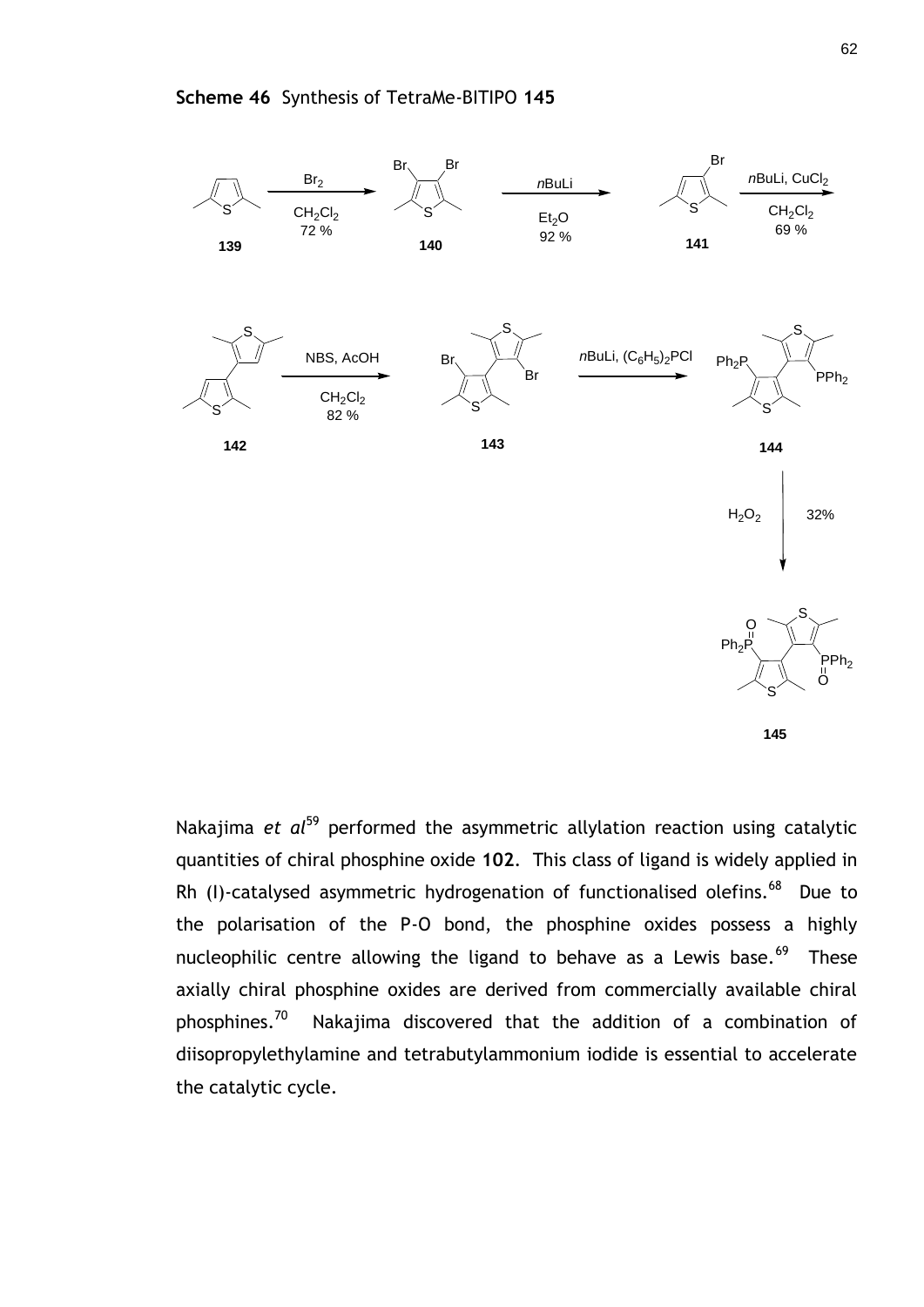

**Table 9** Results of Allylation Reaction with BINAPO

| <b>Entry</b> | R <sup>1</sup>  | $R^2$           | R <sup>3</sup> | Time (h) | Yield % | ee % |
|--------------|-----------------|-----------------|----------------|----------|---------|------|
|              |                 |                 |                |          | 92      | 43   |
|              | CH <sub>3</sub> | Н               | Η              |          | 92      |      |
| 3            |                 | CH <sub>3</sub> |                |          | 87      | 46   |

Work was carried out to examine the effect of substituted silanes on the allylation reaction of benzaldehyde. Nakajima found that the enantioselectivity obtained is strongly dependent on the substitution pattern in the allylsilane molecule (Scheme 47). It is clear from the data in Table 9, when allylsilane or *trans*-crotylsilane were used, similar enantioselectivities were observed but *cis*-crotylsilane gave only 4 % ee.<sup>[69](#page-62-0)</sup> So the orientation of the group at R<sup>1</sup> greatly affects the enantioselectivity. The BINAPO gave *anti*-products from (*E*)-silanes and *syn-*product from (*Z*)-silanes.

Scheme 48 denotes the proposed mechanism for the allylation reaction as catalysed by the chiral bidentate phosphine oxide ligand, determined by  $31P$  NMR studies.<sup>71</sup> The bidentate Lewis base binds to the allyltrichlorosilane to give **149,** a pentacoordinate silicon complex. This electrophilic silicon is attacked by the aldehyde to form the closed six-membered transition state **150**. Upon the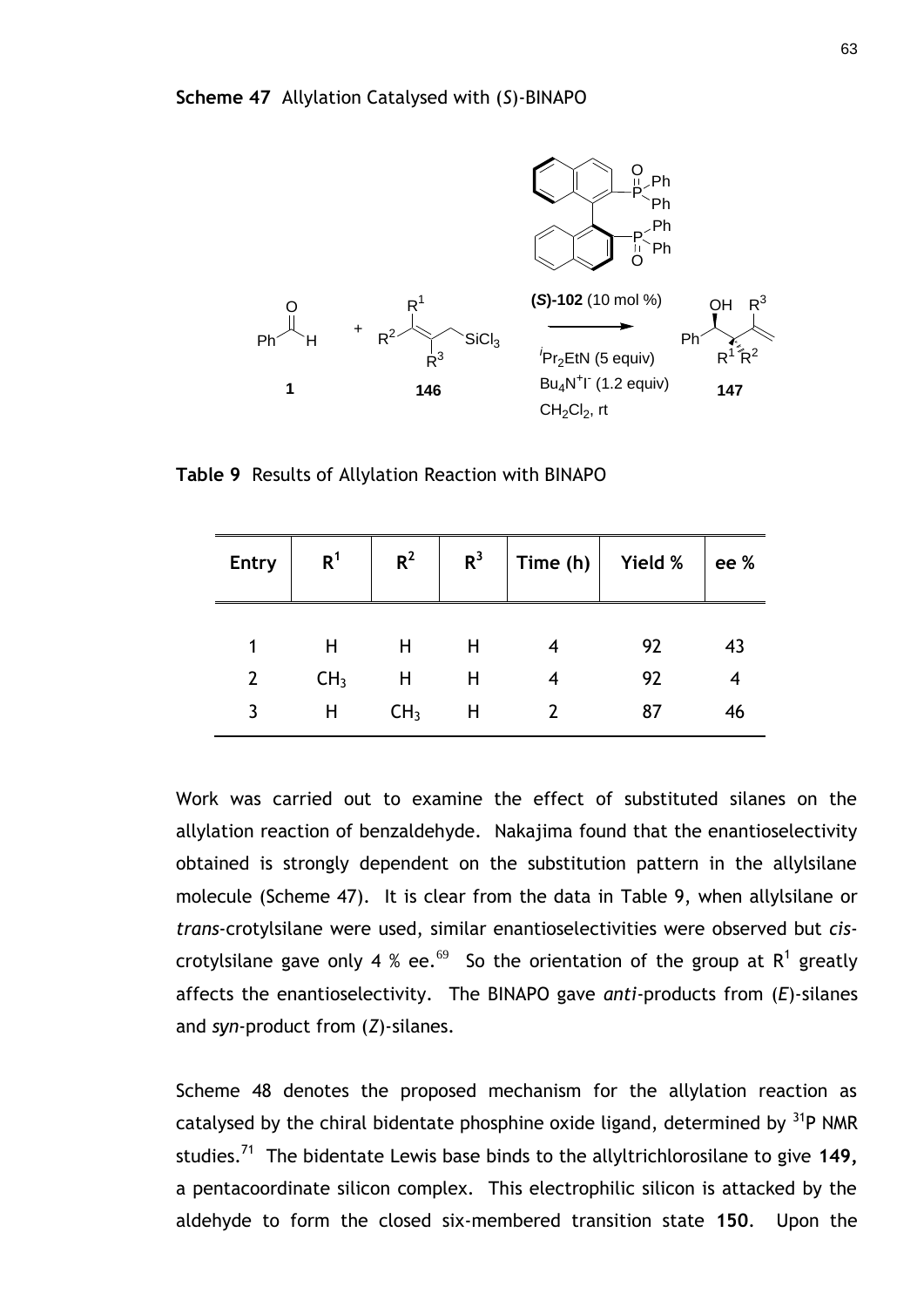transfer of the allylic moiety with the electrophile, **151** is formed. Subsequent regeneration of the Lewis base **148** gives **152**, and detachment of the silicon species gives the homoallylic alcohol **10**.

**Scheme 48** Bidentate Catalytic Scheme

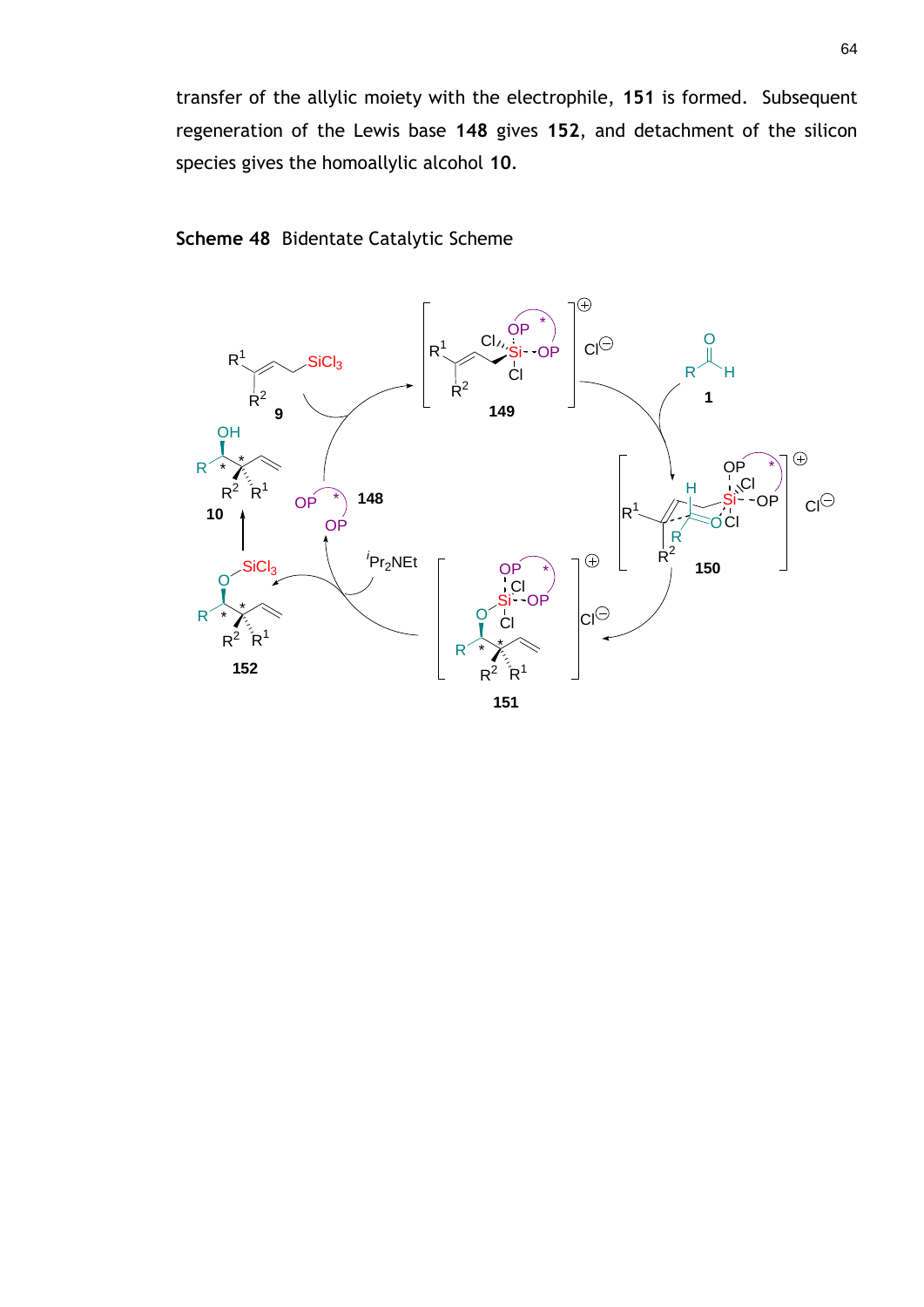# **3.4 Application of Phosphine Oxides in the Asymmetric Allylation Reaction**

A series of phosphine oxide ligands (159 – 163) were prepared by the oxidation of commercially available chiral phosphines with *m*-CPBA (Figure 13).<sup>[69](#page-62-0)</sup> These ligands were screened along with the TetraMe-BITIPO ligand **145** for activation in the allylation reaction with bromosilanes **92** and **97**.

**Figure 13** Phosphine Oxide Ligands



65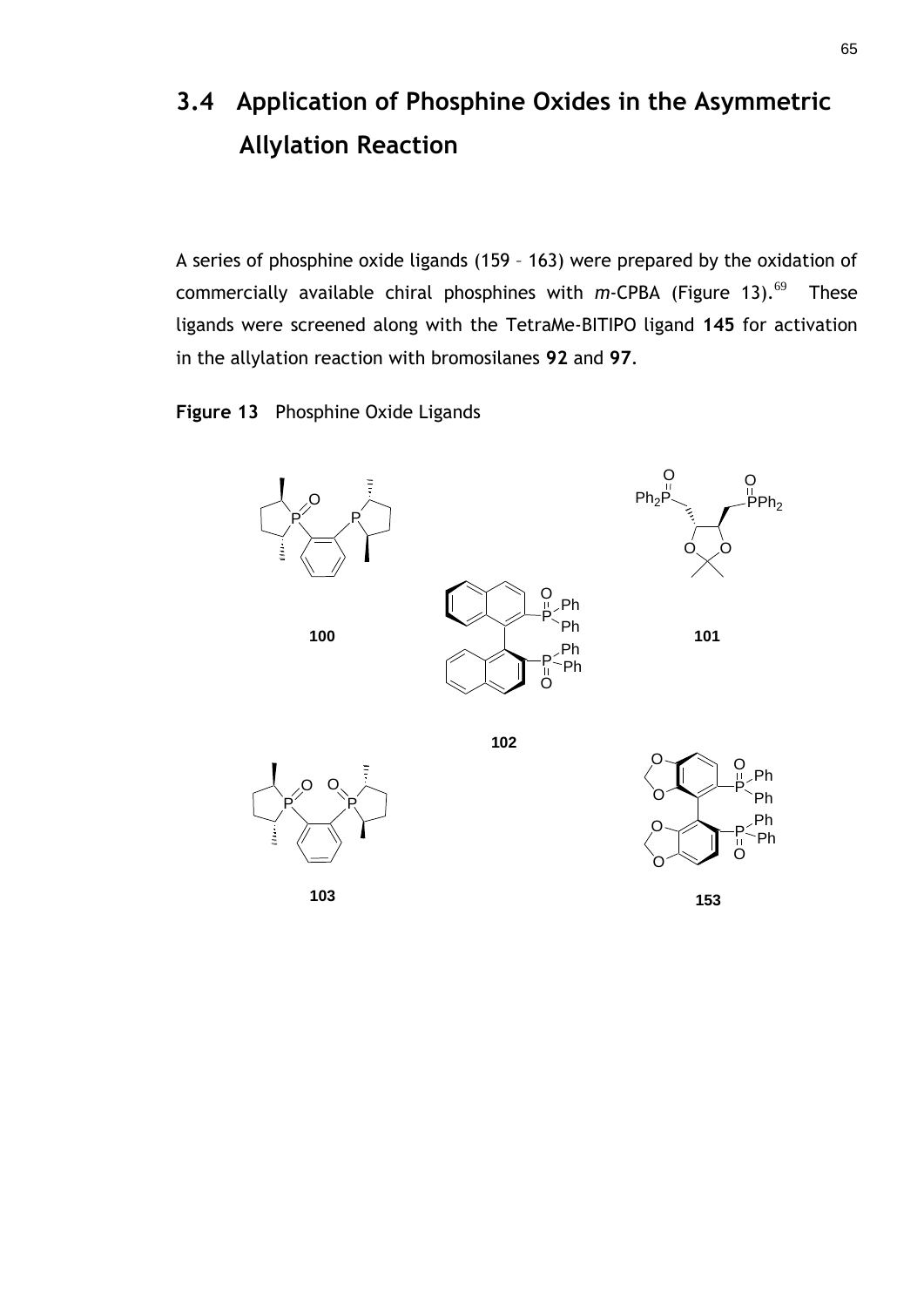**Scheme 49** Allylation Reaction with Phosphine Oxide Ligands



|  |  | Table 10 Results of Allylation Reaction with Phosphine Ligands |
|--|--|----------------------------------------------------------------|
|  |  |                                                                |

| <b>Entry</b>             | R                                                   | R <sup>1</sup> | $R^2$ | <b>Catalyst</b> | <b>Temp</b>      | Yield %            | ee % |
|--------------------------|-----------------------------------------------------|----------------|-------|-----------------|------------------|--------------------|------|
|                          |                                                     |                |       | (mod %)         | $(^{\circ}C)$    |                    |      |
|                          |                                                     |                |       |                 |                  |                    |      |
| 1                        | Ph                                                  | Br             | Η     | 145(20)         | 0                | $98-a$             |      |
| $\overline{2}$           | Ph                                                  | Η              | Br    | 100(20)         | $\boldsymbol{0}$ | $98-b$<br>$\sim$   |      |
| 3                        | Ph                                                  | Н              | Br    | 100(20)         | $-20$            | 98-c 23            | 29   |
| $\overline{\mathcal{A}}$ | Ph                                                  | Br             | H     | 101(10)         | $-20$            | 98-d 17            | 18   |
| 5                        | Ph                                                  | H              | Br    | 102(10)         | $\mathbf 0$      | 98-e -             |      |
| 6                        | Ph                                                  | Br             | Η     | 102(10)         | $-20$            | 98-f 34            | 50   |
| $\overline{7}$           | $4$ -CF <sub>3</sub> -C <sub>6</sub> H <sub>4</sub> | Br             | H     | 102(10)         | $-10$            | 98-g 22            | 43   |
| 8                        | Ph                                                  | H              | Br    | 103(10)         | $-20$            | 98-h 10            | 15   |
| 9                        | Ph                                                  | Br             | Η     | 103(10)         | $-20$            | 98-i 43            | 25   |
| 10                       | Ph                                                  | H              | Br    | 153(10)         | $-20$            | $98 - j$<br>$\sim$ |      |
| 11                       | Ph                                                  | Br             | Η     | 153(10)         | $-20$            | 98-k<br>$\sim$     |      |

Table 10 shows the results obtained upon the allylation reaction promoted by chiral phosphine oxides. When employed in the allylation reaction with functionalised silanes **2** they exhibited poor to moderate enantioselectivities, ranging from 15 to 50 % ee. All the transformations proceeded in a stereoselective manner with the *syn*-**98** and *anti*-**98** being obtained from the (*Z*)- **2** and (*E*)-**2** respectively.

TetraMe-BITIPO **145** and (*S*)-SEGPHOS **153** both failed to activate the silane towards reaction with benzaldehyde. (*R,R*)-MeDUPHOS **100** afforded the *anti-*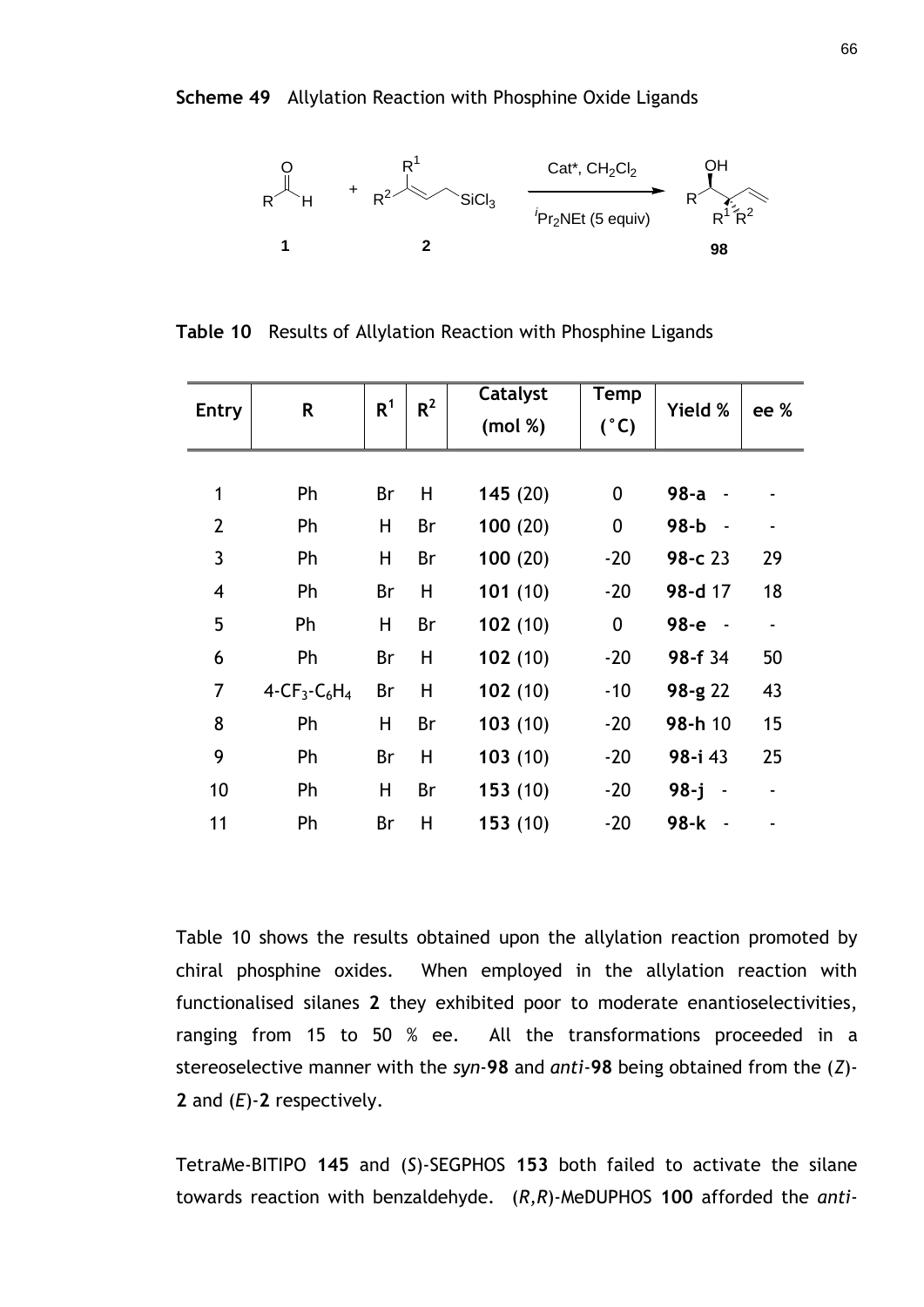alcohol in 29 % ee (Table 10, entry 3). (*R,R*)-**103** promoted the formation of the *anti*-alcohol-**98c** in 15 % ee and the *syn*-alcohol in 25 % ee at -20 °C. The most notable result was achieved using (*S*)-BINAPO-**102**, where upon reaction with *Z*silane **2** the *anti-*alcohol-**98f** was formed in 50 % ee. This level of enantioselectivity is relatively high in the context of previously published work by Nakajima when carrying out the allylation reaction with crotylsilanes.<sup>72</sup> However, the enantioselectivity displayed upon reaction of (*S*)-BINAPO-**102** with the *Z*-silane was not replicated when the *E* isomer was employed. No product was observed by TLC.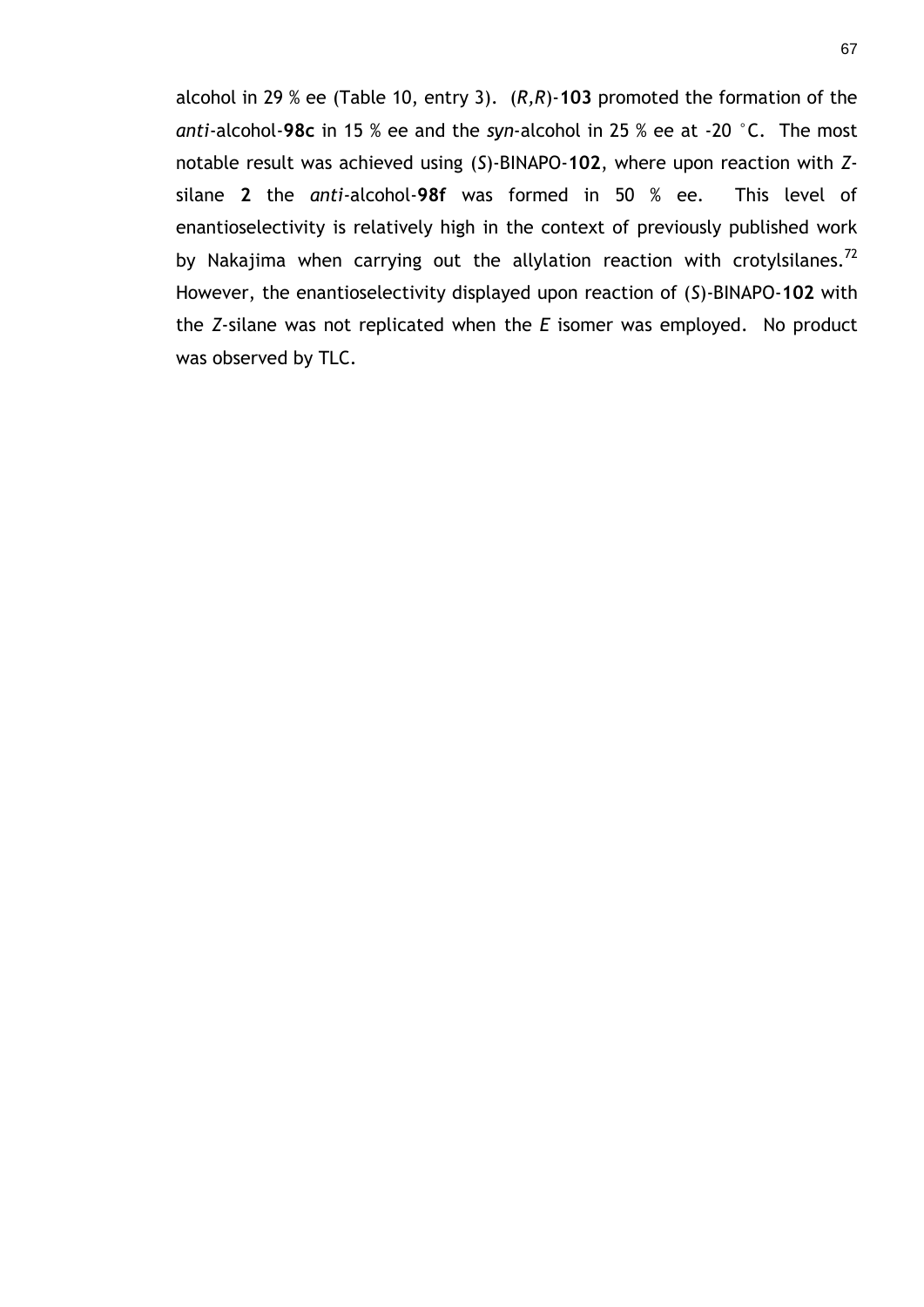## **4 Formation of Epoxides**

#### **4.1 Introduction**

The resultant homoallylic alcohols **4** and **5**, from the asymmetric allylation reaction, possess two new stereogenic centres. These molecules can undergo an intramolecular  $S_N2$  reaction resulting in the formation of the corresponding vinyl epoxides **6** and **7**. This transformation proceeds with retention of the relative stereochemistry. Vinyl epoxides are important starting materials for the preparation of a variety of biologically active products and hence are useful intermediates in synthesis.<sup>73, 74</sup> There are many different synthetic routes to obtain vinyloxiranes, most involving elimination of a leaving group vicinal to the hydroxyl function. The difficulties lie in the stereoselective building of the precursor. However, as described earlier, we have developed a streoselective route to form homoallylic alcohols, functionalised in the γ-position.

#### **Scheme 50** Epoxide Formation

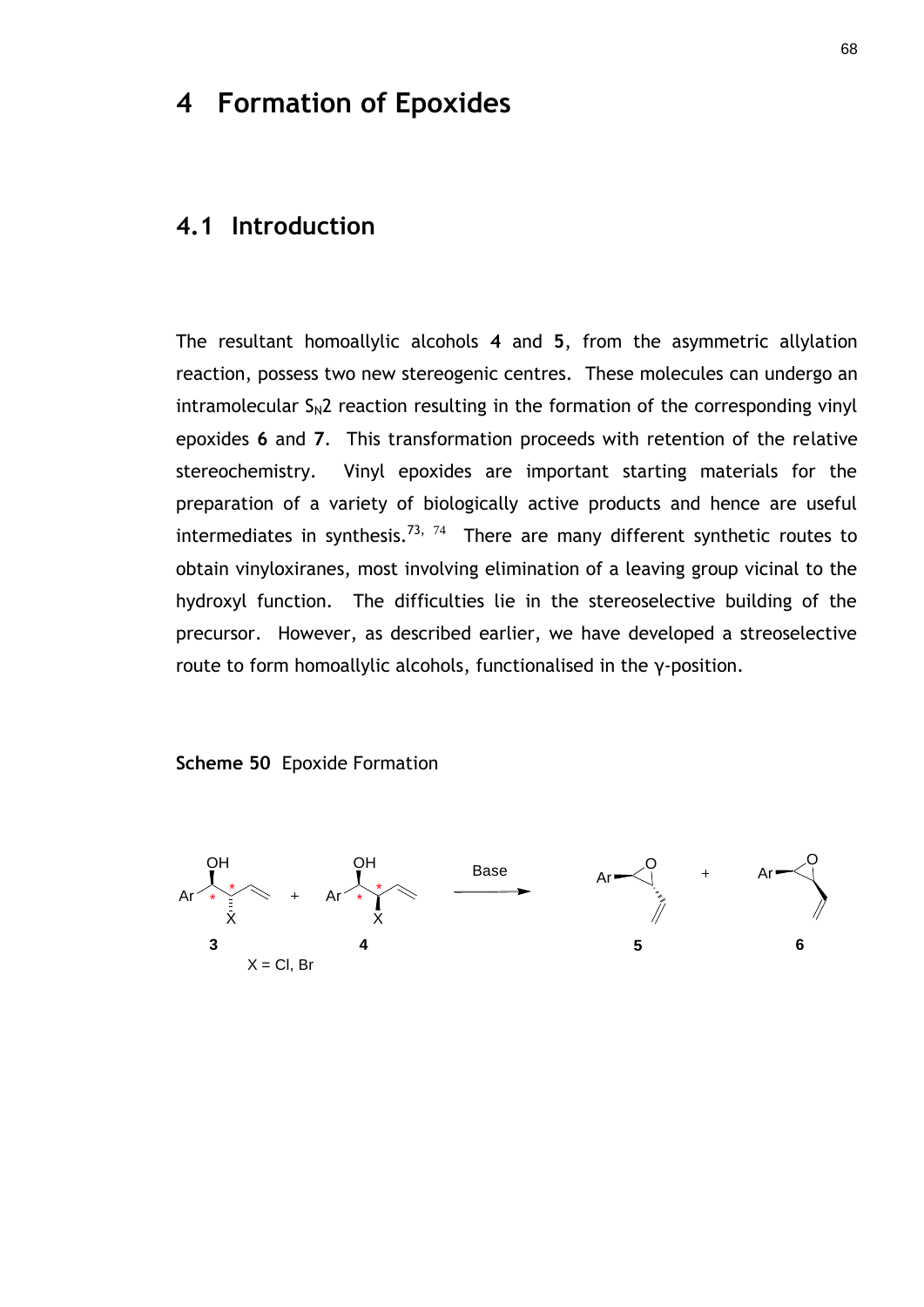#### **4.2 Formation of Epoxide from Homoallylic Alcohol**

The cyclisation of 1,2-chlorohydrin to the corresponding epoxide has been previously described in the literature.<sup>75,76</sup> Cozzi and his colleagues published a synthesis of the alcohol **154** via a Cr(Salen) complex promoted enantioselective addition of 1,3-dichloropropene to aromatic aldehydes in the presence of Mn. This 1,2-*syn*-chlorohydrin **154** was used as a key intermediate towards the synthesis of *cis*-vinyl epoxide **155**. The base used to perform this cyclisation was potassium carbonate in MeOH.<sup>77</sup> The reaction was left for 3h at rt to yield the vinyl epoxide **155**.

**Scheme 51**



We attempted to emulate this procedure and apply it to the homoallylic alcohol **98-f**. When this reaction was carried out no product was observed. After workup and anaylsis by NMR, only starting material was recovered. Another commonly used method is the reaction of an allylic alcohol with sodium hydride. 78 A solution of **98-f**, in DCM, was cooled to 0° C and 2 equivalents of NaH was added. The reaction was monitored by TLC anaylsis, and deemed complete after 2 h. The pure *trans*-epoxide **156** was obtained in 82 % yield, following aqueous work-up, with no further purification necessary. <sup>79</sup>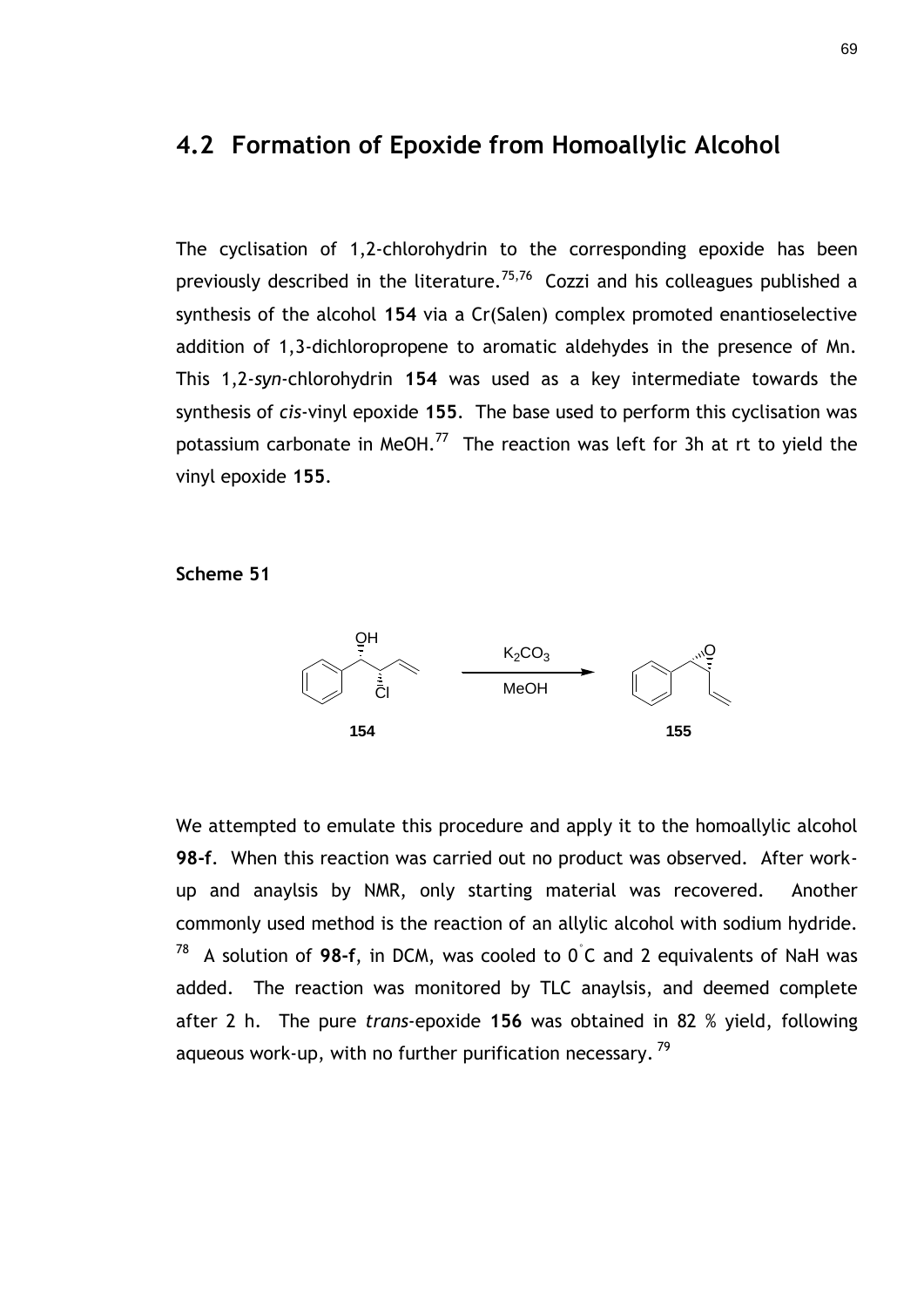

Despite the success of the cyclisation with the *anti*-homoallylic alcohol **98-f**, when the *syn*-homoallylic alcohol **98-a** was treated under the same reaction conditions the reaction failed to produce the corresponding *cis*-epoxide **157**. Instead only starting material was recovered.

#### **Scheme 53**

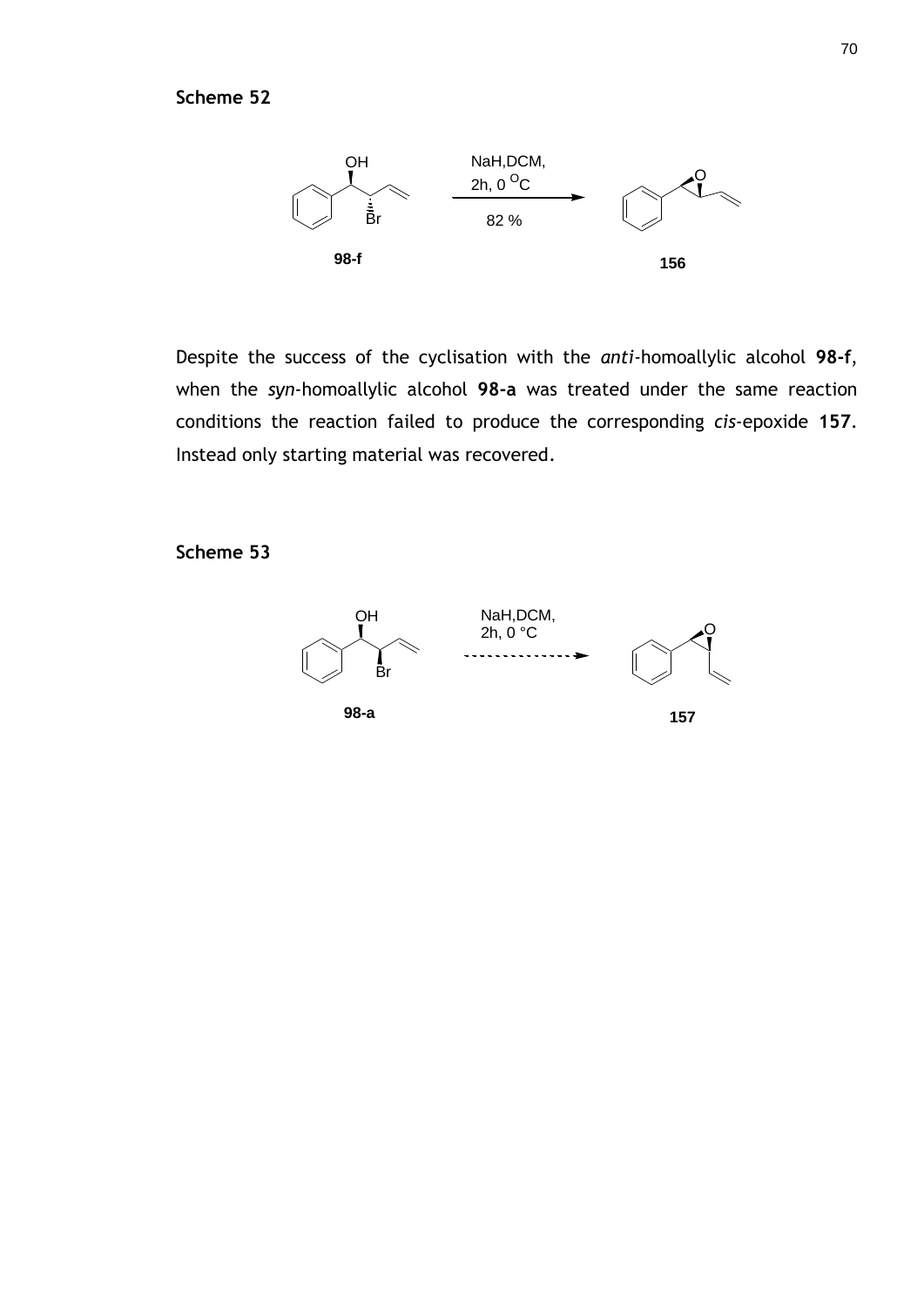# **5 Conclusions**

Through the development of isomerically pure allylsilanes (**92**, **97**) functionalised in the in the  $\gamma$ -position, we have demonstrated that it is possible to prepare the corresponding homoallyic alcohols in a stereoselctive manner.

Different classes of chiral catalysts were synthesised and screened for activity in the allylation reaction. These can be categorised based on their method of activation. The monodentate ligands failed to achieve the homoallylic alcohol species (Table 8). This led to the exploration of ligands with a bidentate mode of activation. A variety of bidentate ligands were synthesised, ranging from *N*oxides to phosphine oxides to achieve an enantioselective reaction. The latter group proved to be the most effective at promoting the reaction and imparting chirality in the product. (*S*)-BINAPO **102** exhibited the most promising enantioselectivity of 50 % ee (Table 10) in the homoallylic alcohol product when reacted with (*Z*)-3-bromo-allyltrichlorosilane.

It can be envisaged that further optimisation of this process would be possible through the design and synthesis of other phosphine oxide based ligands employing the bidentate activation mode. The cyclisation of the antihomoallylic alcohol **98-f** to form the trans-epoxide **156** was achieved upon reaction with base. However, additional exploration is required for the cyclisation of the syn-homoallylic alcohol **98-a** which would give the corresponding cis-epoxide **157**.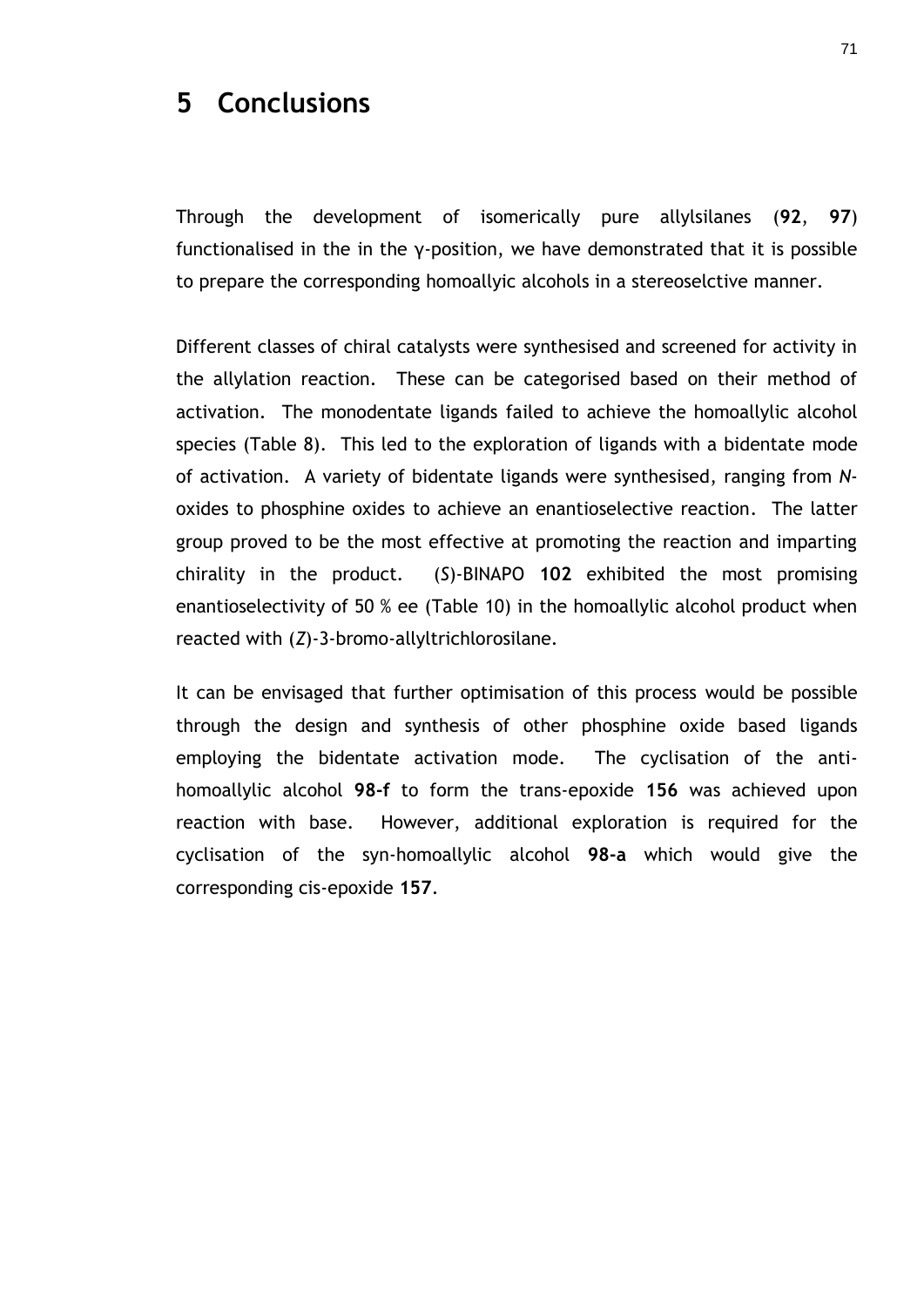# **Experimental**

# *General Methods*

All reactions were performed under an atmosphere of dry, oxygen-free nitrogen (or argon where specified) in oven-dried glassware twice evacuated and filled with the nitrogen. Room temperature refers to ambient room temperature (20-  $22^{\circ}$ C);  $0^{\circ}$ C refers to an ice slush bath. Heated experiments were conducted using thermostatically controlled oil baths. All solvents for the reactions were of reagent grade and were dried and distilled immediately before use. Solvents and solutions were transferred by syringe-septum and cannula techniques. Petroleum ether refers to the fraction boiling in the range of 40-60  $^{\circ}$ C. Yields are given for isolated products showing one spot on a TLC plate and no impurities detectable in the NMR spectrum. The identity of the products prepared by different methods was checked by comparison of their NMR, IR, and MS data and by the TLC behaviour. Reactions were monitored by Thin Layer Chromatography using aluminium backed silica gel 60 (F254) plates, visualised using UV254/286 nm and PMA, Dragendorf, Ninhydrin dips as appropriate. Flash chromatography was carried out using 60 A silica gel as the stationary phase.

The NMR spectra were recorded in CDCl<sub>3</sub>, <sup>1</sup>H at 400 MHz and <sup>13</sup>C at 100.6 MHz on a Bruker Spectrospin 400 (400 MHz) spectrometer. Chemical shifts are reported in δ units, parts per million with chloroform- $d_1$  ((δ 7.26, <sup>1</sup>H; δ 77.0, <sup>13</sup>C) as internal standard unless otherwise indicated. Coupling constants (J) are measured in Hz and are unadjusted. Various 2D-techniques and DEPT experiments were used to establish the structures and to assign the signals. Infra-red (IR) spectra were obtained on a Shimadzu FTIR-8400S spectrometer using attenuated total reflectance (ATR) so that the IR spectrum of the compound (solid or liquid) could be directly detected (thin layer) without any sample preparation. The mass spectra (EI, CI and/or FAB) were measured on a Jeol JMS700 spectrometer. Melting points were determined on a Kofler block and are uncorrected. Optical rotations were recorded in CHCl $_3$  at 25  $^\circ$ C unless otherwise indicated, with an error of  $\leq \pm 0.1$ . The  $\lceil \alpha \rceil_D$  values are given in 10<sup>-1</sup>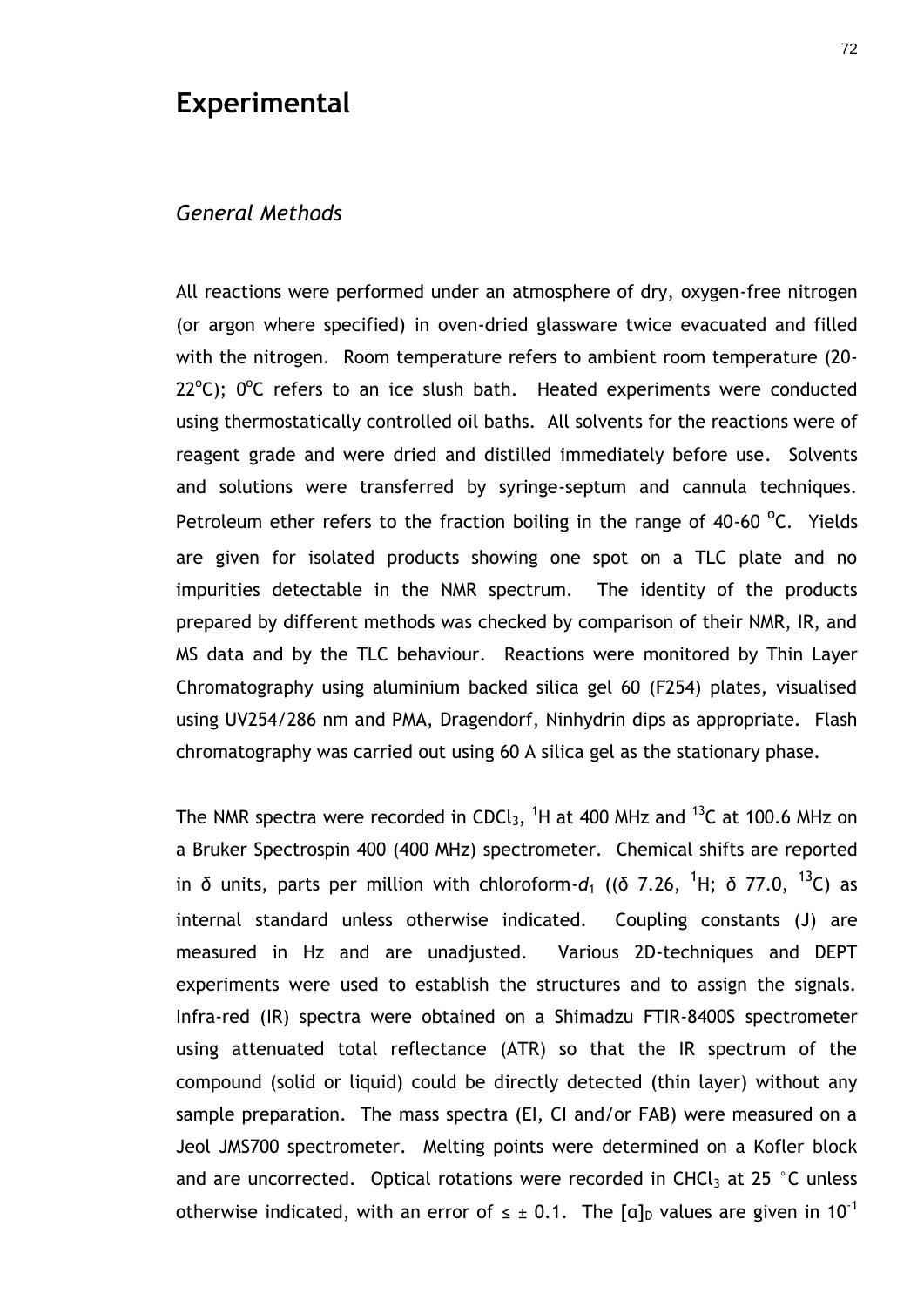deg cm<sup>3</sup> g<sup>-1</sup>. Enantiomeric excess was determined by chiral HPLC analysis (using a Hewlett Packard Agilent 1100 Series quaternary pump, vacuum degasser, diode array detector, manual injector and Hewlett Packard ChemStation). The chiral GC and HPLC methods were calibrated with the corresponding racemic mixtures. (+)-DIOP was purchased from Aldrich with  $\lceil \alpha \rceil_D$  + 25 (*c* = 2.3; CHCl<sub>3</sub>).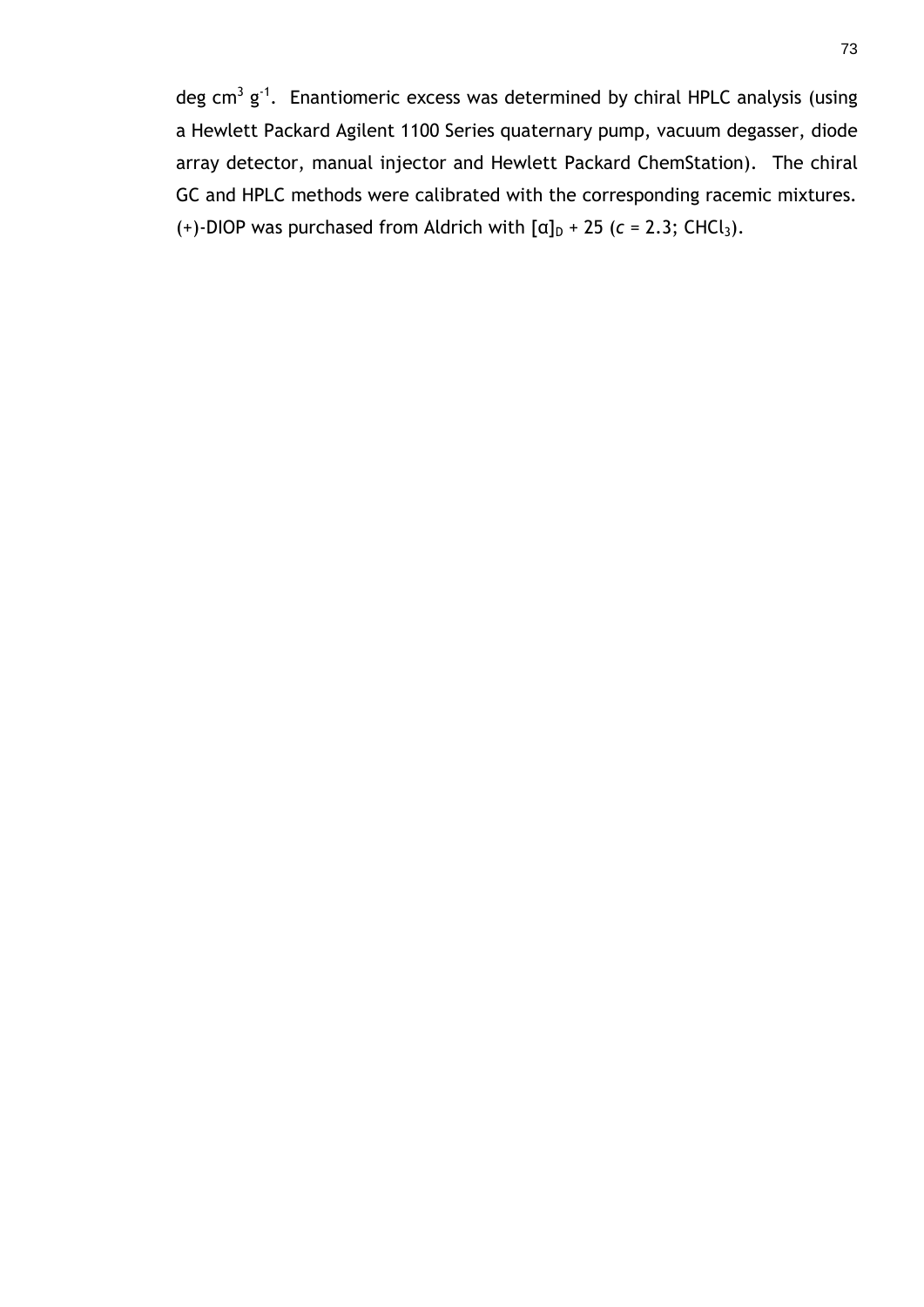

# **(3-Chloroallyl)trichlorosilane 78**

Into a three-neck round bottom flask, copper (I) chloride (0.25 g, 2.4 mmol), triethylamine (6.6 mL, 47.6 mmol) and diethyl ether (30 mL) were stirred in an argon atmosphere. 1,3-Dichloropropene **77** (4.4 mL, 47.6 mmol) and trichlorosilane (5.3 mL, 52.4 mmol) were added dropwise simultaneously via an addition funnel and the mixture was stirred at room temperature for 4 h. The white precipitate was filtered off using a closed tubing system. The filtrate was then distilled at over 230  $^{\circ}$ C and the desired product 78 (3.24 g g) was obtained as an oil. This material was used for further transformations without additional purification; *cis/trans* mixture (1:1.3); <sup>1</sup>H NMR (400 MHz, CDCl<sub>3</sub>) (*cis*)  $\delta$  2.51 (dd, *J* = 8.4, 1.2 Hz, 2H), 5.71-5.84 (m, 1H), 6.20 (d, *J* = 7.2 Hz, 1H); (*trans*) 2.54 (dd,  $J = 8$ , 1.2 Hz, 2H), 5.71-5.84 (m, 1H), 6.04 (d,  $J = 13.2$  Hz, 1H).<sup>[33](#page-40-0),[34](#page-40-1)</sup>



**2-Chloro-1-phenylbut-3-en-1-ol 79** 

Trichloro(3-chloroallyl)silane  $78$  (100  $\mu$ L, 6.6x10<sup>-4</sup> mmol) and benzaldehyde (56  $\mu$ L, 5.3x10<sup>-4</sup> mmol) were dissolved in DMF (2 mL) and stirred at room temperature for 2 h. Saturated aqueous sodium hydrogen carbonate (8 mL) was added to quench the reaction and the aqueous layer was extracted with ether (3  $\times$  10mL). The ether layer was washed with brine and water (2  $\times$  10 mL) successively and then dried with Na2SO4. The solvent was evaporated *in vacuo* and the crude product was purified by chromatography on a column of silica gel  $(15 \times 1.5 \text{ cm})$ , eluting with a mixture of petroleum ether and ethyl acetate (8:1)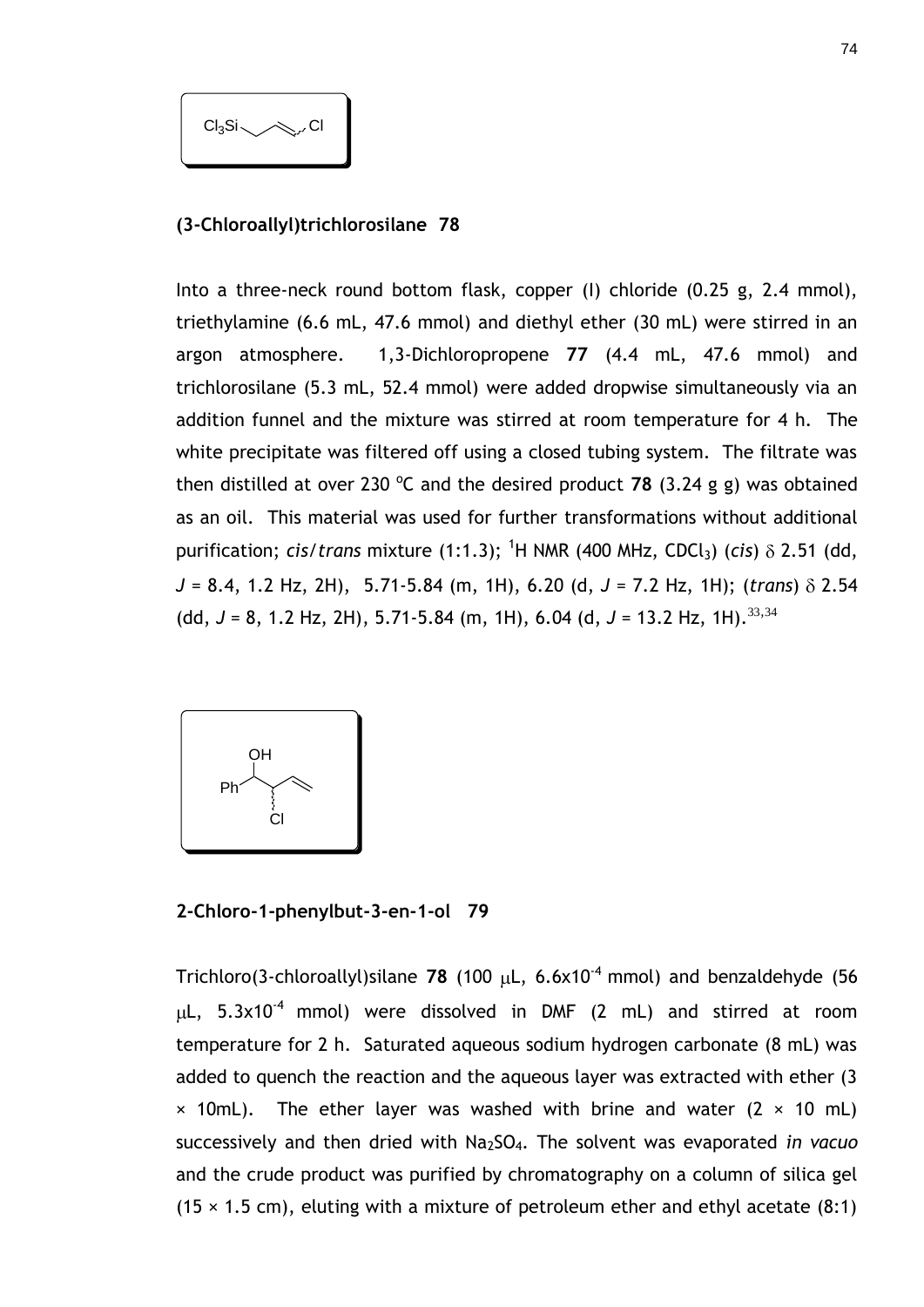to afford the chlorohydrin 79 syn: anti 1:1  $(7.8 \text{ mg}, 62\% \text{ as a colourless oil})$ :  $^{1}$ H NMR (*syn*) 2.81 (d, *J* = 3.6 Hz, 1H), 4.56 (dd, *J* = 8.1 Hz, 7.2 Hz, 1H), 4.70 (dd, *J* = 7.2 Hz, 3.3 Hz, 1H), 5.10-5.28 (m, 2H), 5.78-5.90 (m, 1H), 7.3-7.6 (m, 5H); (*anti*) 2.54 (d, *J* = 3.2 Hz, 1H), 4.80 (m, 1H), 4.90 (d, *J* = 4.6 Hz, 1H), 5.20-5.40 (m, 2H), 5.92-6.00 (m, 1H), 7.3-7.6 (m, 5H), in accordance with the literature data.<sup>80</sup>



#### **(***E***)-3-Trimethylsilyl-2-propen-1-ol 81**

A 3.4 *M* solution of sodium bis(2-methoxyethoxy)aluminium hydride (SMEAH) (4.9 mL, 25.0 mmol) in anhydrous ether (10 mL) was transferred into a three-necked round-bottomed flask fitted with a thermometer and  $N_2$  inlet. The SMEAH solution was cooled to around 3  $^{\circ}$ C in an ice bath and then a solution of 3trimethylsilyl-2-propyn-1-ol **80** (2.28 mL, 15.6 mmol) in ether (8 mL) was added dropwise, while the temperature was maintained at  $0.5$  °C. After complete addition the ice bath was removed and the reaction was complete within 1 h. The reaction mixture temperature was reduced to  $0^{\circ}$ C and quenched by the addition of 3.6 M sulfuric acid (10 mL). The aqueous phase was extracted with ether (2  $\times$  20 mL) and the combined ether layers were washed with water (2  $\times$  10 mL), saturated sodium chloride (10 mL) and dried (MgSO<sub>4</sub>) and concentrated *in* vacuo. Distillation at 121 °C afforded (E)-3-trimethylsilyl-2-propene-1-ol 81 (3.91 g, 65%) as a clear liquid: <sup>1</sup>H NMR (400 MHz, CDCl<sub>3</sub>)  $\delta$  0.01 (s, 9H), 1.44 (s, 1 H), 4.10 (dd, *J* = 4.4, 1.6 Hz, 2 H), 5.83 (dt, *J* = 18.8, 1.6 Hz, 1 H), 6.13 (dt, *J* = 18.8, 4.4 Hz, 1 H); <sup>13</sup>C NMR (100.6 MHz, CDCl<sub>3</sub>)  $\delta$  0.3 (CH<sub>3</sub>), 66.9 (CH<sub>2</sub>), 130.9 (CH), 146.1 (CH); MS (CI), *m/z* (%) 131.2 (M+H, 65), 113.1 (89), 79.1 (33) in accordance with the literature data. $38$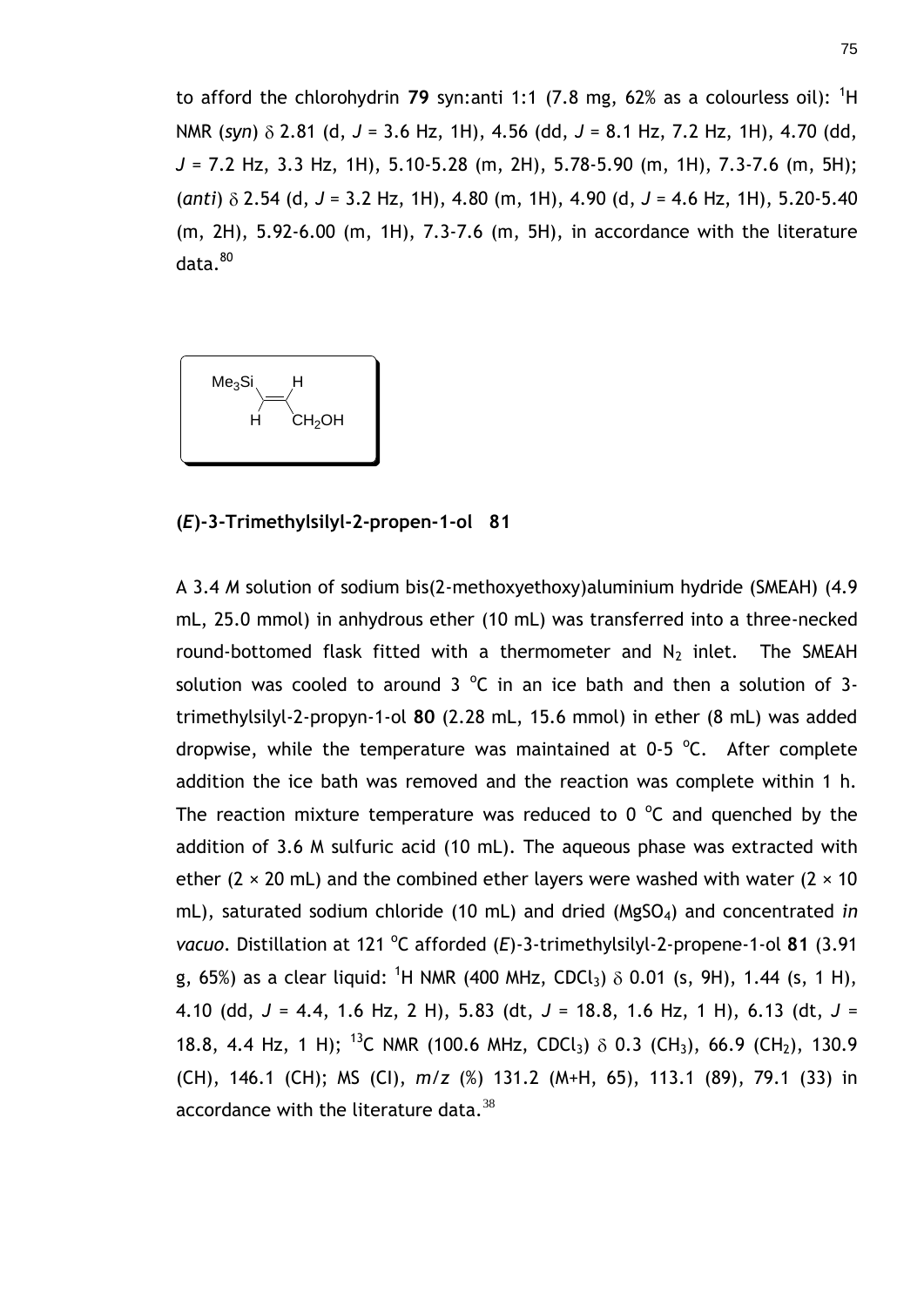

## **Trimethyl(3-chloro-1-propenyl)silane 85**

3-Trimethylsilyl-2-propen-1-ol **81** (1.95 g, 14.99 mmol) was added to a mixture of triphenylphosphine (3.93 g, 14.99 mmol) and tetrachloromethane (2.89 mL, 29.98 mmol) and heated under nitrogen. At 40  $^{\circ}$ C, triphenylphosphine dissolved and as the temperature reached 80  $^{\circ}$ C, a white solid, triphenylphosphine oxide, precipitated. The solution was heated at 85  $^{\circ}$ C for 1 h and then cooled to room temperature. Hexane was added and the white solid was removed by filtration. The hexane solution was evaporated *in vacuo* and the residue was passed through a plug of silica gel (10 g) with hexane. The resulting solution was evaporated *in vacuo* to afford trimethyl(3-chloro-1-propenyl)silane **85** (860 mg, 40%): <sup>1</sup>H NMR (400 MHz, CDCl<sub>3</sub>)  $\delta$  0.02 (s, 9H), 3.99 (dd, J = 6.0, 1.2 Hz, 2 H), 5.83 (d, *J* = 18.0, 1.2 Hz, 1 H), 6.01 (dt, *J* = 18.0, 5.6 Hz, 1 H); <sup>13</sup>C NMR (100.6 MHz, CDCl<sub>3</sub>)  $\delta$  0.1 (CH<sub>3</sub>), 48.9 (CH<sub>2</sub>), 136.3 (CH), 141.9 (CH) in accordance with the literature data. $39$ 



**Trimethyl(3-chloro-1-propenyl)silane 85**

DMF (1.25 mL, 13.99 mmol) was added dropwise to a stirred solution of oxalyl chloride (1.32 mL, 15.14 mmol) in  $CH_2Cl_2$  (50 mL) at 0 °C and the resulting white suspension was allowed to warm to room temperature and after a period of 10 min was recooled to 0 °C. 3-Trimethylsilyl-2-propene-1-ol 81 (1.84 g, 14.15 mmol) was added in one portion and the resulting solution was heated at reflux for 24 h and then cooled to room temperature, poured onto saturated aqueous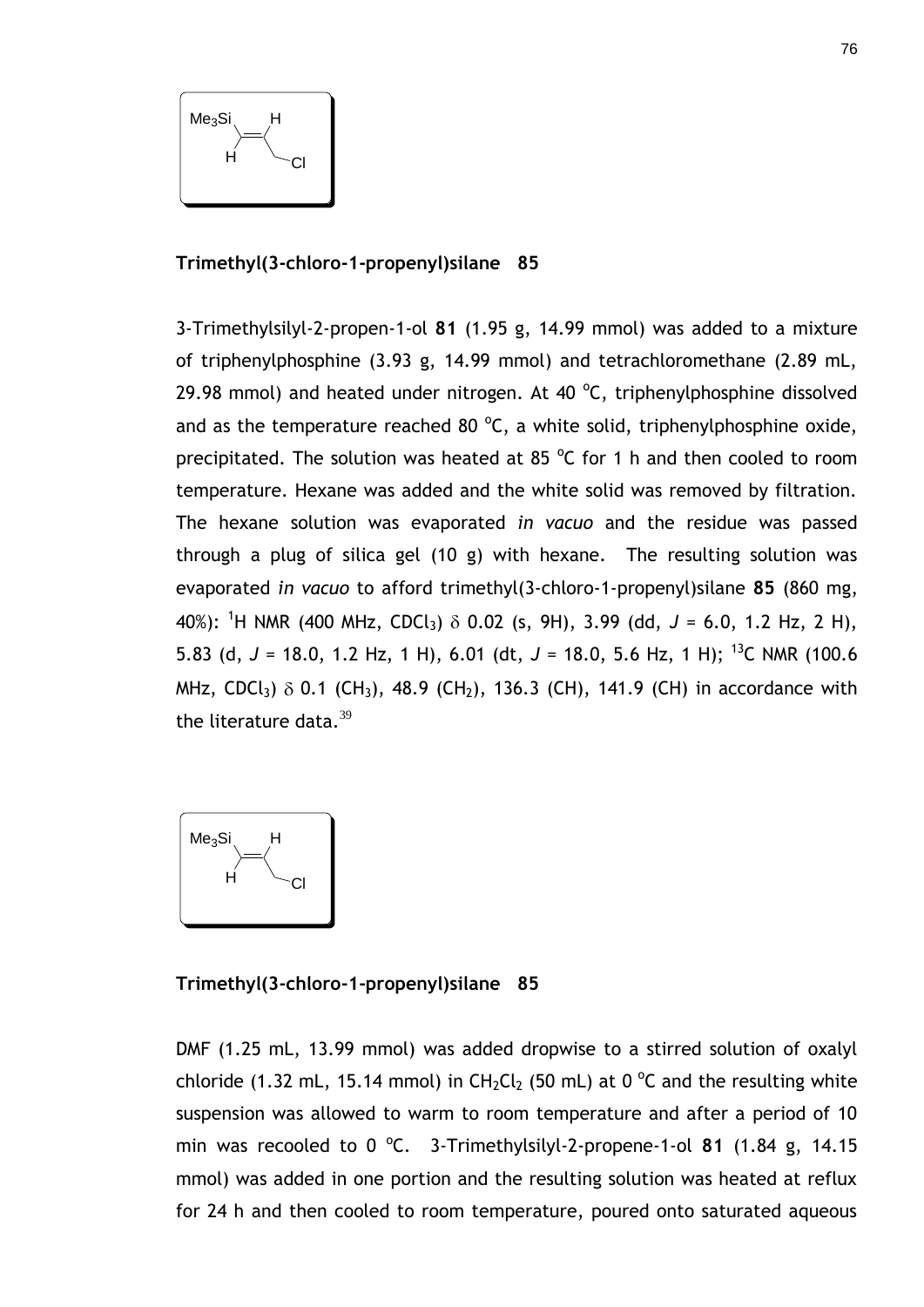NaCl (150 mL), and the product was extracted into ether  $(2 \times 150 \text{ mL})$ . The organic extracts were combined, dried (MgSO4), and concentrated *in vacuo* to furnish the product 85  $(1.04 \text{ g}, 50\%)$  as a colourless oil: <sup>1</sup>H NMR  $(400 \text{ MHz}, \text{CDCl}_3)$ 0.02 (s, 9H), 3.99 (dd, *J* = 6.0, 1.2 Hz, 2 H), 5.83 (dd, *J* = 18.0, 1.2 Hz, 1 H), 6.01 (dt,  $J = 18.0$ , 5.6 Hz, 1 H); <sup>13</sup>C NMR (100.6 MHz, CDCl<sub>3</sub>)  $\delta$  0.1 (CH<sub>3</sub>), 48.9  $(CH<sub>2</sub>)$ , 136.3 (CH), 141.9 (CH) in accordance with the literature data.<sup>[45](#page-46-0)</sup>



#### **(E)-3-Bromoacrylic acid 89**

A solution of propiolic acid (25.0 g, 357 mmol) in 48% aqueous hydrobromic acid (20 mL) was stirred at 100  $^{\circ}$ C (preheated bath) for 2 h and then allowed to cool overnight. The precipitate was isolated by filtration and washed with cold water to afford the acid **89** (40.34 g, 75%) as a white crystalline solid: mp 108-110 °C (lit. gives 121 °C)<sup>[43](#page-44-0)</sup>; <sup>1</sup>H NMR (400 MHz, CDCl<sub>3</sub>)  $\delta$  6.57 (d, J = 14.0 Hz, 1H), 7.78 (d,  $J = 14.0$  Hz, 1H); <sup>13</sup>C NMR (100.6 MHz, CDCl<sub>3</sub>)  $\delta$  128.1 (CH), 129.9 (CH), 168.9 (C); MS (EI), *m/z* (%) 149.9 (60), 132.9 (40), 71.0 (100); HRMS (EI) 149.9316  $(C_3H_3O_2^{79}$ Br requires 149.9318) in accordance with the literature data.<sup>[43](#page-44-0)</sup>



### **(E)-3-Bromo-2-propen-1-ol 90**

A solution of (*E*)-3-bromoacrylic acid **89** (30.0 g, 199 mmol) in dry ether (150 mL) was added dropwise to a stirred mixture of LiAlH<sub>4</sub> (7.54 g, 199 mmol) in dry ether (450 mL) under argon at 0  $^{\circ}$ C and then stirred at this temperature for 2 h. The reaction was quenched at  $0^{\circ}$ C by addition of sodium sulphate decahydrate until no more gas was given off. The mixture was then filtered through celite and concentrated *in vacuo* to afford the alcohol **90** (16.50 g, 62 %) a colourless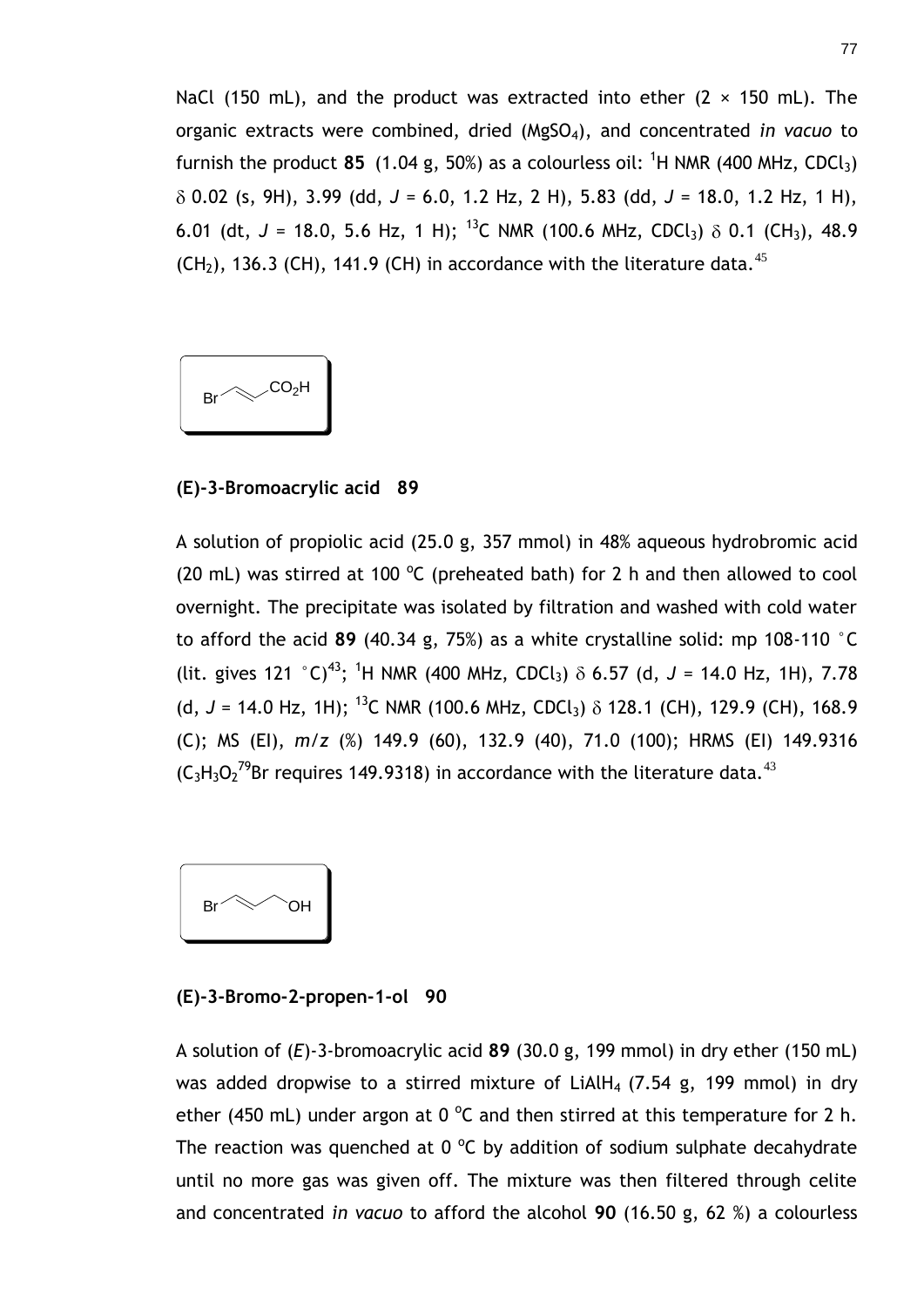oil: <sup>1</sup>H NMR (400 MHz, CDCl<sub>3</sub>)  $\delta$  1.84 (s, 1H), 4.06-4.10 (m, 2H), 6.33-6.42 (m, 2H); <sup>13</sup>C NMR (100.6 MHz, CDCl<sub>3</sub>)  $\delta$  63.0 (CH<sub>2</sub>), 107.9 (CH), 136.5 (CH); MS (CI), *m/z* (%) 137, 135 (M<sup>+</sup>-1, 75), 121, 119 (100); IR 3316 (O-H), 1622 (C=C) cm<sup>-1</sup>in accordance with the literature data. $42$ 



### **(***E***)-1-Bromo-3-chloropropene 91**

In a round bottomed flask, a solution of (*E*)-1-bromo-3-chloropropene **90** (3.0 g, 22.1 mmol) in hexachloropropanone (8.4 mL, 55.2 mmol) was cooled to 0 °C and a slight excess (10%) of  $Ph_3P$  (6.4 g, 24.3 mmol) was added in small portions over 20 minutes. The exothermic reaction was maintained at or below 15 °C. When the addition was complete, the mixture was allowed to warm to room temperature over a period of 10 min. The crude product was purified by flash distillation into a dry ice-acetone cooled receiver, under reduced pressure (76 torr) at 56 °C to give a clear product 91 (2.39 g, 71 %): <sup>1</sup>H NMR (400 MHz, CDCl<sub>3</sub>) 3.84 (dd, *J* = 7.1, 1.1 Hz, 2H), 6.18 (dt, *J* = 13.6, 7.1 Hz 1H), 6.31 (dt, *J* = 13.6, 1.1 Hz, 1H); <sup>13</sup>C-NMR (100.6 MHz, CDCl<sub>3</sub>)  $\delta$  43.6 (CH<sub>2</sub>), 110.8 (CH), 133.0 (CH) in accordance with the literature data.<sup>81</sup>

<span id="page-78-0"></span>

## **(***E***)(3-Bromoallyl)trichlorosilane 92**

A three-neck round bottomed flask was charged with copper(I) chloride (80 mg, 0.77 mmol), triethylamine (2.15 mL, 15.4 mmol) and ether (20 mL) and the mixture was stirred in an argon atmosphere at room temperature. (*E*)-1-Bromo-3-chloropropene **91** (2.39 g, 15.4 mmol) and trichlorosilane (1.71 mL, 16.92 mmol) were combined and added dropwise and the resulting mixture was stirred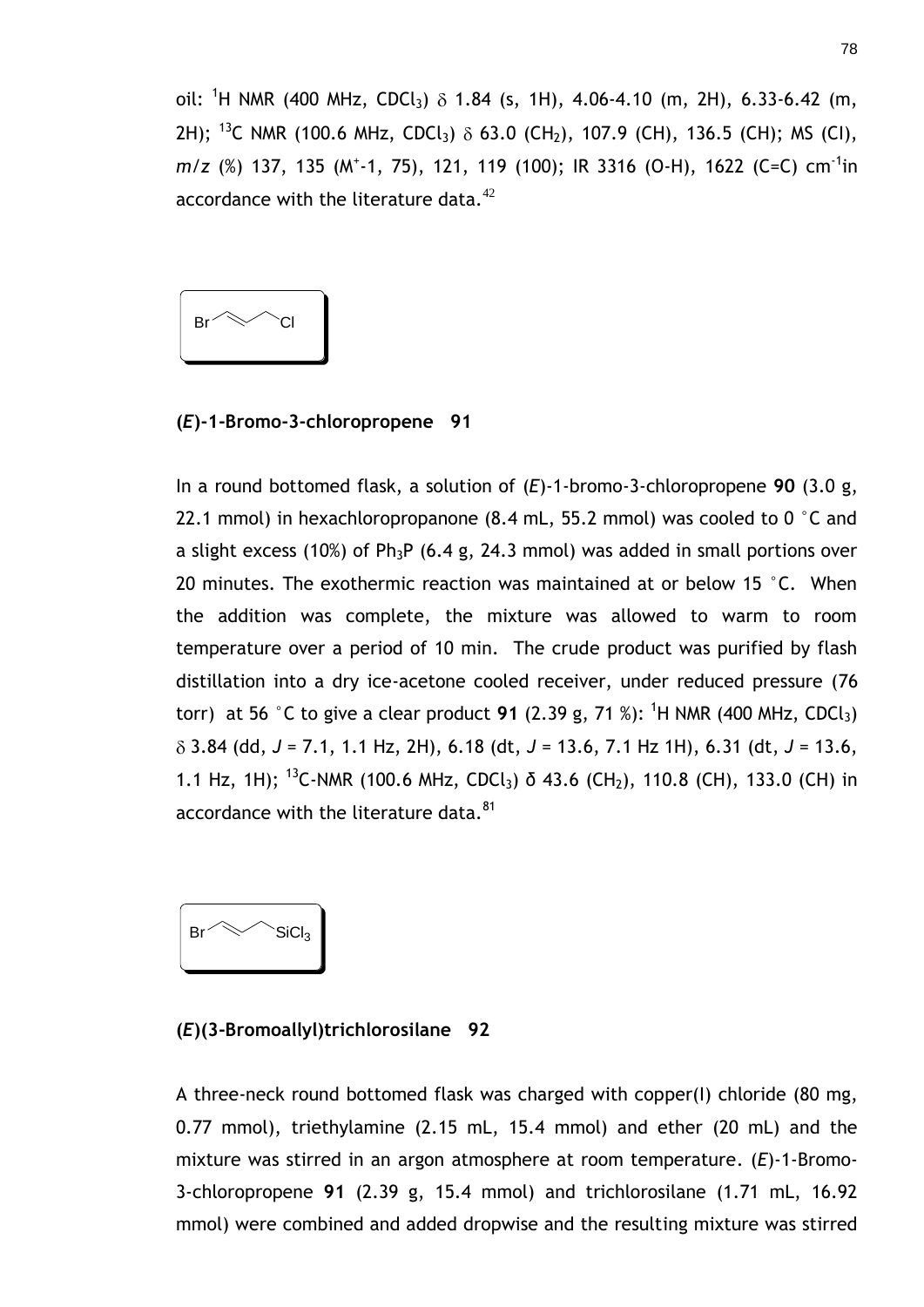at room temperature for 4 h. The white precipitate was filtered off using a closed tubing system. A sample was taken and the solvent was evaporated for recording an NMR spectrum. The product **92** was carried through to the next stage: <sup>1</sup>H NMR (400 MHz, CDCl3) 2.55 (dd, *J =* 7.2, 0.8 Hz, 2H), 6.03 – 6.16 (m, 2H);  $^{13}$ C-NMR (100.6 MHz, CDCl<sub>3</sub>) δ 27.7 (CH<sub>2</sub>), 111.8 (CH), 124.4 (CH).<sup>[45](#page-46-0)</sup>



**Ethyl (Z)-3-Bromoacrylate 94**

Lithium bromide (27.66 g, 319 mmol), acetic acid (18.20 mL, 319 mmol), ethyl propiolate **93** (25.0 g, 255 mmol) were added to acetonitrile (250 mL), under an argon atmosphere. The mixture was stirred under reflux and upon analysis by TLC it was deemed complete after 12 h. The reaction mixture was then left to cool, after which time water (100 mL) was added and the mixture was cautiously neutralised with solid potassium carbonate, added in portions. The organic layer was separated and the aqueous layer extracted with ether  $(3 \times 100 \text{ mL})$ . The organic phases were combined, dried over MgSO<sup>4</sup> and concentrated *in vacuo* to afforded (*Z*)-3-bromoacrylic acid ethyl ester **94** (41.98 g, 92%) as a yellow oil: <sup>1</sup>H NMR (400 MHz, CDCl<sub>3</sub>)  $\delta$  1.25 (t, J = 7.2 Hz, 3H), 4.17 (q, J = 7.2 Hz, 2H), 6.55 (d,  $J = 8.4$  Hz, 1H), 6.90 (d,  $J = 8.4$  Hz, 1 H); <sup>13</sup>C NMR (100.6 MHz, CDCl<sub>3</sub>)  $\delta$  14.2  $(CH_3)$ , 60.8  $(CH_2)$ , 121.2 (CH), 124.5 (CH), 164.0 (C) in accordance with the literature; MS (CI), *m/z* (%) 181 (M+H, 100)/179 (M+H, 100), 101 (50); HRMS (CI) 178.9703 (C<sub>5</sub>H<sub>8</sub>O<sub>2</sub><sup>79</sup>Br requires 178.9708).<sup>[44](#page-45-0)</sup>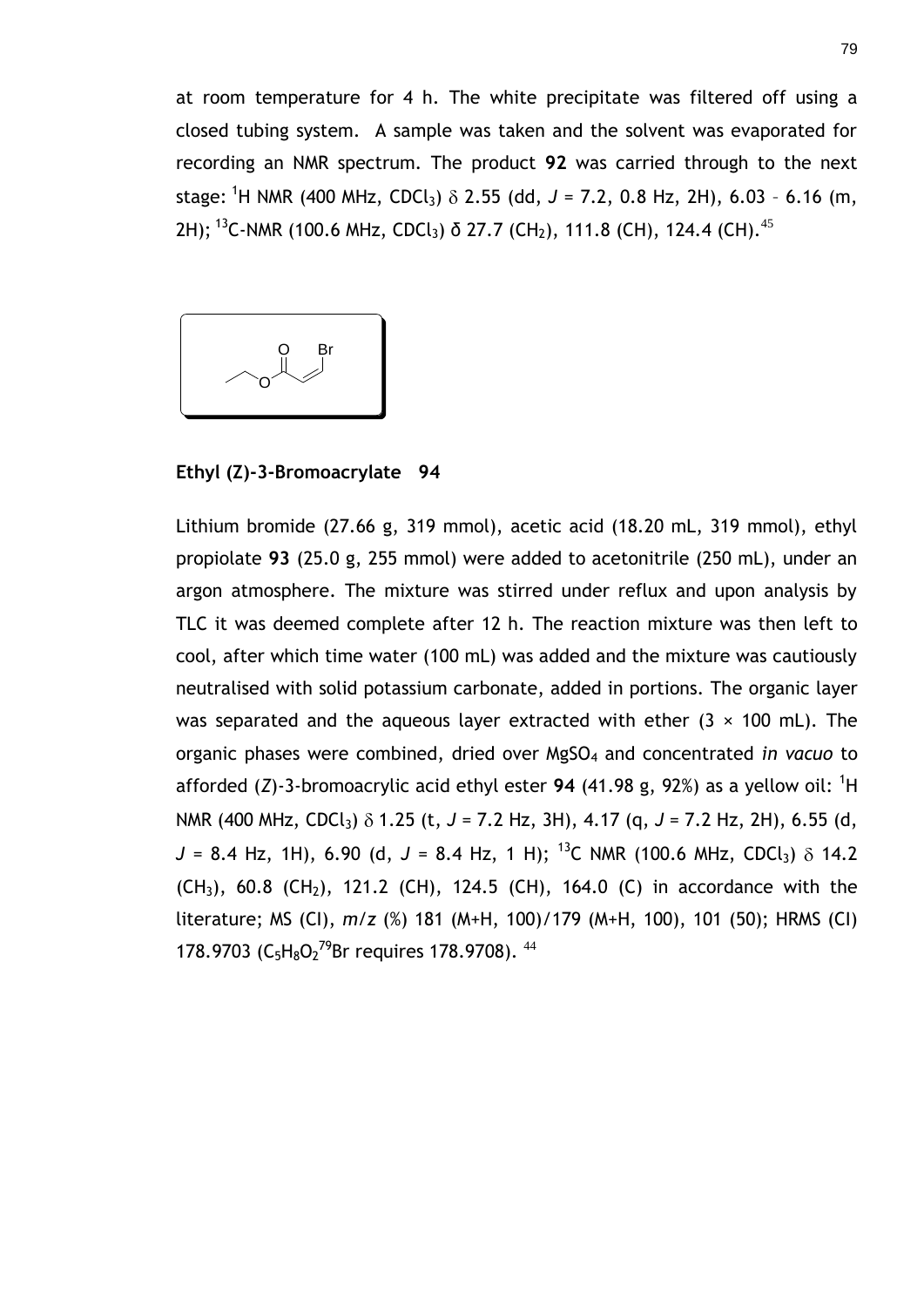

#### **(Z)-3-Bromo-2-propen-1-ol 95**

A solution of ethyl (*Z*)-3-bromoacrylate **94** (5.0 g, 27.9 mmol) in dry ether (16 mL) was added dropwise to a stirred mixture of LiAlH<sub>4</sub>  $(0.71 \text{ g}, 18.62 \text{ mmol})$  in dry ether (60 mL) under argon at 0  $^{\circ}$ C over a period of 20 min and the reaction mixture was stirred at this temperature for 1 h. The reaction was quenched upon addition of solid sodium sulfate decahydrate, the mixture was then filtered through a pad of celite, and the solvent was evaporated to give (*Z*)-3-bromo-2 propen-1-ol **95** (2.94 g, 77%) as a colourless oil: <sup>1</sup>H NMR (400 MHz, CDCl<sub>3</sub>)  $\delta$  1.73 (s, 1H), 4.25-4.28 (m, 2H), 6.22 (dt, *J =* 7.2, 1.6 Hz, 1H), 6.30 (dt, *J =* 7.2, 4.4 Hz, 1H); <sup>13</sup>C NMR (100.6 MHz, CDCl<sub>3</sub>)  $\delta$  63.0 (CH<sub>2</sub>), 107.9 (CH), 135.5 (CH) MS (EI), *m*/z (%) 135.0 (M<sup>+</sup>-1, 70), 97.1 (30); HRMS (EI) 136.9528 (C<sub>3</sub>H<sub>5</sub>OBr requires 136.9558); IR 3323 (O-H), 1622 (C=C)  $cm^{-1}$ in accordance with the literature data. $^{42}$  $^{42}$  $^{42}$ 



#### **(***Z***)-1-Bromo-3-chloropropene 96**

Triphenylphosphine (9.10 g, 34.69 mmol) was added in small portions over 20 minutes to a solution of (*Z*)-3-bromo-2-propen-1-ol **95** (4.32 g, 31.5 mmol) in hexachloropropanone (12.0 mL, 78.8 mmol) at 0 °C and the reaction mixture was allowed to warm to room temperature over a period of 10 min. The crude product was purified by flash distillation into a dry ice-acetone cooled receiver, under reduced pressure [76 Torr] at 48 °C to afford the pure product **96** (3.41 g, 85 %) as a colourless oil: <sup>1</sup>H NMR (400 MHz, CDCl<sub>3</sub>)  $\delta$  4.22 (dd, J = 7.1, 0.8 Hz, 2H), 6.36 (dd, *J =* 7.2, 7.1 Hz, 1H), 6.43 (dt, *J =* 7.2, 0.8 Hz, 1H); <sup>13</sup>C-NMR (100.6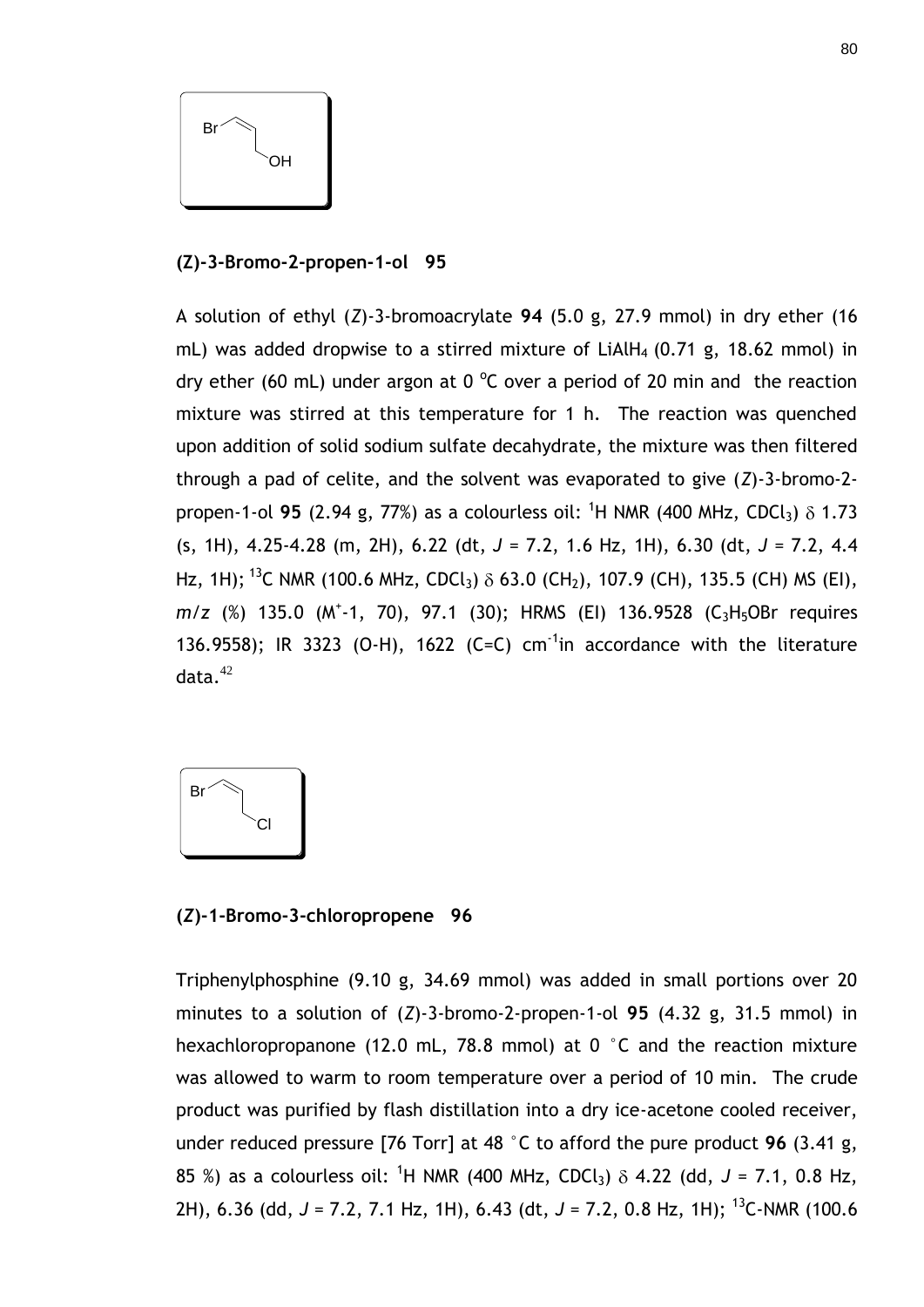MHz, CDCl<sub>3</sub>) δ 40.7 (CH<sub>2</sub>), 112.2 (CH), 130.6 (CH) in accordance with the literature data.  $^{81}$  $^{81}$  $^{81}$ 



## **(***Z***)-(3-Bromoallyl)trichlorosilane 97**

A three-neck round bottomed flask was charged with copper(I) chloride (64 mg, 0.64 mmol), triethylamine (0.89 mL, 6.43 mmol) and ether (15 mL) and the mixture was stirred in an argon atmosphere. (*Z*)-1-Bromo-3-chloro-propene **96** (1.0 g, 6.43 mmol) and trichlorosilane (0.71 mL, 7.08 mmol) were combined and added dropwise. After 4 h, the white precipitate ( $Et<sub>3</sub>NHCl$ ) was filtered off using a closed tubing system. A sample was taken and the solvent was evaporated for NMR, while the bulk of the product 97 was carried through to the next stage: <sup>1</sup>H NMR (400 MHz, CDCl3) 2.55 (dd, *J =* 7.1, 0.8 Hz, 2H), 6.10 (dd, *J =* 7.2, 7.1 Hz, 1H), 6.37 (dt, *J =* 7.2, 0.8 Hz, 1H); <sup>13</sup>C-NMR (100.6 MHz, CDCl3) δ 27.7 (CH2), 111.8 (CH), 124.4 (CH).  $45$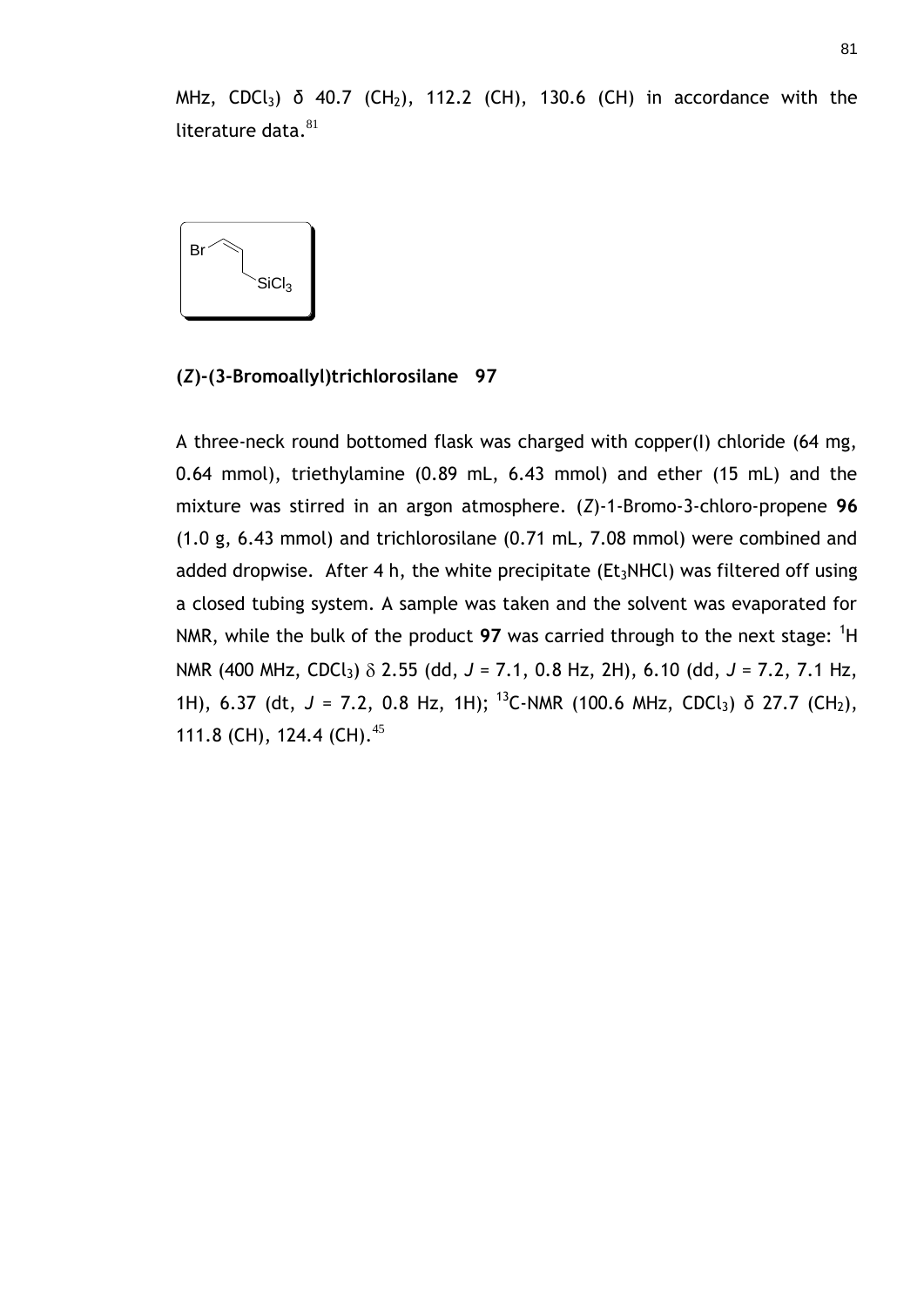

## **(±)-2-Bromo-1-phenylbut-3-en-1-ol 98-a**

(*Z*)-(3-Bromoallyl)trichlorosilane **97** (730 mg, 2.87 mmol) was added dropwise to a solution of benzaldehyde (310 mg, 2.87 mmol) in DMF (5 mL) at  $0^{\circ}$ C and the resulting mixture was left to stir at this temperature for 24 h. Saturated aqueous sodium hydrogen carbonate (5 mL) was added to quench the reaction and the mixture was extracted with ether  $(3 \times 10 \text{ mL})$ . The combined organic layers were washed with brine  $(2 \times 10 \text{ mL})$ , dried over Na<sub>2</sub>SO<sub>4</sub> and evaporated. The crude product was purified by chromatography on a column of silica gel (15  $\times$  1 cm) with a mixture of petroleum ether and ethyl acetate (6:1) to give pure **98-a** (310 mg, 48 %) as a pale yellow oil: <sup>1</sup>H NMR (400 MHz, CDCl<sub>3</sub>) (*syn*)  $\delta$  2.82 (d, *J* = 4.0 Hz, 1H), 4.72 – 4.80 (m, 2H), 5.06 (d, *J* = 12.0 Hz, 1H), 5.17 (d, *J* = 16.0 Hz, 1H), 5.92-6.01 (m, 1H), 7.28-7.41 (m, 5H).



**(±)-2-Bromo-1-(4-chlorophenyl)but-3-en-1-ol 98-b**

(*Z*)-(3-Bromoallyl)trichlorosilane **97** (500 mg, 1.97 mmol) and *p*-chlorobenzaldehyde (250 mg, 1.79 mmol) were dissolved in DMF (5mL) and the mixture was stirred at 0°C for 24 h. Saturated aqueous sodium hydrogen carbonate (8 mL) was added to quench the reaction and the mixture was extracted with ether  $(3 \times 10 \text{ mL})$ . The ethereal layer was washed with brine and water  $(2 \times 10 \text{ mL})$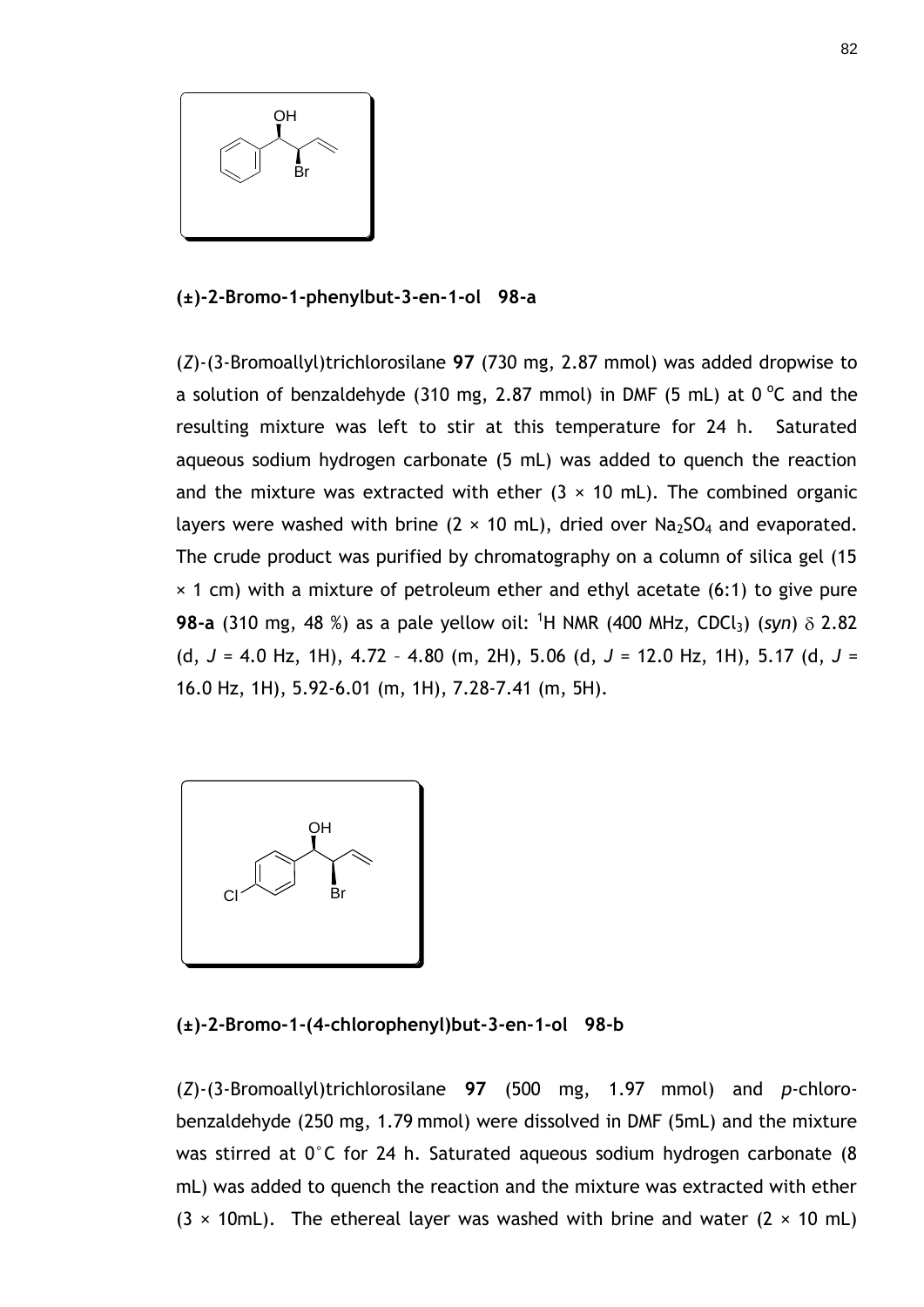successively, dried with  $Na<sub>2</sub>SO<sub>4</sub>$ , and the solvent was evaporated. The crude product was purified by chromatography on a column of silica gel  $(15 \times 1 \text{ cm})$ , eluting with a mixture of petroleum ether and ethyl acetate (8:1) to afford the alcohol **98-b** (68 mg, 25 %) as a colourless oil; <sup>1</sup>H NMR (400 MHz, CDCl<sub>3</sub>) (*syn*)  $\delta$ 2.80 (d, *J* = 3.6 Hz, 1H), 4.45 (dd, *J* = 7.6, Hz, 1H), 4.77 (dd, *J* = 7.2, 3.6 Hz, 1H), 5.10 (d, *J* = 10, 1H), 5.10 (d, *J* = 16.8, 1H), 5.95 (dt, *J* = 16.8, 10 Hz, 1H), 7.29-7.37 (m, 4H) in accordance with the literature data.<sup>[75](#page-69-0)</sup>



**(±)-2-Bromo-1-(naphthalen-2-yl)but-3-en-1-ol 98-c**

(*Z*)-3-(Bromoallyl)trichlorosilane **97** (500 mg, 1.97 mmol) was added dropwise to a solution of 2-naphthaldehyde (310 mg, 1.97 mmol) in DMF (5 mL) at 0 °C and the resulting mixture was left to stir at this temperature for 24 h. Saturated aqueous sodium hydrogen carbonate (5 mL) was added to quench the reaction and the mixture was extracted with ether  $(3 \times 10 \text{ mL})$ . The combined organic layers were washed with brine  $(2 \times 10 \text{ mL})$ , dried over Na<sub>2</sub>SO<sub>4</sub> and evaporated. The crude product was purified by chromatography on a column of silica gel (15  $\times$  1 cm) with a mixture of petroleum ether and ethyl acetate (6:1) to give pure **98-c** (160 mg, 38 %) as a pale yellow oil: <sup>1</sup>H NMR (400 MHz, CDCl<sub>3</sub>) (*syn*)  $\delta$  2.89 (d, *J* = 4.0 Hz, 1H), 4.84-4. 86 (m, 1H), 4.97 (dd, *J* = 8, 4 Hz, 1H), 5.04 (d, *J* = 10 Hz, 1H), 5.15 (d, *J* = 16.8 Hz, 1H), 6.02 (dt,*J* = 16.8, 10.4 Hz, 1H), 7.41-7.43 (m, 3H), 7.74-7.78 (m, 4H) in accordance with the literature data.<sup>[75](#page-69-0)</sup>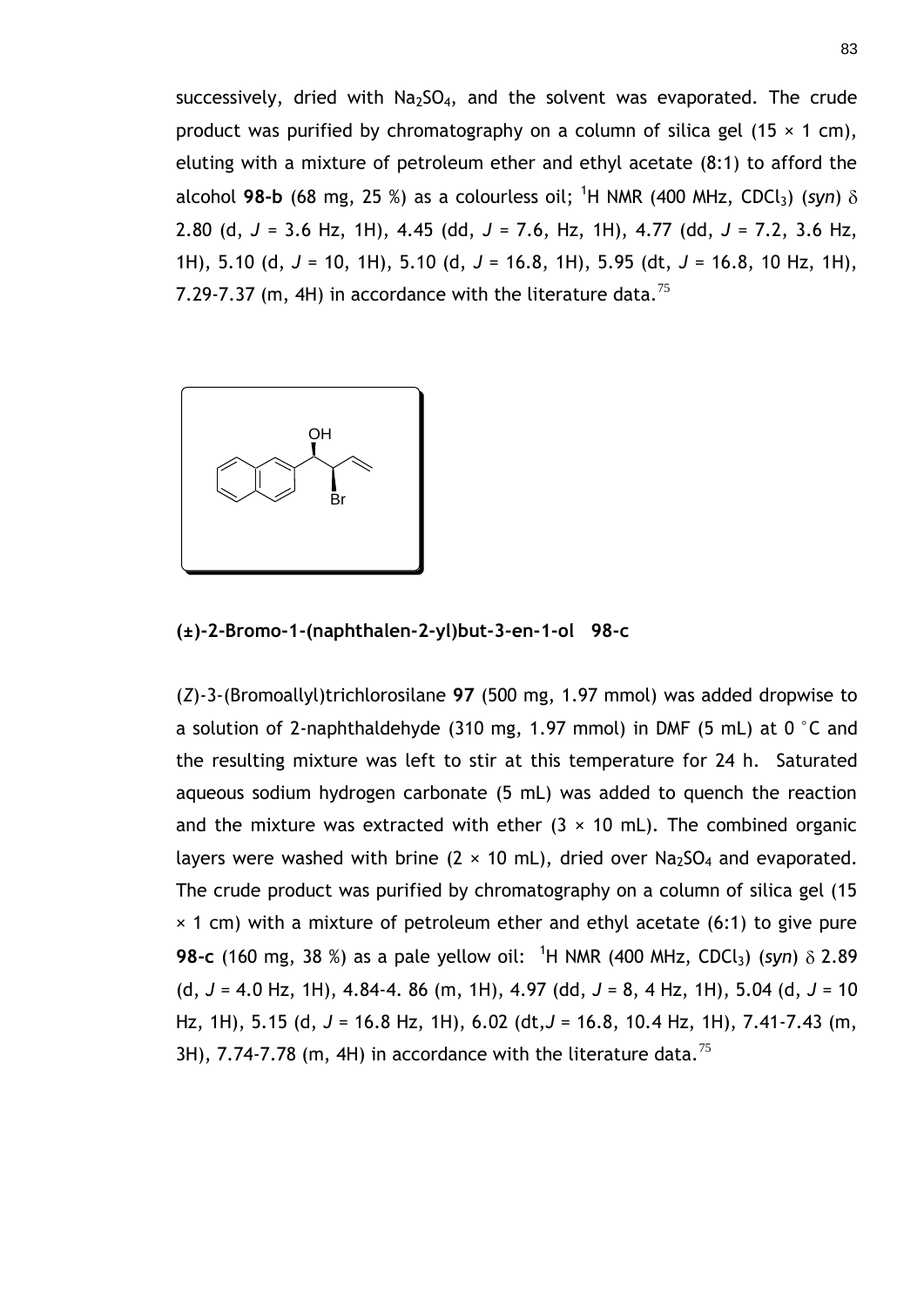

**(±)-2-Bromo-1-(4-methoxyphenyl)but-3-en-1-ol 98-d**

(*Z*)-(3-Bromoallyl)trichlorosilane **97** (500 mg, 1.97 mmol) and *p*-methoxybenzaldehyde (0.23 mL, 1.97 mmol) were dissolved in DMF (5mL) and the mixture was stirred at 0°C for 24 h. Saturated aqueous sodium hydrogen carbonate (8 mL) was added to quench the reaction and the mixture was extracted with ether  $(3 \times 10 \text{mL})$ . The ethereal layer was washed with brine and water  $(2 \times 10 \text{ mL})$  successively, dried with Na<sub>2</sub>SO<sub>4</sub>, and the solvent was evaporated. The crude product was purified by chromatography on a column of silica gel (15  $\times$  1 cm), eluting with a mixture of petroleum ether and ethyl acetate (8:1) to afford the alcohol **98-d** (157 mg, 31 %) as a colourless oil: <sup>1</sup>H NMR (400 MHz, CDCl3) (*syn*) 2.67 (d, *J* = 4.0 Hz, 1H), 3.75 (s, 3H), 4.62-4.65 (m, 2H), 4.97 (d, *J* = 12.0 Hz, 1H), 5.01 (d, *J* = 16.0 Hz, 1H), 5.83-5.92 (m, 1H), 6.82- 6.92 (m, 2H), 7.19 (t,  $J = 9.2$  Hz, 2H).<sup>[75](#page-69-0)</sup>



**(±)-2-Bromo-1-(4-trifluoromethylphenyl)but-3-en-1-ol 98-e**

(*Z*)-(3-Bromoallyl)trichlorosilane **97** (500 mg, 1.97 mmol) and *p*trifluoromethylbenzaldehyde (0.23 mL, 1.97 mmol) were dissolved in DMF (5mL)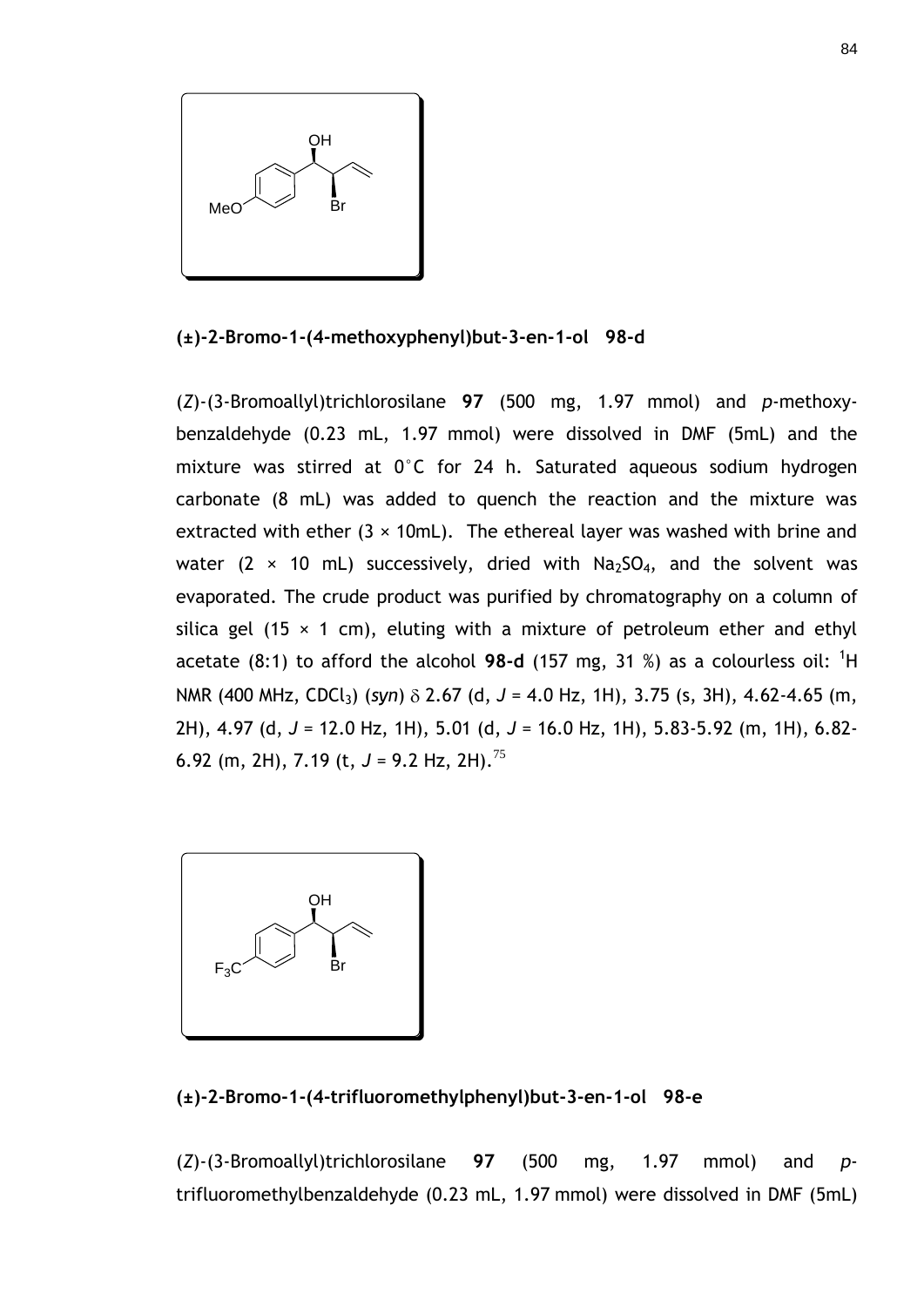and the mixture was stirred at  $0^{\circ}$ C for 24 h. Saturated aqueous sodium hydrogen carbonate (8 mL) was added to quench the reaction and the mixture was extracted with ether  $(3 \times 10 \text{mL})$ . The ethereal layer was washed with brine and water  $(2 \times 10 \text{ mL})$  successively, dried with Na<sub>2</sub>SO<sub>4</sub>, and the solvent was evaporated. The crude product was purified by chromatography on a column of silica gel (15  $\times$  1 cm), eluting with a mixture of petroleum ether and ethyl acetate (8:1) to afford the alcohol **98-e** (280 mg, 46 %) as a colourless oil: <sup>1</sup>H NMR (400 MHz, CDCl3) (*syn*) 2.75 (d, *J* = 4.0 Hz, 1H), 4.62 (dd, *J* = 9.2, 7 Hz, 1H), 4.75 (dd, *J* = 7, 4 Hz, 1H), 5.00-5.11 (m, 2H), 5.86-5.89 (m, 1H), 7.43 (d, *J* = 8.4 Hz, 2H), 7.54 (d,  $J = 8.4$  Hz, 2H); <sup>13</sup>C NMR (100.6 MHz, CDCl<sub>3</sub>)  $\delta$  14.2 (C), 63.0 (CH), 76.5 (CH), 76.7 (C), 119.9 (CH2), 125.4 (CH), 125.4 (CH), 127.2 (CH), 134.6 (CH), in accordance with the literature data.<sup>[75](#page-69-0)</sup>



**(±)-2-Bromo-1-phenyl-but-3-en-1-ol 98-f**

(*E*)-(3-Bromoallyl)trichlorosilane **92** (250 mg, 0.98 mmol) and benzaldehyde (0.09 mL, 0.89 mmol) were dissolved in *N,N*-Dimethylformamide (DMF) (5 mL) and stirred at 0°C for 24 h. Saturated aqueous sodium hydrogen carbonate (5 mL) was then added to quench the reaction, and the mixture was extracted with ether (3  $\times$  10 mL). The ethereal layer was washed with brine and water (2  $\times$  10 mL), dried with Na<sub>2</sub>SO<sub>4</sub>, and evaporated *in vacuo*. The crude product was purified by chromatography on a column of silica gel  $(15 \times 1$ cm), eluting with a mixture of petroleum ether and ethyl acetate (8:1) to afford the alcohol **98-f** (49 mg, 36%) as a colourless oil: <sup>1</sup>H NMR (400 MHz, CDCl<sub>3</sub>) (*anti*)  $\delta$  2.60 (d, J = 3.2 Hz, 1 H), 4.76 (dd, *J* = 9.6, 4.4 Hz, 1H), 5.04 (d, *J* = 4.4, 1H), 5.16-5.23 (m, 2H), 5.93 - 6.13 (m, 1H), 7.31 - 7.4 (m, 5H); <sup>13</sup>C NMR (100.6 MHz, CDCl<sub>3</sub>)  $\delta$  67.4 (CH), 76.9 (CH), 120.1 (CH<sub>2</sub>), 126.8 (CH), 128.2 (CH), 128.3 (CH), 133.3 (CH), 139.2  $(C).^{75}$  $(C).^{75}$  $(C).^{75}$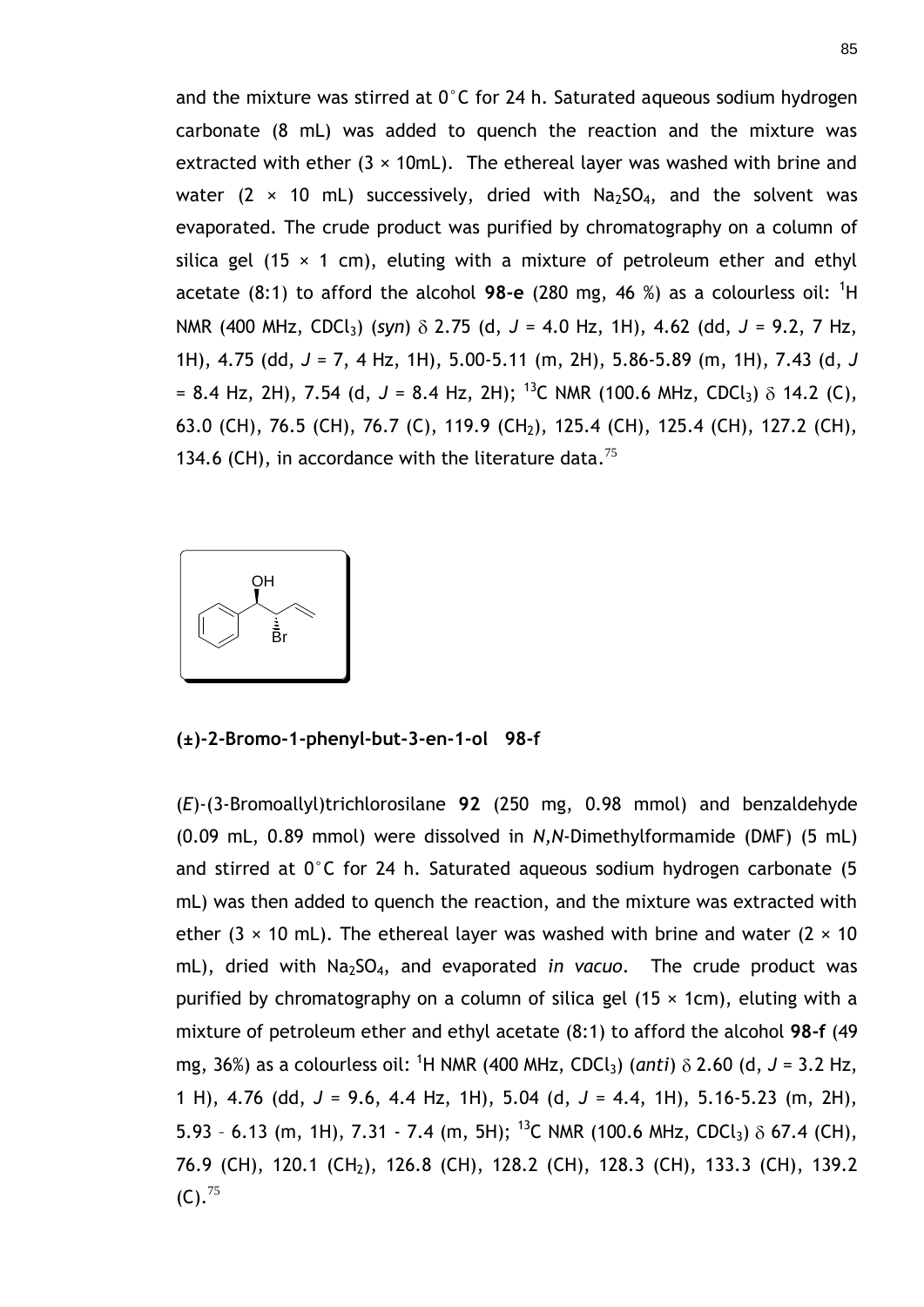

## **(±)-2-Bromo-1-(4-chlorophenyl)but-3-en-1-ol 98-g**

(*E*)-(3-Bromoallyl)trichlorosilane **92** (250 mg, 0.89 mmol) and *p*-chlorobenzaldehyde (130 mg, 0.89 mmol) were dissolved in DMF (5mL) and the mixture was stirred at 0°C for 24 h. Saturated aqueous sodium hydrogen carbonate (8 mL) was added to quench the reaction and the mixture was extracted with ether  $(3 \times 10$ mL). The ethereal layer was washed with brine and water  $(2 \times 10 \text{ mL})$ successively, dried with  $Na<sub>2</sub>SO<sub>4</sub>$ , and the solvent was evaporated. The crude product was purified by chromatography on a column of silica gel  $(15 \times 1 \text{ cm})$ , eluting with a mixture of petroleum ether and ethyl acetate (8:1) to afford the alcohol **98-g** (68 mg, 25 %) as a colourless oil; <sup>1</sup>H NMR (400 MHz, CDCl<sub>3</sub>) (*anti*)  $\delta$ 2.51 (s, 1H), 4.45 (dd, *J* = 8.4, 4.8 Hz, 1H), 4.84 (d, *J* = 4.8 Hz, 1H), 5.10-5.18 (m, 2H), 5.75-5.89 (m, 1H), 7.19-7.25 (m, 4H) in accordance with the literature data. $75$ 



**2-Bromo-1-phenylbut-3-en-1-ol 98-c**

(3-Bromoallyl)trichlorosilane **92** (65 mg, 0.26 mmol) was added to a solution of (*R*, *R*)-**100** (15 mg, 0.05 mmol), diisopropylethylamine (0.2 mL, 1.16 mmol) and benzaldehyde (53 mg, 0.23 mmol) in DCM (5 mL) under argon at -20  $^{\circ}$ C and the mixture was stirred at -20  $^{\circ}$ C overnight. The reaction was quenched by the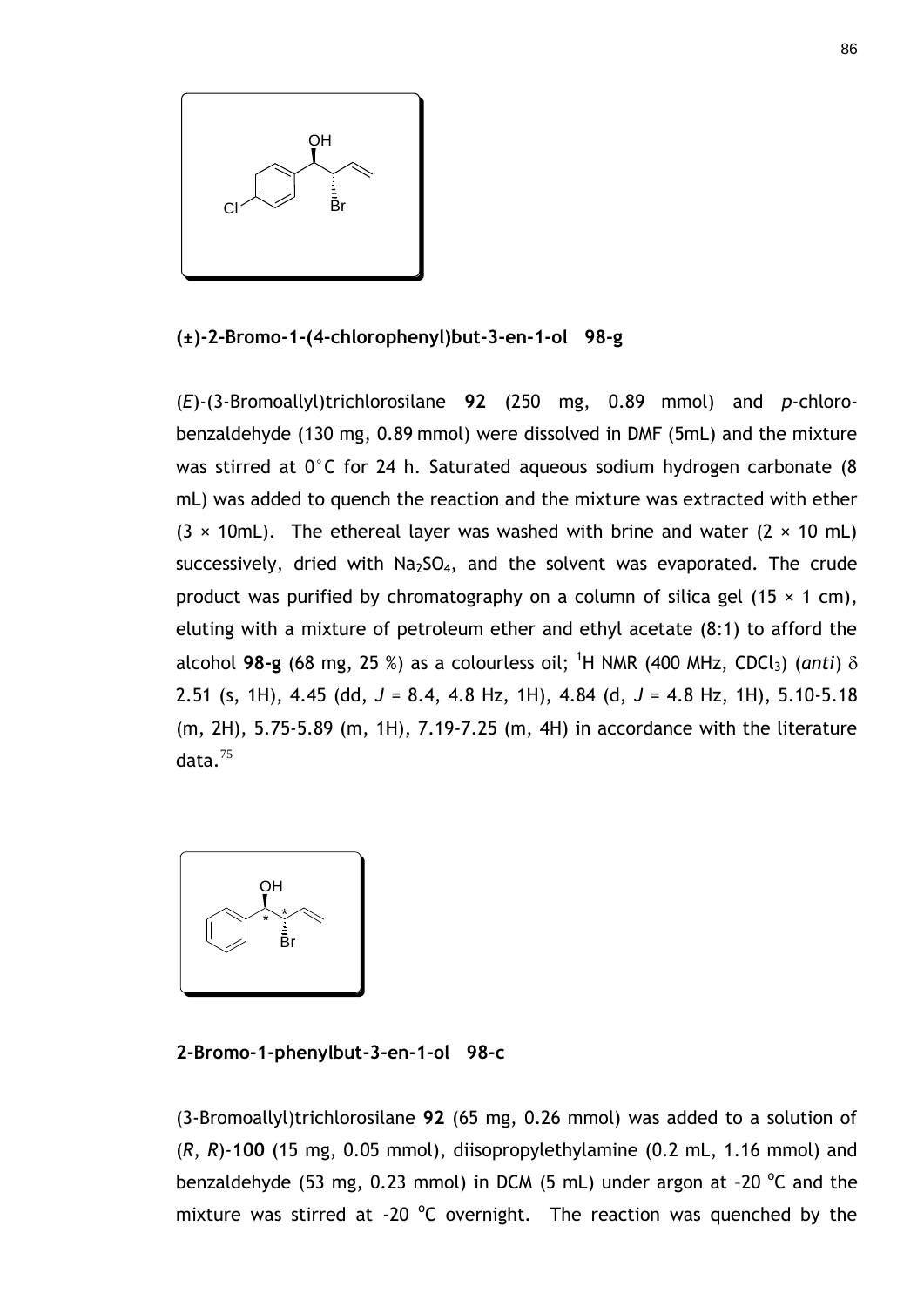addition of saturated aqueous sodium hydrogen carbonate (1 mL) and the aqueous layer was extracted with ether  $(3 \times 10 \text{ mL})$ . The ethereal layer was washed with brine (2 x 10 mL) and dried over  $Na<sub>2</sub>SO<sub>4</sub>$ . The solvent was removed under reduced pressure and the crude product was purified by chromatography on a column of silica gel (15  $\times$  1 cm) with a petroleum ether-ethyl acetate mixture (6:1) to give product **98-c** (16 mg, 23 %) as an oil: <sup>1</sup>H NMR (400 MHz, CDCl3) (*anti*) 2.49 (d, *J* = 3.2 Hz, 1H), 4.65 (dd, *J* = 10, 4.4 Hz 1H), 4.83 (m, 3H), 5.95-6.01 (m, 1H), 7.25 – 7.29 (m, 5H); Chiral HPLC (Chiralcel IB, flow rate: 0.5 mL/min, hexane:isopropyl alcohol = 99:1;  $t_{minor}$  = 40.41 min,  $t_{major}$  = 44.81 min) showed 29 % ee.



**2-Bromo-1-phenylbut-3-en-1-ol 98-d**

(3-Bromoallyl)trichlorosilane **97** (140 mg , 0.54 mmol) was added to a solution of **(+)-101** (27 mg, 0.05 mmol), diisopropylethylamine (0.4 mL, 2.5 mmol) and benzaldehyde (53 mg,  $0.50$  mmol) in DCM (2 mL) under argon at -20  $^{\circ}$ C and the mixture was stirred at -20  $^{\circ}$ C overnight. The reaction was quenched by the addition of saturated aqueous sodium hydrogen carbonate (1 mL) and the aqueous layer was extracted with ether  $(3 \times 5mL)$ . The ethereal layer was washed with brine (2 x 5 mL) and dried over  $Na<sub>2</sub>SO<sub>4</sub>$ . The solvent was removed under reduced pressure and the crude product was purified by chromatography on a column of silica gel (15  $\times$  1 cm) with a petroleum ether-ethyl acetate mixture (6:1) to give product **98-d** (22.3 mg, 17 %) as an oil: <sup>1</sup>H NMR (400 MHz, CDCl<sub>3</sub>) (*syn*)  $\delta$  2.69 (d, J = 3.6 Hz, 1H), 4.63-4.71 (m, 2H), 4.97 (d, J = 10 Hz, 1H), 5.16 (d, *J* = 16.8 Hz, 1H), 5.83-5.90 (m, 1H), 7.22-7.44 (m, 5H),; Chiral HPLC (Chiralcel IB, flow rate: 0.5 mL/min, hexane:isopropyl alcohol = 99:1;  $t_{\text{minor}}$  $= 53.35$  min,  $t_{\text{major}} = 46.53$  min) showed 18 % ee.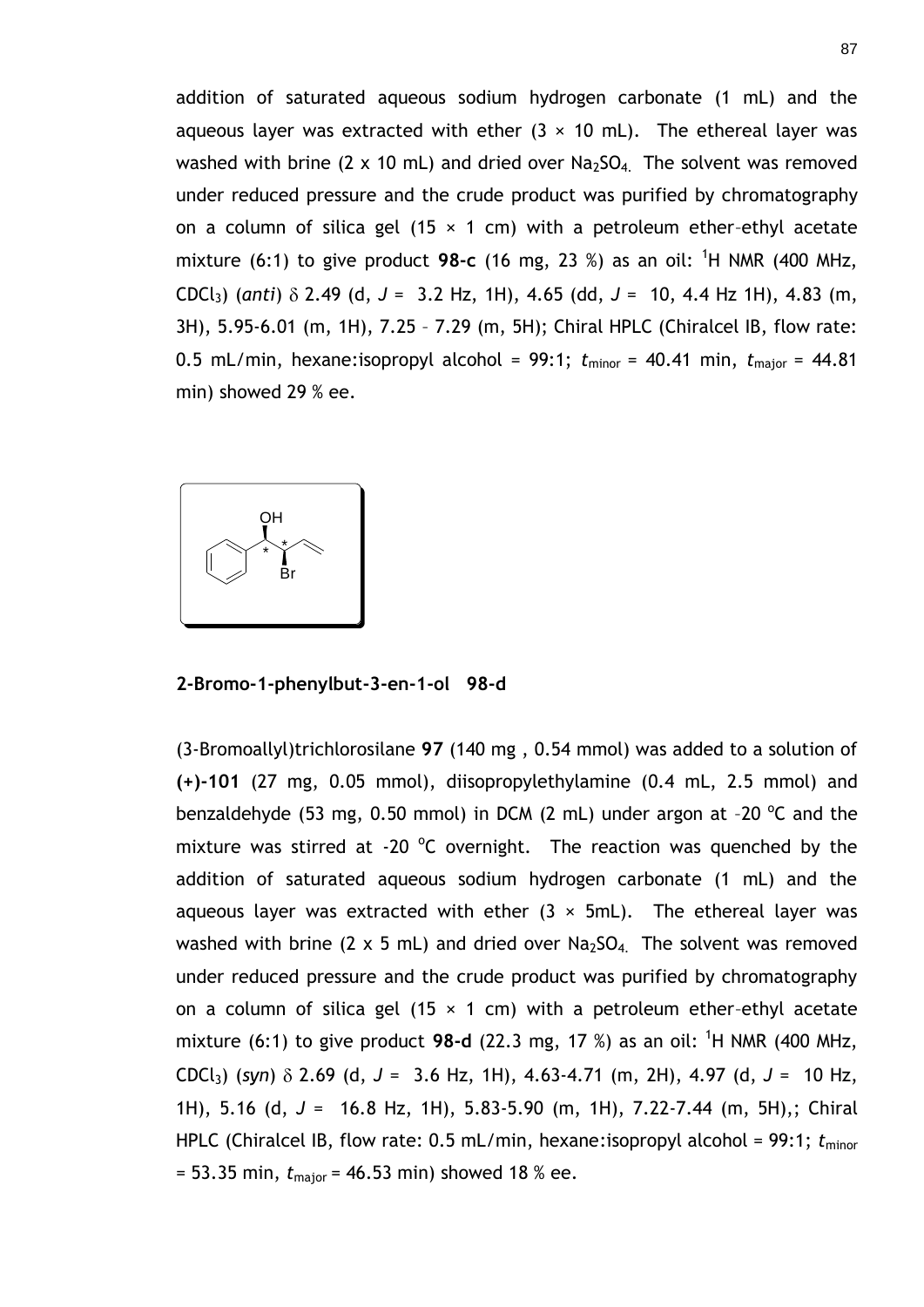

### **2-Bromo-1-phenylbut-3-en-1-ol 98-e**

(3-Bromoallyl)trichlorosilane **92** (65 mg , 0.26 mmol) was added to a solution of **(***R***,** *R***)**-**103** (8 mg, 0.02 mmol), diisopropylethylamine (0.20 mL, 1.16 mmol) and benzaldehyde (25 mg, 0.23 mmol) in DCM (5 mL) under argon at -20  $^{\circ}$ C and the mixture was stirred at -20  $\degree$ C overnight. The reaction was quenched by the addition of saturated aqueous sodium hydrogen carbonate (1 mL) and the aqueous layer was extracted with ether  $(3 \times 10$ mL). The ethereal layer was washed with brine (2 x 10 mL) and dried over  $Na<sub>2</sub>SO<sub>4</sub>$ . The solvent was removed under reduced pressure and the crude product was purified by chromatography on a column of silica gel (15  $\times$  1 cm) with a petroleum ether-ethyl acetate mixture (6:1) to give product **98-e** (10 mg, 10 %) as an oil: <sup>1</sup>H NMR (400 MHz, CDCl3) (*anti*) 2.50 (s, 1H), 4.66 (dd, *J* = 10, 4.4 Hz 1H), 5.05-5.130 (m, 3H), 5.95-6.03 (m, 1H), 7.24-7.30 (m, 5H); Chiral HPLC (Chiralcel IB, flow rate: 0.5 mL/min, hexane:isopropyl alcohol = 99:1;  $t_{\text{minor}}$  = 43.42 min,  $t_{\text{major}}$  = 47.16 min) showed 15% ee.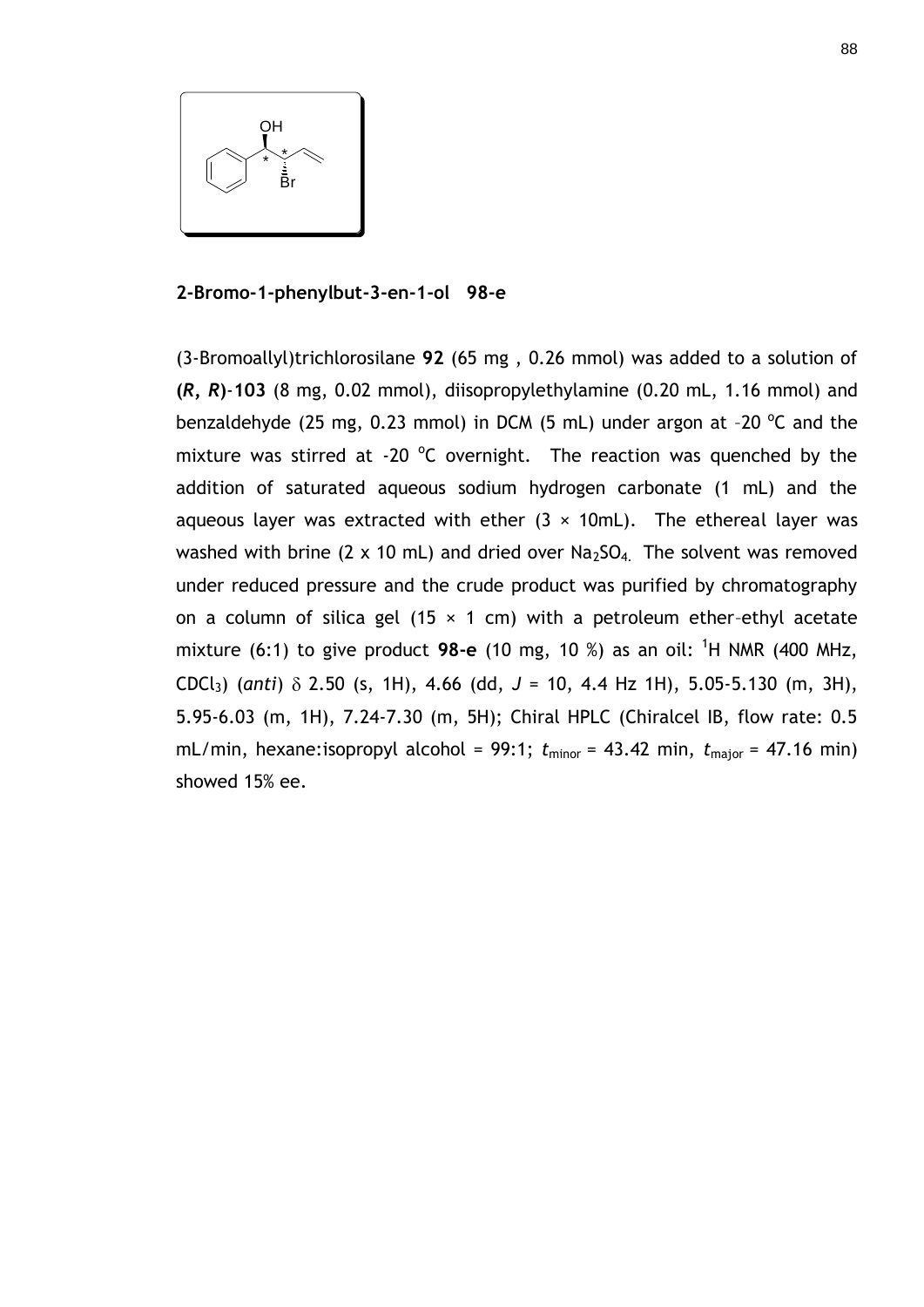

### **2-Bromo-1-phenylbut-3-en-1-ol 98-f**

(3-Bromoallyl)trichlorosilane **97** (140 mg , 0.55 mmol) was added to a solution of **(***R***,** *R***)**-**103** (17 mg, 0.05 mmol), diisopropylethylamine (0.44 ml, 2.5 mmol) and benzaldehyde (53 mg, 0.5 mmol) in DCM (2 mL) under argon at -20  $^{\circ}$ C and the mixture was stirred at -20 °C overnight. The reaction was quenched by the addition of saturated aqueous sodium hydrogen carbonate (1 mL) and the aqueous layer was extracted with ether  $(3 \times 10 \text{ mL})$ . The ethereal layer was washed with brine (2 x 10 mL) and dried over  $Na<sub>2</sub>SO<sub>4</sub>$ . The solvent was removed under reduced pressure and the crude product was purified by chromatography on a column of silica gel (15  $\times$  1 cm) with a petroleum ether-ethyl acetate mixture (6:1) to give product **98-f** (54.2 mg, 43 %) as an oil: <sup>1</sup>H NMR (400 MHz, CDCl3) (*syn*) 2.67 (d, *J* = 3.6 Hz, 1H), 4.63-4.71 (m, 2H), 4.97 (d, *J* = 10.4 Hz, 1H), 4.97 (d, *J* = 16.8 Hz, 1H), 5.86-5.92 (m, 1H), 7.24 – 7.30 (m, 5H); Chiral HPLC (Chiralcel IB, flow rate: 0.5 mL/min, hexane:isopropyl alcohol = 99:1;  $t_{\text{minor}}$  $= 43.60$  min,  $t_{\text{major}} = 41.25$  min) showed 25% ee.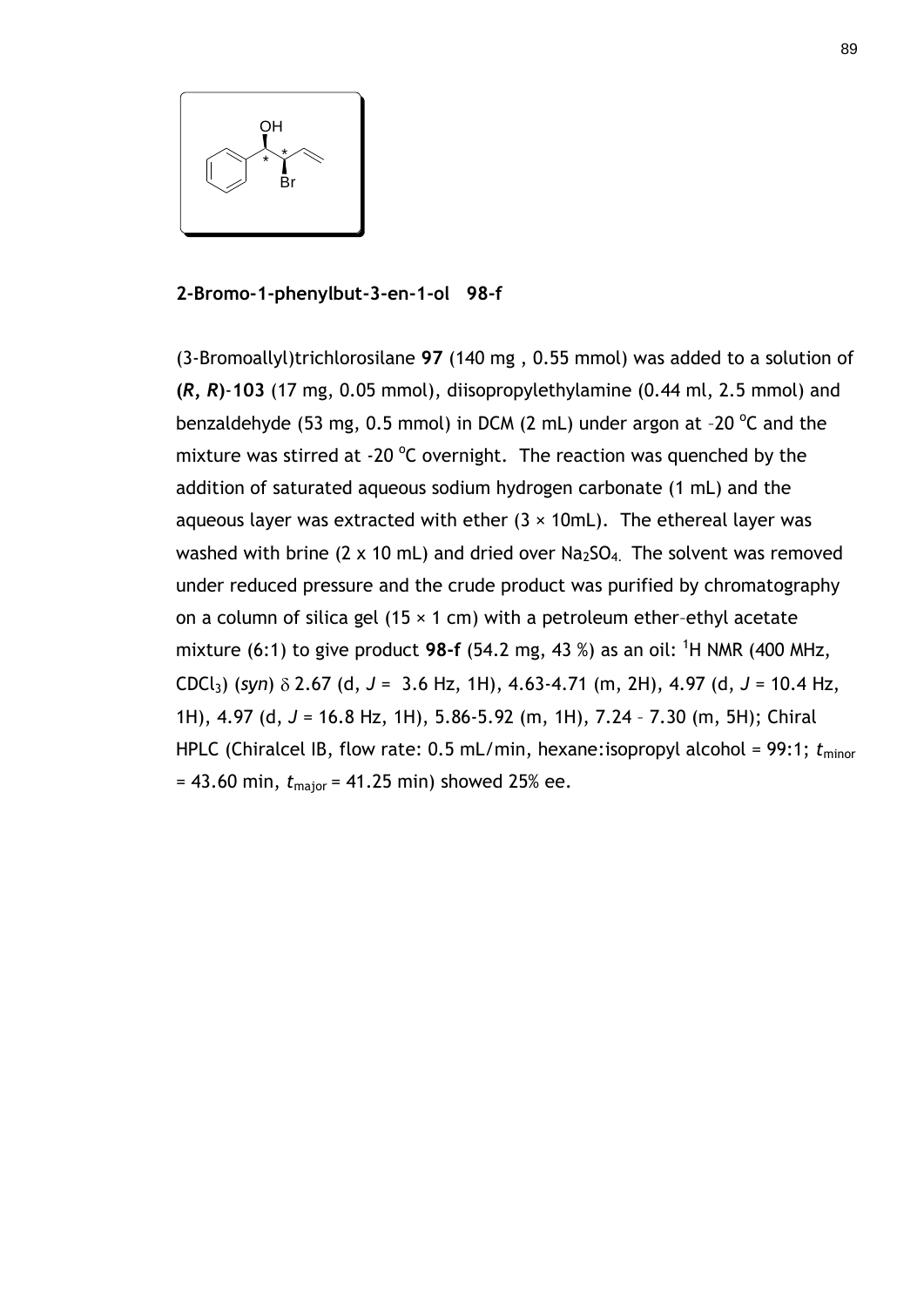

## **2-Bromo-1-phenylbut-3-enol 98-h**

(3-Bromoallyl)trichlorosilane **97** (86 mg , 0.34 mmol) was added to a solution of **(***S***)-102** (20 mg, 0.03 mmol), diisopropylethylamine (197 mg, 1.53 mmol) and benzaldehyde (33 mg,  $0.31$  mmol) in DCM (2 mL) under argon at -20  $^{\circ}$ C and the mixture was stirred at -20  $\degree$ C overnight. The reaction was quenched by the addition of saturated aqueous sodium hydrogen carbonate (1 mL) and the aqueous layer was extracted with ether  $(3 \times 10 \text{ mL})$ . The ethereal layer was washed with brine (2 x 10 mL) and dried over  $Na<sub>2</sub>SO<sub>4</sub>$ . The solvent was removed under reduced pressure and the crude product was purified by chromatography on a column of silica gel (15  $\times$  1 cm) with a petroleum ether-ethyl acetate mixture (6:1) to give product **98-h** (31 mg, 34 %) as an oil: <sup>1</sup>H NMR (400 MHz, CDCl<sub>3</sub>) (*syn*)  $\delta$  2.70 (d, J = 3.2 Hz, 1H), 4.63 - 4.71 (m, 2 H), 4.98 (d, J = 10 Hz, 1H), 5.05 (d, *J* = 16.8 Hz, 1H), 5.01-5.11 (m, 2H), 5.82-5.91 (m, 1H), 7.21-7.26 (m, 5H); Chiral HPLC (Chiralcel IB, flow rate: 0.5 mL/min, hexane:isopropyl alcohol = 99:1;  $t_{minor}$  = 40.30 min,  $t_{major}$  = 42.84 min) showed 50% ee.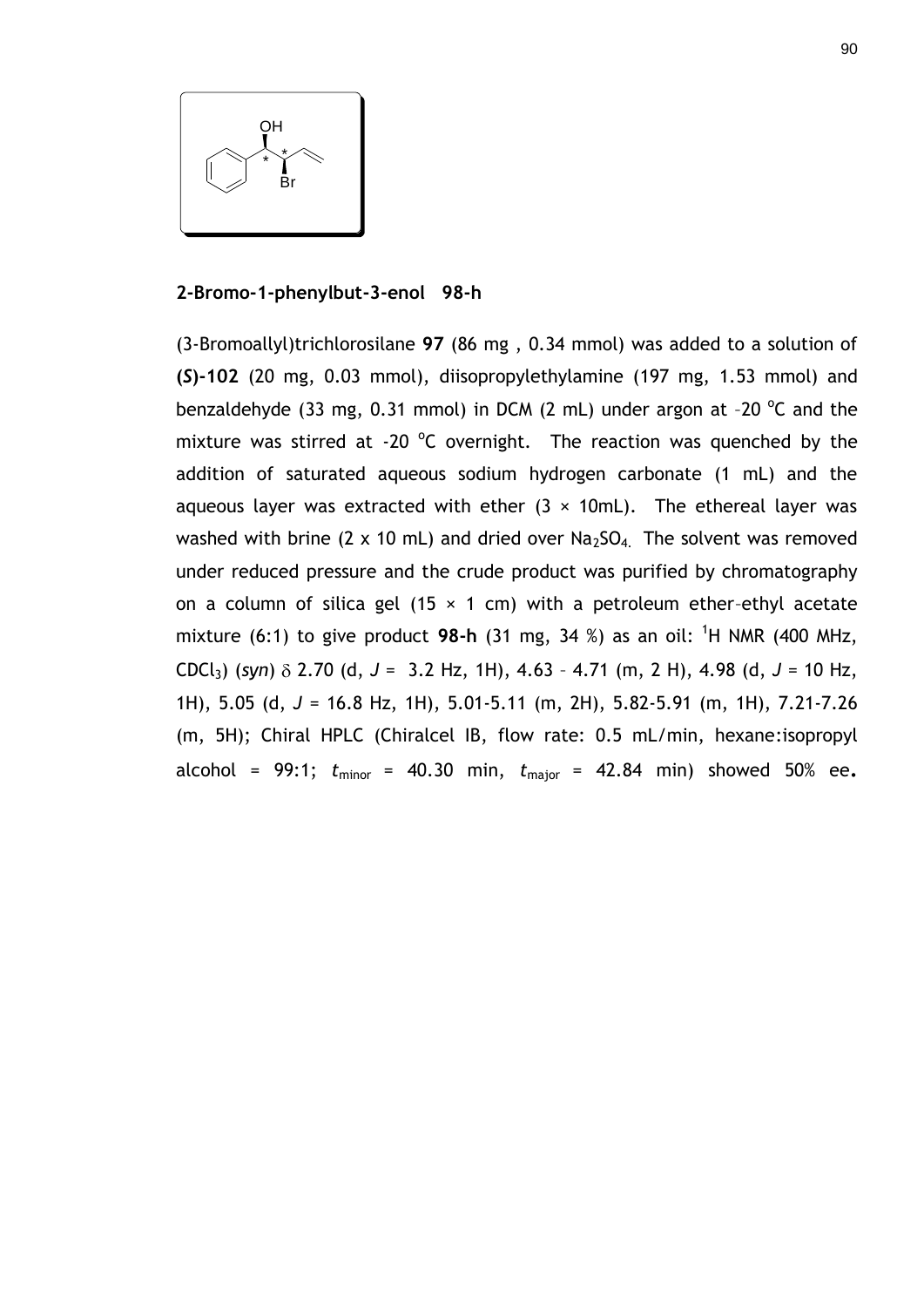

## **2-Bromo-1-(4-trifluoromethylphenyl)but-3-en-1-ol 98-i**

(3-Bromoallyl)trichlorosilane **97** (140 g , 0.55 mmol) was added to a solution of **(***S***)-102** (32 mg, 0.05 mmol), diisopropylethylamine (0.44 mL, 2.5 mmol) and trifluoromethylbenzaldehyde (87 mg, 0.50 mmol) in MeCN (2 mL) under argon at -10 °C and the mixture was stirred at -10 °C overnight. The reaction was quenched with saturated aqueous sodium hydrogen carbonate (1 mL) and the aqueous layer was extracted with ether  $(3 \times 10 \text{ mL})$ . The ethereal layer was washed with brine (2 x 10 mL) and dried over  $Na<sub>2</sub>SO<sub>4</sub>$ . The solvent was removed under reduced pressure and the crude product was purified by chromatography on a column of silica gel (15  $\times$  1 cm) with a petroleum ether-ethyl acetate mixture (6:1) to give product **98-i** (17 mg, 22 %) as an oil: <sup>1</sup>H NMR (400 MHz, CDCl3) (*syn*) 2.75 (d, *J* = 4 Hz, 1H), 4.62 (dd, *J* = 8 Hz, 4 Hz, 1H), 4.76 (dd, *J* = 8 Hz, 4 Hz, 1H), 5.01-5.11 (m, 2H), 5.82-5.91 (m, 1H), 7.40 (d, *J* = 8.1 Hz, 2H), 7.53 (d, *J* = 8.1 Hz, 2H); Chiral HPLC (Chiralcel IB, flow rate: 0.75 mL/min, hexane:isopropyl alcohol = 98:2;  $t_{\text{minor}}$  = 18.51 min,  $t_{\text{major}}$  = 19.45 min) showed 43% ee.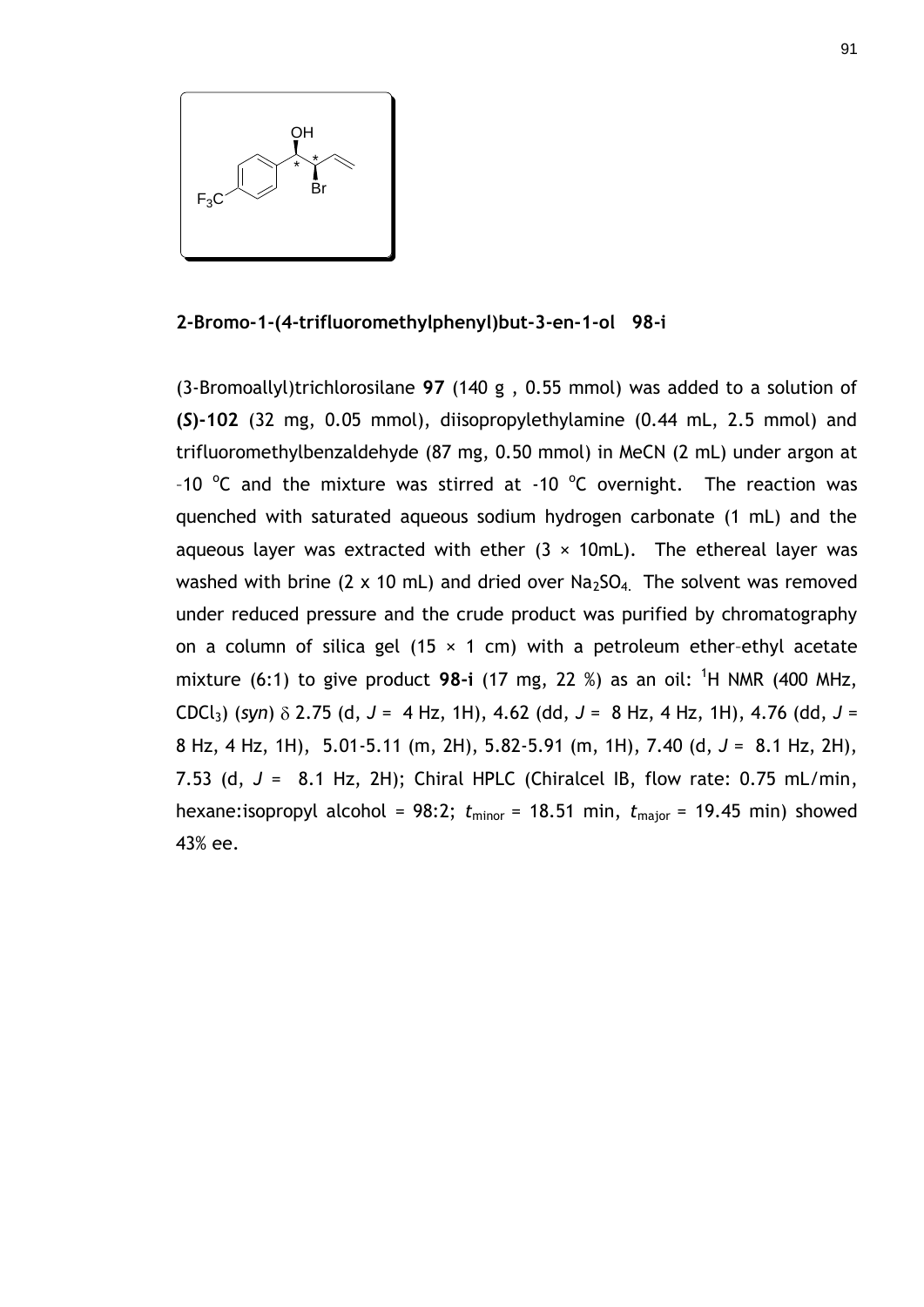

**4-Bromo-1-phenylbut-3-en-1-ol 99-a**

Isolated side product from the formation of homoallylic alcohol **98-a**, (96 mg); <sup>1</sup>H NMR (400 MHz, CDCl<sub>3</sub>)  $\delta$  4.01 (d, J = 6.8 Hz, 2 H), 5.28 (d, J = 5.6 Hz, 1H), 5.89 - 6.06 (m, 2H), 7.21 - 7.35 (m, 5H); <sup>13</sup>C NMR (100.6 MHz, CDCl<sub>3</sub>)  $\delta$  44.4 (CH2), 73.9 (CH), 126.4 (CH), 126.6 (CH), 128.0 (CH), 128.7 (CH), 136.6 (CH), 142.2  $(C).^{47}$  $(C).^{47}$  $(C).^{47}$ 



**4-Bromo-1-(naphthalen-2-yl)but-3-en-1-ol 99-c**

Isolated rearrangement product from the formation of homoallylic alcohol **98-c**   $(250 \text{ mg})$ ; <sup>1</sup>H NMR (400 MHz, CDCl<sub>3</sub>)  $\delta$  4.01 (d, J = 6 Hz, 2 H), 5.35 (d, J = 5.2 Hz, 1H), 5.81 - 6.04 (m, 2H), 7.39 - 7.44 (m, 3H), 7.69 - 7.72 (m, 4H).<sup>[47](#page-48-0)</sup>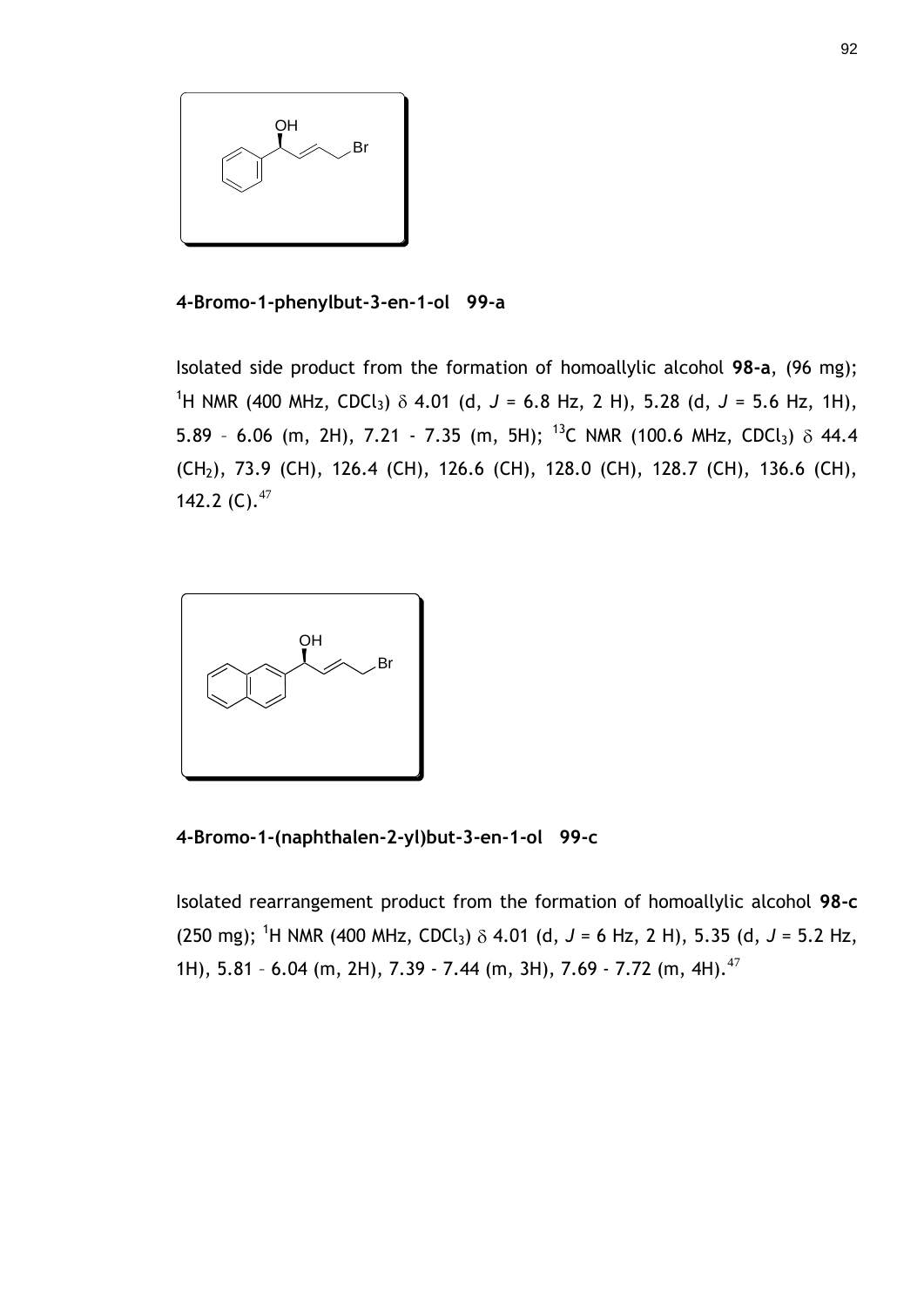

**4-Bromo-1-(4-trifluoromethylphenyl)but-3-en-1-ol 99-e**

Isolated rearrangement product from the formation of homoallylic alcohol **98-e**   $(250 \text{ mg}, 41 \text{ %});$ <sup>1</sup>H NMR (400 MHz, CDCl<sub>3</sub>)  $\delta$  1.98 (d, *J* = 4.4 Hz, 1 H), 4.01 (dd, *J* = 5.2, 3.2 Hz, 1H), 5.25 (d, *J* = 3.2 Hz , 2H), 5.82 – 5.91 (m, 2H), 7.46 (d, *J* = 8.4 Hz, 1H), 7.55 (d,  $J = 8.4$  Hz, 1H); <sup>13</sup>C NMR (100.6 MHz, CDCl<sub>3</sub>)  $\delta$  44.0 (CH<sub>2</sub>), 73.5 (CH), 76.7 (C), 125.6 (CH), 125.7 (CH), 126.6 (CH), 127.6 (CH), 134.7 (CH).<sup>[47](#page-48-0)</sup>



**4-Bromo-1-(phenyl)but-3-en-1-ol 99-f**

Isolated side product from the formation of homoallylic alcohol **98-f** (120 mg); <sup>1</sup>H NMR (400 MHz, CDCl<sub>3</sub>)  $\delta$  4.02 (d, J = 8 Hz, 2 H), 5.18 (d, J = 4.8 Hz, 1H), 5.81 -5.91 (m, 2H), 7.21 - 7.35 (m, 5H). $^{47}$  $^{47}$  $^{47}$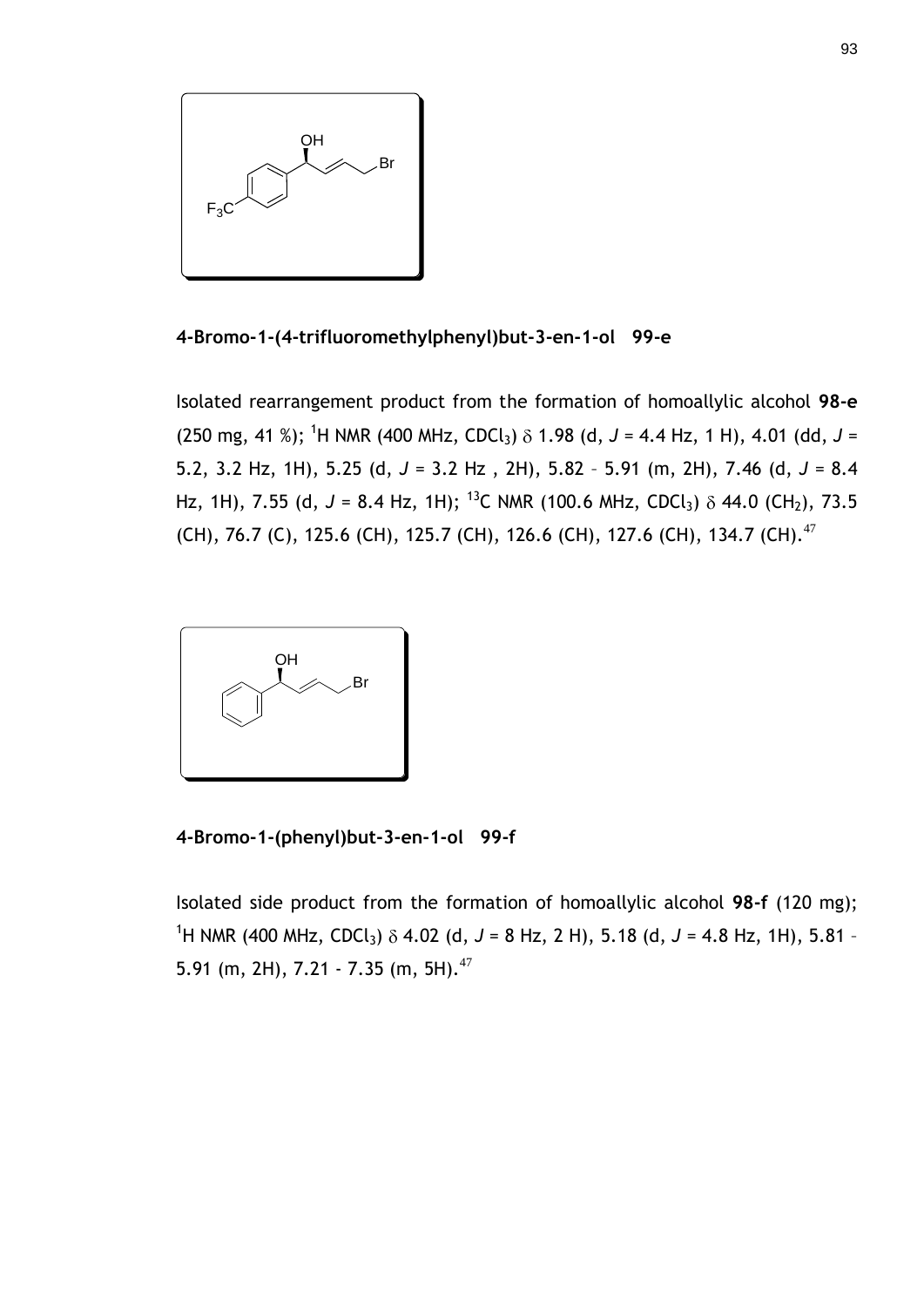

#### **Pinocarvone 105**

Into a solution of (+)-α-pinene **104** (10.4 mL, 66.57 mmol) in DCM (150 mL), the following reactants were added: acetic anhydride (6.3 mL, 66.57 mmol), pyridine (3.4 mL, 44.60 mmol), DMAP (2.20 g, 17.97 mmol) and TPP (5 mg, 9  $\times$  $10^{-2}$  mmol), turning the solution purple. Oxygen was bubbled moderately through the solution while irradiated using a UV lamp (546nm). Cold water was circulated through the well that encapsulates the UV lamp for 24 h. The resulting brown solution was diluted with  $CH_2Cl_2$  (150 mL) and washed with saturated aqueous NaHCO<sub>3</sub> solution until basic  $(3 \times 50 \text{ mL})$ . The organic layer was then washed with 1M HCl  $(2 \times 35m)$  until it turned lime green and the aqueous washes became acidic, followed by washing with saturated aqueous CuSO<sub>4</sub> ( $2 \times$ 50 mL) and saturated NaCl ( $2 \times 50$  mL). The organic layer was dried with MgSO<sub>4</sub> and concentrated *in vacuo* to give pinocarvone **105** (8.39g, 84%) as a deep red oil (no further purification required<sup>14</sup>):  $[a]_D$  -46.8 (c 1.0, CH<sub>2</sub>Cl<sub>2</sub>), <sup>1</sup>H NMR (400 MHz, CDCl3) 0.74 (s, 3H), 1.20 (d, *J* = 11.6 Hz, 1 H), 1.30 (s, 3H), 2.14 (m, 1H), 2.45 (dd, *J* = 18.8, 3.2 Hz, 1H), 2.62 (m, 2H), 2.70 (t, J = 5.6 Hz), 4.74 (s, 1H); <sup>13</sup>C NMR (100.6 MHz, CDCl<sub>3</sub>)  $\delta$  20.5 (CH<sub>3</sub>), 25.0 (CH<sub>3</sub>), 31.4 (CH<sub>2</sub>), 37.5 (CH), 39.8 (C), 41.5 (CH<sub>2</sub>), 47.4 (CH), 116.4 (alkene CH<sub>2</sub>), 148.1 (C), 198.9 (C=O) in accordance with the literature data.<sup>[51](#page-51-0)</sup>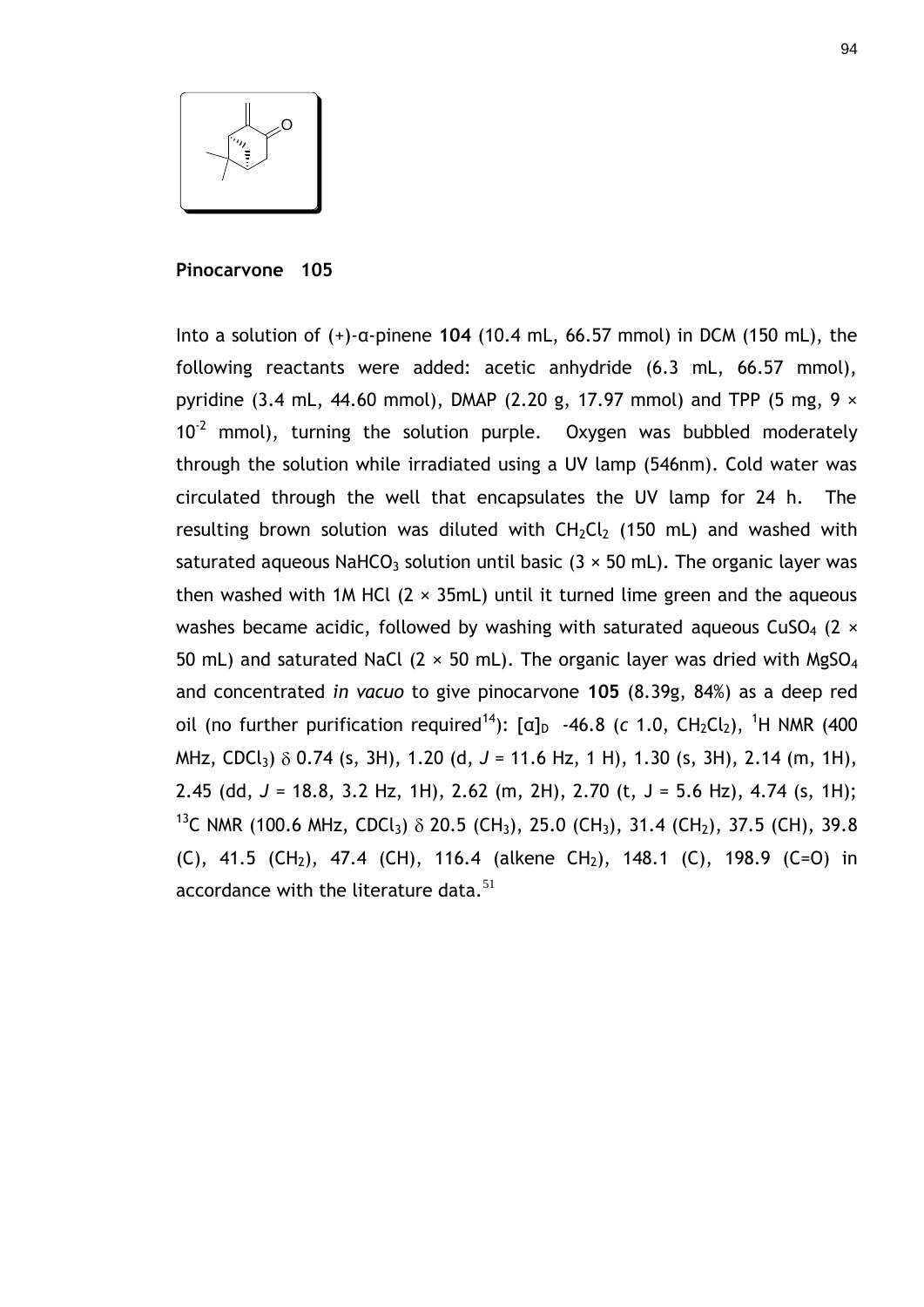

**1-[2-(2',4',6'-Trimethoxyphenyl)-2-oxo-ethyl]-pyridinium Iodide 107**

2,4,6-Trimethoxyacetophenone **106** (5.0 g, 23.78 mmol) was heated in pyridine (10 mL) until a clear solution was obtained. Crystalline iodine (7.16 g, 28.24 mmol) was added portionwise and the resulting solution was refluxed for 1 h and then cooled to room temperature. The brown precipitate was filtered and washed with absolute pyridine to give the pale yellow Krohnke salt **107** (5.6 g, 82%): <sup>1</sup>H NMR (400 MHz, CDCl<sub>3</sub>)  $\delta$  3.83 (s, 3H), 3.88 (s, 6H), 6.09 (s, 2H), 6.33 (s, 2H), 8.02 (t, *J* = 7.2 Hz, 2H), 8.43 (t, *J* = 8.0 Hz, 1H), 8.92 (d, *J* = 8.0 Hz, 2H) in accordance with the literature data;<sup>[50](#page-50-0)</sup> MS (FAB),  $m/z$  (%) 288.1 (M<sup>.+</sup>, 100), 195.5 (9), 79.0 (5.5); HRMS(FAB) 288.1233 (C<sub>16</sub>H<sub>18</sub>O<sub>4</sub>N requires 288.1236).



**(+)-5-(2',4',6'-Trimethoxyphenyl)-10,10-dimethyl-6 azatricyclo[7.1.1.02,7]undeca-2(7),3,5-triene 108**

Anhydrous ammonium acetate (50 g) was heated in acetic acid (50 mL) at 110 °C until it dissolved. Krohnke salt **107** (9.0 g, 22.3 mmol) was then added and the mixture was left at 110 °C until the Krohnke salt had dissolved. Pinocarvone 105  $(3.08 \text{ g}, 20.5 \text{ mmol})$  was added and the solution was stirred at 110 °C for 48 h. Aqueous NaOH (1M) was then added and the mixture was extracted with ethyl acetate  $(3 \times 25 \text{ mL})$ . The combined organic layers were washed with brine (15 mL) and dried (MgSO4). The solvent was removed *in vacuo* to afford an oil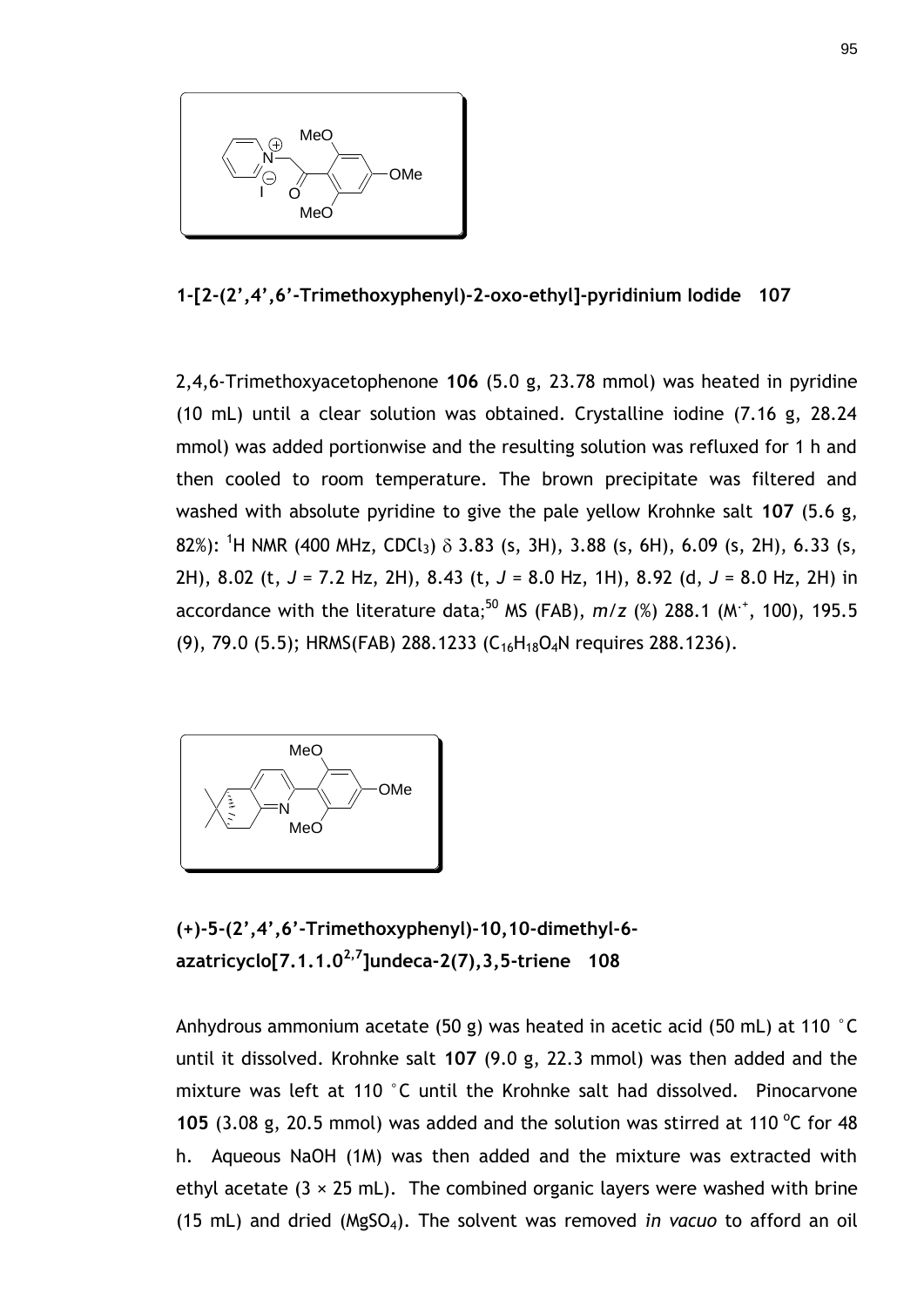that was purified by flash chromatography on a column of silica gel  $(15 \times 1 \text{ cm})$ using a mixture of petroleum ether and ethyl acetate (1:5) to give the pure product **108** (1.82 g, 26%) as as a yellow solid: mp 110-113 °C (lit. gives 98-100  $^{\circ}$ C); <sup>1</sup>H NMR (400 MHz, CDCl<sub>3</sub>)  $\delta$  0.62 (s, 3H), 1.32 (d, J = 9.2 Hz, 1H), 1.39 (s, 3H), 2.27-2.31 (m, 1H), 2.59 (dt, *J* = 9.2, 5.6 Hz, 1H), 2.69 (t, *J* = 5.6 Hz, 1H), 3.13 (d, *J* = 2.8 Hz, 2H), 3.62 (s, 6H), 3.76 (s, 3H), 6.17 (s, 2H), 6.92 (d, *J* = 7.6 Hz, 1H), 7.14 (d,  $J = 7.6$  Hz, 1H); in accordance with the literature data;<sup>[50](#page-50-0)</sup> MS (EI),  $m/z$  (%) 339.1 (M<sup>+</sup>, 100), 324.1 (76), 296.1 (25), 44 (58); HRMS (EI) 339.1831  $(C_{21}H_{25}O_3N$  requires 339.1834).<sup>[50](#page-50-0)</sup>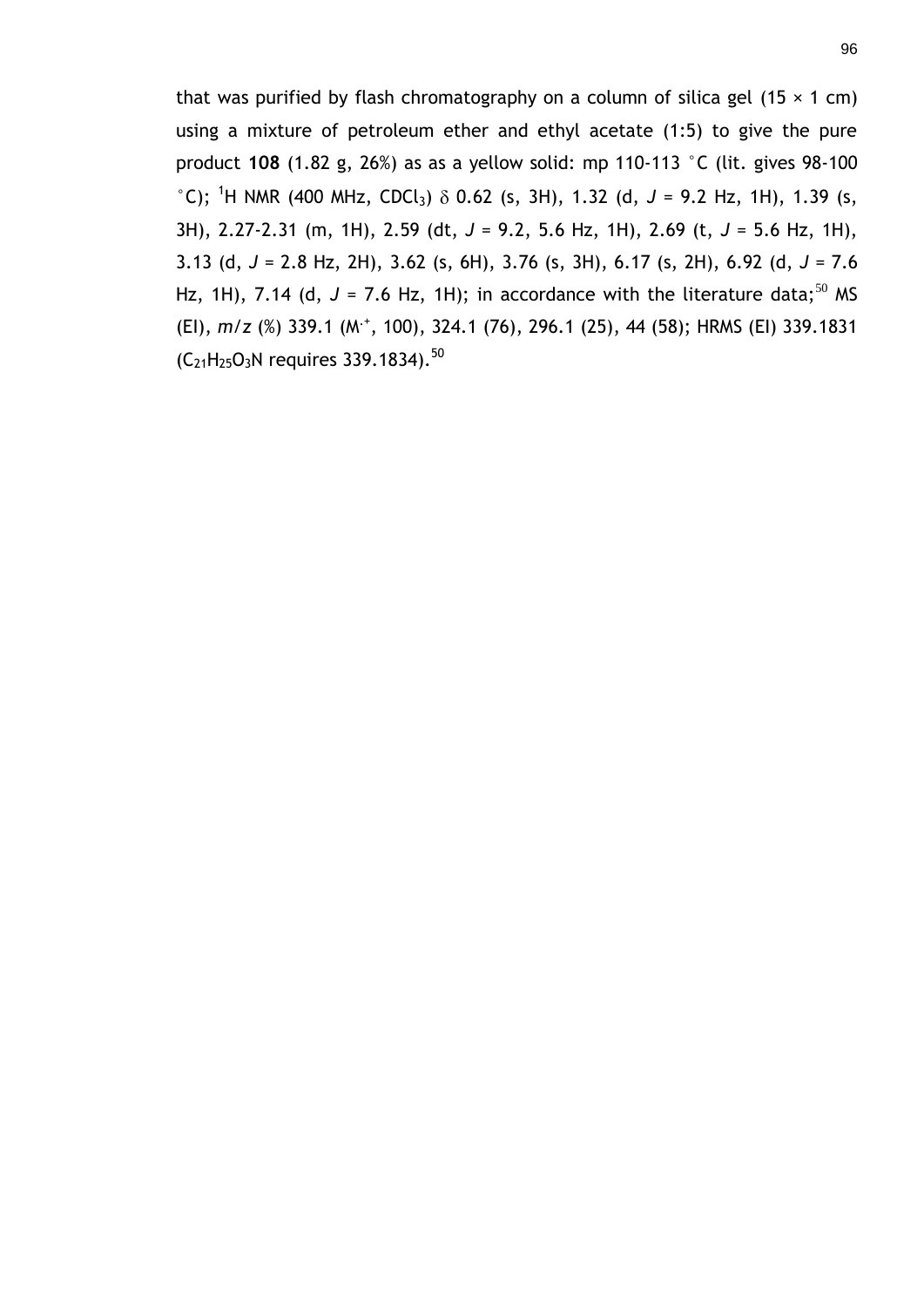

**(+)-5-(2',4',6'-Trimethoxyphenyl)-8,10,10-trimethyl-6-azatricyclo[ 7.1.1.02,7]undeca-2(7),3,5-triene 109**

A solution of *n*-butyllithium (1.6 M in hexane, 0.48 mL, 4.55 mmol) was added dropwise to a solution of diisopropylamine (0.57 mL, 5.01 mmol) in THF (5 mL) at -40  $\degree$ C and the mixture was warmed to 0  $\degree$ C. After a period of 30 mins the mixture was cooled back to -40 °C where a solution of pyridine derivative 108 (1.03 g, 3.03 mmol) in THF (10 mL) was added dropwise, turning the solution dark red. The mixture was stirred at this temperature for 2 h and subsequently methyl iodide (0.29 mL, 4.55 mmol) was added dropwise and the mixture was left to stir overnight at room temperature. Water (10 mL) was added and the mixture was extracted with  $CH_2Cl_2$  (3  $\times$  10 mL). The organic layers were combined, washed with brine (10 mL), dried with  $MgSO<sub>4</sub>$  and the solvent was removed under reduced pressure. From NMR data analysis, only starting material was retrieved.



**(+)-5-(2',4',6'-Trimethoxyphenyl)-8,10,10-trimethyl-6-azatricyclo[ 7.1.1.02,7]undeca-2(7),3,5-triene 109**

Pyridine derivative **108** (70 mg, 0.21 mmol) was dissolved in of THF (5 mL) and cooled to  $0^{\circ}$ C. Lithium bistrimethylsilylamide (52 mg, 0.31 mmol) was added and the reaction mixture was left to stir for 2 h at room temperature. Methyl iodide (0.19 mL, 0.31 mmol) was added dropwise and the mixture was left to stir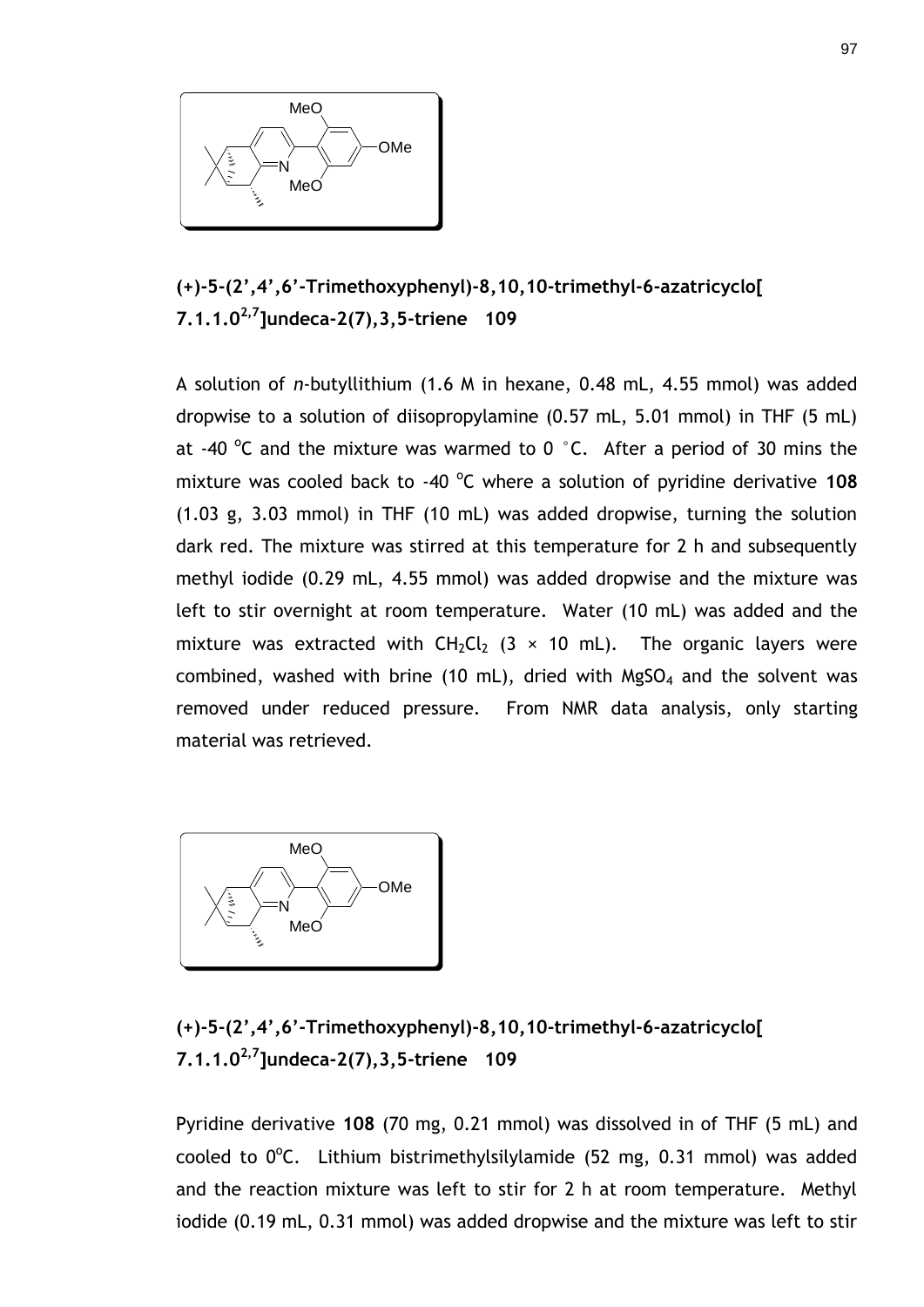overnight, at this temperature. Water (5 mL) was added to the reaction and the organic layer was extracted with diethyl ether  $(3 \times 5 \text{ mL})$ . The organic portions were combined and rinsed with brine (10 mL), dried ( $M$ gSO<sub>4</sub>) and the solvent was removed under reduced pressure. From NMR data analysis; only starting material was retrieved.



**(+)-5-(2',4',6'-Trimethoxyphenyl)-8,10,10-trimethyl-6-azatricyclo[ 7.1.1.02,7]undeca-2(7),3,5-triene 109**

Butyl lithium (0.48 mL, 4.43 mmol) was added dropwise to a solution of the pyridine derivative **108** (1 g, 2.95 mmol) in THF (10 mL), turning the solution dark red. This was left to stir for 1 h at –40 °C. Methyl iodide was then added dropwise and the temperature was raised to  $0<sup>o</sup>$  C. The reaction mixture was left at this temperature overnight, after which time the reaction mixture had turned a cloudy yellow colour. Water (15 mL) was then added and the product was extracted with  $CH_2Cl_2$  (3  $\times$  15 mL). The organic layers were combined and washed with brine(15 mL) and dried (MgSO<sub>4</sub>), and the solvent was removed *in vacuo* to afford **109** (0.28 g, 26%) as a clear oil: <sup>1</sup>H NMR (400 MHz, CDCl<sub>3</sub>)  $\delta$  0.64 (s, 3H), 1.31 (d, *J* = 7.2 Hz, 2H), 1.35 (s, 3H), 2.07-2.08 (m, 1H), 2.47 (dt, *J* = 9.2, 5.6 Hz, 1H), 2.68 (t, *J* = 5.6 Hz, 1H), 3.15-3.17 (m, 1H), 3.64 (s, 6H), 3.82 (s, 3H), 6.17 (s, 2H), 6.88 (d, *J* = 7.6 Hz, 1H), 7.13 (d, *J* = 7.2 Hz, 1H) in accordance with the spectrum of an authentic sample. $50$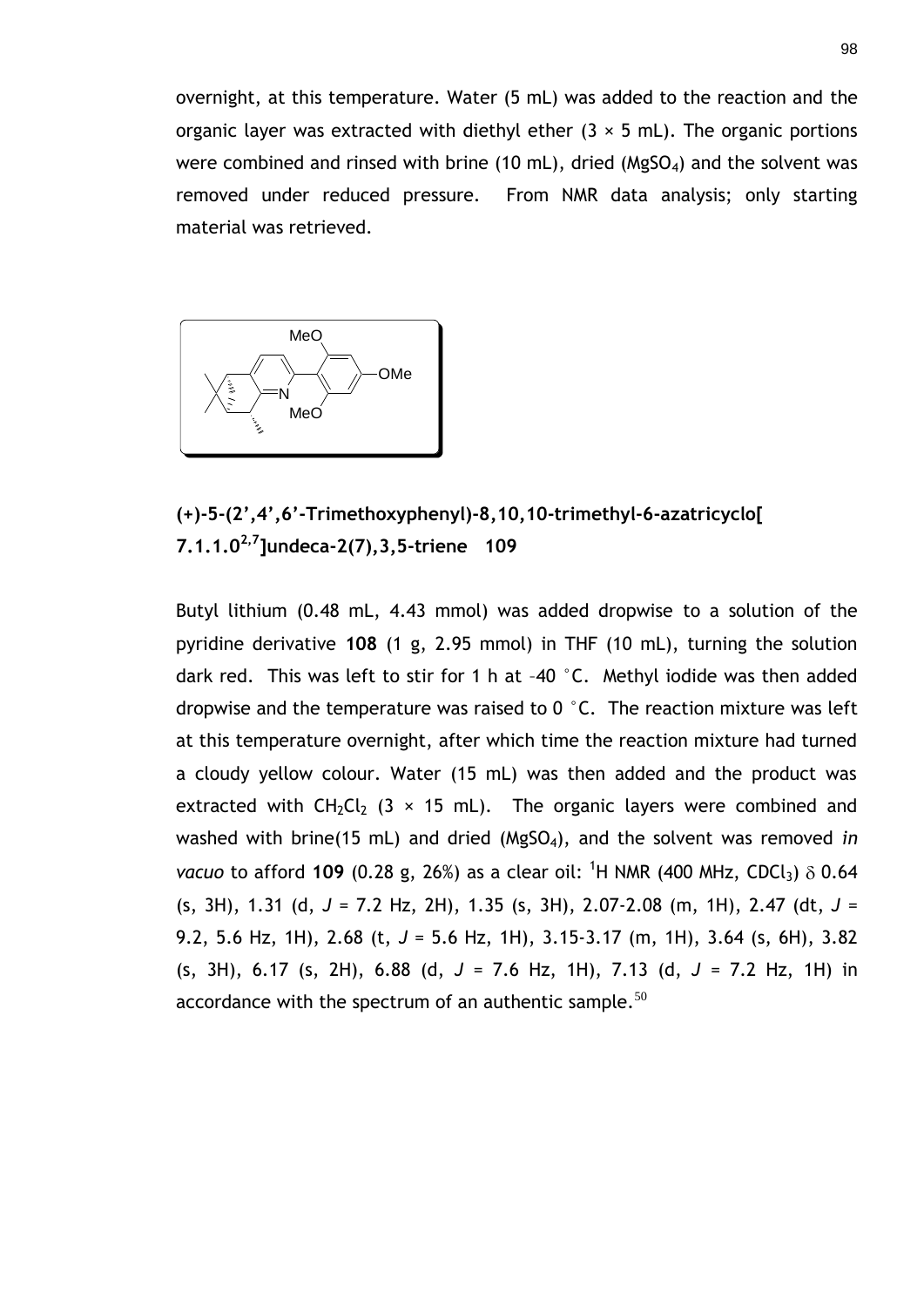

# **(+)-5-(2',4',6'-Trimethoxyphenyl)-8,10,10-trimethyl-6-azatricyclo[ 7.1.1.02,7]undeca-2,4,6-triene 6-oxide 64**

*m*-Chloroperoxybenzoic acid (*m*-CPBA) (20.9 mg, 0.12 mmol) was added portionwise to a solution of the pyridine derivative **109** (39 mg, 0.11 mmol) in  $CH_2Cl_2$  (5 mL) at 0 °C. The mixture was allowed to warm to room temperature and stirred for 12 h. After this time the mixture was diluted with ether (10 mL) and washed successively with saturated aqueous NaHCO<sub>3</sub> (3  $\times$  5 mL) and brine (5 mL). The organic layer was dried over Na2SO<sup>4</sup> and the solvent was evaporated *in vacuo*. The resulting crude product was purified by chromatography on a column of silica gel (15  $\times$  1 cm) with a mixture of petroleum ether and ethyl acetate (3:5) to isolate the *N*-oxide **64** (26 mg, 39%) as a white powder: mp 114-116 °C (lit. 112-113 °C)<sup>[50](#page-50-0)</sup>; <sup>1</sup>H NMR (400 MHz, CDCl<sub>3</sub>)  $\delta$  0.61 (s, 3H), 1.35 (s, 3H), 1.38-1.49 (m, 4H), 2.06-2.13 (m, 1H), 2.44-2.51 (m, 1H), 2.70 (t, *J* = 5.6 Hz, 1H), 3.63-3.70 (m, 6H), 3.77 (s, 3H), 6.31-6.34 (m, 2H), 6.75 (d, *J* = 7.6 Hz, 1H), 6.94 (d, *J* = 7.6 Hz, 1H); MS (EI) *m/z* (%) 370.4 (M + H. , 95), 354.1 (90), 338.4 (15) in accordance with the spectrum of an authentic sample.<sup>[50](#page-50-0)</sup>



## **2,6,6-Trimethylbicycloheptan-3-one 125**

A mixture of (*S*)-(+)-isopinocampheol **124** (0.5 g, 3.24 mmol), sodium periodate (2.77 g, 12.97 mmol) and ruthenium trichloride hydrate (15 mg, 2.2 mol %) in  $CH_2Cl_2$  (7 mL), acetonitrile (7 mL) and water (10 mL) was stirred at room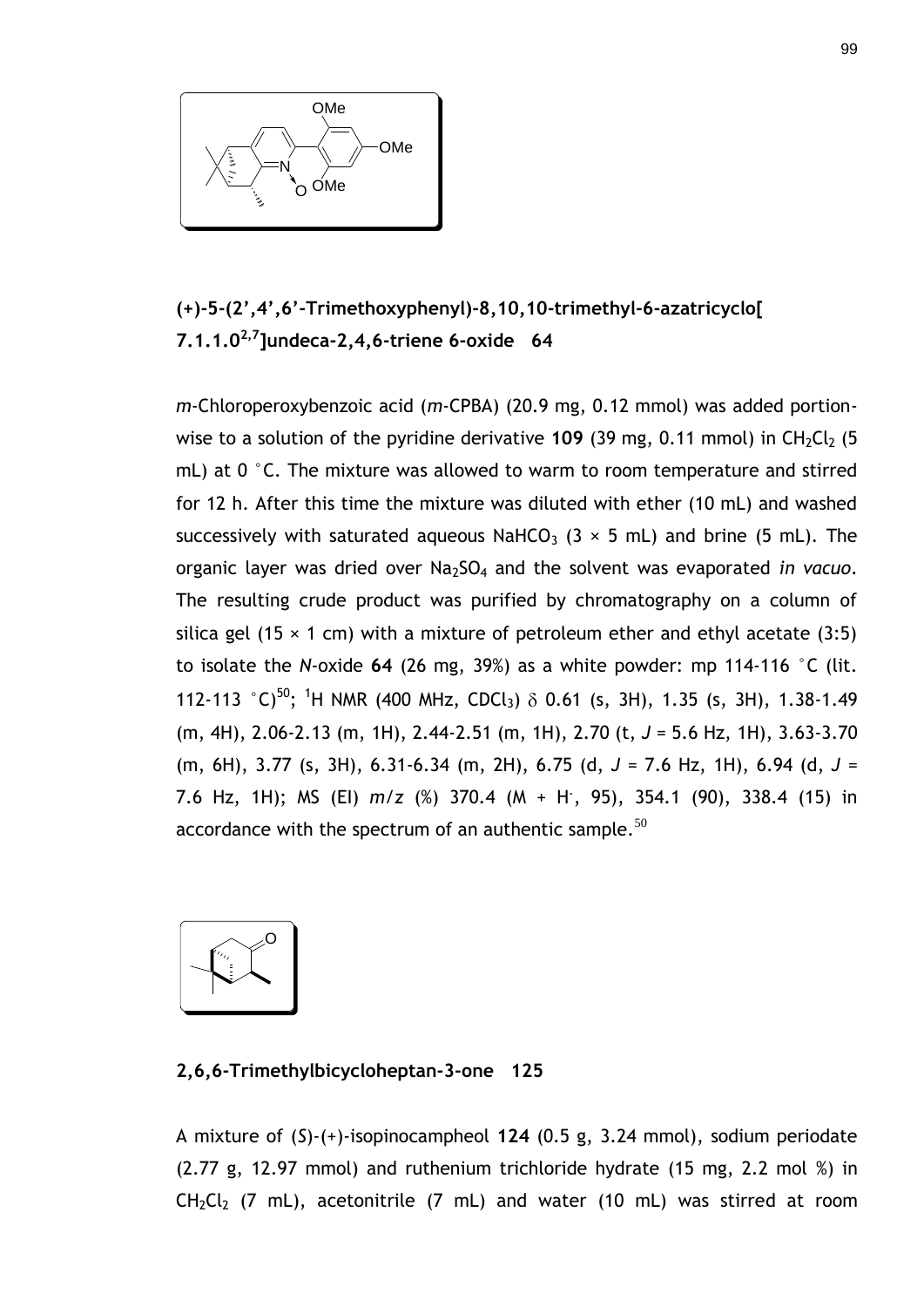temperature for 4 h. The reaction was quenched with water (15 mL) and the mixture was extracted with CH<sub>2</sub>Cl<sub>2</sub> (3  $\times$  15 mL). The organic layers were dried with  $MgSO<sub>4</sub>$  and the solvent was removed under reduced pressure. The crude product was purified by chromatography on a column of silica gel  $(12 \times 1 \text{ cm})$ with a mixture of petroleum ether and ethyl acetate (9:1), to give ketone **125**  $(0.15 \text{ g}, 31\%)$  as a colourless oil: <sup>1</sup>H NMR (400 MHz, CDCl<sub>3</sub>)  $\delta$  0.81 (s, 3H), 1.11-1.18 (m, 2H), 1.14 (d, *J* = 7.2 Hz, 3H), 1.25 (s, 3H), 1.98-2.07 (m, 1H),2.40-2.47 (m, 1H), 2.52-2.61 (m, 3H); <sup>13</sup>C NMR (100.6 MHz, CDCl<sub>3</sub>)  $\delta$  16.8 (CH<sub>3</sub>), 21.9 (CH<sub>3</sub>), 27.0 (CH<sub>3</sub>), 34.5 (CH<sub>2</sub>), 39.0 (CH), 39.2 (C), 44.8 (CH<sub>2</sub>), 45.0 (CH), 51.3 (CH), 215.2 (C=O) in accordance with the literature data.  $52,53$  $52,53$ 



#### **2,6,6-Trimethylbicycloheptan-3-one 125**

Chromium (VI) oxide (0.31 g, 3.09 mmol) was added to a solution of (*S*)-(+) isopinocampheol **124** (0.5 g, 4.02 mmol) in acetic acid (10 mL) and the resulting mixture was left to stir at room temperature for 24 h. The reaction was quenched with addition of water (15 mL) and aqueous NaHCO<sub>3</sub> (10 mL) and the product was extracted into  $CH_2Cl_2$  (3  $\times$  15 mL). The organic layers were dried with MgSO<sub>4</sub> and the solvent was removed under reduced pressure. The crude product was purified by chromatography on a column of silica gel  $(20 \times 2 \text{ cm})$ with a mixture of petroleum ether and ethyl acetate (15:1), to give the product **125** (0.27 g, 56%) as a colourless oil: <sup>1</sup>H NMR (400 MHz, CDCl<sub>3</sub>)  $\delta$  0.83 (s, 3H), 1.02-1.18 (m, 2H), 1.14 (d, *J* = 7.2 Hz, 3H), 1.25 (s, 3H), 1.97-2.01 (m, 1H),2.03- 2.08 (m, 1H), 2.52-2.61 (m, 3H); <sup>13</sup>C NMR (100.6 MHz, CDCl<sub>3</sub>)  $\delta$  16.8 (CH<sub>3</sub>), 21.9  $(CH_3)$ , 27.0 (CH<sub>3</sub>), 34.5 (CH<sub>2</sub>), 39.0 (CH), 39.2 (C), 44.8 (CH<sub>2</sub>), 45.0 (CH), 51.3 (CH), 215.2 (C=O) in accordance with the literature data. $52,53$  $52,53$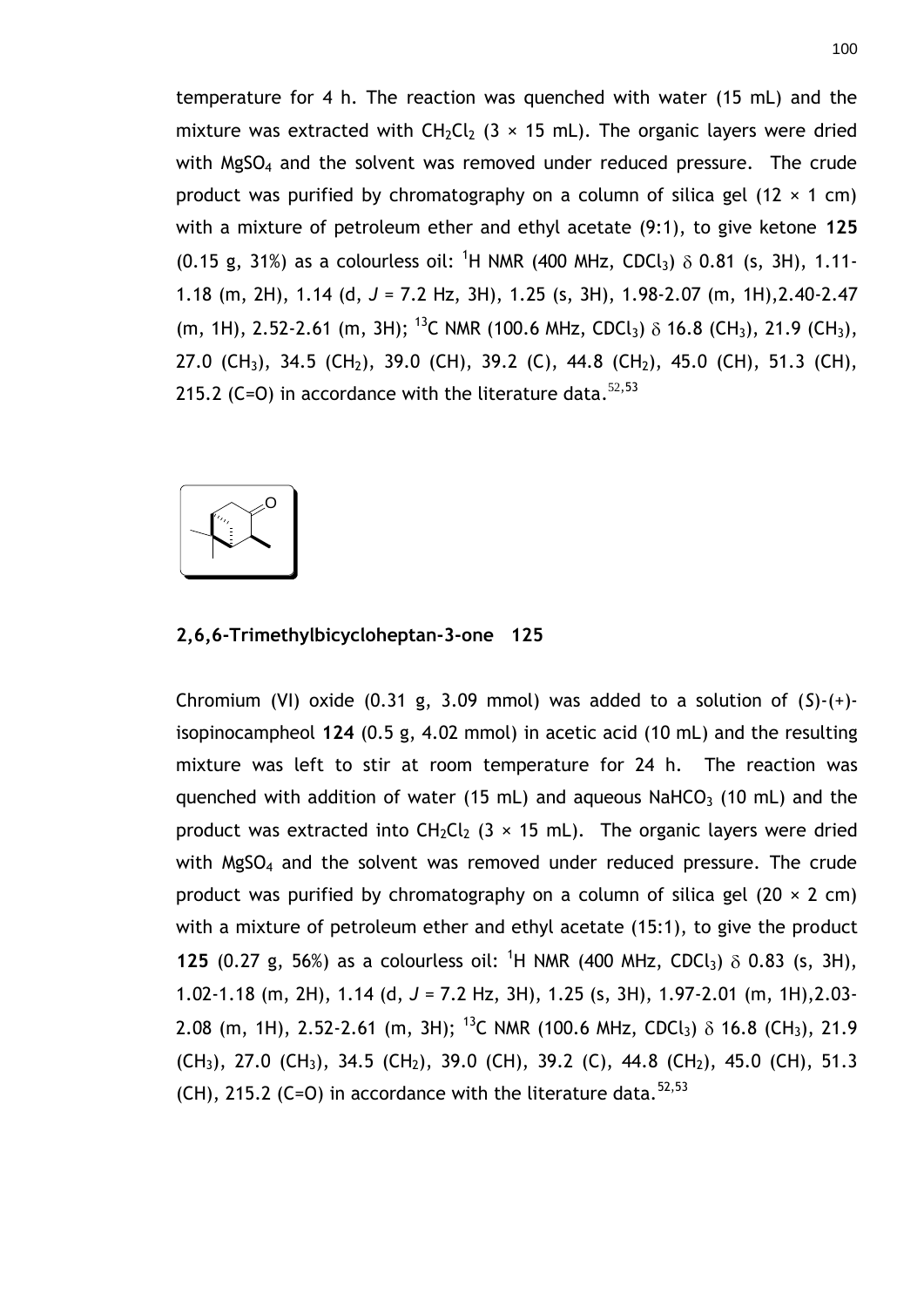

**(+)-5-(2',4',6'-Trimethoxyphenyl)-8,10,10-trimethyl-6-azatricyclo[ 7.1.1.02,7]undeca-2(7),3,5-triene 109**

Anhydrous ammonium acetate (11.2 g, 14.5 mmol) was heated to reflux in acetic acid (12 mL) at 110 °C until the compound had completely dissolved. Krohnke salt **108** (1.93 g, 4.8 mmol) was then added and the mixture was left to stir at this temperature until the Krohnke salt dissolved. The ketone **125** (0.66 g, 4.4 mmol) was added and the solution was stirred at 110 °C for 48 h. Aqueous NaOH (1M) (15 mL) was then added and the mixture was extracted with ethyl acetate  $(3 \times 15 \text{ mL})$ . The combined organic layers were washed with brine (15 mL), and dried over MgSO4. The solvent was removed in vacuo to afford an oil that was purified via flash chromatography on a column of silica gel  $(15 \times 1 \text{ cm})$  using a mixture of petroleum ether and ethyl acetate (3:5), to furnish **109** (0.23 g, 16%) as a white powder: <sup>1</sup>H NMR (400 MHz, CDCl<sub>3</sub>)  $\delta$  0.61 (s, 3H), 1.30 (d, J = 6.8 Hz, 1H), 1.34 (s, 3H), 2.04-2.07 (m, 1H), 2.46 (dt, *J* = 9.6, 5.6 Hz, 1H), 2.66 (t, *J* = 5.6 Hz, 1H), 3.15-3.16 (m, 2H), 3.61 (s, 6H), 3.83 (s, 3H), 6.12 (s, 2H), 6.89 (d, *J*  $= 7.6$  Hz, 1H), 7.09 (d,  $J = 7.6$  Hz, 1H) in accordance with the spectrum of an authentic sample.  $50$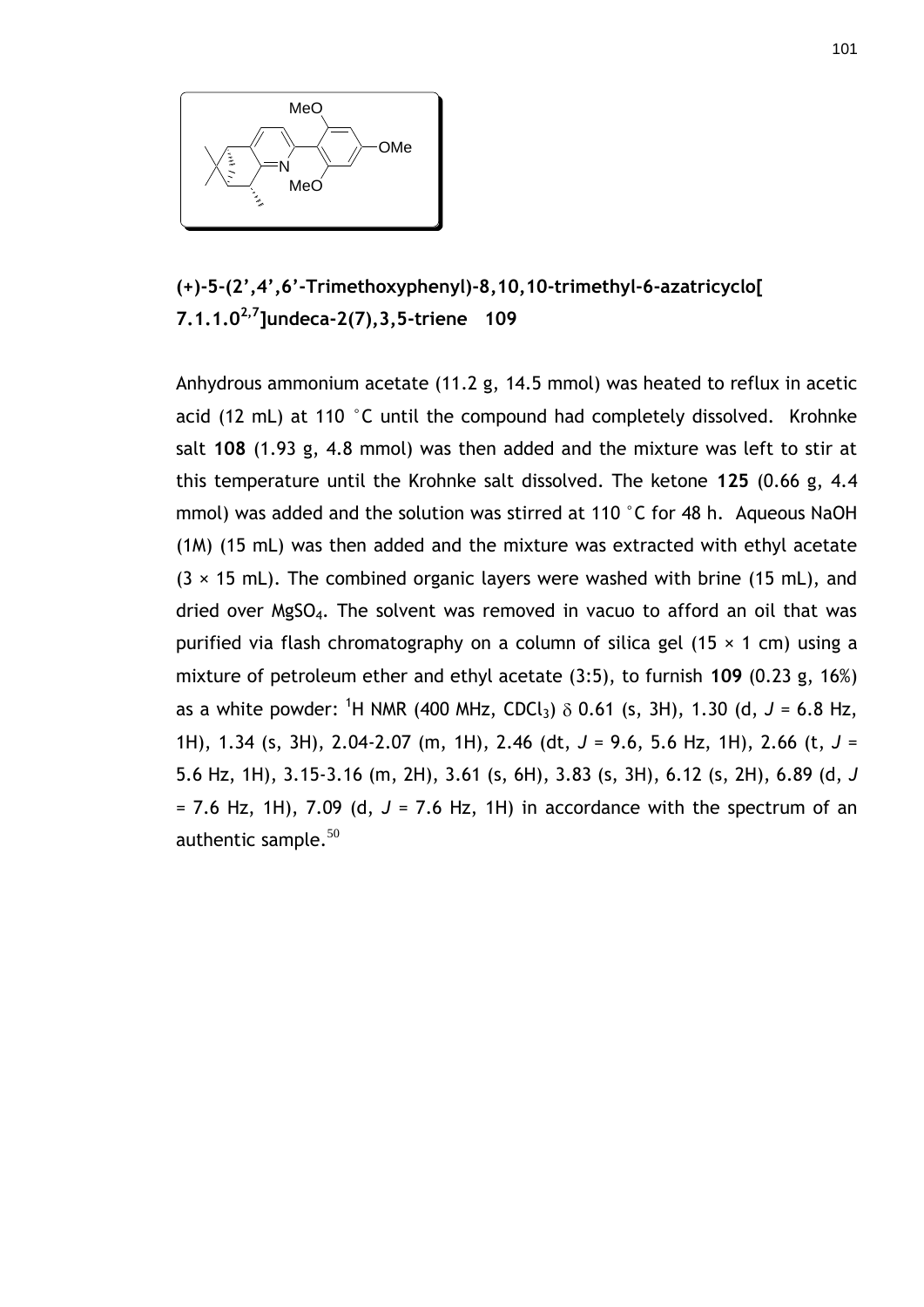

**(+)-5-(2',4',6'-Trimethoxyphenyl)-8,10,10-trimethyl-6-azatricyclo[ 7.1.1.02,7]undeca-2,4,6-triene 6-oxide 64**

*m*-Chloroperoxybenzoic acid (*m*CPBA) (0.14 g, 0.8 mmol) was added portion-wise to a solution of the pyridine derivative  $109$  (0.23 g, 0.7 mmol) in  $CH_2Cl_2$  (10 mL) at 0 °C and the mixture was warmed to room temperature, where it was stirred for 12 h. The reaction mixture was then diluted with ether (10 mL) and washed successively with saturated aqueous NaHCO<sub>3</sub> ( $3 \times 8$  mL) and brine (10 mL). The organic solution was dried ( $Na<sub>2</sub>SO<sub>4</sub>$ ) and the solvent was evaporated in vacuo. The resulting crude product was purified by chromatography on a column of silica gel (10  $\times$  1 cm) with a mixture of petroleum ether and ethyl acetate (10:1) and then (3:5) to isolate the product **64** (0.11 g, 46%) as a white powder: mp 108-110 °C (lit. gives112-113 °C)<sup>[50](#page-50-0)</sup>; [α]<sub>D</sub> +164.2 (c 0.5, CH<sub>2</sub>Cl<sub>2</sub>) (lit. gives [α]<sub>D</sub> +8.6 (c 1.0, CH<sub>2</sub>Cl<sub>2</sub>))<sup>[50](#page-50-0)</sup>; <sup>1</sup>H NMR (400 MHz, CDCl<sub>3</sub>)  $\delta$  0.61 (s, 3H), 1.35 (s, 3H), 1.38-1.49 (m, 4H), 2.06-2.13 (m, 1H), 2.44-2.51 (m, 1H), 2.70 (t, *J* = 5.6 Hz, 1H), 3.63-3.70 (m, 6H), 3.77 (s, 3H), 6.31-6.34 (m, 2H), 6.75 (d, *J* = 7.6 Hz, 1H), 6.94 (d, *J* = 7.6 Hz, 1H); MS (EI) *m/z* (%) 369.1 (M.+, 6), 338.1 (100), 310.1 (12), 63 (41); HRMS (EI) 369.1942 ( $C_{22}H_{27}O_4N$  requires 369.1940) in accordance with the spectrum of an authentic sample. $50$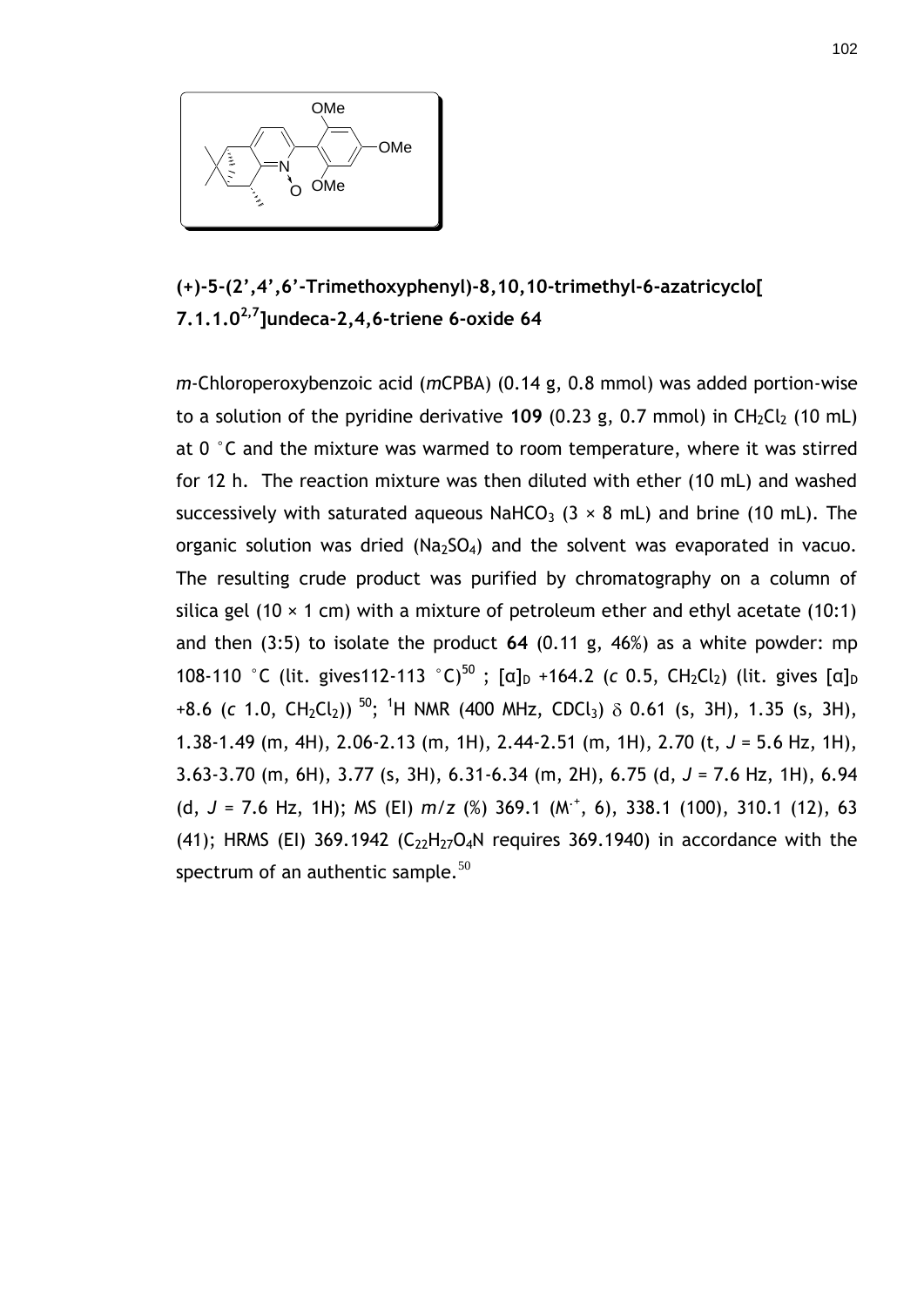

## **3-Phenyl-2***H***-isoquinolinone 130**

*n*-BuLi (2.5 M, 39.4 mL) was added dropwise to a solution of *N*-methyl-*o*toluamide **128** (5 g, 33.52 mmol) in THF (125 mL) at –20 °C and the reaction mixture was left at this temperature for 1.5 h. Thereafter it was cooled to –50 °C and a solution of benzonitrile (5.6 mL, 54.63 mmol) in THF (10 mL) was added. The mixture was left to stir at room temperature for 30 min and then heated at 40 °C for a further 17 h. Upon completion, the reaction was quenched with water, dried with MgSO4 and the solvent was removed under reduced pressure. The crude product was recrystallised with EtOAc and  $CH<sub>2</sub>Cl<sub>2</sub>$  mixture to afford **130** (1.7g, 23 %) as a white solid: mp 208 – 210 °C, 1H NMR (400 MHz, CDCl3) δ 6.80 (s, 1H), 7.51-7.74 (m, 8H), 8.44 (d, *J* = 8.8 Hz, 1H), 8.78 (bs, 1H); MS (EI) *m/z* (%) 221.1 (M, 12), 84.0 (83), 49.0 (100) HRMS (EI) 221.0838  $(C_{15}H_{11}NO$  requires 221.2584) in accordance with the literature data.<sup>82</sup>



## **1-Chloro-3-phenylisoquinoline 131**

Solid PCl<sup>5</sup> (1.58 g, 7.59 mmol) was added to a solution of 3-phenyl-2*H*isoquinolinone **130** (1.68 g, 7.59 mmol) in phosphoryl chloride (15 mL) and the mixture was heated to 120 °C for 2 h, then left to cool to room temperature and quenched by pouring onto ice. The resultant precipate was isolated by filtration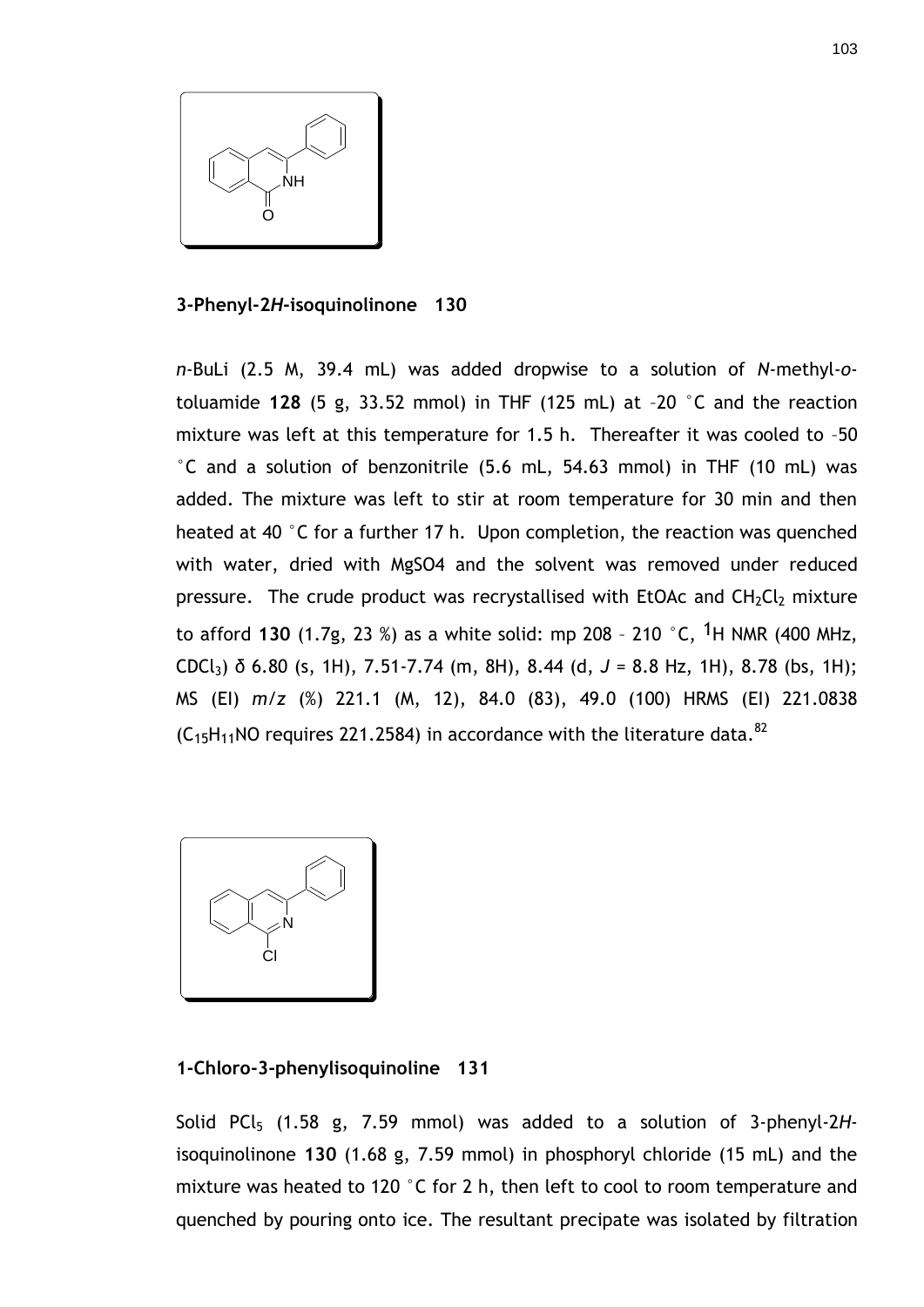and washed with conc. aqueous ammonia solution until the aqueous phase was basic. The aqueous phase was extracted with  $CH_2Cl_2$  (3  $\times$  50 mL), the organic phases were combined, dried over MgSO4, and evaporated under reduced pressure. The crude product was purified by recrystalisation from hexane:ethyl acetate to give the product, 1-chloro-3-phenylisoquinoline **131** (1.52 g, 84 %) as a white solid: mp 75-78°C; <sup>1</sup>H NMR (400 MHz, CDCl<sub>3</sub>)  $\delta$  7.45 (tt, J = 7.3, 1.2 Hz, 1H), 7.52-7.56 (m, 2H), 7.70 (ddd, *J* = 8.0, 6.8, 1.2 Hz, 1H), 7.78 (ddd, *J* = 8.0, 6.8, 1.2 Hz, 1H), 7.93 (d, *J* = 8.2 Hz, 1H), 8.05 (s, 1H), 8.13-8.16 (m, 2H), 8.37 (d,  $J = 8.3$  Hz, 1H); <sup>13</sup>C NMR (100.6 MHz, CDCl<sub>3</sub>)  $\delta$  116.3 (CH), 126.0 (C), 126.5 (CH), 126.9 (2 × CH), 127.4 (CH), 128.3 (CH), 128.8 (2 × CH), 129.0 (CH), 131.3 (CH), 138.0 (C), 138.7 (C), 150.3 (C), 151.3 (C) in accordance with an authentic sample.<sup>[54](#page-59-0)</sup>



**3,3'-Diphenyl-[1,1']-biisoquinolinyl 132**

Zinc powder (50 mg, 0.81 mmol) was added to a stirred, deep blue solution of nickel(II) chloride hexahydrate  $(NiCl<sub>2</sub>.6H<sub>2</sub>O)$  (193 mg, 0.81 mmol) and triphenylphosphine (854 mg, 3.25 mmol) in DMF (5 mL), under nitrogen at 50 °C. After 1 h, the colour of the mixture had changed to red brown. 1- Chloroisoquinoline **131** (195 mg, 0.81 mmol) was added and the progress of the reaction was monitored by TLC. After 3.5 h, all of the staring material was consumed. The mixture was then poured into a dilute ammonia solution and extracted with chloroform  $(3 \times 15 \text{ mL})$ , the organic layers were combined, washed with H<sub>2</sub>O (3  $\times$  15 mL), dried with MgSO<sub>4</sub>, and evaporated. The resulting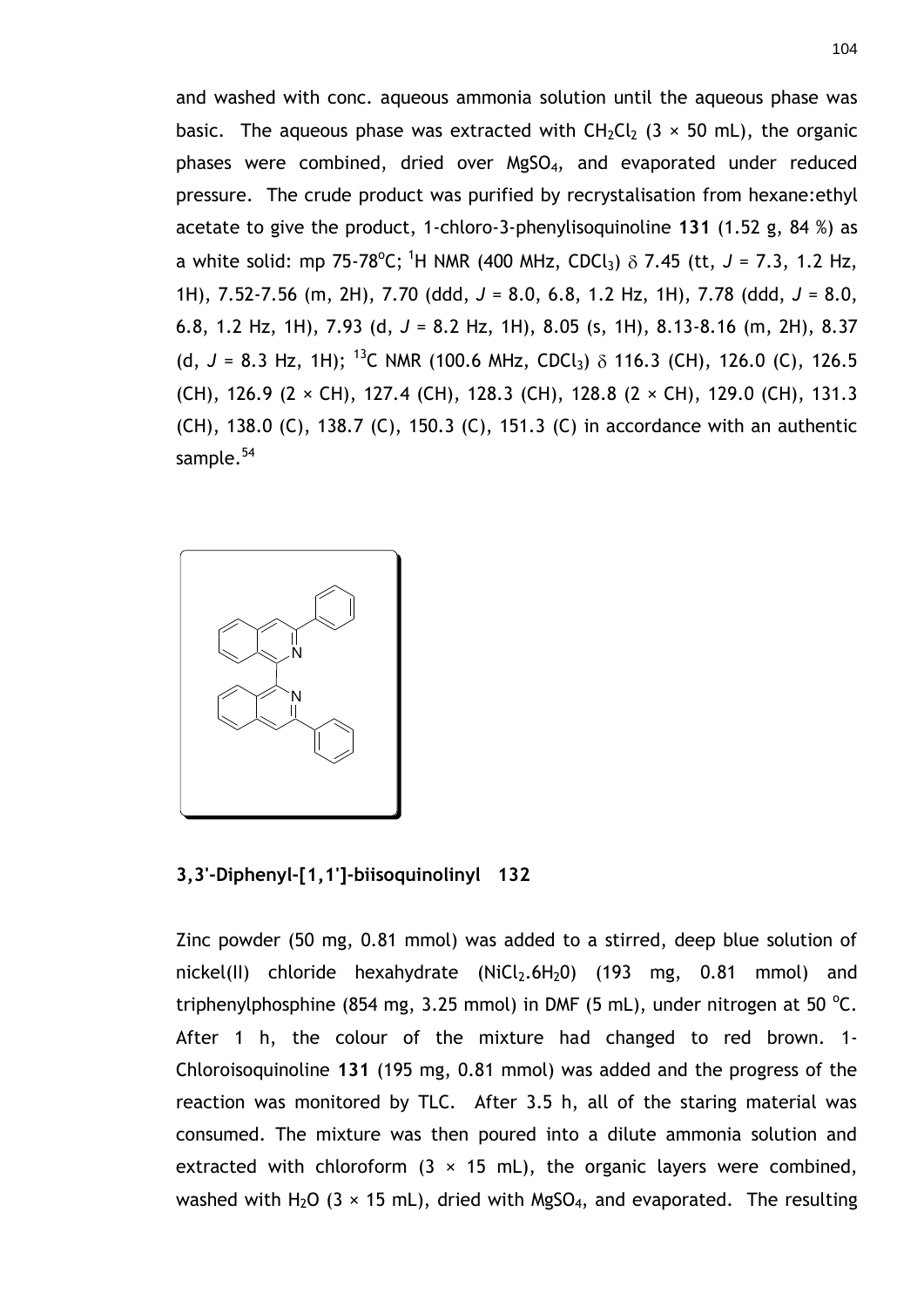crude product was purified by chromatography on a column of silica gel (15  $\times$  1 cm) with a mixture of petroleum ether and ethyl acetate (2:1) to isolate the product 132 (35 mg, 40%) as a white solid: mp 175-176 °C; <sup>1</sup>H NMR (400 MHz, CDCl<sub>3</sub>)  $\delta$  7.41-7.44 (m, 2H), 7.48-7.52 (m, 6H), 7.75 (t, J = 7.6 Hz, 2H), 8.02 (t, J = 8 Hz, 4H), 8.21-8.23 (m, 4H), 8.28 (s, 2H); <sup>13</sup>C NMR (100.6 MHz, CDCl<sub>3</sub>)  $\delta$  116.9  $(4 \times CH)$ , 127.2  $(2 \times CH)$ , 127.2  $(2 \times CH)$ , 127.4  $(2 \times CH)$ , 127.6  $(2 \times CH)$ , 128.5  $(4 \times CH)$  $\times$  CH), 128.8 (2 $\times$  CH), 130.4 (2  $\times$  CH), 138.0 (2  $\times$  C), 139.6 (2  $\times$  C), 149.9 (2  $\times$  C), 157.9 (4  $\times$  C) in accordance with an authentic sample.<sup>[54](#page-59-0)</sup>



**3,3'-Diphenyl-[1,1']-biisoquinolinyl 2,2'-dioxide 133**

*m-*CPBA (66 mg, 0.4 mmol) was added to a solution of 3,3'-diphenyl-[1,1'] biisoquinolinyl 132 (27 mg, 0.05 mmol) in  $CH_2Cl_2$  (5 mL) at 0  $^{\circ}$ C, the mixture was left to warm to room temperature and then stirred at this temperature for 48 h. The reaction was quenched by the addition of water (5 mL). The mixture was partitioned between  $CH_2Cl_2$  and water, the aqueous layer was extracted with CH2Cl2 and the combined fractions were dried over MgSO4 and concentrated *in*  vacuo to give the product 133 (14 mg, 65%) as a yellow solid: <sup>1</sup>H NMR (400 MHz,  $CDC<sub>13</sub>$   $\delta$  7.34-7.39 (m, 2H), 7.51-7.57 (m, 2H), 7.81-7.83 (m, 2H), 8.01 (s, 2H); <sup>13</sup>C NMR (100.6 MHz, CDCl<sub>3</sub>):  $\delta$  123.4 (2 × CH), 125.5 (2 × CH), 127.3 (2 × CH), 128.0 (2 × CH), 128.6 (4 × CH), 128.7 (2 × C), 129.0 (2 × C), 129.4 (2 × CH), 129.7  $(2 \times CH)$ , 130.1  $(4 \times CH)$ , 132.6  $(2 \times C)$ , 138.9  $(2 \times C)$ , 147.5  $(2 \times C)$  in accordance with an authentic sample. [54](#page-59-0)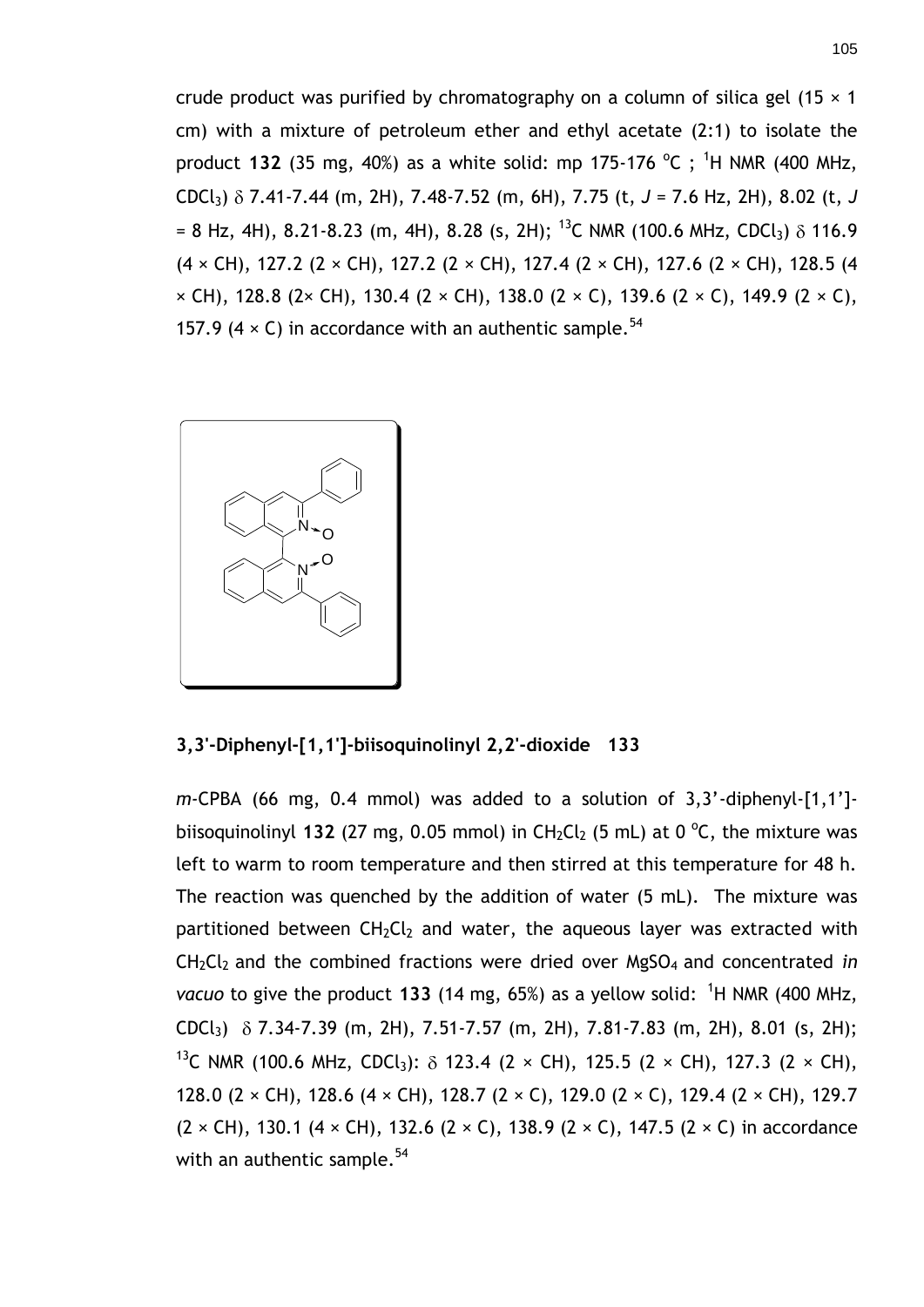

## **2-Aminobenzyl alcohol 135**

Anthranilic acid **134** (10 g, 72.92 mmol) was added to a solution of LiAlH<sup>4</sup> (6.6 g, 175 mmol) in ether (400 mL) which had been cooled to  $0^{\circ}$ C. The reaction mixture was stirred at this temperature for 2 h and then quenched by the addition of  $Na<sub>2</sub>SO<sub>4</sub>$  until no more hydrogen gas evolved. Once quenched, this mixture was passed through a pad of celite and evaporated *in vacuo* to leave **135** (8.15 g, 91%) as a yellow solid: mp 71-78 °C; <sup>1</sup>H NMR (400 MHz, CDCl3) 7.17 (dt, *J* = 7.6, 1.6 Hz, 1H), 7.10 (d, *J* = 7.2 Hz, 1H), 6.75 (t, *J* = 7.6, 7.2 Hz, 2H), 4.72 (s, 2H), 4.22 (broad s, 2H); <sup>13</sup>C NMR (100.6 MHz, CDCl3):  $\delta$  146.0 (C), 129.5 (CH), 129.2 (CH), 124.8 (C), 118.2 (CH), 116.1 (CH), 64.5 (CH2); MS (EI), m/z (%) 123.0 (100), 105.0 (92), 83.9 (61) in accordance with the literature data; [56](#page-59-1) HRMS (EI) 123.0684 (C7H9ON requires 123.0683).



**2-Aminobenzaldehyde 136**

MnO<sup>2</sup> (2.12 g, 24.36 mmol) was added to a solution of 2-aminobenzyl alcohol **135** (1 g, 8.12 mmol) in anhydrous  $CH_2Cl_2$  (50 mL) under an argon atmosphere and the mixture was stirred at room temperature for 24 h. The mixture was then filtered through a pad of silica (5 g) and the filtrate was concentrated to afford the pure product 136 (0.79 g, 81 %) as an orange oil: <sup>1</sup>H NMR (400 MHz, CDCl<sub>3</sub>)  $\delta$ 9.88 (s, 1H), 7.48 (dd, *J* = 7.8, 1.6 Hz, 1H), 7.32 (dt, *J* = 7.2, 1.6 Hz, 1H), 6.75 (dt,  $J = 7.2$ , 0.8 Hz, 1H), 6.66 (d,  $J = 8.3$  Hz, 1H), 6.10 (broad s, 2H); <sup>13</sup>C NMR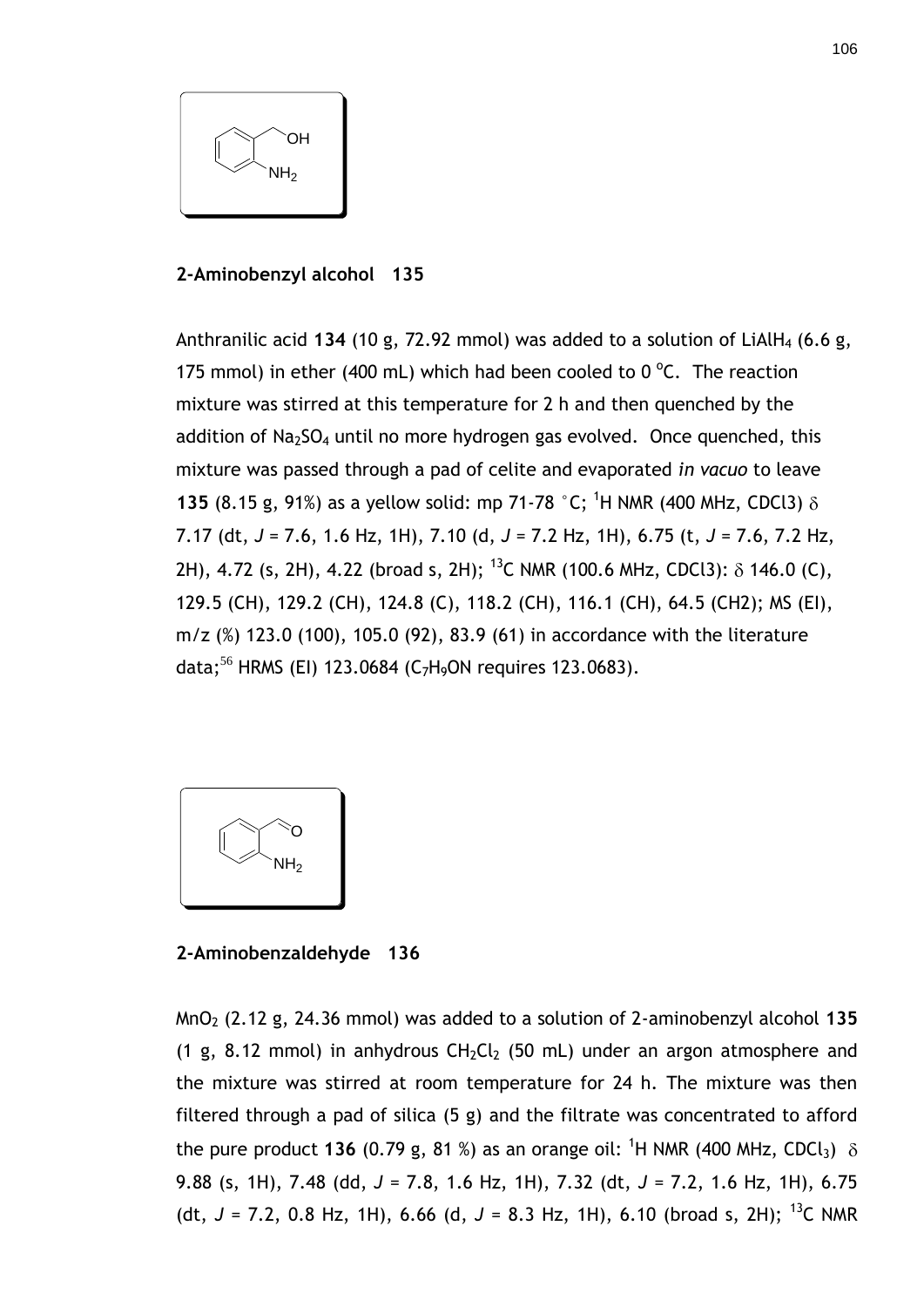$(100.6 \text{ MHz}, \text{CDCl}_3)$   $\delta$  116.0 (CH), 116.6 (CH), 118.9 (C), 135.2 (CH), 135.8 (CH), 149.9 (C), 194.1 (CH); MS (EI), *m/z* (%) 121.0 (80), 93.0 (100), 66.0 (35) in accordance with the literature data;<sup>[58](#page-59-2)</sup> HRMS (EI) 121.0528 (C<sub>7</sub>H<sub>7</sub>ON requires 121.0529).



#### **3,3′-Dimethyl-2,2′-biquinoline 138**

A solution of potassium hydroxide (50 mg) in ethanol (3 mL) was added to a solution of 2-aminobenzaldehyde **136** (0.67 g, 5.53 mmol) and 3,4-hexanedione **137** (0.32 g, 2.77 mmol) in absolute ethanol (30 mL) and the resulting solution was heated under argon to reflux for 4 h. The solvent was evaporated *in vacuo*, the residual crude oil was diluted with  $CH_2Cl_2$  (20 mL) and washed with water (2  $\times$  10 mL). The organic fractions were combined and dried with MgSO<sub>4</sub> and evaporated to give crude **138** (780 mg, 27%). Purification via chromatography on a column of silica (20  $\times$  1 cm) with a mixture of petroleum ether and ethyl acetate (2:1), followed by recrystalisation from a hexane:ethyl acetate mixture  $(2:1)$ , gave pure 138  $(210 \text{ mg}, 27%)$  as yellow needles: <sup>1</sup>H NMR  $(400 \text{ MHz}, \text{CDCl}_3)$  8.02 (d, *J* = 8.0 Hz, 4H), 7.77 (d, *J* = 8.0 Hz, 2H), 7.62 (t, *J* = 8.0 Hz, 2H), 7.50 (t,  $J = 8.0$ , 2H), 2.26 (s, 6H); <sup>13</sup>C NMR (100.6 MHz, CDCl<sub>3</sub>)  $\delta$  19.1 (CH<sub>3</sub>), 126.8 (CH), 126.9 (CH), 128.2 (C), 128.9 (CH), 129.3 (CH), 129.5 (C), 136.9 (CH), 146.4 (C), 159.1 (C); MS (EI), *m/z* (%) 284.7 (M+H) (100), 283.7 (13) in accordance with the literature data;<sup>[59](#page-59-3)</sup> HRMS (EI) 285.1392 (C<sub>20</sub>H<sub>16</sub>N<sub>2</sub> requires 285.1387).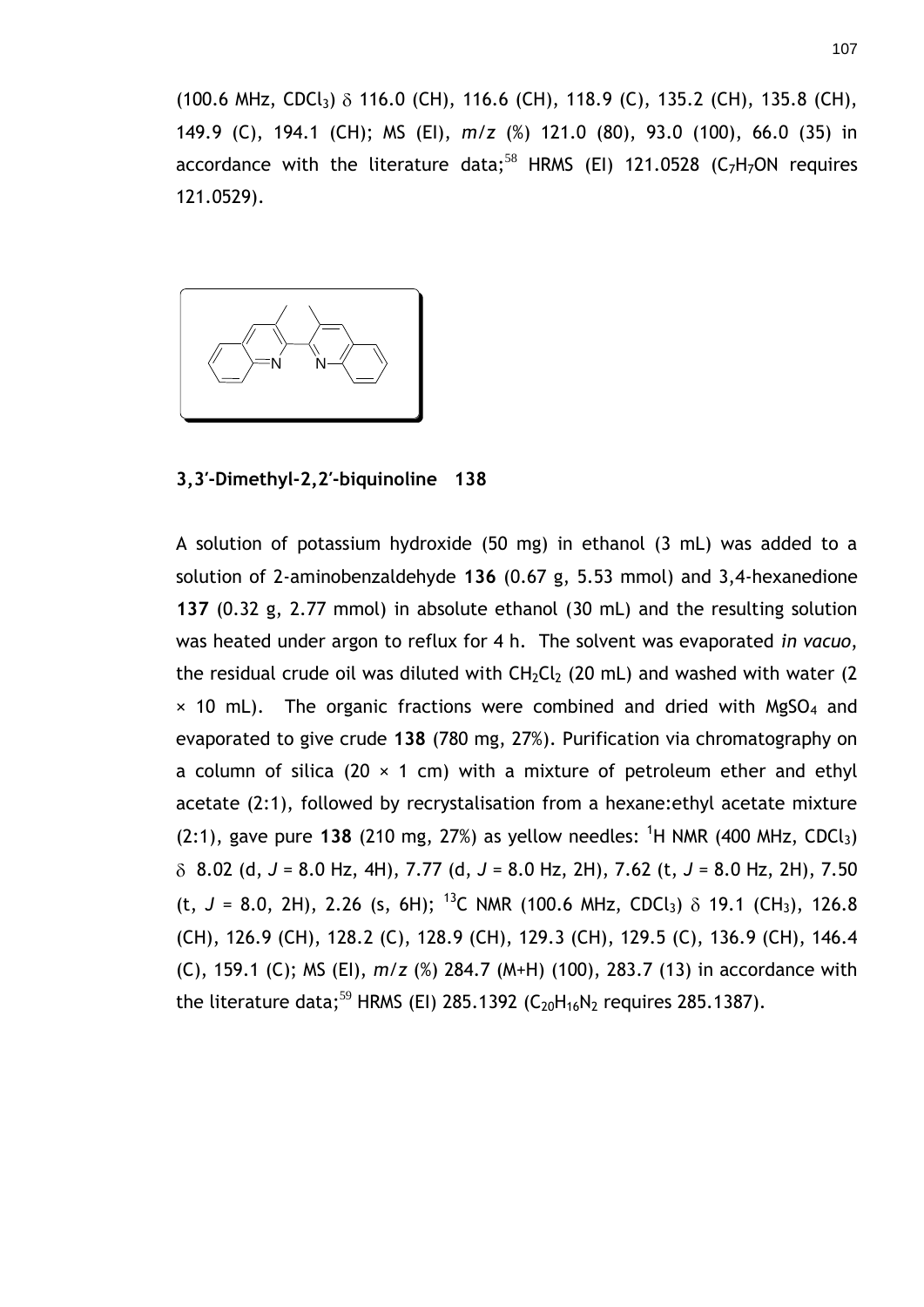

**(±)-3,3′-Dimethyl-2,2′-biquinoline N,N′-dioxide 32**

*m*-Chloroperbenzoic acid (70%, 91 mg, 0.53 mmol) was added portion-wise to a solution of biquinoline 32 (60 mg, 0.21 mmol) in  $CH_2Cl_2$  (5 mL) at 0 <sup>o</sup>C and the mixture was stirred at room temperature for 24 h. The reaction mixture was then successively washed with sat. NaHCO<sub>3</sub> (3  $\times$  10 mL) and brine (10 mL) and dried over Na<sub>2</sub>SO<sub>4</sub>. The solvent was evaporated *in vacuo* to afford the ligand 32 (57 mg, 85 %) as a opaque needles: mp 255-260  $^{\circ}$ C (lit. gives 270  $^{\circ}$ C)<sup>Error! Bookmark</sup> not defined.<sub>;</sub> <sup>1</sup>H NMR (400 MHz, CDCl<sub>3</sub>)  $\delta$  8.66 (d, *J* = 8.0 Hz, 2H), 7.88-7.65 (m, 8H), 2.28 (s, 6H); <sup>13</sup>C NMR (100.6 MHz, CDCl<sub>3</sub>)  $\delta$  17.9 (CH<sub>3</sub>), 120.1 (CH), 125.2 (CH), 127.4 (CH), 129.1 (CH), 129.3 (CH), 130.2 (C), 131.7 (C), 140.4 (C) in accordance with the literature data.**Error! Bookmark not defined.**



### **3,4-Dibromo-2,5-dimethylthiophene 140**

Bromine (0.91 mL, 17.83 mmol) was added to a solution of 2,5 dimethylthiophene **139** (1 g, 8.91 mmol) in  $CH_2Cl_2$  (30 mL) over a period of 15 min and the resulting dark mixture was stirred at room temperature for 18 h. The excess of bromine was reduced with a 20% aqueous solution of  $Na<sub>2</sub>S<sub>2</sub>O<sub>3</sub>$  and the organic phase was washed with NaHCO<sub>3</sub> (aq) and water and dried using Na<sub>2</sub>SO<sub>4</sub>. The crude product was recrystalised from a mixture of ethanol and chloroform  $(9:1)$  to give pure 140  $(1.75 \text{ g}, 72\%)$  as white needles: mp 44-45 °C;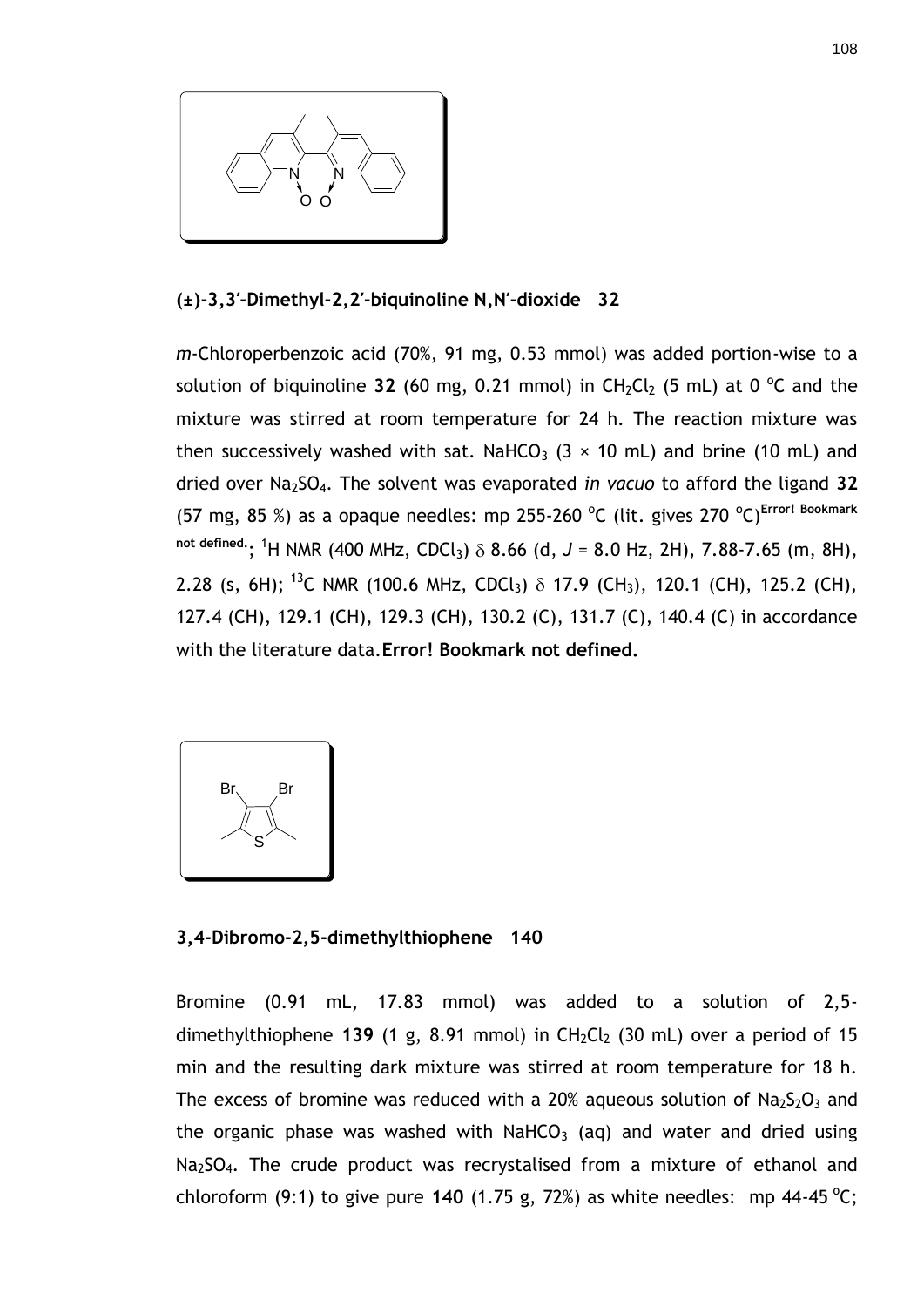<sup>1</sup>H NMR (400 MHz, CDCl<sub>3</sub>)  $\delta$  2.33 (s, 6H); <sup>13</sup>C NMR (100.6 MHz, CDCl<sub>3</sub>)  $\delta$  14.8 (CH<sub>3</sub>), 110.6 (C), 130.4 (C); MS (EI), *m/z* (%) 269.8 (93), 190.9 (100), 110.0 (64) in accordance with the literature data;<sup>[61](#page-61-0)</sup> HRMS (EI) 269.8533 (C<sub>6</sub>H<sub>6</sub>Br<sub>2</sub>S requires 269.8536).



**3-Bromo-2,5-dimethylthiophene 141**

*n*-BuLi in hexane (1.6 M, 27 mL, 38.30 mmol) was added dropwise to a solution of 3,4-dibromo-2,5-dimethylthiophene **140** (9.4 g, 34.8 mmol) in anhydrous ether (100 mL) at -70  $\mathrm{^{\circ}C}$ , under argon atmosphere and the resulting mixture was vigorously stirred for 45 min. Water (5.5 mL) was then added dropwise and the mixture was stirred at -70  $\degree$ C for a further 1 h. The mixture was then warmed to room temperature, washed with water  $(2 \times 50 \text{ mL})$ , dried over MgSO<sub>4</sub>, and concentrated under reduced pressure to afford **141** (6.13 g, 92%) as a brown oil; <sup>1</sup>H NMR (400 MHz, CDCl<sub>3</sub>)  $\delta$  2.25 (s, 3H), 2.32 (s, 3H), 6.48 (s, 1H); <sup>13</sup>C NMR  $(100.6 \text{ MHz}, \text{CDCl}_3)$   $\delta$  14.5  $(\text{CH}_3)$ , 15.3  $(\text{CH}_3)$ , 107.9  $(\text{C})$ , 127.6  $(\text{CH})$ , 131.6  $(\text{C})$ , 136.9 (C); MS (EI) *m/z* (%) 192.0 (83), 111.0 (100) in accordance with the literature data. $83$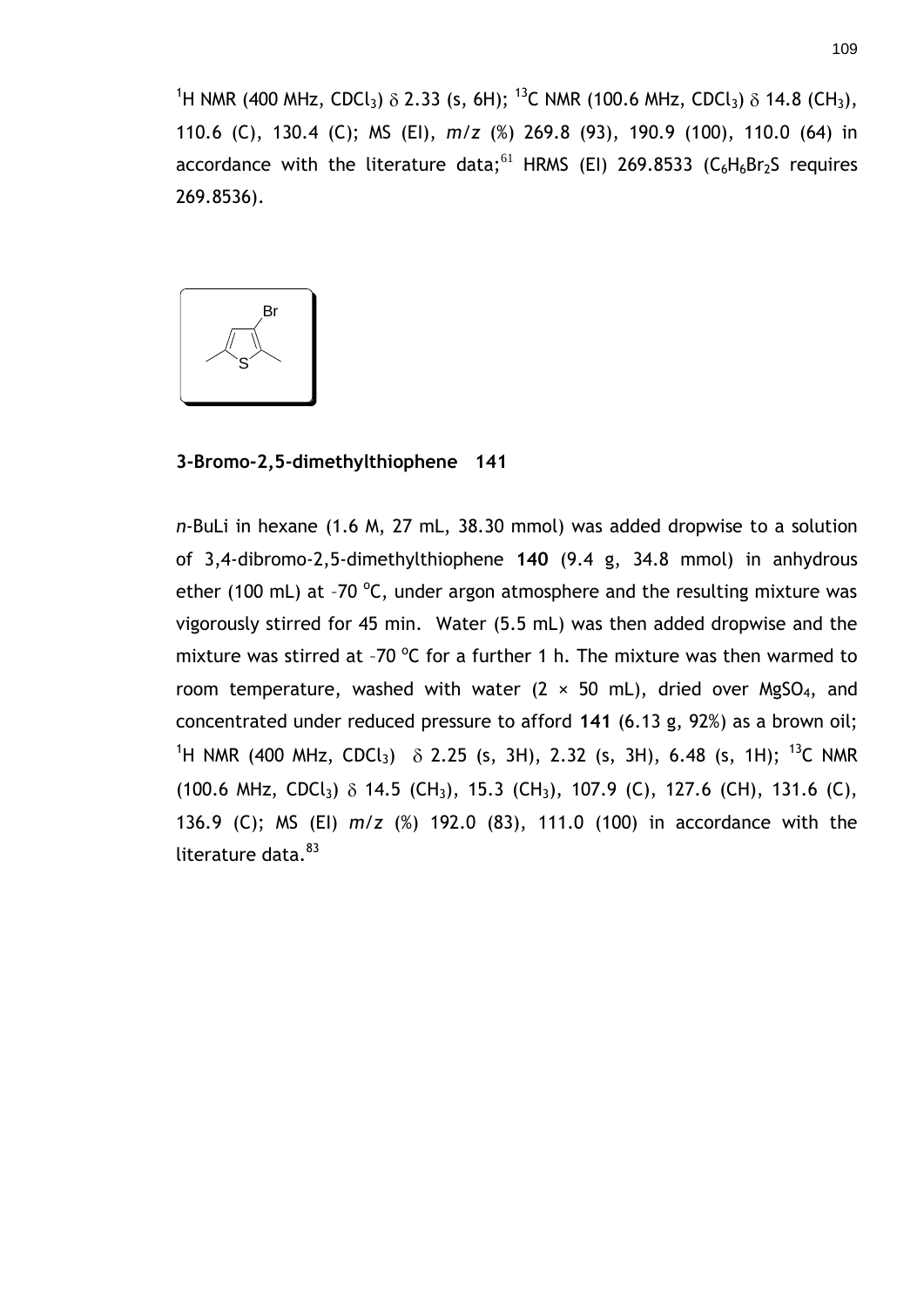

## **2,2',5,5'-Tetramethyl-3,3'-bithiophene 142**

A solution of *n*-BuLi (1.6 M) in hexane (3.6 mL, 5.75 mmol) was added dropwise to a solution of 3-bromo-2,5-dimethylthiophene  $141$  (1 g, 5.23 mmol) at -70  $^{\circ}$ C in anhydrous ether (20 mL), the mixture was stirred for 15 min, and then allowed to warm to  $-55^{\circ}$ C. Copper(II) chloride (0.70 g, 5.23 mmol) was added in portions so that the temperature was maintained below  $-45$  °C. The mixture was stirred at -45  $\mathrm{^{\circ}C}$  for 1 h and then warmed to room temperature where it was left to stir for a further 24 h. The reaction was quenched by the addition of water (5 mL) and the organic phase was separated. The water phase and the inorganic solid material were extracted with ether (20 mL), the combined organic phases were dried over MgSO<sub>4</sub> and filtered through a pad of silica gel  $(10 g)$ . The filtrate was concentrated to give the dimer 142 (0.79 g, 69%) as an oil; <sup>1</sup>H NMR (400 MHz, CDCl<sub>3</sub>)  $\delta$  2.32 (s, 6H), 2.40 (s, 6H), 6.55 (s, 2H); <sup>13</sup>C NMR (100.6 MHz, CDCl<sub>3</sub>) 14.5 (CH3), 15.3 (CH3), 107.9 (C), 127.6 (CH), 131.6 (C), 136.9 (C); MS (EI), *m/z* (%) 220.0 (100), 206.9 (78), 179.0 (38) in accordance with the literature;<sup>[64](#page-61-1)</sup> HRMS (EI) 222.0537 (C<sub>12</sub>H<sub>14</sub>S<sub>2</sub> requires 222.0527).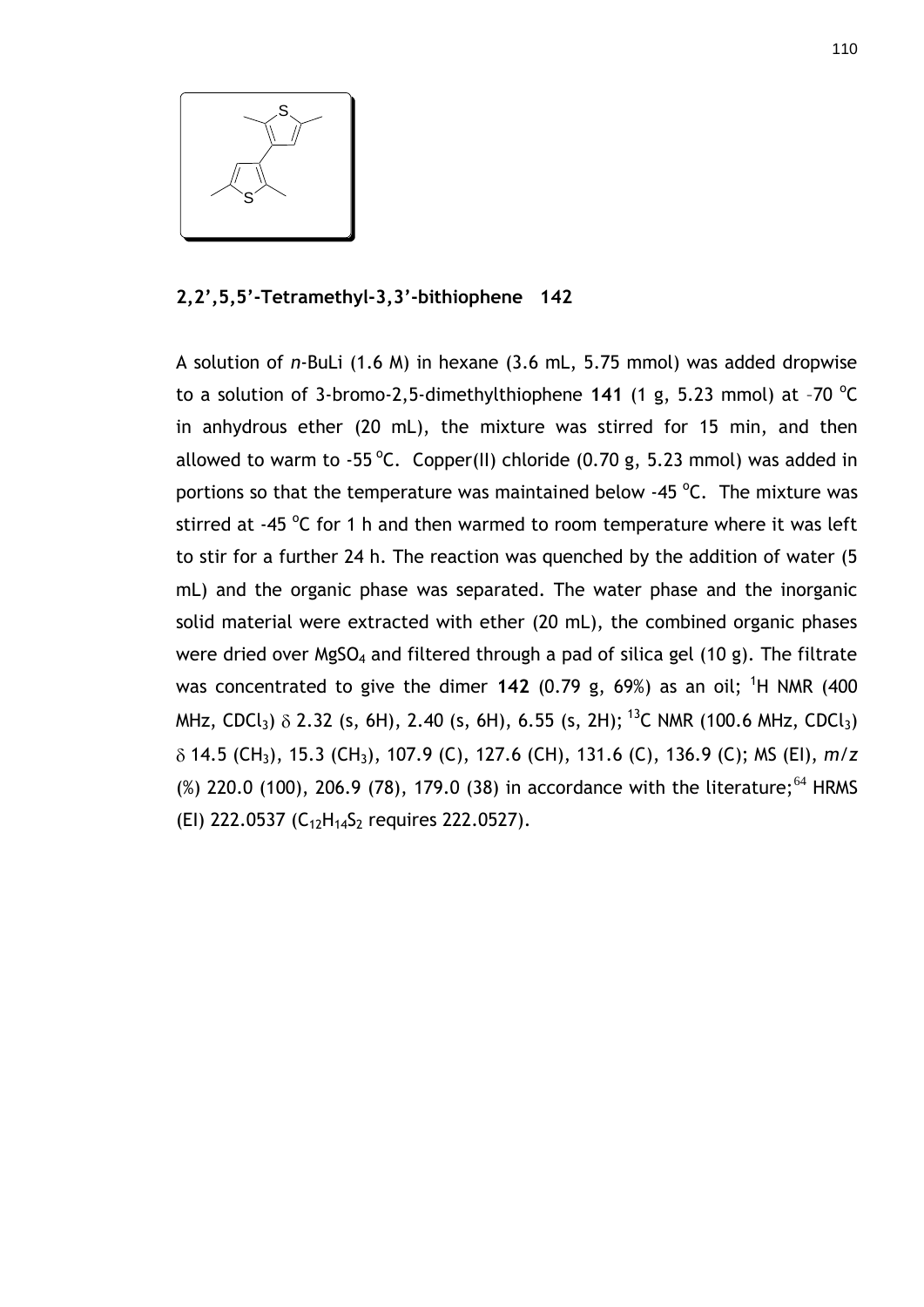

**4,4'-Dibromo-2,2',5,5'-tetramethyl-3,3'-bithiophene 143**

Hydroquinone (1 mg) and *N*-bromosuccinimide (0.76 g, 4.3 mmol) was added and in portions to a solution of 2,2',5,5'-tetramethyl-3,3'-bithiophene **142** (0.48 g, 2.15 mmol) in a 1:1 mixture of acetic acid-chloroform (15 mL) at  $0^{\circ}$ C (ice water bath). The reaction was complete within a few minutes, and the solution was diluted with water. The organic layer was separated and was then washed with water, sodium carbonate solution and once more with water. The organic layer was then dried over Na<sub>2</sub>SO<sub>4</sub> and the solvent was evaporated *in vacuo* to afford the product **143** (0.66 g, 82 %) as an oil; 1H NMR (400 MHz, CDCl3)  $\delta$  2.19 (s, 6H), 2.38 (s, 6H), <sup>13</sup>C NMR (100.6 MHz, CDCl<sub>3</sub>)  $\delta$  14.4 (CH<sub>3</sub>), 15.1 (CH<sub>3</sub>), 111.4 (C), 130.1 (C), 132.7 (C), 1134.7 (C) in accordance with the literature data.  $66$ 



# **4,4'-Bis(diphenylphosphinyl)-2,2',5,5'-tetramethyl-3,3'-bithiophene 145**

*n*-BuLi (3.3 mL, 1.6 M solution in hexane, 5.34 mol) was added dropwise to a solution of 4,4'-dibromo-2,2',5,5'-tetramethyl-3,3'-bithiophene **143** (1.0 g, 2.63 mol) in THF (30 mL) at -60°C, under argon. The mixture was stirred at this temperature for 10 min after which diphenylphosphinous chloride (0.96 ml, 5.37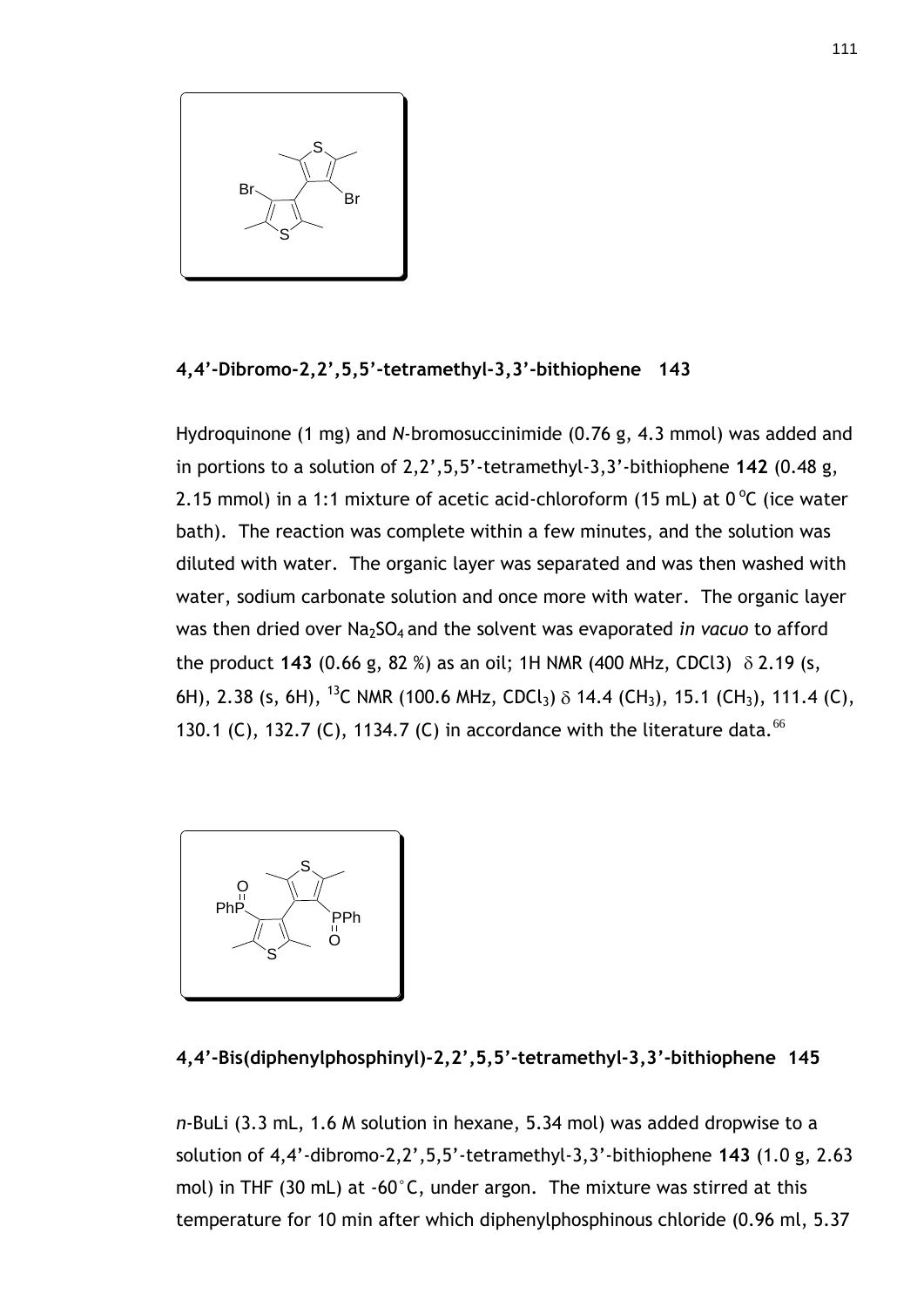mol) was added and the mixture was stirred for an addition 1 h. The mixture was then allowed to warm to room temperature and concentrated under reduced pressure. The residue was diluted with water and the product was extracted into CH<sub>2</sub>Cl<sub>2</sub>. A 35% aqueous solution of H<sub>2</sub>O<sub>2</sub> (10 mL) was added to the organic layer at 0°C and and the mixture was stirred at room temperature for 1 h. The mixture was then diluted with water (10 mL), the organic layer was separated, dried over Na<sub>2</sub>SO<sub>4</sub>, and concentrated *in vacuo*. The residue was purified via chromatography on a column of silica  $(15 \times 1)$  with a mixture of ethyl acetate,  $CH_2Cl_2$ , and  $Et_3N$  (3:7:0.1) to afford pure  $(\pm)$ -145 (0.52 g, 32%) as a solid; mp 155-158  $\degree$ C (lit. gives 140  $\degree$ C) $^{67}$  $^{67}$  $^{67}$ ,  $^{1}$ H NMR (400 MHz, CDCl $_{3}$ )  $\delta$  1.66 (s, 6H), 2.30 (s, 6H), 7.3-7.7 (m, 20 H), MS (EI), *m/z* (%) 623.1 (M+H), 393.0 (63), 313.2 (100) in accordance with the literature.<sup>[67](#page-61-3)</sup>



#### **4,5-Bis-(diphenyl-phosphinoylmethyl)-2,2-dimethyl-[1,3]dioxolane 103**

<span id="page-112-0"></span>A 35% solution of  $H_2O_2$  (690 mg, 20.46 mmol) was added to a solution of  $(+)$ -DIOP (150 mg, 0.30 mmol) in  $CH_2Cl_2$  (10 mL) at 0 °C and the mixture was then left to stir for 4 h. Upon completion  $H_2O$  (10 mL) was added, the aqueous phase was extracted with  $CH_2Cl_2$  (10 mL), and the organic extracts were combined and washed with a 20 % aqueous solution of sodium hydrogen sulphite. The organic layer was then dried over Na<sub>2</sub>SO<sub>4</sub>, and the solvent removed *in vacuo* to obtain **101** (137 mg, 86%) as a white powder: mp 147-149 °C;  $[a]_D + 84.3$  (c 0.5, CHCl<sub>3</sub>); <sup>1</sup>H NMR (400 MHz, CDCl<sub>3</sub>)  $\delta$  1.16 (s, 6H), 2.57-2.63 (m, 2H), 2.57-2.63 (m, 2H), 2.80 (dt, *J* = 16.0, 4.0 Hz, 2H), 4.16-4.12 (m, 2H), 7.42-7.52 (m, 12H), 7.80-7.75 (m, 8H); <sup>31</sup>P NMR (CDCl<sub>3</sub>)  $\delta$  30.56 in accordance with the literature;<sup>84</sup> IR (ATR, cm<sup>-1</sup>) 1437 (P-Ph), 1120 (P=O); MS (FAB), m/z (%) 531 (M+H)<sup>+</sup>(100), 473 (28), 338 (44); HRMS (FAB) 531.1854 ( $C_{31}H_{33}O_4P_2$  requires 531.1857).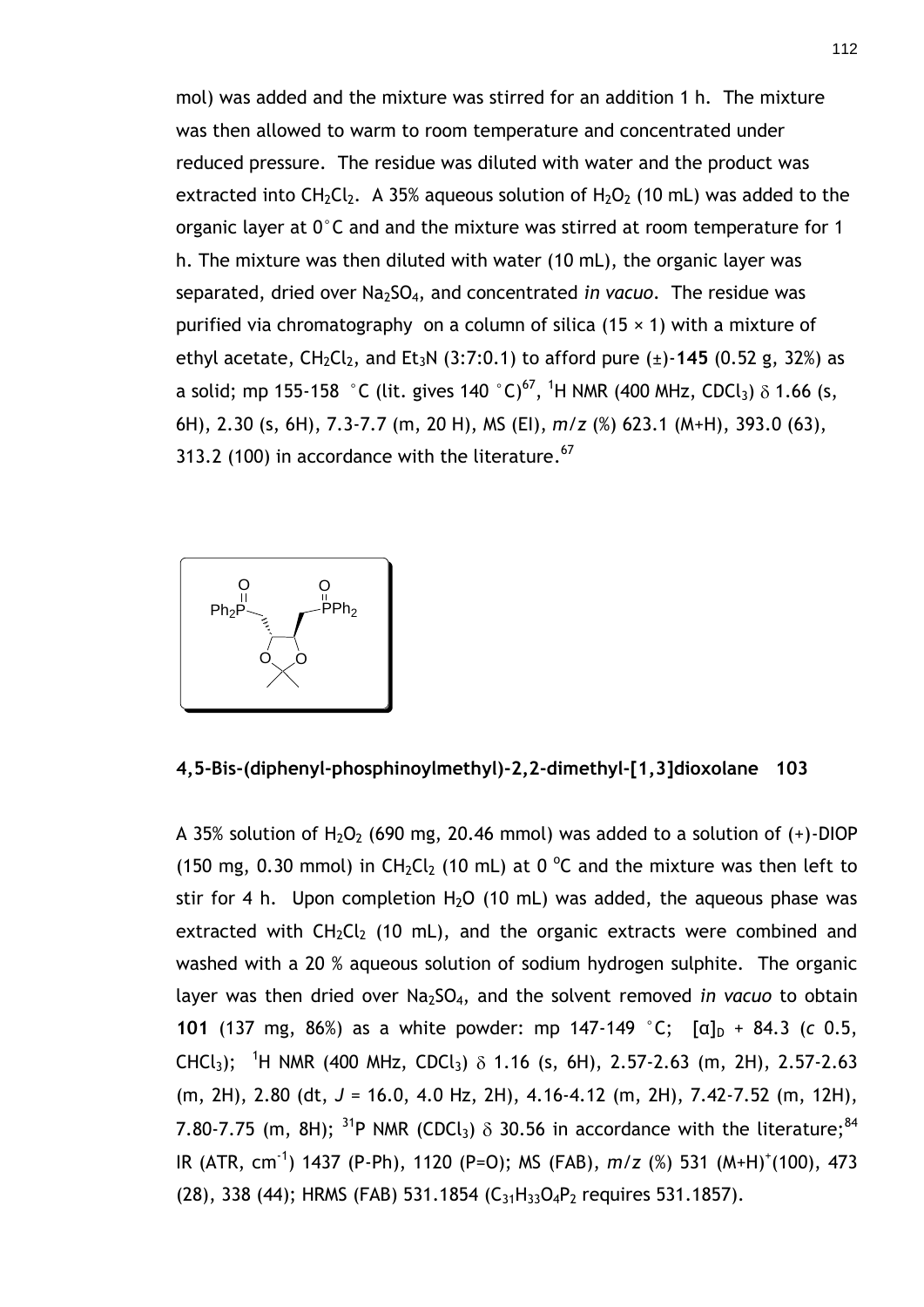

**1,2-Bis[(2***R***,5***R***)-2,5-dimethylphospholano]benzene dioxide 103**

A 35% aqueous solution of  $H_2O_2$  (570 mg, 16.87 mmol) was added to a solution of mono-oxide (80 mg, 0.25 mmol) in  $CH_2Cl_2$  (10 mL) at 0 °C and the mixture was left to stir for 4 hours. Upon completion,  $H<sub>2</sub>O$  (20 mL) was added, the aqueous phase was extracted with  $CH_2Cl_2$  (20 mL), the organic fractions were combined and washed with sodium hydrogen sulphite, dried over  $Na<sub>2</sub>SO<sub>4</sub>$ , and evaporated to obtain **103** (81.3 mg, 97%) as a white solid: mp 175-179 °C, <sup>1</sup>H NMR (400 MHz, CDCl<sub>3</sub>)  $\delta$  0.86 (d, J = 8 Hz, 3H), 0.93 (d, J = 8 Hz, 3H), 1.27-1.22 (m, 6H), 1.40-1.28 (m, 2H), 1.93-1.81 (m, 2H), 1.93-1.81 (m, 2H), 2.45-2.31 (m, 4H), 2.75-2.62 (m, 2H), 7.67-7.56 (m, 4H); <sup>31</sup>P NMR (CDCl<sub>3</sub>)  $\delta$  68.25; IR (ATR, cm<sup>-1</sup>) 1126 (P=O); MS (EI), *m/z* (%) 338.1 (22), 295.0 (95), 253.9 (100) in accordance with the literature;<sup>[84](#page-112-0)</sup> HRMS (EI) 338.1565 (C<sub>18</sub>H<sub>28</sub>O<sub>2</sub>P<sub>2</sub> requires 338.1561).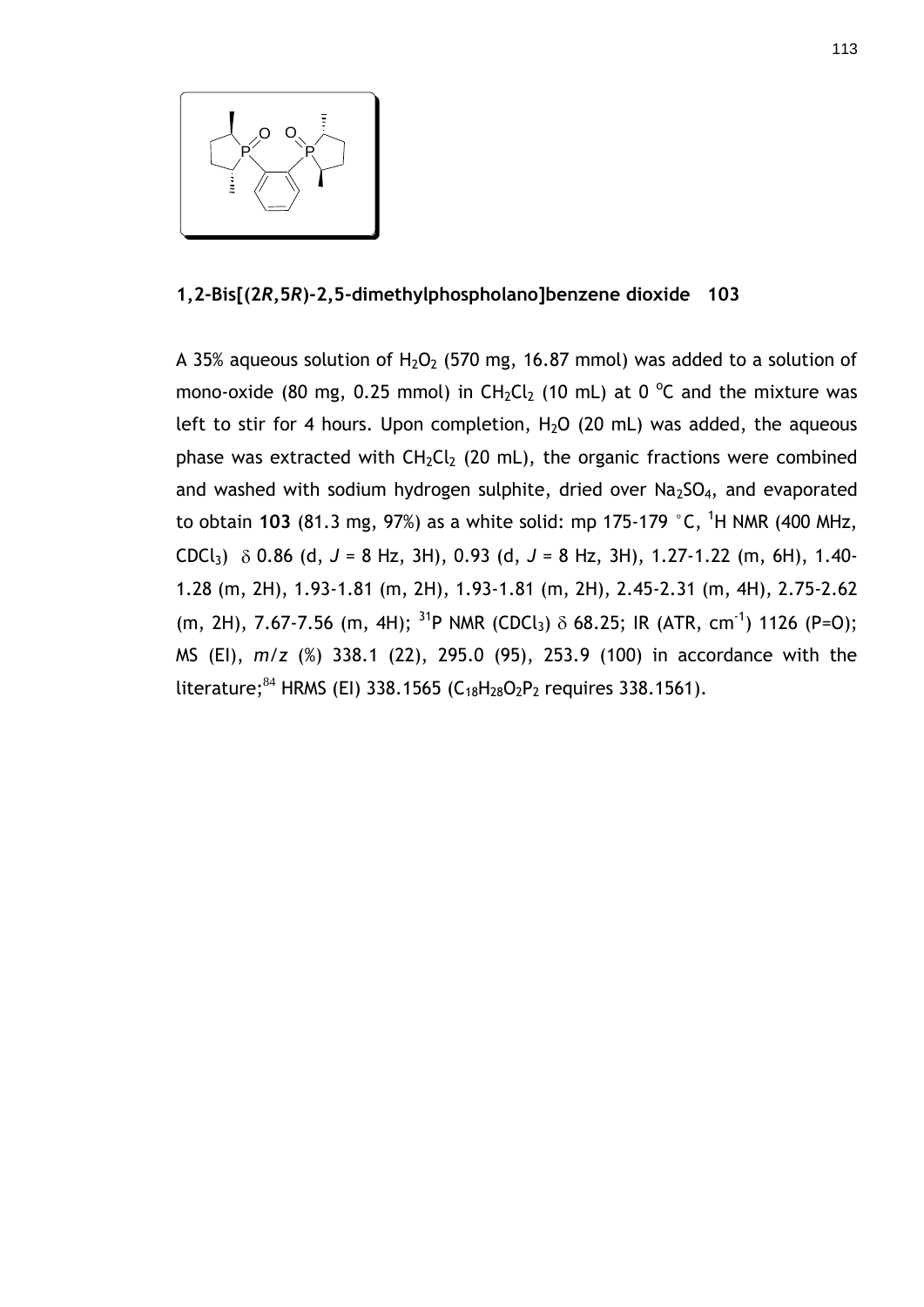

#### **(***S***)-BINAPO 102**

H2O<sup>2</sup> (30% aq, 0.1 mL, 3.09 mmol) was added to a suspension of (*S*)-BINAP (380 mg, 0.62 mmol) in acetone (25 mL) and the mixture was stirred at room temperature for 5 h. The reaction was quenched with the addition of  $MnO<sub>2</sub>$  (100 mg), the mixture was then filtered through celite (50 g) and the filtrate was evaporated *in vacuo*. The crude product was purified by crystallization, using a toluene-hexane mixture (3:1), to give (*S*)-BINAPO **102** (355 mg, 88%) as white crystals: mp 230-232 °C, [α]<sub>D</sub> -393.9 (*c* 0.5, benzene); <sup>1</sup>H NMR (400 MHz, CDCl<sub>3</sub>) 6.79 (d, *J* = 3.8 Hz, 4H), 7.22-7.45 (m, 20H), 7.65-7.70 (m, 4H), 7.80-7.85 (m, 4H); <sup>31</sup>P NMR (CDCl<sub>3</sub>)  $\delta$  28.27 in accordance with the literature.<sup>[69](#page-62-0),85</sup>



**(***S***)-SEGPHOS Dioxide 153**

H2O<sup>2</sup> (76 mg, 2.23 mmol) was added to a solution of *(S*)-SEGPHOS (20 mg, 3.28×10<sup>-2</sup> mmol) in CH<sub>2</sub>Cl<sub>2</sub> (2 mL) at 0 <sup>o</sup>C and the mixture was then left to stir for 4 h. Upon completion,  $H_2O$  (5 mL) was added, the aqueous phase was extracted with  $CH_2Cl_2$  (5 mL), the organic fractions were combined and washed with sodium hydrogen sulphite, dried over Na2SO4, and evaporated to obtain **153**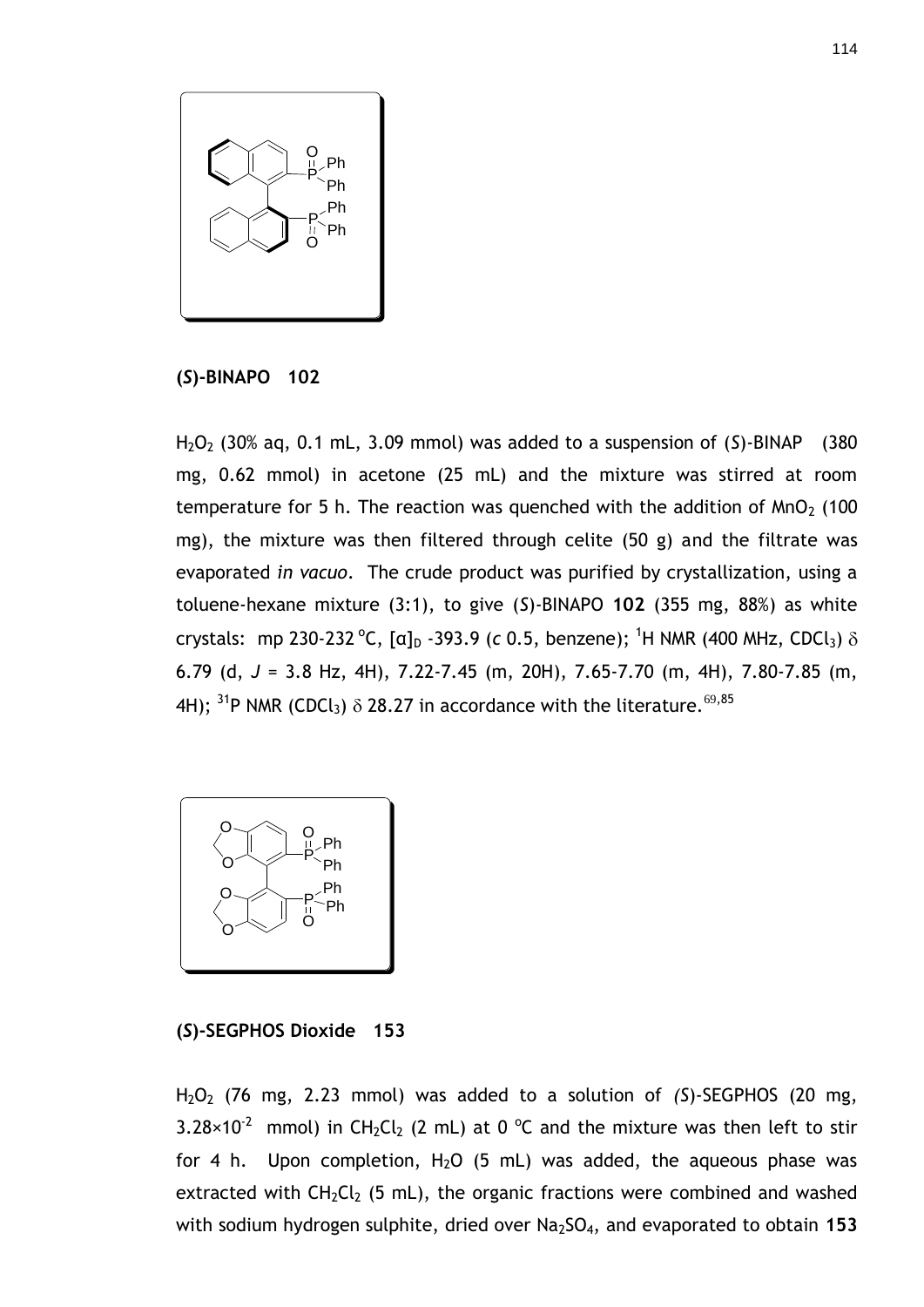(13.8 mg, 66%) as a white solid: mp 223-230 °C,  $[a]_D$  -196.3 (c 0.5, CHCl<sub>3</sub>), <sup>1</sup>H NMR (400 MHz, CDCl3) 5.27 (d, *J* = 1.2 Hz, 2H), 5.68 (d, *J* = 1.2 Hz, 2H), 6.58- 6.60 (d,  $J = 8$  Hz, 2H), 6.68-6.73 (m, 2H), 7.22-7.67 (m, 30H); <sup>31</sup>P NMR (CDCl<sub>3</sub>)  $\delta$ 29.50; MS (FAB),  $m/z$  (%) 643.1 (M+H)<sup>+</sup>(100), 441.1 (35), 201.5 (70); HRMS (FAB) 643.1439 ( $C_{38}H_{29}O_6P_2$  requires 643.1422).



#### **2-Phenyl-3-vinyloxirane 156**

A stirred suspension of NaH (5 mg, 0.24 mmol) in dry  $CH_2Cl_2$  (2 mL) was cooled in an ice bath under argon. A solution of 2-bromo-1-phenylbut-3-en-1-ol **98-f** (37 mg, 0.12 mmol) in dry  $CH_2Cl_2$  (0.5 mL) was added and the mixture was stirred at  $0<sup>o</sup>C$  for 2 h. The reaction was quenched by adding cold water dropwise and the layers were separated. The organic layer was dried over  $Na<sub>2</sub>SO<sub>4</sub>$ , and the solvent was removed under reduced pressure to leave pure **156** (22 mg, 82 %) as a pale yellow oil, which did not require further purification: <sup>1</sup>H NMR (400 MHz, CDCl3)  $\delta$ 3.59 (dd, *J* = 8.0, 4.3 Hz, 1H), 4.16 (d, *J* = 4.3 Hz, 1H), 5.21 (dd, *J* = 10.0, 1.5 Hz, 1H), 5.35 (dd, *J* = 17.1, 10.0 Hz, 1H), 5.49 (dd, *J* = 17.1, 1.5 Hz, 1H), 6.76- 6.92 (m, 5H) in accordance with the literature data.[75](#page-69-0)<sup>,[79](#page-69-1),86</sup>



**2-Phenyl-3-vinyloxirane 157**

A stirred suspension of NaH (2 mg,  $6.78 \times 10^{-2}$  mmol) in dry CH<sub>2</sub>Cl<sub>2</sub> (2 mL) was cooled in an ice bath under argon. A solution of 2-bromo-1-phenylbut-3-en-1-ol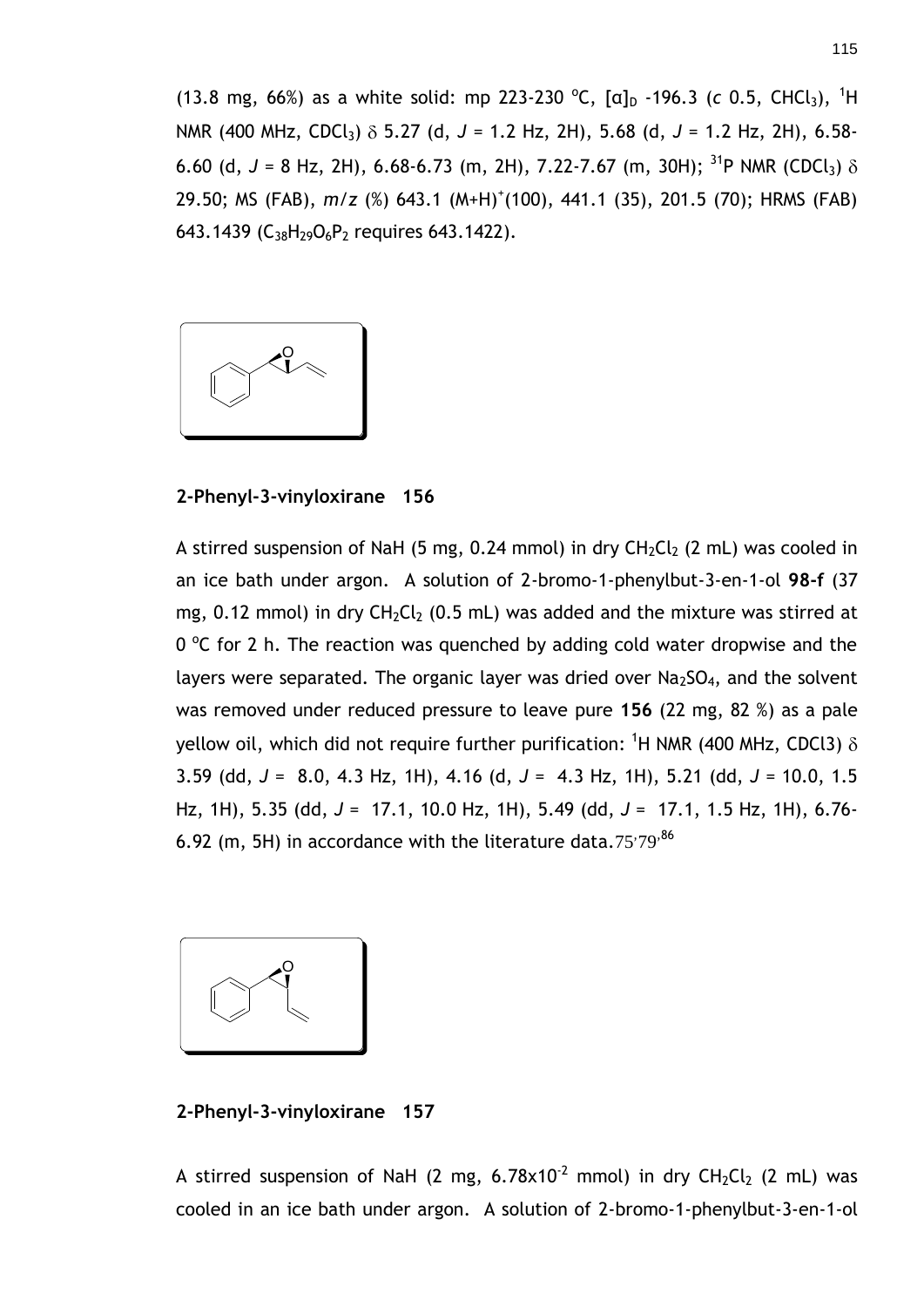**98-a** (10 mg, 0.039 mmol) in dry CH<sub>2</sub>Cl<sub>2</sub> (0.5 mL) was added and the mixture was stirred at  $0^{\circ}$ C for 2 h. The reaction was quenched by adding cold water dropwise and the layers were separated. The organic layer was dried over Na<sub>2</sub>SO<sub>4</sub>, and the solvent was removed under reduced pressure. No product was observed, only starting material was recovered.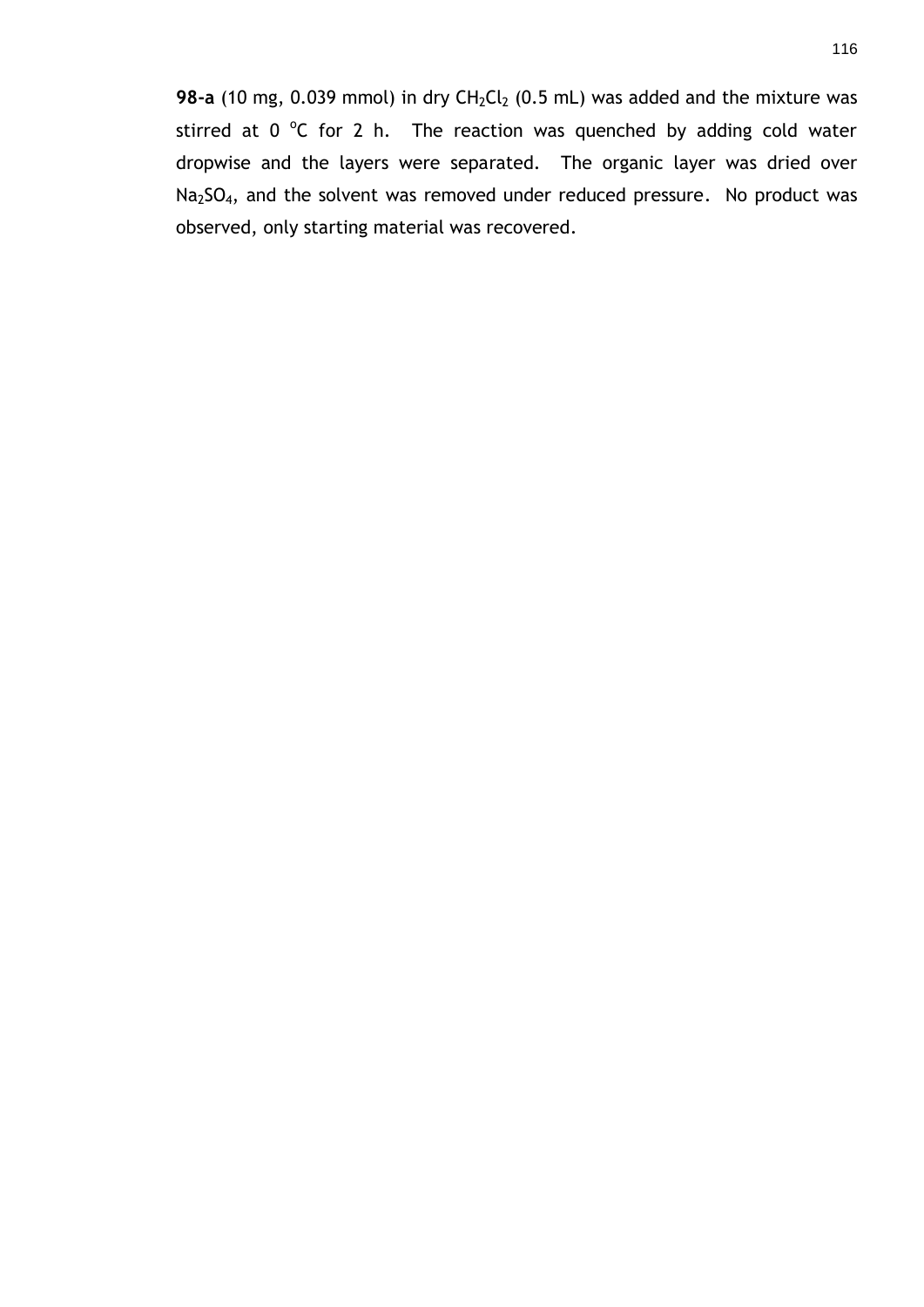# **References**

- Hosomi, A.; Sakurai, H. *J. Am. Chem. Soc*. **1977**, *99*, 1673.
- Mendez, F.; Del Romero, M.; Gazquez, J. L. *J. Chem. Sci*. **2005**, *117*, 525.
- Rendler, S.;Oestreich, M. *Synthesis*. **2005**, *11*, 1727.
- (a) Colvin, E. *Silicon in Organic Synthesis*, Butterworths, 1980, (b) Brook, M. A. *Silicon in Organic, Organometallic and Polymer Chemistry*; Wiley: NewYork, 2000.
- Denmark, S.; Fu, J. *Chem. Comm.* **2003**,167.
- Hosomi, A.; Endo, M.; Sakurai, H. *Chem. Lett*. **1976**, 941.
- Hosomi, A.; Sakuri, H.*Tetrahedron Lett*. **1976**, 1295.
- Trost, B.M.; Theil, O.R.; Tsui, H. *J. Am. Chem. Soc*. **2003**, *125*, 13155.
- Kobayashi, S.; Nishio, K. *Tetrahedron Lett.* **1993**, *34*, 3453.
- Kobayashi, S.; Nishio, K. *J. Org. Chem*. **1994**, *59*, 6620.
- Massa, A.; Malkov, A. V.; Kocovsky, P.; Scettri, A. *Tetrahedron Lett*. **2003**, *44*, .
- Iseki, K.; Mizuno, S., Kuroki, Y., Kobayashi, Y.; *Tetrahedron Lett*. **1998**, *39*, 2767.
- Denmark, S.; Coe, D.; Pratt, N.; Griedel, B. *J. Org. Chem*. **1994**, *59*, 6161.
- Smyth, C. P. *J. Am. Chem. Soc.* **1938**, *60*, 183.
- Denmark, S. E.; Fu, J. *J. Am. Chem. Soc.*, **2000**, *122*, 12021.
- Denmark, S. E.; Fu, J. *J. Am. Chem. Soc.*, **2001**, *123*, 9488.
- Denmark, S. E.; Fu, J. *J. Am. Chem. Soc.*, **2003**, *125*, 2208.
- Denmark, S. E.; Fu, *J. Org. Lett*. **2002**, *4*, 1951.
- Nakajima, M.; Saito, M.; Shiro, M.; Hashimoto, S. *J. Am. Chem. Soc.* **1998**, , 6419.
- Shimada, T.; Kina, A.; Ikeda, S.; Hayashi, T. *Org. Lett*. **2002**, *16*, 2799.
- Shimada, T.; Kina, A.; Hayashi, T. *J. Org. Chem*. **2003**, *68*, 6329.
- Traverse, J.F. ; Zhao, Y. ; Hoveyda, A.H. ; Snapper, M.L. *Org. Lett*. **2005**, *7*, 3151.
- <sup>23</sup> Malkov, A., V.; Orsini, M.; Pernazza, D.; Muir, K., W.; Langer, V.; Meghani, P.; Kocovsky, P. *Org. Lett.*, **2002**, *4*, 1047.
- <sup>24</sup> Malkov, A.; Orsini, M.; Pernazza, D.; Bell, M.; Massa, A.; Herrmann, P.: Meghani, P.; Kocovsky, P. *J. Org. Chem.* **2003**, *68*, 9659.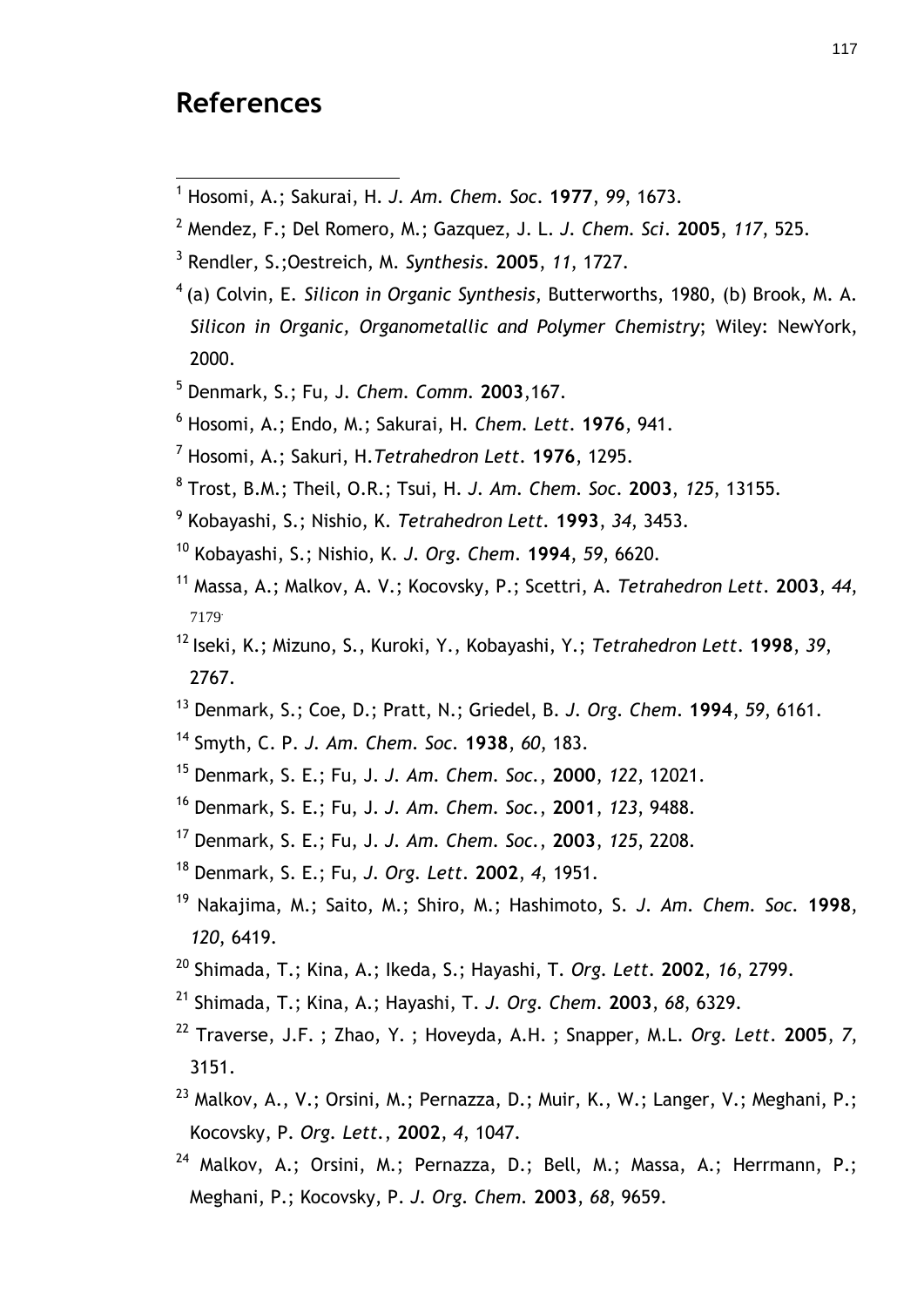- Malkov, A.V.; Bell, M.; Castelluzzo, F.; Kocovsky, P. *Org. Lett.* **2005**. *7*, 3219.
- <sup>26</sup> Dalko, P. I., Ed. Enantioselective Organocatalysis: Reactions and Experimental Procedures; John Wiley and Sons, **2007**, p260.
- Malkov, A., V.; Ramirez-Lopez, P.; Biedermannova, L.; Rulisek, L.; Dufkova, L.;Kotora, M.; Zhu, F.; Kocovsky, P. *J. Am. Chem. Soc.*, **2008**, *130*, 5341 – 5348.
- Malkov, A. V.; Dufkova, L.; Farrugia, L.; Kocovsky, P. *Angew. Chem. Int. Ed.*, , *42*, 3674-7.
- Wong, W.; Lee, C.; Leung, H.; Kwong, H. *Org. Biomol. Chem*. **2004**, *2*. 1967.
- Denmark, S. E.; Fu, J.; Lawler, M. J. *J. Org. Chem*. **2006**, *71*, 1523.
- Iseki, K.; Mizuno, S., Kuroki, Y., Kobayashi, Y.; *Tetrahedron Lett*. **1998**, *39*, 2767.
- Iseki, K.; Mizuno, S., Kuroki, Y., Kobayashi, Y.; *Tetrahedron*. **1999**, *55*, 977.
- Furuya, N.; Sukawa, T. *J.Organomet.Chem.* **1975**, *96*, C1-C3.
- Seyferth, D.; Mammarella, R. *J.Organomet.Chem.* **1978**, *156*, 299.
- Carter, M.J.; Fleming, I.; Percival, A. *Perkin Trans. 1*, **1981**, 2415.
- Jung, M. E.; Gaede, B. *Tetrahedron*, **1979**, *35*, 621.
- Grant, B.; Djerassi, C. *J. Org. Chem*. **1974**, *39*, 968.
- Denmark, S. E.; Jones, T. K. *J. Org. Chem*. **1982**, *47*, 4595.
- Gawley, R. *Synthesis.* **1976**, 777.

- Stock, G.; Jung, M.; Colvin, E.; Noel, Y. *J. Am. Chem. Soc*. **1974**, *96*, 3684.
- Denmark, S.; Coe, D.; Pratt, N.; Griedel, B. *J. Org. Chem*. **1994**, *59*, 6161.
- Wei, X.; Taylor, R. J. *J. Org. Chem,* **2000**, *65,* 616*.*
- Just, G; Ouellet, R. *Can. J. Chem* **1976**, *54*, 2925.
- Ma, S; Lu, X. *Chem. Comm*. **1990**, 1643; *Org. Synth*. **1993**, *72*, 112.
- Ireland, R. E.; Norbeck, D. W.; Mandel, G. S.; Mandel, N.S. *J.Am.Chem.Soc,***1985**, *107*, 3285.
- Magid, R.M.; Fruchey, O.S.; Johnson, Q.L.; Allen, T.G.; *J. Org. Chem.*. ,*44*, 359.
- Wender, P. A.; Wisniewski Grissom, J.; Hoffmann, U.; Mah, R. *Tetrahedron Lett.* **1990**, *31*, 6605.
- Cookson, R. C.; Crumbie, R. L. *Tetrahedron Lett.* **1985**, *26*, 3377.
- Nakajima, M.; Saito, M.; Shiro, M.; Hashimoto, S. *J.Am.Chem.Soc.* **1998**, *120*, 6419.
- Malkov, A.; Bell, M.; Castelluzzo, F.; Kocovsky, P. *Org Lett*. **2005**, *7*, 3219.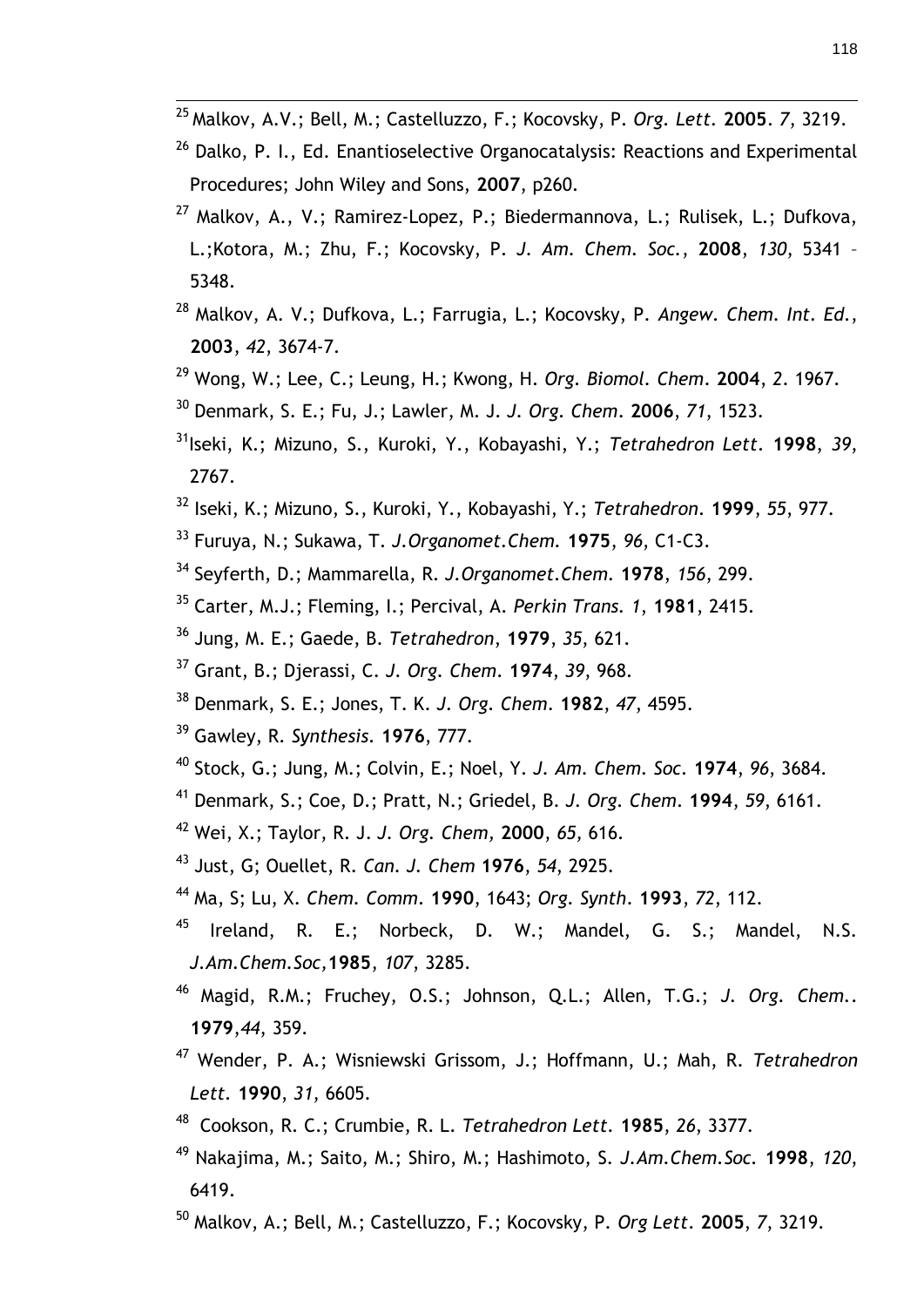- Mihelich, E.; Eickhoff, D. *J. Org. Chem*. **1983**, *48*, 4135.
- Kwong, H.; Wong, W.; Lee, W.; Cheng, L.; Wong, W.T. *Tetrahedron: Asymmetry.* **2001**, *12*, 2683.
- Kuwata, T. *J. Am. Chem. Soc*. **1937**, 2509.

- <sup>54</sup> Malkov, A. V.; Westwater, M. Gutnov, A.; Ramirez-Lopez, P.; Friscourt, F.; Kadlcikova, A.; Hodacova, J.; Rankovic, Z.; Kotora, M.; Kocovsky, P. *Tetrahedron*, **2008**, *64*, 11335.
- Nakajima, M.; Sasaki, Y.; Shiro, M.; Hashimoto, S. *Tetrahedron: Asymmetry.***1997**, *8*, 341.
- Nystrom, R. F.; Brown.W. G. *J. Am. Chem. Soc.* **1947**, *69*, 1197.
- Goswami, S.; Jana, S.; Dey, S.; Adak, A. *Chem. Lett*. **2005**, *34*, 194.
- Vázquez, M.; Bermejo, M. R.; Licchelli, M.; González-Noya, A.; Pedrido, R. M.; Sangregorio, C.; Sorace, L.; García-Deibe, A.; Sanmartín, J. *Eur. J. Inorg. Chem.* **2005**, *17*, 3479.
- Thummel, R. P.; Lefoulon, F. *J. Org. Chem*. **1985**, *50*, 666.
- Simonini, V.; Benaglia, M.; Benincori, T. *Adv. Synth. Catal*. **2008**, *350*, 561.
- Phillips, D. L.; Ko, C.; Kwok, W.; Yam, V. W. *Chem. Eur. J*. **2006**, *12*, 5840.
- Liu, Z.; Yasseri, A. A,; Loewe, R. S.; Lysenko, A. B.; Malinovskii, V. L.; Zhao, Q.; Surthi, S.; Li, Q.; Misra, V.; Lindsey, J. S.; Bocian, D. F. *J. Org. Chem*. , *69*, 5568.
- Nikitidis, G.; Gronowitz, S.; Hallberg, A.; Stalhandske, C. J. Org. Chem. 1991, 56, 4064.
- Krayushkin, M. M.; Stoyanovich, F. M.; Shorinov, S. V. *Russ. Chem. Bull.* **2004**, , 2338.
- Bilge, A.; Zen, A.; Forster, M.; Li, H.; Galbrecht, F.; Nehls, B. S.; Farrell, T.; Neher, D.; Scherf, U. *J. Mater. Chem.*, **2006**, *31*, 3177.
- Hankansson, R. *Acta*. *Chem. Scand*. **1971**, *25*, 1313.
- Benincori, T.; Cesarotti, E.; Piccolo, O.; Sannicolo, F. *J. Org. Chem*. **2000**, *65*, 2043.
- Miyashita, A.; Takaya, H.; Souchi, T.; Noyori, R. *Tetrahedron*, **1984**, *40*, 1245.
- Nakajima, M.; Kotani, S.; Hashimoto, S. *Tetrahedron.* **2007**, *63*, 3122.
- Shimada, T.; Kina, A.; Ikeda, S.; Hayashi, T. *J. Org. Chem*. **2001**, *66*, 8854.
- Thummel, R. P.; Lefoulon, F. *J. Org. Chem*. **2004**, *69*, 5518.
- Nakajima, M.; Kotani, S.; Ishizuka, T.; Hashimoto, S. *Tetrahedron Lett*. **2005**, , 157.